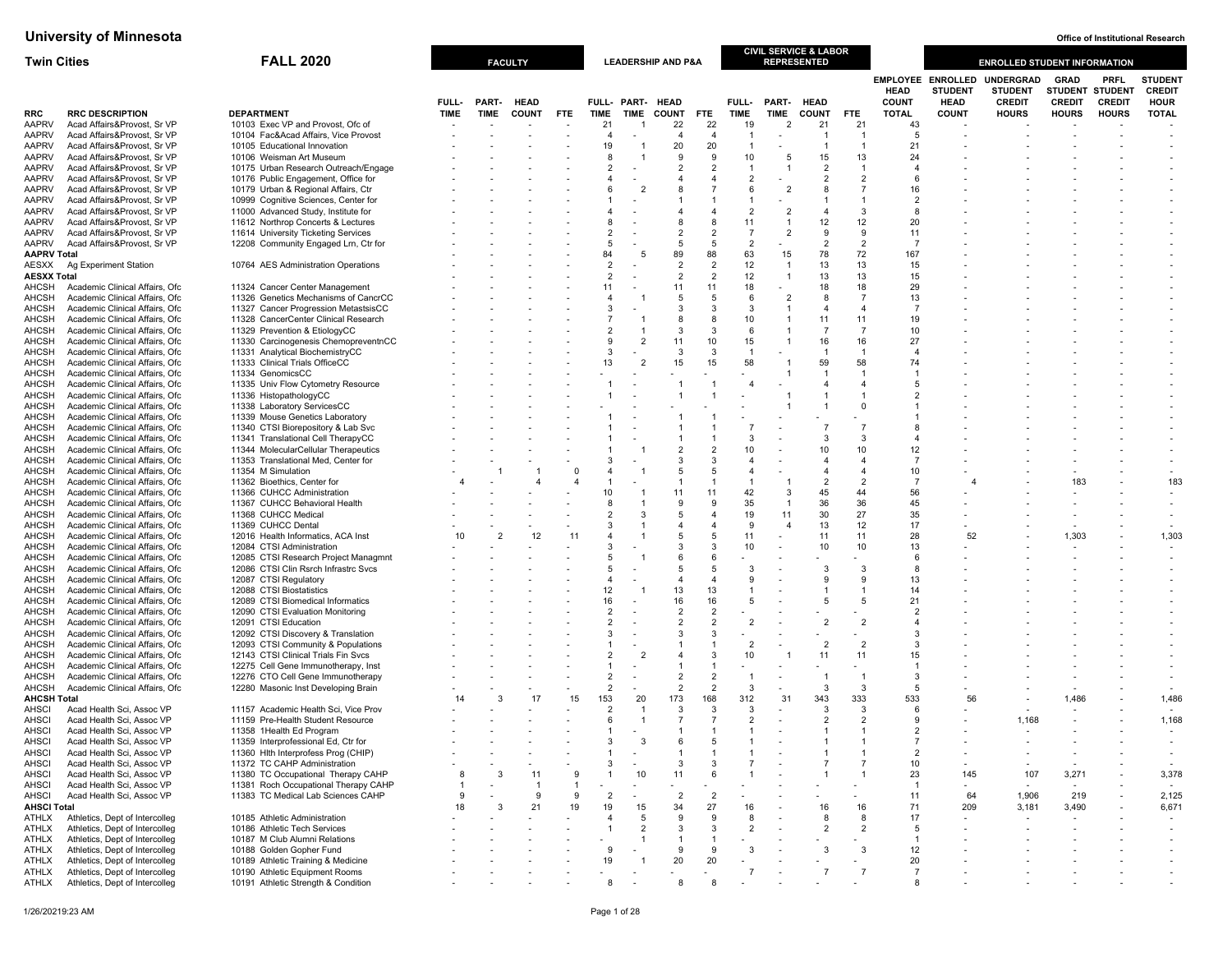| <b>Twin Cities</b>           |                                                                  | <b>FALL 2020</b>                                                  |             |             | <b>FACULTY</b> |            |                       |                          | <b>LEADERSHIP AND P&amp;A</b> |                       |                      |                | CIVIL SERVICE & LABOR<br><b>REPRESENTED</b> |                      |                              |                                                           | <b>ENROLLED STUDENT INFORMATION</b>                 |                                                 |                       |                                               |
|------------------------------|------------------------------------------------------------------|-------------------------------------------------------------------|-------------|-------------|----------------|------------|-----------------------|--------------------------|-------------------------------|-----------------------|----------------------|----------------|---------------------------------------------|----------------------|------------------------------|-----------------------------------------------------------|-----------------------------------------------------|-------------------------------------------------|-----------------------|-----------------------------------------------|
|                              |                                                                  |                                                                   | FULL-       | PART-       | <b>HEAD</b>    |            |                       | FULL- PART- HEAD         |                               |                       | FULL-                | PART-          | <b>HEAD</b>                                 |                      | <b>HEAD</b><br><b>COUNT</b>  | <b>EMPLOYEE ENROLLED</b><br><b>STUDENT</b><br><b>HEAD</b> | <b>UNDERGRAD</b><br><b>STUDENT</b><br><b>CREDIT</b> | <b>GRAD</b><br>STUDENT STUDENT<br><b>CREDIT</b> | PRFL<br><b>CREDIT</b> | <b>STUDEN</b><br><b>CREDIT</b><br><b>HOUR</b> |
| <b>RRC</b>                   | <b>RRC DESCRIPTION</b>                                           | <b>DEPARTMENT</b>                                                 | <b>TIME</b> | <b>TIME</b> | <b>COUNT</b>   | <b>FTE</b> | <b>TIME</b>           | <b>TIME</b>              | <b>COUNT</b>                  | <b>FTE</b>            | TIME                 | TIME           | <b>COUNT</b>                                | <b>FTE</b>           | <b>TOTAL</b>                 | <b>COUNT</b>                                              | <b>HOURS</b>                                        | <b>HOURS</b>                                    | <b>HOURS</b>          | <b>TOTAL</b>                                  |
| ATHLX                        | Athletics, Dept of Intercolleg                                   | 10192 Athletic Marketing & Promotion                              |             |             |                |            | 4                     |                          | 4                             | $\overline{4}$        | $\overline{2}$       |                | $\overline{2}$                              | $\overline{2}$       | 6                            |                                                           |                                                     |                                                 |                       |                                               |
| ATHLX                        | Athletics, Dept of Intercolleg                                   | 10193 Athletic Communications                                     |             |             |                |            | 15                    | $\overline{\phantom{a}}$ | 15                            | 15                    | $\overline{7}$       |                | 7                                           | $\overline{7}$       | 22                           |                                                           |                                                     |                                                 |                       |                                               |
| ATHLX<br>ATHLX               | Athletics, Dept of Intercolleg<br>Athletics, Dept of Intercolleg | 10194 Athletic Ticket Office<br>10195 Licensing/Athletic Property |             |             |                |            | 3                     |                          | 3<br>1                        | 3                     | 10                   |                | 10                                          | 10                   | 13                           |                                                           |                                                     |                                                 |                       |                                               |
| ATHLX                        | Athletics, Dept of Intercolleg                                   | 10196 Athletic Event Management                                   |             |             |                |            |                       |                          | 1                             |                       | $\overline{2}$       |                | $\overline{2}$                              | $\overline{2}$       | -3                           |                                                           |                                                     |                                                 |                       |                                               |
| ATHLX                        | Athletics, Dept of Intercolleg                                   | 10197 Baseball                                                    |             |             |                |            | $\overline{2}$        | $\mathcal{P}$            | $\overline{\mathbf{A}}$       | $\overline{4}$        |                      |                |                                             |                      | $\overline{4}$               |                                                           |                                                     |                                                 |                       |                                               |
| ATHLX                        | Athletics, Dept of Intercolleg                                   | 10198 Men's Basketball                                            |             |             |                |            | 6                     |                          | $\overline{7}$                | $\overline{7}$        |                      |                |                                             |                      | 8                            |                                                           |                                                     |                                                 |                       |                                               |
| ATHLX                        | Athletics, Dept of Intercolleg                                   | 10199 Women's Basketball                                          |             |             |                |            | 5                     |                          | 6                             | 6                     |                      |                |                                             |                      | $\overline{7}$               |                                                           |                                                     |                                                 |                       |                                               |
| ATHLX                        | Athletics, Dept of Intercolleg                                   | 10200 Football                                                    |             |             |                |            | 27                    | $\mathcal{R}$            | 30<br>$\overline{2}$          | 30<br>$\overline{2}$  | $\overline{2}$       |                | $\overline{2}$                              | 2                    | 32<br>$\overline{2}$         |                                                           |                                                     |                                                 |                       |                                               |
| ATHLX<br>ATHLX               | Athletics, Dept of Intercolleg<br>Athletics, Dept of Intercolleg | 10201 Men's Golf<br>10202 Women's Golf                            |             |             |                |            |                       |                          | $\mathbf{1}$                  | $\overline{1}$        |                      |                |                                             |                      | $\overline{1}$               |                                                           |                                                     |                                                 |                       |                                               |
| ATHLX                        | Athletics, Dept of Intercolleg                                   | 10203 Men's Gymnastics                                            |             |             |                |            | 3                     |                          | $\mathbf{3}$                  | -3                    |                      |                |                                             |                      | 3                            |                                                           |                                                     |                                                 |                       |                                               |
| ATHLX                        | Athletics, Dept of Intercolleg                                   | 10204 Women's Gymnastics                                          |             |             |                |            | $\overline{2}$        |                          | 3                             | 3                     |                      |                |                                             |                      | $\overline{a}$               |                                                           |                                                     |                                                 |                       |                                               |
| ATHLX                        | Athletics, Dept of Intercolleg                                   | 10205 Men's Hockey                                                |             |             |                |            | 3                     |                          |                               |                       |                      |                |                                             |                      |                              |                                                           |                                                     |                                                 |                       |                                               |
| ATHLX<br>ATHLX               | Athletics, Dept of Intercolleg                                   | 10206 Women's Hockey<br>10207 Rowing                              |             |             |                |            | 3<br>3                |                          | 4                             | $\overline{4}$        |                      |                |                                             |                      | $\overline{4}$<br>$\sqrt{5}$ |                                                           |                                                     |                                                 |                       |                                               |
| ATHLX                        | Athletics, Dept of Intercolleg<br>Athletics, Dept of Intercolleg | 10208 Soccer                                                      |             |             |                |            |                       |                          |                               |                       |                      |                |                                             |                      | $\overline{4}$               |                                                           |                                                     |                                                 |                       |                                               |
| ATHLX                        | Athletics, Dept of Intercolleg                                   | 10209 Softball                                                    |             |             |                |            | 4                     |                          | 4                             | 4                     |                      |                |                                             |                      | $\overline{4}$               |                                                           |                                                     |                                                 |                       |                                               |
| ATHLX                        | Athletics, Dept of Intercolleg                                   | 10211 Swimming & Diving                                           |             |             |                |            | 6                     |                          | 6                             | 6                     |                      |                |                                             |                      |                              |                                                           |                                                     |                                                 |                       |                                               |
| ATHLX                        | Athletics, Dept of Intercolleg                                   | 10212 Men's Tennis                                                |             |             |                |            | $\overline{2}$        |                          | $\overline{2}$                |                       |                      |                |                                             |                      |                              |                                                           |                                                     |                                                 |                       |                                               |
| ATHLX                        | Athletics, Dept of Intercolleg                                   | 10213 Women's Tennis                                              |             |             |                |            |                       |                          | 1<br>5                        | 5                     |                      |                |                                             |                      | $\sqrt{5}$                   |                                                           |                                                     |                                                 |                       |                                               |
| ATHLX<br>ATHLX               | Athletics, Dept of Intercolleg<br>Athletics, Dept of Intercolleg | 10216 Track & Field<br>10217 Women's Cross Country                |             |             |                |            |                       |                          |                               |                       |                      |                |                                             |                      |                              |                                                           |                                                     |                                                 |                       |                                               |
| ATHLX                        | Athletics, Dept of Intercolleg                                   | 10218 Volleyball                                                  |             |             |                |            | 4                     |                          | 5                             | -5                    |                      |                |                                             |                      | 6                            |                                                           |                                                     |                                                 |                       |                                               |
| ATHLX                        | Athletics, Dept of Intercolleg                                   | 10219 Wrestling                                                   |             |             |                |            |                       |                          | $\overline{\mathbf{A}}$       | $\overline{4}$        |                      |                |                                             |                      | 5                            |                                                           |                                                     |                                                 |                       |                                               |
| ATHLX                        | Athletics, Dept of Intercolleg                                   | 10220 Spirit Squad/Dance Team                                     |             |             |                |            | $\overline{2}$        |                          | 3                             | 3                     |                      |                |                                             |                      |                              |                                                           |                                                     |                                                 |                       |                                               |
| ATHLX                        | Athletics, Dept of Intercolleg                                   | 10221 Athletic Facilities Admin                                   |             |             |                |            |                       |                          |                               |                       | 8<br>3               |                |                                             | 8<br>3               | 9                            |                                                           |                                                     |                                                 |                       |                                               |
| ATHLX<br>ATHLX               | Athletics, Dept of Intercolleg<br>Athletics, Dept of Intercolleg | 10222 Ice Arenas<br>10223 Williams/Pavilion Complex               |             |             |                |            |                       |                          |                               |                       | 3                    |                |                                             | 3                    |                              |                                                           |                                                     |                                                 |                       |                                               |
| ATHLX                        | Athletics, Dept of Intercolleg                                   | 10224 Baseline Center                                             |             |             |                |            |                       |                          |                               |                       |                      |                |                                             |                      |                              |                                                           |                                                     |                                                 |                       |                                               |
| ATHLX                        | Athletics, Dept of Intercolleg                                   | 10226 Bierman Athletic Complex                                    |             |             |                |            |                       |                          |                               |                       | 3                    |                |                                             | 3                    | -3                           |                                                           |                                                     |                                                 |                       |                                               |
| ATHLX                        | Athletics, Dept of Intercolleg                                   | 10228 TCF Bank Stadium                                            |             |             |                |            |                       |                          |                               |                       |                      |                |                                             | -1                   | $\overline{2}$               |                                                           |                                                     |                                                 |                       |                                               |
| ATHLX<br><b>ATHLX Total</b>  | Athletics, Dept of Intercolleg                                   | 12193 Student-Athlete Development                                 |             |             |                |            | $\overline{2}$<br>153 | 29                       | $\overline{2}$<br>182         | $\overline{2}$<br>179 | 70                   |                | 70                                          | 70                   | $\overline{2}$<br>252        |                                                           |                                                     |                                                 |                       |                                               |
| <b>AUDIT</b>                 | Internal Audit, Office of                                        | 10230 Internal Audit                                              |             |             |                |            | 8                     |                          | 9                             | 9                     | $\overline{7}$       |                | $\overline{7}$                              | $\overline{7}$       | 16                           |                                                           |                                                     |                                                 |                       |                                               |
| <b>AUDIT Total</b>           |                                                                  |                                                                   |             |             |                |            | 8                     |                          | 9                             | 9                     | $\overline{7}$       |                |                                             | $\overline{7}$       | 16                           |                                                           |                                                     |                                                 |                       |                                               |
| AUXSV                        | <b>Auxiliary Services</b>                                        | 10649 Morris Bookstore                                            |             |             |                |            |                       |                          |                               |                       | $\overline{2}$       |                | 3                                           | 3                    | -3                           |                                                           |                                                     |                                                 |                       |                                               |
| <b>AUXSV</b>                 | <b>Auxiliary Services</b>                                        | 11542 Auxiliary Administration                                    |             |             |                |            |                       |                          |                               |                       | -1                   |                |                                             |                      | $\overline{2}$               |                                                           |                                                     |                                                 |                       |                                               |
| <b>AUXSV</b><br><b>AUXSV</b> | <b>Auxiliary Services</b><br><b>Auxiliary Services</b>           | 11543 Auxiliary Services Technology<br>11544 AUX PSB Building     |             |             |                |            | 8                     |                          | 8                             | -8                    | 3                    |                | 3                                           | 3                    | 9<br>3                       |                                                           |                                                     |                                                 |                       |                                               |
| <b>AUXSV</b>                 | <b>Auxiliary Services</b>                                        | 11545 Housing Administration                                      |             |             |                |            | 22                    |                          | 23                            | 23                    | 10                   |                | 10                                          | 10                   | 33                           |                                                           |                                                     |                                                 |                       |                                               |
| <b>AUXSV</b>                 | <b>Auxiliary Services</b>                                        | 11548 Conference & Event Services                                 |             |             |                |            |                       |                          |                               |                       | $\mathbf{1}$         |                |                                             | $\overline{1}$       | $\overline{1}$               |                                                           |                                                     |                                                 |                       |                                               |
| AUXSV                        | <b>Auxiliary Services</b>                                        | 11549 Bailey Hall                                                 |             |             |                |            |                       |                          |                               |                       | 6                    |                | 6                                           | 6                    | -7                           |                                                           |                                                     |                                                 |                       |                                               |
| <b>AUXSV</b>                 | <b>Auxiliary Services</b>                                        | 11550 Centennial Hall                                             |             |             |                |            |                       |                          |                               |                       | 10                   |                | 10                                          | 10                   | 11                           |                                                           |                                                     |                                                 |                       |                                               |
| <b>AUXSV</b><br>AUXSV        | <b>Auxiliary Services</b><br><b>Auxiliary Services</b>           | 11551 Comstock Hall<br>11552 Frontier Hall                        |             |             |                |            | $\overline{2}$        |                          | 1<br>$\overline{2}$           | $\overline{2}$        | 8<br>8               |                | 8                                           | 8<br>8               | 9<br>10                      |                                                           |                                                     |                                                 |                       |                                               |
| <b>AUXSV</b>                 | <b>Auxiliary Services</b>                                        | 11553 Middlebrook Hall                                            |             |             |                |            | $\mathfrak{p}$        |                          | $\overline{2}$                | $\overline{2}$        | $\mathbf{Q}$         |                | <b>q</b>                                    | $\mathbf{Q}$         | 11                           |                                                           |                                                     |                                                 |                       |                                               |
| <b>AUXSV</b>                 | <b>Auxiliary Services</b>                                        | 11554 Pioneer Hall                                                |             |             |                |            | $\overline{2}$        |                          | $\overline{2}$                | $\overline{2}$        | 9                    |                |                                             | g                    | 11                           |                                                           |                                                     |                                                 |                       |                                               |
| <b>AUXSV</b>                 | <b>Auxiliary Services</b>                                        | 11555 Sanford Hall                                                |             |             |                |            |                       |                          | 1                             |                       | 8                    |                |                                             | 8                    | 9                            |                                                           |                                                     |                                                 |                       |                                               |
| <b>AUXSV</b>                 | <b>Auxiliary Services</b>                                        | 11556 Territorial Hall                                            |             |             |                |            |                       |                          | $\overline{2}$                | $\overline{2}$        | 8                    |                |                                             | 8                    | 10                           |                                                           |                                                     |                                                 |                       |                                               |
| <b>AUXSV</b><br><b>AUXSV</b> | <b>Auxiliary Services</b><br><b>Auxiliary Services</b>           | 11558 Wilkins Hall<br>11559 Yudof Hall                            |             |             |                |            |                       |                          |                               |                       | 3                    |                | 3                                           | 3                    | $\overline{4}$               |                                                           |                                                     |                                                 |                       |                                               |
| <b>AUXSV</b>                 | <b>Auxiliary Services</b>                                        | 11564 Contract Admin-Auxiliary Svcs                               |             |             |                |            | 3                     |                          | 3                             | -3                    | $\mathbf{1}$         |                |                                             | -1                   | $\overline{4}$               |                                                           |                                                     |                                                 |                       |                                               |
| <b>AUXSV</b>                 | <b>Auxiliary Services</b>                                        | 11565 Vending Administration                                      |             |             |                |            |                       |                          |                               |                       | $\mathbf{1}$         |                |                                             | $\overline{1}$       |                              |                                                           |                                                     |                                                 |                       |                                               |
| <b>AUXSV</b>                 | <b>Auxiliary Services</b>                                        | 11566 UDS Partner Admin                                           |             |             |                |            |                       |                          |                               |                       | 27                   | 3              | 30                                          | 29                   | 30                           |                                                           |                                                     |                                                 |                       |                                               |
| <b>AUXSV</b><br><b>AUXSV</b> | <b>Auxiliary Services</b><br><b>Auxiliary Services</b>           | 11567 Coffman Union Dining<br>11568 Philip Wangensteen Cafe       |             |             |                |            |                       |                          |                               |                       | 27<br>3              | 3              | 30<br>$\boldsymbol{\Delta}$                 | 29<br>$\overline{4}$ | 30<br>$\overline{4}$         |                                                           |                                                     |                                                 |                       |                                               |
| <b>AUXSV</b>                 | <b>Auxiliary Services</b>                                        | 11570 Carlson School Dining                                       |             |             |                |            |                       |                          |                               |                       | $\overline{1}$       | 8              | $\alpha$                                    | 8                    | q                            |                                                           |                                                     |                                                 |                       |                                               |
| AUXSV                        | <b>Auxiliary Services</b>                                        | 11571 Blegen Hall Dining                                          |             |             |                |            |                       |                          |                               |                       | 3                    | 2              | -5                                          | 5                    | 5                            |                                                           |                                                     |                                                 |                       |                                               |
| <b>AUXSV</b>                 | <b>Auxiliary Services</b>                                        | 11574 St Paul Terrace Cafe                                        |             |             |                |            |                       |                          |                               |                       | $\overline{2}$       | 4              | -6                                          | 6                    | 6                            |                                                           |                                                     |                                                 |                       |                                               |
| <b>AUXSV</b>                 | <b>Auxiliary Services</b>                                        | 11575 Cont Educ Conf Ctr Cafe                                     |             |             |                |            |                       |                          |                               |                       | $\overline{2}$       | $\overline{2}$ |                                             | $\overline{4}$       | $\overline{4}$               |                                                           |                                                     |                                                 |                       |                                               |
| <b>AUXSV</b><br><b>AUXSV</b> | <b>Auxiliary Services</b><br><b>Auxiliary Services</b>           | 11580 Wilson Library Cafe<br>11582 Moos Tower Cafe                |             |             |                |            |                       |                          |                               |                       | $\overline{1}$<br>-1 |                |                                             | -1                   |                              |                                                           |                                                     |                                                 |                       | $\blacksquare$                                |
| <b>AUXSV</b>                 | <b>Auxiliary Services</b>                                        | 11587 Bailey Hall Dining                                          |             |             |                |            |                       |                          |                               |                       | $\overline{4}$       | $\overline{1}$ | 5                                           | -5                   | 5                            |                                                           |                                                     |                                                 |                       | $\overline{\phantom{m}}$                      |
| <b>AUXSV</b>                 | <b>Auxiliary Services</b>                                        | 11589 Comstock Hall Dining                                        |             |             |                |            |                       |                          |                               |                       | 10                   |                | 10                                          | 10                   | 10                           |                                                           |                                                     |                                                 |                       |                                               |
| <b>AUXSV</b>                 | <b>Auxiliary Services</b>                                        | 11590 Middlebrook Hall Dining                                     |             |             |                |            |                       |                          |                               |                       | 18                   | 3              | 21                                          | 20                   | 21                           |                                                           |                                                     |                                                 |                       |                                               |
| <b>AUXSV</b>                 | <b>Auxiliary Services</b>                                        | 11591 Pioneer Hall Dining<br>11592 Sanford Hall Dining            |             |             |                |            |                       |                          |                               |                       | 27                   | 5              | 32                                          | 31                   | 32                           |                                                           |                                                     |                                                 |                       |                                               |
| <b>AUXSV</b><br><b>AUXSV</b> | <b>Auxiliary Services</b><br><b>Auxiliary Services</b>           | 11593 Parking Administration                                      |             |             |                |            | 10                    |                          | 10                            | 10                    | 11<br>28             | 1              | 12<br>28                                    | 12<br>28             | 12<br>38                     |                                                           |                                                     |                                                 |                       |                                               |
| <b>AUXSV</b>                 | <b>Auxiliary Services</b>                                        | 11606 Minneapolis Lots                                            |             |             |                |            |                       |                          |                               |                       | 5                    |                | 5                                           | 5                    | 5                            |                                                           |                                                     |                                                 |                       |                                               |
| <b>AUXSV</b>                 | <b>Auxiliary Services</b>                                        | 11609 University Transit                                          |             |             |                |            |                       |                          |                               |                       |                      |                |                                             |                      |                              |                                                           |                                                     |                                                 |                       |                                               |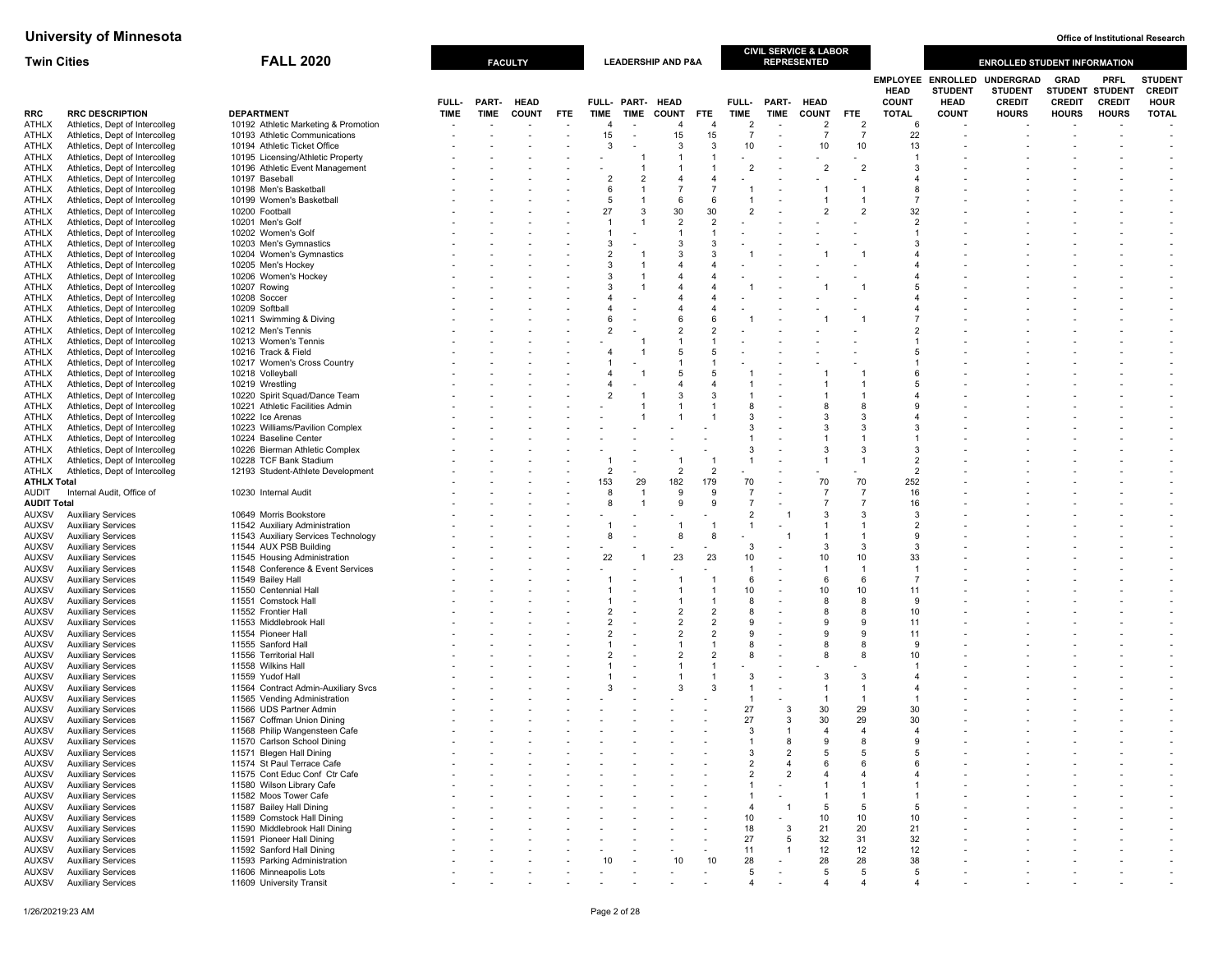| <b>Twin Cities</b>           |                                                            | <b>FALL 2020</b>                                                            |                |       | <b>FACULTY</b> |                |                          |                          | <b>LEADERSHIP AND P&amp;A</b> |                      |                                |                | <b>CIVIL SERVICE &amp; LABOR</b><br><b>REPRESENTED</b> |                                  |                             |                                                           | <b>ENROLLED STUDENT INFORMATION</b>                 |                                                        |                              |                                                |
|------------------------------|------------------------------------------------------------|-----------------------------------------------------------------------------|----------------|-------|----------------|----------------|--------------------------|--------------------------|-------------------------------|----------------------|--------------------------------|----------------|--------------------------------------------------------|----------------------------------|-----------------------------|-----------------------------------------------------------|-----------------------------------------------------|--------------------------------------------------------|------------------------------|------------------------------------------------|
|                              |                                                            |                                                                             | FULL-          | PART- | <b>HEAD</b>    |                |                          | FULL- PART- HEAD         |                               |                      | FULL-                          | PART-          | <b>HEAD</b>                                            |                                  | <b>HEAD</b><br><b>COUNT</b> | <b>EMPLOYEE ENROLLED</b><br><b>STUDENT</b><br><b>HEAD</b> | <b>UNDERGRAD</b><br><b>STUDENT</b><br><b>CREDIT</b> | <b>GRAD</b><br><b>STUDENT STUDENT</b><br><b>CREDIT</b> | <b>PRFL</b><br><b>CREDIT</b> | <b>STUDENT</b><br><b>CREDIT</b><br><b>HOUR</b> |
| RRC                          | <b>RRC DESCRIPTION</b>                                     | <b>DEPARTMENT</b>                                                           | <b>TIME</b>    | TIME  | <b>COUNT</b>   | <b>FTE</b>     | <b>TIME</b>              | <b>TIME</b>              | <b>COUNT</b>                  | <b>FTE</b>           | <b>TIME</b>                    | <b>TIME</b>    | <b>COUNT</b>                                           | <b>FTE</b>                       | <b>TOTAL</b>                | <b>COUNT</b>                                              | <b>HOURS</b>                                        | <b>HOURS</b>                                           | <b>HOURS</b>                 | <b>TOTAL</b>                                   |
| <b>AUXSV</b>                 | <b>Auxiliary Services</b>                                  | 11610 Fleet Services Administration                                         |                |       |                |                |                          |                          | 1                             | $\overline{1}$       | $\overline{4}$                 |                | 4                                                      | $\overline{4}$                   | 5                           |                                                           |                                                     |                                                        |                              |                                                |
| <b>AUXSV</b>                 | <b>Auxiliary Services</b>                                  | 11611 Fleet Shops<br>11618 Coffman Union Bookstore                          |                |       |                |                |                          |                          | 8                             |                      | 3<br>42                        |                | 3<br>46                                                | 3<br>45                          | 3<br>54                     |                                                           |                                                     |                                                        |                              |                                                |
| <b>AUXSV</b><br><b>AUXSV</b> | <b>Auxiliary Services</b><br><b>Auxiliary Services</b>     | 11619 St Paul Bookstores                                                    |                |       |                |                |                          |                          |                               |                      | $\overline{2}$                 |                | $\overline{2}$                                         | $\overline{2}$                   | $\overline{2}$              |                                                           |                                                     |                                                        |                              |                                                |
| <b>AUXSV</b>                 | <b>Auxiliary Services</b>                                  | 11620 Crookston Bookstore                                                   |                |       |                |                |                          |                          |                               |                      | $\overline{2}$                 |                | $\overline{2}$                                         | $\overline{2}$                   | $\overline{2}$              |                                                           |                                                     |                                                        |                              |                                                |
| <b>AUXSV</b>                 | <b>Auxiliary Services</b>                                  | 11621 Rochester Bookstore                                                   |                |       |                |                |                          |                          |                               |                      | $\overline{2}$                 |                | $\overline{2}$                                         | $\overline{2}$                   | $\overline{2}$              |                                                           |                                                     |                                                        |                              |                                                |
| <b>AUXSV</b>                 | <b>Auxiliary Services</b>                                  | 11624 U Market Stock                                                        |                |       |                |                |                          |                          |                               |                      | 20                             |                | 20                                                     | 20                               | 21                          |                                                           |                                                     |                                                        |                              |                                                |
| <b>AUXSV</b>                 | <b>Auxiliary Services</b>                                  | 11625 Campus Mail Distribution                                              |                |       |                |                |                          |                          |                               |                      | 5                              |                | $\overline{5}$                                         | 5                                | 5                           |                                                           |                                                     |                                                        |                              |                                                |
| <b>AUXSV</b>                 | <b>Auxiliary Services</b>                                  | 11629 Printing Plant                                                        |                |       |                |                |                          |                          |                               |                      | 19                             | 15             | 34                                                     | 32                               | 35                          |                                                           |                                                     |                                                        |                              |                                                |
| <b>AUXSV</b>                 | <b>Auxiliary Services</b><br><b>Auxiliary Services</b>     | 11630 Auxiliary Svcs Finance/Payroll                                        |                |       |                |                |                          |                          |                               |                      | 4<br>6                         |                | 5<br>6                                                 | -5<br>6                          | 5<br>6                      |                                                           |                                                     |                                                        |                              |                                                |
| AUXSV<br><b>AUXSV</b>        | <b>Auxiliary Services</b>                                  | 11632 Addressing and Mailing<br>11633 Campus Mail Sorting                   |                |       |                |                |                          |                          |                               |                      | $\overline{2}$                 |                | $\overline{2}$                                         | $\overline{2}$                   | $\overline{2}$              |                                                           |                                                     |                                                        |                              |                                                |
| <b>AUXSV</b>                 | <b>Auxiliary Services</b>                                  | 11635 U Card Office                                                         |                |       |                |                |                          |                          | $\overline{2}$                | $\overline{2}$       | 3                              |                | 3                                                      | $\mathcal{R}$                    | 5                           |                                                           |                                                     |                                                        |                              |                                                |
| <b>AUXSV</b>                 | <b>Auxiliary Services</b>                                  | 11969 U Market Services Admin                                               |                |       |                |                | 3                        |                          | 3                             | 3                    | $\overline{5}$                 |                | $\overline{7}$                                         | $\overline{7}$                   | 10                          |                                                           |                                                     |                                                        |                              |                                                |
| <b>AUXSV</b>                 | <b>Auxiliary Services</b>                                  | 12096 TCF Dining                                                            |                |       |                |                |                          |                          |                               |                      |                                |                | $\overline{1}$                                         | $\overline{1}$                   | $\mathbf{1}$                |                                                           |                                                     |                                                        |                              |                                                |
| <b>AUXSV</b>                 | <b>Auxiliary Services</b>                                  | 12098 Hanson Hall Dining                                                    |                |       |                |                |                          |                          |                               |                      | $\overline{2}$                 |                | $\overline{2}$                                         | $\overline{2}$                   | $\overline{2}$              |                                                           |                                                     |                                                        |                              |                                                |
| <b>AUXSV</b>                 | <b>Auxiliary Services</b>                                  | 12126 PTS Alternative Transportation                                        |                |       |                |                |                          |                          |                               |                      | 1<br>$\overline{2}$            |                | $\overline{1}$<br>$\overline{2}$                       | $\overline{1}$                   | $\overline{2}$              |                                                           |                                                     |                                                        |                              |                                                |
| <b>AUXSV</b><br><b>AUXSV</b> | <b>Auxiliary Services</b><br><b>Auxiliary Services</b>     | 12134 Lind Hall Dining<br>12140 17th Avenue Residence Hall                  |                |       |                |                | $\overline{\phantom{a}}$ |                          | $\overline{2}$                |                      | 10                             |                | 10                                                     | $\overline{2}$<br>10             | 12                          |                                                           |                                                     |                                                        |                              |                                                |
| <b>AUXSV</b>                 | <b>Auxiliary Services</b>                                  | 12141 17th Avenue Res Hall Dining                                           |                |       |                |                |                          |                          |                               |                      | 17                             | 3              | 20                                                     | 19                               | 20                          |                                                           |                                                     |                                                        |                              |                                                |
| AUXSV                        | <b>Auxiliary Services</b>                                  | 12150 U Market eProcurement                                                 |                |       |                |                |                          |                          |                               |                      | $\mathbf{1}$                   |                | $\overline{1}$                                         | $\overline{1}$                   | $\overline{2}$              |                                                           |                                                     |                                                        |                              |                                                |
| <b>AUXSV</b>                 | <b>Auxiliary Services</b>                                  | 12151 U Market Services Logistics                                           |                |       |                |                |                          |                          |                               |                      | 10                             |                | 11                                                     | 11                               | 12                          |                                                           |                                                     |                                                        |                              |                                                |
| <b>AUXSV</b>                 | <b>Auxiliary Services</b>                                  | 12207 URWC Dining                                                           |                |       |                |                |                          |                          |                               |                      | $\overline{1}$                 |                | $\overline{1}$                                         | $\overline{1}$                   | -1                          |                                                           |                                                     |                                                        |                              |                                                |
| <b>AUXSV</b>                 | <b>Auxiliary Services</b>                                  | 12229 Radius Apartments                                                     |                |       |                |                |                          |                          |                               |                      | 1                              |                | $\overline{1}$                                         | $\overline{1}$                   | $\overline{2}$              |                                                           |                                                     |                                                        |                              |                                                |
| <b>AUXSV</b><br><b>AUXSV</b> | <b>Auxiliary Services</b><br><b>Auxiliary Services</b>     | 12248 Bell Food Service<br>12249 Athletes Nutrition Center                  |                |       |                |                |                          |                          |                               |                      | $\overline{7}$                 | 9              | $\overline{\mathbf{1}}$<br>16                          | $\mathbf{1}$<br>15               | $\mathbf{1}$<br>16          |                                                           |                                                     |                                                        |                              |                                                |
| <b>AUXSV Total</b>           |                                                            |                                                                             |                |       |                |                | 79                       |                          | 80                            | 80                   | 433                            | 72             | 505                                                    | 491                              | 585                         |                                                           |                                                     |                                                        |                              |                                                |
| <b>AVPFN</b>                 | <b>AVP/Asst CFO</b>                                        | 10000 Controller's Administration                                           |                |       |                |                | $\overline{2}$           |                          | $\overline{2}$                | $\overline{2}$       | $\overline{2}$                 |                | $\overline{2}$                                         | $\overline{2}$                   | $\overline{4}$              |                                                           |                                                     |                                                        |                              |                                                |
| <b>AVPFN</b>                 | <b>AVP/Asst CFO</b>                                        | 10001 Risk Management Administration                                        |                |       |                |                | $\overline{2}$           | $\sim$                   | 2                             | $\overline{2}$       | $\mathbf{1}$                   |                | $\overline{1}$                                         | $\overline{1}$                   | 3                           |                                                           |                                                     |                                                        |                              |                                                |
| AVPFN                        | AVP/Asst CFO                                               | 10002 EFS Customer Support                                                  |                |       |                |                |                          |                          |                               |                      | $\overline{5}$                 |                | $\overline{5}$                                         | -5                               | 5                           |                                                           |                                                     |                                                        |                              |                                                |
| <b>AVPFN</b>                 | <b>AVP/Asst CFO</b>                                        | 10003 Purchasing Services                                                   |                |       |                |                | 3                        |                          | 3                             | $\mathbf{3}$         | 21                             |                | 21                                                     | 21                               | 24                          |                                                           |                                                     |                                                        |                              |                                                |
| <b>AVPFN</b>                 | AVP/Asst CFO                                               | 10005 EFS Module Support Team                                               |                |       |                |                | 20<br>6                  |                          | 20<br>6                       | 20<br>6              | $\overline{7}$<br>11           |                | $\overline{7}$                                         | $\overline{7}$                   | 27                          |                                                           |                                                     |                                                        |                              |                                                |
| AVPFN<br><b>AVPFN</b>        | AVP/Asst CFO<br><b>AVP/Asst CFO</b>                        | 10006 Accounting Services<br>10008 Internal/External Sales                  |                |       |                |                | 3                        |                          | 3                             | 3                    | $\overline{a}$                 |                | 11                                                     | 11                               | 17<br>3                     |                                                           |                                                     |                                                        |                              |                                                |
| AVPFN                        | AVP/Asst CFO                                               | 10010 Sponsored Financial Reporting                                         |                |       |                |                |                          |                          | 4                             |                      | 26                             |                | 26                                                     | 26                               | 30                          |                                                           |                                                     |                                                        |                              |                                                |
| AVPFN                        | AVP/Asst CFO                                               | 10042 Finance, AVP for                                                      |                |       |                |                | 3                        |                          | 3                             | 3                    |                                |                |                                                        |                                  | 3                           |                                                           |                                                     |                                                        |                              |                                                |
| <b>AVPFN</b>                 | <b>AVP/Asst CFO</b>                                        | 10046 University Tax Management Ofc                                         |                |       |                |                | 3                        |                          | 3                             | 3                    |                                |                |                                                        |                                  | $\overline{a}$              |                                                           |                                                     |                                                        |                              |                                                |
| <b>AVPFN</b>                 | <b>AVP/Asst CFO</b>                                        | 10170 Enterprise Data Mgmt/Reporting                                        |                |       |                |                | 4                        |                          | 5                             | 5                    | 1                              |                |                                                        |                                  | 6                           |                                                           |                                                     |                                                        |                              |                                                |
| AVPFN                        | <b>AVP/Asst CFO</b>                                        | 10172 Institutional Research                                                |                |       |                |                | 10                       |                          | 11<br>$\overline{7}$          | 11<br>$\overline{7}$ | $\overline{4}$<br>6            |                | 4<br>$\overline{7}$                                    | $\overline{4}$                   | 15                          |                                                           |                                                     |                                                        |                              |                                                |
| <b>AVPFN</b><br>AVPFN        | <b>AVP/Asst CFO</b><br>AVP/Asst CFO                        | 10173 Measurement Services, Ofc of<br>12010 Accounts Receivable/Billing     |                |       |                |                |                          |                          | $\overline{\mathbf{A}}$       |                      | 5                              |                | 5                                                      | 5                                | 14<br>9                     |                                                           |                                                     |                                                        |                              |                                                |
| <b>AVPFN</b>                 | <b>AVP/Asst CFO</b>                                        | 12241 UPortal                                                               |                |       |                |                | 6                        |                          | 6                             | 6                    | $\mathbf{1}$                   |                |                                                        | $\overline{1}$                   | $\overline{7}$              |                                                           |                                                     |                                                        |                              |                                                |
| <b>AVPFN</b>                 | <b>AVP/Asst CFO</b>                                        | 12247 Financial Training                                                    |                |       |                |                |                          |                          |                               |                      | $\mathbf{1}$                   |                |                                                        | $\overline{1}$                   | $\overline{2}$              |                                                           |                                                     |                                                        |                              |                                                |
| AVPFN                        | <b>AVP/Asst CFO</b>                                        | 12282 Univ Data & Inst Reporting                                            |                |       |                |                | 8                        |                          | 8                             | 8                    |                                |                |                                                        |                                  | 8                           |                                                           |                                                     |                                                        |                              |                                                |
| <b>AVPFN Total</b>           |                                                            |                                                                             |                |       |                |                | 86                       | $\mathcal{P}$            | 88                            | 87                   | 92                             |                | 93                                                     | 93                               | 181                         | $\overline{\phantom{a}}$                                  |                                                     |                                                        |                              |                                                |
| <b>CBSXX</b>                 | Biological Sciences, Col of                                | 10845 CBS Dean's Office Admin                                               |                |       |                |                | ĥ                        |                          | 6                             | 6                    | 3                              |                | 3                                                      | 3                                | 9                           | 1,305                                                     | 33,831                                              | 127                                                    |                              | 33,958                                         |
| <b>CBSXX</b><br><b>CBSXX</b> | Biological Sciences, Col of<br>Biological Sciences, Col of | 10846 CBS Communications                                                    |                |       |                |                | 5                        |                          | $\overline{2}$<br>5           | $\overline{2}$<br>5  | $\mathbf{1}$<br>$\overline{2}$ |                | $\overline{1}$<br>$\overline{2}$                       | $\overline{1}$<br>$\overline{2}$ | 3<br>$\overline{7}$         |                                                           |                                                     |                                                        |                              |                                                |
| <b>CBSXX</b>                 | Biological Sciences, Col of                                | 10847 CBS Computing Services<br>10848 CBS Development                       |                |       |                |                |                          |                          | $\overline{2}$                | $\overline{2}$       | 1                              |                |                                                        |                                  | 3                           |                                                           |                                                     |                                                        |                              |                                                |
| <b>CBSXX</b>                 | Biological Sciences, Col of                                | 10849 CBS Finance & Accounting                                              |                |       |                |                |                          |                          |                               |                      | 6                              |                | 6                                                      | 6                                | $\overline{7}$              |                                                           |                                                     |                                                        |                              |                                                |
| <b>CBSXX</b>                 | Biological Sciences, Col of                                | 10850 CBS Human Resources                                                   |                |       |                |                |                          |                          |                               |                      | 1                              |                |                                                        |                                  | $\overline{2}$              |                                                           |                                                     |                                                        |                              |                                                |
| <b>CBSXX</b>                 | Biological Sciences, Col of                                | 10852 CBS Electronic Instrumentation                                        |                |       |                |                |                          |                          |                               |                      | $\overline{2}$                 |                | $\overline{2}$                                         | $\overline{2}$                   | $\mathcal{P}$               |                                                           |                                                     |                                                        |                              |                                                |
| <b>CBSXX</b>                 | Biological Sciences, Col of                                | 10853 CBS Machine Shop                                                      |                |       |                |                |                          |                          |                               |                      | 1                              |                |                                                        |                                  |                             |                                                           |                                                     |                                                        |                              |                                                |
| <b>CBSXX</b>                 | Biological Sciences, Col of                                | 10854 CBS Itasca Biological Station                                         |                |       |                |                |                          |                          | $\overline{1}$                | $\overline{1}$<br>16 | 3<br>2                         |                | $\overline{4}$<br>$\overline{2}$                       | $\overline{4}$<br>$\overline{2}$ | 5                           |                                                           |                                                     |                                                        |                              |                                                |
| <b>CBSXX</b><br><b>CBSXX</b> | Biological Sciences, Col of<br>Biological Sciences, Col of | 10857 CBS Student Services<br>10858 CBS BMBB Dept                           |                |       |                |                | 16<br>$\overline{2}$     |                          | 16<br>$\overline{2}$          | $\overline{2}$       | 3                              |                | 3                                                      | 3                                | 18<br>6                     | 90                                                        | 6,201                                               | 1,022                                                  |                              | 7,223                                          |
| <b>CBSXX</b>                 | Biological Sciences, Col of                                | 10859 CBS Molecular Biology                                                 | 2              |       | 3              | $\overline{2}$ | $\mathbf{1}$             |                          | $\overline{2}$                | $\overline{2}$       | 3                              |                | 3                                                      |                                  | 8                           |                                                           |                                                     |                                                        |                              |                                                |
| <b>CBSXX</b>                 | Biological Sciences, Col of                                | 10860 CBS Microbial Bio & Biotech                                           | 8              |       | 8              | 8              | $\overline{2}$           |                          | $\overline{2}$                | $\mathcal{P}$        | 1                              |                | $\overline{1}$                                         |                                  | 11                          | 101                                                       |                                                     |                                                        |                              |                                                |
| <b>CBSXX</b>                 | Biological Sciences, Col of                                | 10861 CBS Structural Biol/Bioph Dept                                        | 1              |       |                |                |                          |                          |                               |                      | $\overline{2}$                 |                | $\overline{2}$                                         | $\overline{c}$                   | $\overline{a}$              |                                                           |                                                     |                                                        |                              |                                                |
| <b>CBSXX</b>                 | Biological Sciences, Col of                                | 10864 CBS Regulatory Biochem Dept                                           | $\overline{2}$ |       | $\overline{2}$ |                |                          |                          |                               |                      |                                |                |                                                        |                                  | 3                           |                                                           |                                                     |                                                        |                              |                                                |
| <b>CBSXX</b>                 | Biological Sciences, Col of                                | 10865 CBS Mass Spectrometry Protemic                                        | $\mathbf{1}$   |       |                |                | 5                        |                          | 5                             | 5                    |                                |                |                                                        | $\overline{4}$                   | 10                          |                                                           |                                                     |                                                        |                              |                                                |
| <b>CBSXX</b>                 | Biological Sciences, Col of<br>Biological Sciences, Col of | 10866 CBS Biotechnology Inst Admin<br>10867 CBS Biotech Resource Center     | 5              |       | 6              | 6              | 12                       | $\overline{2}$           | 14                            | 14                   |                                |                | 6                                                      | 5                                | 26                          | 9                                                         | 66                                                  | 57                                                     |                              | 123                                            |
| CBSXX<br><b>CBSXX</b>        | Biological Sciences, Col of                                | 10868 CBS Admin Cluster                                                     |                |       |                |                |                          |                          |                               |                      | 6                              |                | 6                                                      | $\overline{4}$<br>6              | 5<br>$\overline{7}$         |                                                           |                                                     |                                                        |                              | $\sim$                                         |
| <b>CBSXX</b>                 | Biological Sciences, Col of                                | 10869 CBS Ecology, Evolution, Behavr                                        | 24             |       | 25             | 25             | 6                        | $\overline{2}$           | 8                             | 8                    | 8                              | 3              | 11                                                     | 10                               | 44                          | 63                                                        | 3,858                                               | 819                                                    |                              | 4,677                                          |
| <b>CBSXX</b>                 | Biological Sciences, Col of                                | 10870 Cedar Creek Ecosystems Sci Res                                        |                |       |                |                | $\overline{2}$           |                          | $\overline{2}$                | $\overline{2}$       | $\overline{7}$                 |                | 7                                                      | $\overline{7}$                   | 9                           |                                                           |                                                     |                                                        |                              |                                                |
| <b>CBSXX</b>                 | Biological Sciences, Col of                                | 10871 CBS Biology Program                                                   |                |       |                |                |                          |                          |                               |                      |                                |                |                                                        |                                  |                             | 850                                                       | $\overline{\phantom{a}}$                            |                                                        |                              | $\sim$                                         |
| <b>CBSXX</b>                 | Biological Sciences, Col of                                | 10872 CBS Biology Teaching/Learning                                         | 17             |       | 18             | 18             | 11                       |                          | 12                            | 12                   | 14                             |                | 14                                                     | 14                               | 44                          |                                                           |                                                     |                                                        |                              |                                                |
| <b>CBSXX</b>                 | Biological Sciences, Col of                                | 10873 CBS Gen Cell Bio & Dev Dept                                           | 19             |       | 20             | 20             | 13                       |                          | 14<br>$\overline{7}$          | 13<br>$\overline{7}$ | 14                             | $\overline{2}$ | 16                                                     | 15                               | 50                          | 77                                                        | 4,217                                               | 1,322                                                  |                              | 5,539                                          |
| <b>CBSXX</b><br><b>CBSXX</b> | Biological Sciences, Col of<br>Biological Sciences, Col of | 10876 CBS Plant & Microbial Biology<br>10877 CBS Microbial & Plant Genomics | 22             |       | 23             | 23             | $\overline{7}$           | $\overline{\phantom{a}}$ |                               |                      | 14                             | 3              | 17                                                     | 16                               | 47                          | 8<br>39                                                   | 472                                                 | 418                                                    |                              | 890                                            |
|                              |                                                            |                                                                             |                |       |                |                |                          |                          |                               |                      |                                |                |                                                        |                                  |                             |                                                           |                                                     |                                                        |                              |                                                |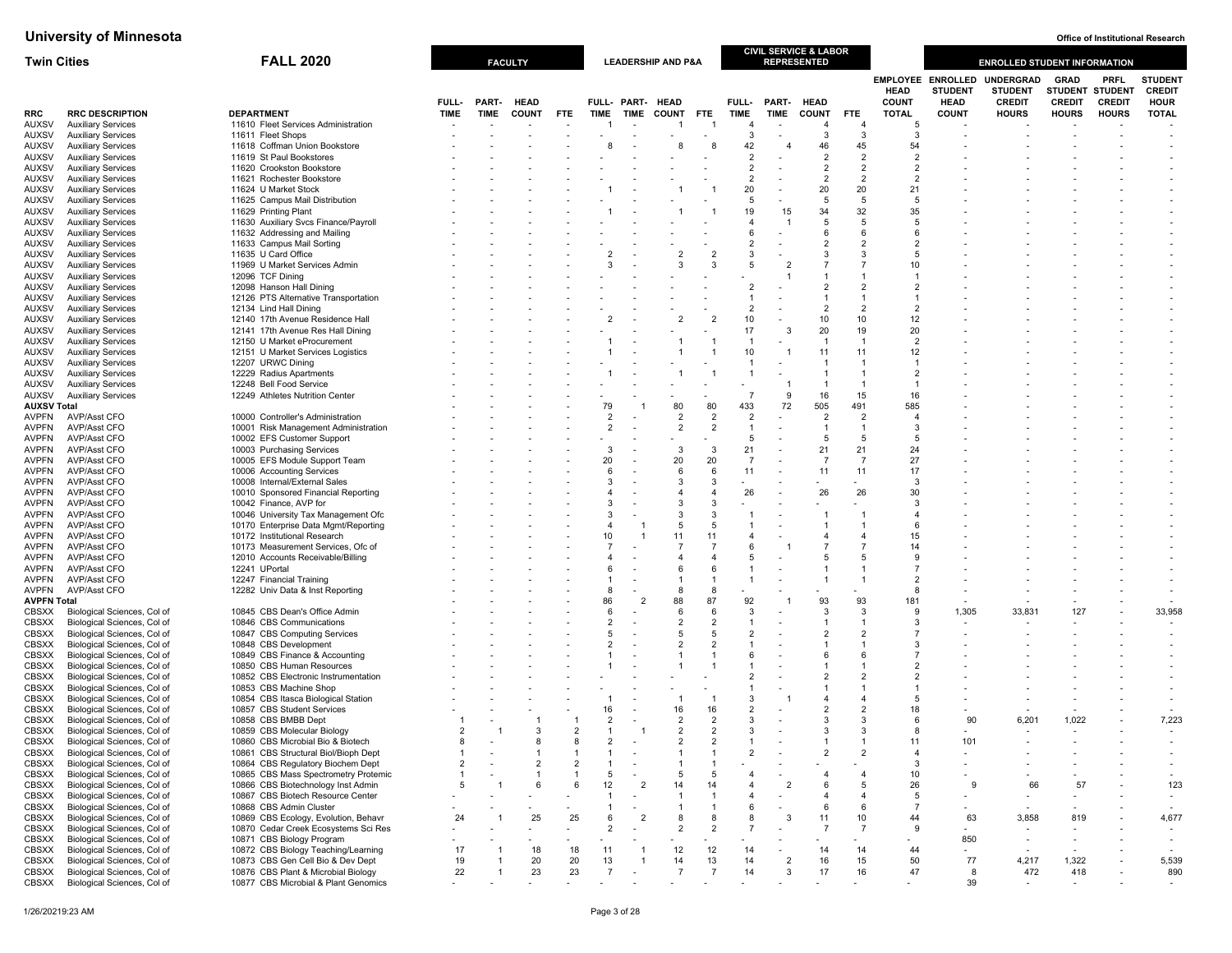| <b>Twin Cities</b> |                                                                    | <b>FALL 2020</b>                                                          |                    |                  | <b>FACULTY</b>      |                |                                  |                          | <b>LEADERSHIP AND P&amp;A</b> |                       |                         |                      | <b>CIVIL SERVICE &amp; LABOR</b><br><b>REPRESENTED</b> |                     |                             |                                                           | <b>ENROLLED STUDENT INFORMATION</b>          |                                                |                                                |                                                |
|--------------------|--------------------------------------------------------------------|---------------------------------------------------------------------------|--------------------|------------------|---------------------|----------------|----------------------------------|--------------------------|-------------------------------|-----------------------|-------------------------|----------------------|--------------------------------------------------------|---------------------|-----------------------------|-----------------------------------------------------------|----------------------------------------------|------------------------------------------------|------------------------------------------------|------------------------------------------------|
|                    |                                                                    |                                                                           | <b>FULL-</b>       | PART-            | <b>HEAD</b>         |                |                                  | FULL- PART-              | <b>HEAD</b>                   |                       | FULL-                   | PART-                | <b>HEAD</b>                                            |                     | <b>HEAD</b><br><b>COUNT</b> | <b>EMPLOYEE ENROLLED</b><br><b>STUDENT</b><br><b>HEAD</b> | UNDERGRAD<br><b>STUDENT</b><br><b>CREDIT</b> | <b>GRAD</b><br><b>STUDENT</b><br><b>CREDIT</b> | <b>PRFL</b><br><b>STUDENT</b><br><b>CREDIT</b> | <b>STUDENT</b><br><b>CREDIT</b><br><b>HOUR</b> |
| RRC<br>CBSXX Total | <b>RRC DESCRIPTION</b>                                             | <b>DEPARTMENT</b>                                                         | <b>TIME</b><br>102 | <b>TIME</b><br>6 | <b>COUNT</b><br>108 | FTE<br>106     | <b>TIME</b><br>99                | <b>TIME</b>              | <b>COUNT</b><br>106           | <b>FTE</b><br>104     | <b>TIME</b><br>106      | TIME<br>11           | <b>COUNT</b><br>117                                    | <b>FTE</b><br>113   | <b>TOTAL</b><br>331         | <b>COUNT</b><br>2,542                                     | <b>HOURS</b><br>48,645                       | <b>HOURS</b><br>3,765                          | <b>HOURS</b>                                   | <b>TOTAL</b><br>52,410                         |
| CCAPS              | Continuing/Prof Studies, Col of                                    | 10878 CCAPS Dean's Office                                                 |                    |                  |                     |                | -1                               |                          | -1                            |                       |                         |                      |                                                        | $\overline{1}$      | $\overline{2}$              | 6,015                                                     |                                              |                                                |                                                |                                                |
| CCAPS              | Continuing/Prof Studies, Col of                                    | 10879 CCAPS Financial Mgmt/Payroll                                        |                    |                  |                     |                |                                  |                          | $\blacktriangleleft$          |                       | 6                       |                      | 6                                                      | 6                   | $\overline{7}$              |                                                           |                                              |                                                |                                                |                                                |
| CCAPS              | Continuing/Prof Studies, Col of                                    | 10880 CCAPS Development                                                   |                    |                  |                     |                |                                  |                          |                               |                       |                         |                      |                                                        |                     |                             |                                                           |                                              |                                                |                                                |                                                |
| CCAPS              | Continuing/Prof Studies, Col of                                    | 10881 CCAPS Human Resources                                               |                    |                  |                     |                | $\overline{1}$                   |                          | -1                            |                       |                         |                      |                                                        |                     |                             |                                                           |                                              |                                                |                                                |                                                |
| CCAPS              | Continuing/Prof Studies, Col of                                    | 10882 CCAPS Information Technology                                        |                    |                  |                     |                | 10                               |                          | 10                            | 10                    | $\overline{4}$          |                      | $\overline{4}$                                         | $\overline{4}$      | 14                          |                                                           |                                              |                                                |                                                |                                                |
| CCAPS              | Continuing/Prof Studies, Col of                                    | 10886 CCAPS Marketing                                                     |                    |                  |                     |                | 12                               |                          | 12                            | 12                    | $\overline{7}$          |                      | 8                                                      | 8                   | 20                          |                                                           |                                              |                                                |                                                |                                                |
| CCAPS              | Continuing/Prof Studies, Col of                                    | 10900 Pro Dev - Conference Services                                       |                    |                  |                     |                | 3                                |                          | 3                             | 3                     |                         |                      |                                                        | 8                   | 11                          |                                                           |                                              |                                                |                                                |                                                |
| CCAPS              | Continuing/Prof Studies, Col of                                    | 10901 Pro Dev - Open Enrollment                                           |                    |                  |                     |                | 3                                |                          | 4                             | $\overline{a}$        |                         |                      |                                                        | $\overline{7}$      | 11                          |                                                           |                                              |                                                |                                                |                                                |
| CCAPS              | Continuing/Prof Studies, Col of                                    | 10903 Continuing Ed/Conference Ctr                                        |                    |                  |                     |                |                                  |                          |                               |                       | 3<br>1                  |                      |                                                        | 3<br>$\overline{1}$ |                             |                                                           |                                              |                                                |                                                |                                                |
| CCAPS<br>CCAPS     | Continuing/Prof Studies, Col of<br>Continuing/Prof Studies, Col of | 10905 CCAPS Undergrad Programs<br>10907 CCAPS Individualized Degrees      |                    |                  |                     |                | $\overline{1}$<br>$\overline{2}$ | $\overline{4}$           | 6                             | 5                     |                         |                      |                                                        |                     | $\overline{2}$<br>-6        |                                                           | 163                                          |                                                |                                                | 163                                            |
| CCAPS              | Continuing/Prof Studies, Col of                                    | 10908 CCAPS Applied Professional Std                                      |                    |                  |                     |                | 4                                | 76                       | 80                            | 42                    | 3                       |                      | 3                                                      | 3                   | 83                          |                                                           | 14,673                                       | 8                                              |                                                | 14,681                                         |
| CCAPS              | Continuing/Prof Studies, Col of                                    | 10910 CCAPS MN English/Second Lan                                         |                    |                  |                     |                |                                  | 3                        | 12                            | 11                    | 2                       |                      |                                                        | $\overline{2}$      | 14                          |                                                           | 1,236                                        | 298                                            |                                                | 1,534                                          |
| CCAPS              | Continuing/Prof Studies, Col of                                    | 10911 CCAPS Translation/Interpreting                                      |                    |                  |                     |                |                                  | 3                        | 3                             | $\overline{2}$        |                         |                      |                                                        |                     | 3                           |                                                           | 216                                          |                                                |                                                | 216                                            |
| CCAPS              | Continuing/Prof Studies, Col of                                    | 10914 CCAPS NonDegree/Summer Spec                                         |                    |                  |                     |                |                                  |                          |                               |                       |                         |                      |                                                        |                     |                             |                                                           | 1,892                                        |                                                |                                                | 1,892                                          |
| CCAPS              | Continuing/Prof Studies, Col of                                    | 10915 CCAPS Online/Distance Learng                                        |                    |                  |                     |                | $\overline{1}$                   | 3                        | $\overline{4}$                | 3                     |                         |                      |                                                        |                     |                             |                                                           | 10,247                                       |                                                |                                                | 10,247                                         |
| CCAPS              | Continuing/Prof Studies, Col of                                    | 10917 CCAPS PSEO                                                          |                    |                  |                     |                | 3                                |                          | 3                             | 3                     | $\overline{2}$          |                      | $\overline{2}$                                         | $\overline{2}$      | $\overline{5}$              |                                                           |                                              |                                                |                                                |                                                |
| CCAPS              | Continuing/Prof Studies, Col of                                    | 10918 CCAPS College in the Schools                                        |                    | 3                |                     |                | $\overline{2}$                   | 8                        | 10                            |                       | $\overline{2}$          |                      | $\overline{2}$                                         | $\overline{2}$      | 15                          |                                                           | 53,229                                       |                                                |                                                | 53,229                                         |
| CCAPS              | Continuing/Prof Studies, Col of                                    | 10920 CCAPS Student Services                                              |                    |                  |                     |                | 3                                |                          | $\overline{4}$                |                       |                         |                      |                                                        |                     | 11                          |                                                           |                                              |                                                |                                                |                                                |
| CCAPS              | Continuing/Prof Studies, Col of                                    | 10921 CCAPS Grad Programs Instruct                                        |                    |                  |                     |                | 10                               | 18                       | 28                            | 19                    | $\overline{2}$          |                      |                                                        | $\overline{2}$      | 30                          |                                                           |                                              | 689                                            |                                                | 689                                            |
| CCAPS              | Continuing/Prof Studies, Col of                                    | 10922 Radio K                                                             |                    |                  |                     |                | $\overline{2}$                   |                          | $\overline{2}$                | $\mathcal{P}$         | $\mathbf{1}$            |                      |                                                        | $\overline{1}$      | 3                           |                                                           |                                              |                                                |                                                |                                                |
| <b>CCAPS</b>       | Continuing/Prof Studies, Col of                                    | 10923 Osher Lifelong Learning Inst                                        |                    |                  |                     |                |                                  |                          | $\overline{2}$                | $\overline{2}$        | 3                       |                      |                                                        | 3                   | 5                           |                                                           |                                              |                                                |                                                |                                                |
| CCAPS              | Continuing/Prof Studies, Col of                                    | 12108 CCAPS Addiction Studies - IBH                                       |                    |                  |                     | $\overline{2}$ |                                  |                          |                               |                       |                         |                      |                                                        | 59                  |                             |                                                           |                                              | 1,802                                          | $\overline{\phantom{a}}$                       | 1,802                                          |
| <b>CCAPS Total</b> | Education/Human Dev. Col of                                        |                                                                           |                    | 3                | 3                   |                | 71                               | 118                      | 189<br>7                      | 132<br>$\overline{7}$ | 58<br>$\overline{2}$    |                      | 60<br>$\overline{2}$                                   | $\overline{2}$      | 252<br>11                   | 6,015<br>1,020                                            | 81,656<br>2,540                              | 2,797<br>33                                    | $\overline{\phantom{a}}$                       | 84,453                                         |
| CEHDX              |                                                                    | 11182 CEHD Dean's Office Admin<br>11184 CEHD External Relations           |                    |                  |                     |                |                                  | $\overline{\phantom{a}}$ | $\overline{7}$                | $\overline{7}$        |                         |                      |                                                        |                     | 8                           | $\overline{\phantom{a}}$                                  |                                              |                                                |                                                | 2,573                                          |
| CEHDX<br>CEHDX     | Education/Human Dev, Col of<br>Education/Human Dev, Col of         | 11186 Teacher Education, Office of                                        |                    |                  |                     |                | 6                                |                          | $\overline{7}$                | $\overline{7}$        | $\overline{\mathbf{c}}$ |                      | 3                                                      | 3                   | 10                          |                                                           |                                              |                                                |                                                |                                                |
| CEHDX              | Education/Human Dev, Col of                                        | 11187 CEHD Human Resources                                                |                    |                  |                     |                | $\overline{2}$                   |                          | $\overline{2}$                |                       |                         |                      |                                                        | $\overline{4}$      |                             |                                                           |                                              |                                                |                                                |                                                |
| CEHDX              | Education/Human Dev, Col of                                        | 11188 CEHD Facilities                                                     |                    |                  |                     |                |                                  |                          |                               |                       |                         |                      | $\overline{1}$                                         | $\overline{1}$      |                             |                                                           |                                              |                                                |                                                |                                                |
| CEHDX              | Education/Human Dev, Col of                                        | 11189 CEHD Financial Services Office                                      |                    |                  |                     |                |                                  |                          |                               |                       | 13                      |                      | 14                                                     | 14                  | 15                          |                                                           |                                              |                                                |                                                |                                                |
| CEHDX              | Education/Human Dev, Col of                                        | 11191 CEHD Technology                                                     |                    |                  |                     |                | 19                               |                          | 19                            | 19                    | 12                      |                      | 12                                                     | 12                  | 31                          |                                                           |                                              |                                                |                                                |                                                |
| CEHDX              | Education/Human Dev, Col of                                        | 11192 CEHD Student Services                                               |                    |                  |                     |                | 28                               | $\overline{1}$           | 29                            | 29                    | 6                       |                      | 6                                                      | 6                   | 35                          |                                                           |                                              |                                                |                                                |                                                |
| CEHDX              | Education/Human Dev. Col of                                        | 11196 Multiple Pathways to Teaching                                       |                    |                  |                     |                | $\overline{4}$                   | 18                       | 22                            | 6                     |                         |                      |                                                        |                     | 22                          | $\overline{\phantom{a}}$                                  |                                              |                                                |                                                |                                                |
| CEHDX              | Education/Human Dev, Col of                                        | 11197 Curriculum & Instruction Admin                                      | 24                 | $\overline{2}$   | 26                  | 25             | 22                               | 15                       | 37                            | 26                    | 5                       |                      | 5                                                      | 5                   | 68                          | 743                                                       | 15,570                                       | 10,820                                         | $\overline{a}$                                 | 26,389                                         |
| CEHDX              | Education/Human Dev, Col of                                        | 11207 Org Leadership, Policy & Dev                                        | 20                 | 5                | 25                  | 22             | 12                               | 20                       | 32                            | 20                    | 3                       |                      | 4                                                      | $\overline{4}$      | 61                          | 910                                                       | 9,118                                        | 5,723                                          | $\overline{\phantom{a}}$                       | 14,841                                         |
| CEHDX              | Education/Human Dev, Col of                                        | 11211 Ed Psych Administration                                             | 24                 | 3                | 27                  | 25             | 26                               | 27                       | 53                            | 36                    | 6                       | $\overline{2}$       | 8                                                      | $\overline{7}$      | 88                          | 317                                                       | 15,991                                       | 4,074                                          | $\overline{\phantom{a}}$                       | 20,065                                         |
| CEHDX              | Education/Human Dev, Col of                                        | 11217 FSoS Administration                                                 | 16                 | $\overline{2}$   | 18                  | 17             | 9                                |                          | 9                             | 9                     | 3                       |                      | 3                                                      | $\overline{3}$      | 30                          | 222                                                       | 8,653                                        | 969                                            | $\overline{\phantom{a}}$                       | 9,622                                          |
| CEHDX              | Education/Human Dev, Col of                                        | 11219 Child Development Admin, Inst                                       | 15                 | $\overline{2}$   | 17                  | 16             | 21                               | 24                       | 45                            | 28                    | 24                      | 3                    | 27                                                     | 26                  | 89                          | 208                                                       | 9,636                                        | 2,045                                          | $\overline{\phantom{a}}$                       | 11,681                                         |
| CEHDX              | Education/Human Dev, Col of                                        | 11222 Kinesiology Administration                                          | 11                 | 3                | 14                  | 13             | 16                               | 27                       | 43                            | 23                    | -5                      |                      | 6                                                      | 6                   | 63                          | 637                                                       | 19,445                                       | 2,210                                          | $\overline{\phantom{a}}$                       | 21,655                                         |
| CEHDX              | Education/Human Dev, Col of                                        | 11228 Post Sec Teachng & Learnng Adm                                      |                    |                  |                     |                |                                  |                          |                               |                       |                         |                      |                                                        |                     |                             | - 1                                                       | $\overline{\phantom{a}}$                     | $\sim$                                         |                                                |                                                |
| CEHDX              | Education/Human Dev, Col of                                        | 11230 Social Work Admin, School of                                        | 19                 | 3                | 22                  | 21             | 32                               | 29                       | 61                            | 44                    | 9<br>27                 | $\overline{2}$<br>-7 | 11<br>34                                               | 11<br>31            | 94                          | 345                                                       | 3,879                                        | 6,664                                          |                                                | 10,543                                         |
| CEHDX<br>CEHDX     | Education/Human Dev, Col of<br>Education/Human Dev, Col of         | 11241 UM Child Development Center<br>11242 Applied Res & Educ Improv, Ctr |                    |                  |                     |                | $\overline{1}$<br>8              |                          | -1<br>8                       | 8                     | -1                      |                      | $\overline{1}$                                         | $\overline{1}$      | 35<br>$\mathbf{Q}$          |                                                           |                                              |                                                |                                                |                                                |
| CEHDX              | Education/Human Dev, Col of                                        | 11245 Comm Integration Admin, Inst                                        |                    |                  |                     |                | 55                               | 8                        | 63                            | 60                    | 14                      | -3                   | 17                                                     | 16                  | 80                          |                                                           |                                              |                                                |                                                |                                                |
| CEHDX              | Education/Human Dev, Col of                                        | 11250 MN Ctr Read Res Admin                                               |                    |                  |                     |                | $\overline{2}$                   | 5                        | $\overline{7}$                | 6                     |                         |                      | $\overline{2}$                                         | $\overline{2}$      | -9                          |                                                           |                                              |                                                |                                                |                                                |
| CEHDX              | Education/Human Dev, Col of                                        | 12095 CEHD Communications/Marketing                                       |                    |                  |                     |                |                                  |                          | $\overline{7}$                | $\overline{7}$        |                         |                      |                                                        |                     | $\overline{7}$              |                                                           |                                              |                                                |                                                |                                                |
| <b>CEHDX</b>       | Education/Human Dev, Col of                                        | 12124 CEHD Learning Tech Media Lab                                        |                    |                  |                     |                |                                  |                          |                               |                       |                         |                      |                                                        |                     |                             |                                                           |                                              |                                                |                                                |                                                |
| CEHDX              | Education/Human Dev, Col of                                        | 12162 Transl Rsrch Child Mental Hith                                      |                    |                  |                     |                | 5                                | 6                        | 11                            |                       | 12                      | 6                    | 18                                                     | 16                  | 29                          |                                                           |                                              |                                                |                                                |                                                |
| CEHDX              | Education/Human Dev, Col of                                        | 12186 Education Technical Innovation                                      |                    |                  |                     |                |                                  |                          | 9                             |                       | 3                       |                      | 3                                                      | 3                   | 12                          |                                                           |                                              |                                                |                                                |                                                |
| CEHDX              | Education/Human Dev, Col of                                        | 12255 CEHD Research & Policy                                              |                    |                  |                     |                |                                  |                          | 5                             | 5                     | $\overline{2}$          |                      |                                                        | $\overline{2}$      | $\overline{7}$              |                                                           |                                              |                                                |                                                |                                                |
| CEHDX              | Education/Human Dev, Col of                                        | 12257 CEHD Undergraduate Programs                                         |                    |                  |                     |                |                                  |                          |                               |                       | 1                       |                      |                                                        | $\overline{1}$      | $\overline{2}$              |                                                           |                                              |                                                |                                                |                                                |
| CEHDX              | Education/Human Dev, Col of                                        | 12258 CEHD Graduate Programs                                              |                    |                  |                     |                | $\overline{2}$                   |                          | $\overline{2}$                | $\overline{2}$        |                         |                      |                                                        |                     | $\overline{2}$              | $\overline{\phantom{a}}$                                  | $\overline{\phantom{a}}$                     |                                                |                                                |                                                |
| <b>CEHDX Total</b> |                                                                    |                                                                           | 130                | 21               | 151                 | 141            | 306                              | 183                      | 489                           | 372                   | 157                     | 28                   | 185                                                    | 175                 | 825                         | 4,403                                                     | 84,832                                       | 32,538                                         |                                                | 117,369                                        |
| CFANS              | Food, Ag & Nat Res Sci, Col of                                     | 11004 CFANS Administration                                                |                    |                  |                     |                | 4                                |                          | $\overline{4}$                |                       | 3                       | $\overline{1}$       | $\overline{4}$                                         | $\overline{4}$      | 8                           | 721                                                       | 2,520                                        | 591                                            |                                                | 3,111                                          |
| CFANS              | Food, Ag & Nat Res Sci, Col of                                     | 11005 CFANS Finance & Budget                                              |                    |                  |                     |                | 4                                |                          | 4<br>3                        | 3                     | 29                      |                      | 30                                                     | 30                  | 34                          |                                                           |                                              |                                                |                                                |                                                |
| CFANS              | Food, Ag & Nat Res Sci, Col of                                     | 11006 CFANS Human Resources                                               |                    |                  |                     |                | 3<br>5                           |                          | ĥ                             |                       | 2<br>$\mathcal{P}$      |                      | $\overline{2}$<br>3                                    | $\overline{2}$<br>3 | -5                          |                                                           |                                              |                                                |                                                |                                                |
| CFANS              | Food, Ag & Nat Res Sci, Col of<br>Food, Ag & Nat Res Sci, Col of   | 11007 CFANS Information Technology<br>11008 CFANS Diversity & Inclusion   |                    |                  |                     |                | 3                                |                          |                               |                       |                         |                      |                                                        |                     |                             |                                                           |                                              |                                                |                                                |                                                |
| CFANS<br>CFANS     | Food, Ag & Nat Res Sci, Col of                                     | 11009 CFANS Alumni Relations                                              |                    |                  |                     |                |                                  |                          |                               |                       |                         |                      |                                                        |                     |                             |                                                           |                                              |                                                |                                                |                                                |
| <b>CFANS</b>       | Food, Ag & Nat Res Sci, Col of                                     | 11010 CFANS Communications                                                |                    |                  |                     |                | 5                                | $\overline{\phantom{a}}$ | 5                             | 5                     |                         |                      |                                                        |                     | 5                           |                                                           |                                              |                                                |                                                |                                                |
| CFANS              | Food, Ag & Nat Res Sci, Col of                                     | 11011 CFANS Development                                                   |                    |                  |                     |                | 6                                |                          | 6                             | 6                     |                         |                      |                                                        | $\overline{1}$      | $\overline{7}$              |                                                           |                                              |                                                |                                                |                                                |
| CFANS              | Food, Ag & Nat Res Sci, Col of                                     | 11012 CFANS SSO Administration                                            |                    |                  |                     |                | 14                               |                          | 15                            | 15                    | 3                       |                      | 4                                                      | $\overline{4}$      | 19                          |                                                           |                                              |                                                |                                                |                                                |
| <b>CFANS</b>       | Food, Ag & Nat Res Sci, Col of                                     | 11013 CFANS Admissions                                                    |                    |                  |                     |                | 2                                |                          | $\overline{2}$                | $\overline{2}$        |                         |                      |                                                        |                     | $\overline{2}$              |                                                           |                                              |                                                |                                                |                                                |
| <b>CFANS</b>       | Food, Ag & Nat Res Sci, Col of                                     | 11014 CFANS Operations                                                    |                    |                  |                     |                | $\overline{2}$                   |                          | $\overline{2}$                | $\overline{2}$        |                         |                      |                                                        |                     | 3                           |                                                           |                                              |                                                |                                                |                                                |
| <b>CFANS</b>       | Food, Ag & Nat Res Sci, Col of                                     | 11016 CFANS Graduate Programs                                             |                    |                  |                     |                |                                  |                          | $\overline{2}$                | $\overline{2}$        | 3                       |                      | 3                                                      | 3                   | -5                          |                                                           |                                              |                                                |                                                |                                                |
| CFANS              | Food, Ag & Nat Res Sci, Col of                                     | 11017 International Programs, CFANS                                       |                    |                  |                     |                |                                  |                          | 1                             |                       |                         |                      |                                                        |                     |                             |                                                           |                                              |                                                |                                                |                                                |
| CFANS              | Food, Ag & Nat Res Sci, Col of                                     | 11018 Ag, Food & Env Educ, Div of                                         | 3                  |                  |                     | 3              |                                  |                          | 5                             |                       |                         | 3                    | 4                                                      | 3                   | 12                          | 21                                                        | 1,340                                        | 16                                             |                                                | 1,356                                          |
| CFANS              | Food, Ag & Nat Res Sci, Col of                                     | 11019 MN Ag Ed Leadership Council                                         |                    |                  |                     |                |                                  |                          |                               |                       |                         |                      | -1                                                     | $\overline{1}$      | $\overline{2}$              |                                                           |                                              |                                                |                                                | $\overline{\phantom{a}}$                       |
| CFANS              | Food, Ag & Nat Res Sci, Col of                                     | 11022 Entomology, Dept of                                                 | 19                 |                  | 20                  | 20             |                                  |                          | 5                             | -5                    | 12                      | 11                   | 23                                                     | 20                  | 48                          | 28                                                        | 961                                          | 518                                            |                                                | 1,479                                          |
| CFANS              | Food, Ag & Nat Res Sci, Col of                                     | 11023 Fish Wildlife & Cons Bio, Dept                                      | 16                 | $\overline{2}$   | 18                  | 17             | 5                                | 3                        | 8                             |                       | 14                      | 3                    | 17                                                     | 16                  | 43                          | 216                                                       | 2,435                                        | 506                                            |                                                | 2,941                                          |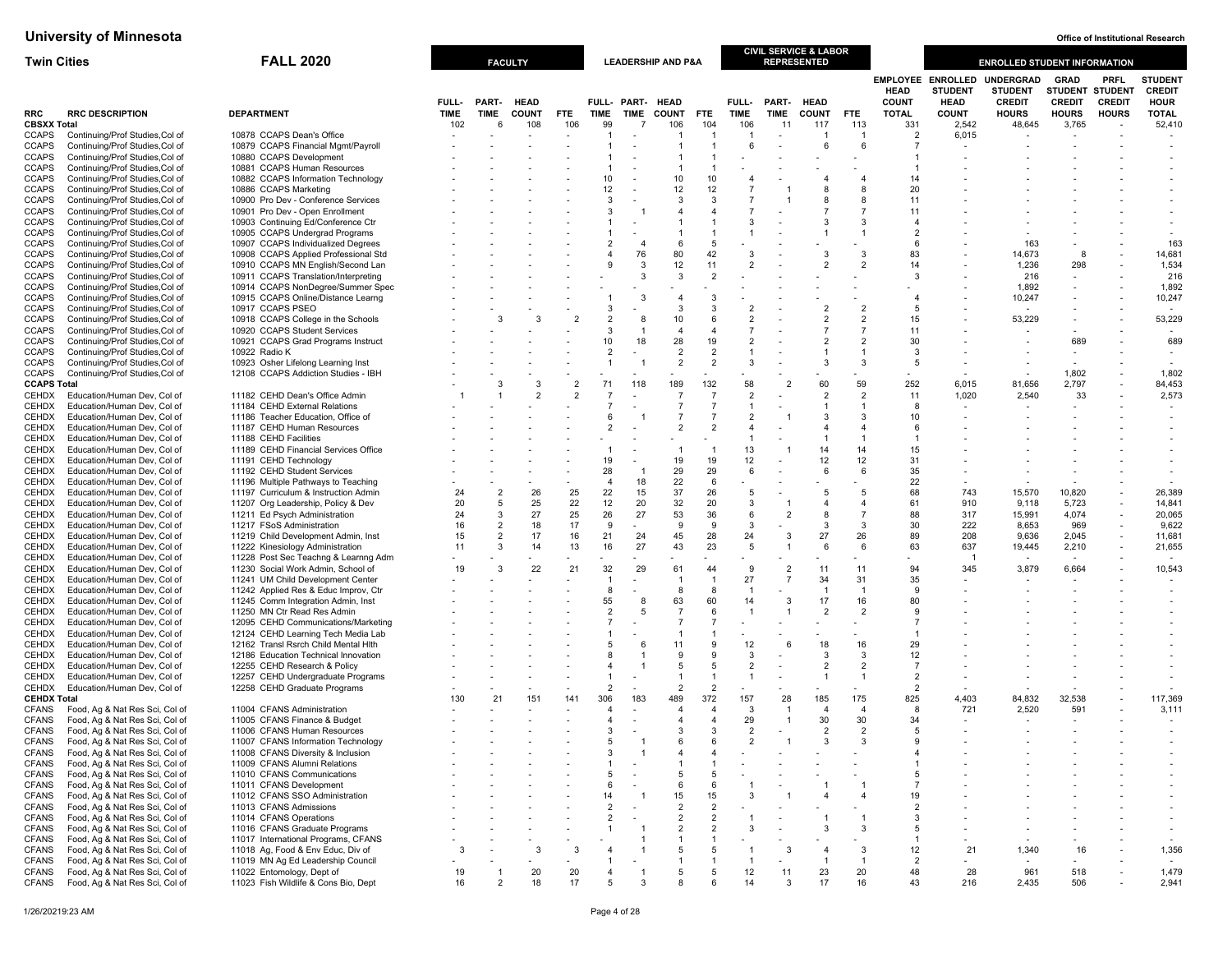| <b>Twin Cities</b>           |                                                                  | <b>FALL 2020</b>                                                      |                |                                            | <b>FACULTY</b>      |                                 |                                |                          | <b>LEADERSHIP AND P&amp;A</b>    |                                  |                                  |                      | <b>CIVIL SERVICE &amp; LABOR</b><br><b>REPRESENTED</b> |                                  |                             |                                                           | <b>ENROLLED STUDENT INFORMATION</b>                 |                                          |                                            |                                                |
|------------------------------|------------------------------------------------------------------|-----------------------------------------------------------------------|----------------|--------------------------------------------|---------------------|---------------------------------|--------------------------------|--------------------------|----------------------------------|----------------------------------|----------------------------------|----------------------|--------------------------------------------------------|----------------------------------|-----------------------------|-----------------------------------------------------------|-----------------------------------------------------|------------------------------------------|--------------------------------------------|------------------------------------------------|
|                              |                                                                  |                                                                       | FULL-          | <b>PART-</b>                               | <b>HEAD</b>         |                                 |                                | FULL- PART- HEAD         |                                  |                                  | FULL-                            | <b>PART-</b>         | <b>HEAD</b>                                            |                                  | <b>HEAD</b><br><b>COUNT</b> | <b>EMPLOYEE ENROLLED</b><br><b>STUDENT</b><br><b>HEAD</b> | <b>UNDERGRAD</b><br><b>STUDENT</b><br><b>CREDIT</b> | GRAD<br>STUDENT STUDENT<br><b>CREDIT</b> | PRFL<br><b>CREDIT</b>                      | <b>STUDEN1</b><br><b>CREDIT</b><br><b>HOUR</b> |
| <b>RRC</b>                   | <b>RRC DESCRIPTION</b>                                           | <b>DEPARTMENT</b>                                                     | <b>TIME</b>    | <b>TIME</b>                                | <b>COUNT</b>        | <b>FTE</b>                      | <b>TIME</b>                    | <b>TIME</b>              | <b>COUNT</b>                     | <b>FTE</b>                       | <b>TIME</b>                      | <b>TIME</b>          | <b>COUNT</b>                                           | FTE                              | <b>TOTAL</b>                | <b>COUNT</b>                                              | <b>HOURS</b>                                        | <b>HOURS</b>                             | <b>HOURS</b>                               | <b>TOTAL</b>                                   |
| <b>CFANS</b>                 | Food, Ag & Nat Res Sci, Col of                                   | 11024 Forest Resources, Dept of                                       | 17             |                                            | 17                  | 17                              | 21                             | -7                       | 28                               | 25                               | 9                                | 3                    | 12                                                     | 11                               | 57                          | 58                                                        | 6,641                                               | 895                                      |                                            | 7,536                                          |
| <b>CFANS</b>                 | Food, Ag & Nat Res Sci, Col of                                   | 11025 Soil, Water & Climate, Dept of                                  | 20             | $\overline{\phantom{a}}$<br>$\overline{2}$ | 20                  | 20<br>23                        | 11                             | 3                        | 14                               | 13                               | 27                               | $\overline{4}$       | 31                                                     | 29                               | 65                          | 98                                                        | 1,946                                               | 497                                      | $\overline{a}$                             | 2,443                                          |
| <b>CFANS</b><br><b>CFANS</b> | Food, Ag & Nat Res Sci, Col of<br>Food, Ag & Nat Res Sci, Col of | 11026 Food Sci & Nutr, Dept of<br>11027 Animal Science, Dept of       | 22<br>22       | $\overline{1}$                             | 24<br>23            | 23                              | 5<br>$\overline{2}$            | 9<br>$\overline{2}$      | 14<br>$\overline{4}$             | 9<br>3                           | 8<br>13                          | $\overline{1}$       | 8<br>14                                                | 8<br>14                          | 46<br>41                    | 385<br>441                                                | 8,734<br>7,124                                      | 757<br>447                               | $\overline{a}$                             | 9,491<br>7,571                                 |
| <b>CFANS</b>                 | Food, Ag & Nat Res Sci, Col of                                   | 11028 Agron&Plant Genetics, Dept of                                   | 22             |                                            | 22                  | 22                              | 15                             | $\overline{1}$           | 16                               | 16                               | 36                               | $\overline{2}$       | 38                                                     | 37                               | 76                          | 173                                                       | 1,047                                               | 246                                      |                                            | 1,293                                          |
| <b>CFANS</b>                 | Food, Ag & Nat Res Sci, Col of                                   | 11029 MN Inst Sustainable Agric                                       |                |                                            |                     |                                 | 3                              |                          | 3                                | 3                                |                                  | $\overline{1}$       | $\overline{1}$                                         | $\overline{1}$                   | $\overline{a}$              |                                                           |                                                     |                                          |                                            |                                                |
| <b>CFANS</b>                 | Food, Ag & Nat Res Sci, Col of                                   | 11030 Horticultural Sci, Dept of                                      | 17             | $\overline{1}$                             | 18                  | 17                              | 11                             | $\overline{2}$           | 13                               | 13                               | 20                               | $\overline{4}$       | 24                                                     | 23                               | 55                          |                                                           | 2,577                                               | 233                                      |                                            | 2,810                                          |
| <b>CFANS</b>                 | Food, Ag & Nat Res Sci, Col of                                   | 11031 Plant Pathology, Dept of                                        | 14             |                                            | 14                  | 14                              | 9                              |                          | 9                                | 9                                | 8                                | 3                    | 11                                                     | 10                               | 34                          | 27                                                        | 1,010                                               | 486                                      |                                            | 1,496                                          |
| <b>CFANS</b><br><b>CFANS</b> | Food, Ag & Nat Res Sci, Col of<br>Food, Ag & Nat Res Sci, Col of | 11032 Bioprod&Biosys Eng, Dept of<br>11033 Applied Economics, Dept of | 27<br>23       | 5<br>$\overline{2}$                        | 32<br>25            | 29<br>24                        | 6<br>$\overline{\mathbf{A}}$   | 10<br>$\overline{1}$     | 16<br>5                          | 9<br>5                           | 10<br>9                          | 6                    | 16<br>10                                               | 13<br>10                         | 64<br>40                    | 126<br>203                                                | 11,120<br>5,164                                     | 531<br>1,167                             |                                            | 11,651<br>6,331                                |
| <b>CFANS</b>                 | Food, Ag & Nat Res Sci, Col of                                   | 11034 Farm Financial Mgmt, Ctr for                                    |                |                                            |                     |                                 | 12                             | $\overline{1}$           | 13                               | 12                               | $\overline{4}$                   |                      | 5                                                      | $\overline{4}$                   | 18                          | $\blacksquare$                                            |                                                     | $\overline{\phantom{a}}$                 |                                            |                                                |
| <b>CFANS</b>                 | Food, Ag & Nat Res Sci, Col of                                   | 11036 West Central ROC, Morris                                        | $\overline{2}$ |                                            | $\overline{2}$      | $\overline{2}$                  | 3                              |                          | 4                                | $\overline{4}$                   | 21                               | $\overline{4}$       | 25                                                     | 24                               | 31                          |                                                           |                                                     |                                          |                                            |                                                |
| <b>CFANS</b>                 | Food, Ag & Nat Res Sci, Col of                                   | 11037 Sand Plains Research Farm                                       |                |                                            |                     |                                 |                                |                          | $\mathbf{1}$                     | $\overline{1}$                   | $\overline{2}$                   |                      | 2                                                      | $\overline{2}$                   | 3                           |                                                           |                                                     |                                          |                                            |                                                |
| <b>CFANS</b>                 | Food, Ag & Nat Res Sci, Col of                                   | 11038 Northwest ROC, Crookston                                        | $\overline{2}$ |                                            | $\overline{2}$      | $\overline{2}$                  | $\overline{2}$                 |                          | 3                                | 3                                | 17                               | $\overline{2}$       | 19                                                     | 19                               | 24                          |                                                           |                                                     |                                          |                                            |                                                |
| <b>CFANS</b><br><b>CFANS</b> | Food, Ag & Nat Res Sci, Col of<br>Food, Ag & Nat Res Sci, Col of | 11039 No Central ROC, Grand Rapids<br>11040 Southern ROC, Waseca      | 3              |                                            | $\mathcal{R}$       | $\overline{1}$<br>$\mathcal{R}$ | $\overline{2}$<br>3            |                          | $\overline{2}$<br>$\overline{4}$ | $\overline{2}$<br>$\mathcal{R}$  | 16<br>28                         |                      | 16<br>28                                               | 16<br>28                         | 19<br>35                    |                                                           |                                                     |                                          |                                            |                                                |
| <b>CFANS</b>                 | Food, Ag & Nat Res Sci, Col of                                   | 11041 Southwest ROC, Lamberton                                        | 3              |                                            |                     |                                 | 3                              |                          | 3                                | 3                                | 10                               |                      | 10 <sup>10</sup>                                       | 10                               | 16                          |                                                           |                                                     |                                          |                                            |                                                |
| <b>CFANS</b>                 | Food, Ag & Nat Res Sci, Col of                                   | 11042 Rosemount ROC                                                   |                |                                            |                     |                                 |                                |                          |                                  | $\overline{1}$                   | 8                                |                      | 8                                                      | 8                                | 9                           |                                                           |                                                     |                                          |                                            |                                                |
| <b>CFANS</b>                 | Food, Ag & Nat Res Sci, Col of                                   | 11043 Cloquet Forestry Center                                         |                |                                            |                     |                                 | 3                              |                          | 3                                | 3                                | 6                                | 3                    | 9                                                      | 8                                | 12                          |                                                           |                                                     |                                          |                                            |                                                |
| <b>CFANS</b>                 | Food, Ag & Nat Res Sci, Col of                                   | 11047 Bell Public Programs                                            |                |                                            |                     |                                 | 15                             | $\overline{2}$           | 17                               | 16                               | 10                               | 5                    | 15                                                     | 13                               | 32                          |                                                           |                                                     |                                          |                                            |                                                |
| <b>CFANS</b><br><b>CFANS</b> | Food, Ag & Nat Res Sci, Col of<br>Food, Ag & Nat Res Sci, Col of | 11048 Arboretum Development<br>11049 Arboretum Educational Programs   |                |                                            |                     |                                 | 4                              |                          | 4<br>8                           | $\overline{4}$                   | $\overline{2}$<br>3              | $\overline{2}$<br>14 | $\overline{4}$<br>17                                   | 3<br>12                          | 8<br>25                     |                                                           |                                                     |                                          |                                            |                                                |
| <b>CFANS</b>                 | Food, Ag & Nat Res Sci, Col of                                   | 11050 Arboretum Operations                                            |                |                                            |                     |                                 |                                |                          |                                  |                                  | 60                               | 23                   | 83                                                     | 74                               | 90                          |                                                           |                                                     |                                          |                                            |                                                |
| <b>CFANS</b>                 | Food, Ag & Nat Res Sci, Col of                                   | 11051 Arboretum Research                                              |                |                                            |                     |                                 |                                |                          |                                  | $\overline{1}$                   | 12                               | $\overline{1}$       | 13                                                     | 13                               | 14                          |                                                           |                                                     |                                          |                                            |                                                |
| <b>CFANS</b>                 | Food, Ag & Nat Res Sci, Col of                                   | 11052 Arboretum Exhibits                                              |                |                                            |                     |                                 |                                |                          |                                  |                                  |                                  |                      |                                                        | $\overline{1}$                   |                             |                                                           |                                                     |                                          |                                            |                                                |
| <b>CFANS</b>                 | Food, Ag & Nat Res Sci, Col of                                   | 11053 Healthy Foods, Healthy Lives                                    |                |                                            |                     |                                 |                                |                          |                                  |                                  |                                  |                      |                                                        |                                  |                             |                                                           |                                                     |                                          |                                            |                                                |
| <b>CFANS</b><br><b>CFANS</b> | Food, Ag & Nat Res Sci, Col of<br>Food, Ag & Nat Res Sci, Col of | 11054 Water Resources Center<br>12116 CFANS MAST International        |                |                                            |                     |                                 | 9                              | $\mathcal{P}$            | 10<br>$\overline{2}$             |                                  | 5<br>4                           |                      | 6<br>$\overline{4}$                                    | 6<br>$\overline{4}$              | 17<br>6                     |                                                           |                                                     | 193                                      |                                            | 193                                            |
| <b>CFANS</b>                 | Food, Ag & Nat Res Sci, Col of                                   | 12187 CFANS Research                                                  |                |                                            |                     |                                 |                                |                          |                                  |                                  | $\overline{2}$                   |                      | 3                                                      | 3                                | $\overline{4}$              |                                                           |                                                     |                                          |                                            |                                                |
| <b>CFANS</b>                 | Food, Ag & Nat Res Sci, Col of                                   | 12190 MN Terrest Inv Plant Pests Ctr                                  |                |                                            |                     |                                 |                                | $\overline{\phantom{a}}$ | $\overline{1}$                   |                                  | 1                                |                      | $\overline{1}$                                         | $\overline{1}$                   | $\overline{2}$              |                                                           |                                                     |                                          |                                            |                                                |
| <b>CFANS</b>                 | Food, Ag & Nat Res Sci, Col of                                   | 12209 CFANS GEMS Informatics Center                                   |                |                                            |                     |                                 | $\overline{7}$                 |                          | $\overline{7}$                   | $\overline{7}$                   | 5                                |                      | 5                                                      | 5                                | 12                          |                                                           |                                                     |                                          |                                            |                                                |
| <b>CFANS Total</b>           |                                                                  |                                                                       | 234            | 14                                         | 248                 | 241                             | 231<br>$\overline{4}$          | 58                       | 289                              | 263<br>$\overline{4}$            | 429                              | 103                  | 532                                                    | 496<br>$\overline{2}$            | 1,069                       | 2,497                                                     | 52,619                                              | 7,082                                    |                                            | 59,701                                         |
| CLAXX<br><b>CLAXX</b>        | Liberal Arts, College of<br>Liberal Arts, College of             | 10925 CLA Dean's Office<br>10926 CLA Faculty & Academic Affairs       |                |                                            |                     |                                 | $\overline{2}$                 |                          | $\overline{4}$<br>$\overline{2}$ | $\overline{2}$                   | $\overline{2}$<br>3              |                      | $\overline{2}$<br>3                                    | 3                                | 6<br>5                      | 7,332                                                     |                                                     | 121                                      |                                            | 121                                            |
| CLAXX                        | Liberal Arts, College of                                         | 10927 CLA Fiscal Administration                                       |                |                                            |                     |                                 | 5                              |                          | 5                                | 5                                | 3                                |                      | 3                                                      | $\mathbf{3}$                     | 8                           |                                                           |                                                     |                                          |                                            |                                                |
| <b>CLAXX</b>                 | Liberal Arts, College of                                         | 10929 CLA Financial Services Teams                                    |                |                                            |                     |                                 | 2                              |                          | 2                                | $\overline{2}$                   | 24                               |                      | 24                                                     | 24                               | 26                          |                                                           |                                                     |                                          |                                            |                                                |
| <b>CLAXX</b>                 | Liberal Arts, College of                                         | 10930 CLA Human Resources                                             |                |                                            |                     |                                 | 4                              |                          | 4                                | $\overline{4}$                   | $\overline{4}$                   |                      | $\overline{4}$                                         | $\overline{4}$                   | 8                           |                                                           |                                                     |                                          |                                            |                                                |
| <b>CLAXX</b><br><b>CLAXX</b> | Liberal Arts, College of<br>Liberal Arts, College of             | 10932 CLA Undergraduate Education                                     |                |                                            |                     |                                 | $\mathbf{Q}$<br>6              |                          | 9<br>6                           | 9<br>6                           | 5<br>5                           |                      | 5<br>6                                                 | 5<br>6                           | 14<br>12                    |                                                           | 239                                                 | 25                                       |                                            | 264                                            |
| <b>CLAXX</b>                 | Liberal Arts, College of                                         | 10935 CLA Language Center<br>10936 CLA Student Services               |                |                                            |                     |                                 | 6                              |                          | 6                                | 6                                | 6                                |                      | 6                                                      | 6                                | 12                          |                                                           | 6,338                                               |                                          |                                            | 6,338                                          |
| CLAXX                        | Liberal Arts, College of                                         | 10938 CLA Diversity/Access Programs                                   |                |                                            |                     |                                 | 11                             |                          | 11                               | 11                               | $\overline{2}$                   |                      | $\overline{2}$                                         | $\overline{2}$                   | 13                          |                                                           | $\overline{\phantom{a}}$                            |                                          |                                            |                                                |
| <b>CLAXX</b>                 | Liberal Arts, College of                                         | 10939 CLA Advising                                                    |                |                                            |                     |                                 | 52                             |                          | 53                               | 53                               | 3                                |                      | 3                                                      | 3                                | 56                          |                                                           |                                                     |                                          |                                            |                                                |
| <b>CLAXX</b>                 | Liberal Arts, College of                                         | 10940 CLA Career Services                                             |                |                                            |                     |                                 | 11                             |                          | 12                               | 11                               | $\overline{2}$                   |                      | $\overline{2}$                                         | $\overline{2}$                   | 14                          |                                                           | 1,193                                               |                                          |                                            | 1,193                                          |
| <b>CLAXX</b><br><b>CLAXX</b> | Liberal Arts, College of<br>Liberal Arts, College of             | 10941 CLA OIA Development<br>10942 CLA OIA Communications             |                |                                            |                     |                                 | 8<br>6                         |                          | $\mathbf{Q}$<br>6                | 9<br>6                           | $\overline{2}$<br>$\overline{2}$ |                      | 3<br>3                                                 | 3<br>3                           | 12<br>9                     |                                                           | $\overline{\phantom{a}}$                            |                                          |                                            | $\overline{\phantom{a}}$                       |
| CLAXX                        | Liberal Arts, College of                                         | 10945 LibArt Tech Innov Svcs                                          |                |                                            |                     |                                 | 25                             | $\overline{\phantom{a}}$ | 25                               | 25                               | 13                               |                      | 14                                                     | 14                               | 39                          |                                                           | $\overline{\phantom{a}}$                            |                                          |                                            |                                                |
| CLAXX                        | Liberal Arts, College of                                         | 10947 African-Amer & African Studies                                  |                | $\overline{1}$                             | $\mathbf{R}$        | 8                               | $\overline{2}$                 |                          | 6                                | $\overline{4}$                   | $\overline{1}$                   |                      | $\overline{2}$                                         | $\overline{2}$                   | 16                          | $\overline{7}$                                            | 2,008                                               | 68                                       |                                            | 2,076                                          |
| <b>CLAXX</b>                 | Liberal Arts, College of                                         | 10948 American Indian Studies                                         | 5              |                                            |                     | $\overline{5}$                  | 5                              |                          | 5                                | 5                                | $\overline{2}$                   |                      | $\overline{2}$                                         | $\overline{2}$                   | 12                          | 24                                                        | 4,133                                               | 60                                       |                                            | 4,193                                          |
| <b>CLAXX</b>                 | Liberal Arts, College of                                         | 10949 American Studies                                                | 8<br>18        |                                            | 8<br>18             | 8<br>18                         | $\mathbf{1}$<br>$\overline{1}$ |                          | $\overline{2}$<br>$\overline{2}$ | $\overline{2}$<br>$\overline{1}$ | $\mathbf{1}$<br>3                | $\overline{1}$       | $\overline{2}$<br>3                                    | $\overline{2}$<br>-3             | 12<br>23                    | 38<br>134                                                 | 4,570<br>8,843                                      | 317<br>529                               | $\overline{a}$                             | 4,887<br>9,372                                 |
| <b>CLAXX</b><br><b>CLAXX</b> | Liberal Arts, College of<br>Liberal Arts, College of             | 10950 Anthropology<br>10951 Art Department                            | 15             | 3                                          | 18                  | 17                              | 3                              | 26                       | 29                               | 18                               | $\overline{4}$                   |                      | 10                                                     | -8                               | 57                          | 157                                                       | 11,016                                              | 348                                      |                                            | 11,364                                         |
| <b>CLAXX</b>                 | Liberal Arts, College of                                         | 10952 Nash Gallery                                                    |                |                                            |                     |                                 |                                |                          | $\overline{1}$                   | $\overline{1}$                   |                                  |                      |                                                        |                                  |                             | $\overline{\phantom{a}}$                                  | $\overline{a}$                                      | $\blacksquare$                           |                                            |                                                |
| CLAXX                        | Liberal Arts, College of                                         | 10953 Art History                                                     | 8              |                                            | $\mathbf{q}$        | 9                               |                                |                          |                                  |                                  | $\overline{2}$                   |                      | $\overline{2}$                                         | $\overline{2}$                   | 11                          | 48                                                        | 3,018                                               | 132                                      | $\overline{\phantom{a}}$                   | 3,150                                          |
| <b>CLAXX</b>                 | Liberal Arts, College of                                         | 10954 Asian & Middle Eastern Studies                                  | 12             |                                            | 12                  | 12                              | 22                             | 3                        | 25                               | 24                               | 3                                |                      |                                                        | 3                                | 40                          | 120                                                       | 14,895                                              | 302                                      |                                            | 15,197                                         |
| CLAXX<br><b>CLAXX</b>        | Liberal Arts, College of<br>Liberal Arts, College of             | 10955 Chicano & Latino Studies<br>10956 Classical & Near Eastern Stu  | 4<br>8         |                                            | $\overline{4}$<br>9 | 9                               | 5                              |                          | $\overline{4}$<br>5              | $\overline{2}$<br>5              | $\overline{2}$                   |                      | 3                                                      | 3                                | 8<br>17                     | 5<br>31                                                   | 1,260<br>4.480                                      | 9<br>186                                 |                                            | 1,269<br>4,666                                 |
| <b>CLAXX</b>                 | Liberal Arts, College of                                         | 10958 Communication Studies                                           | 10             | -1                                         | 11                  | 11                              | 18                             |                          | 19                               | 18                               | 3                                |                      | 3                                                      | -3                               | 33                          | 340                                                       | 15,607                                              | 363                                      |                                            | 15,970                                         |
| <b>CLAXX</b>                 | Liberal Arts, College of                                         | 10959 Cultural Studies & Comp Lit                                     | $\mathbf{Q}$   |                                            | $\mathbf{Q}$        |                                 | 5                              | 6                        | 11                               | 8                                | 1                                |                      |                                                        |                                  | 21                          | 117                                                       | 10,140                                              | 487                                      |                                            | 10,627                                         |
| <b>CLAXX</b>                 | Liberal Arts, College of                                         | 10960 Economics                                                       | 19             |                                            | 19                  | 19                              | $\overline{4}$                 |                          | 5                                | 5                                | $\overline{4}$                   |                      |                                                        | $\overline{4}$                   | 28                          | 745                                                       | 22,779                                              | 1,600                                    |                                            | 24,379                                         |
| <b>CLAXX</b>                 | Liberal Arts, College of                                         | 10961 Eng Languages & Literature                                      | 26             | 4                                          | 30                  | 28                              | 9                              | 10                       | 19                               | 13                               | 4                                |                      | $\overline{4}$                                         | $\overline{4}$                   | 53                          | 357                                                       | 18,109                                              | 1,072                                    |                                            | 19,181                                         |
| <b>CLAXX</b><br><b>CLAXX</b> | Liberal Arts, College of<br>Liberal Arts, College of             | 10962 French & Italian<br>10963 Gender, Women & Sexuality             | 9<br>9         |                                            | 9<br>-9             | 9<br>9                          | 13                             | $\overline{1}$<br>3      | 14<br>3                          | 14<br>$\overline{1}$             | 1<br>$\overline{2}$              |                      | 2                                                      | $\overline{1}$<br>$\overline{2}$ | 24<br>14                    | 42<br>40                                                  | 8,977<br>3,482                                      | 233<br>240                               | $\overline{\phantom{a}}$<br>$\overline{a}$ | 9,210<br>3,722                                 |
| <b>CLAXX</b>                 | Liberal Arts, College of                                         | 10964 Geography, Environment, Society                                 | 17             |                                            | 17                  | 17                              | $\overline{4}$                 | $\overline{7}$           | 11                               | $\overline{7}$                   | $\mathbf{1}$                     |                      | $\overline{2}$                                         | $\overline{2}$                   | 30                          | 133                                                       | 12,049                                              | 963                                      | $\overline{a}$                             | 13,012                                         |
| <b>CLAXX</b>                 | Liberal Arts, College of                                         | 10966 Urban Studies                                                   |                |                                            |                     |                                 |                                |                          |                                  |                                  |                                  |                      |                                                        |                                  |                             | 64                                                        |                                                     |                                          |                                            |                                                |
| <b>CLAXX</b>                 | Liberal Arts, College of                                         | 10967 German, Nordic, Slavic & Dutch                                  | $\overline{7}$ | $\overline{2}$                             | -9                  | 8                               | 9                              | 3                        | 12                               | 11                               |                                  |                      | $\overline{2}$                                         | $\overline{2}$                   | 23                          | 33                                                        | 6,019                                               | 161                                      |                                            | 6,180                                          |
| <b>CLAXX</b><br><b>CLAXX</b> | Liberal Arts, College of<br>Liberal Arts, College of             | 10968 History Department<br>10969 Holocaust & Genocide, Ctr for       | 38             | $\overline{2}$                             | 40                  | 39                              | $\overline{2}$                 |                          | 3                                | $\overline{2}$                   |                                  |                      | $\overline{4}$<br>$\overline{1}$                       | $\overline{4}$<br>$\mathbf{1}$   | 47<br>$\overline{1}$        | 300                                                       | 10,420                                              | 1,021                                    |                                            | 11,441                                         |
| <b>CLAXX</b>                 | Liberal Arts, College of                                         | 10971 Global Studies Department                                       |                |                                            |                     |                                 | 6                              |                          | $\overline{7}$                   | 6                                | $\overline{7}$                   |                      | $\overline{7}$                                         | $\overline{7}$                   | 14                          | 147                                                       | 3,789                                               | 29                                       |                                            | 3,818                                          |
| <b>CLAXX</b>                 | Liberal Arts, College of                                         | 10974 Human Rights Program                                            |                |                                            |                     |                                 |                                |                          |                                  | $\overline{1}$                   |                                  |                      |                                                        |                                  | $\overline{1}$              |                                                           |                                                     |                                          |                                            |                                                |
| <b>CLAXX</b>                 | Liberal Arts, College of                                         | 10975 Linguistics, Institute of                                       | 6              | $\overline{4}$                             | 10                  | $\overline{7}$                  |                                |                          |                                  |                                  | -1                               |                      | $\overline{2}$                                         | $\overline{2}$                   | 12                          | 75                                                        | 1,938                                               | 182                                      |                                            | 2,120                                          |
| <b>CLAXX</b>                 | Liberal Arts, College of                                         | 10976 Hubbard Schl Journal/Mass Comm                                  | 25             |                                            | 25                  | 25                              | 13                             | 18                       | 31                               | 19                               | $\overline{7}$                   |                      |                                                        | $\overline{7}$                   | 63                          | 622                                                       | 19,754                                              | 1,070                                    |                                            | 20,824                                         |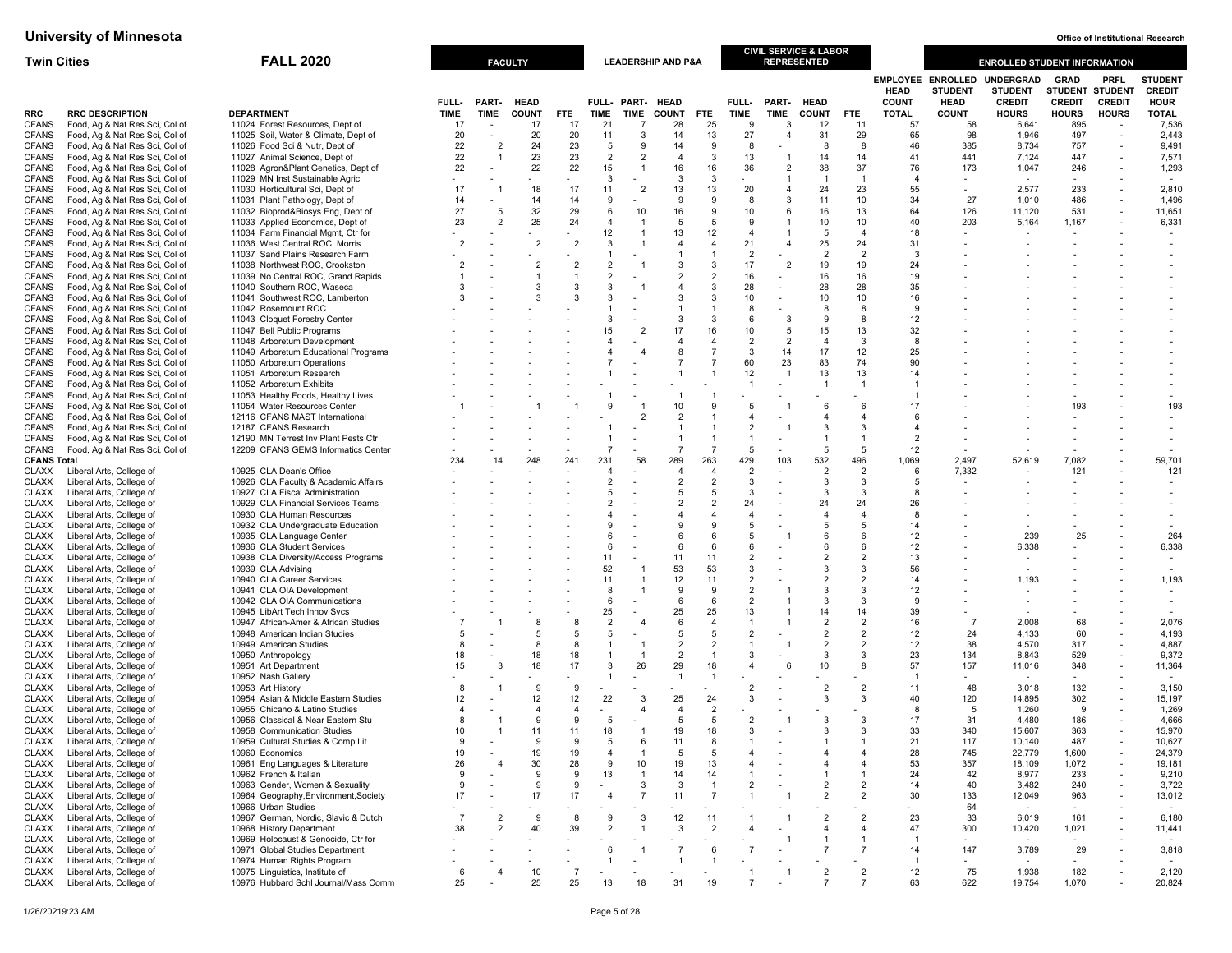| <b>Twin Cities</b>           |                                                                | <b>FALL 2020</b>                                                             |                | <b>FACULTY</b>      |                |                                |                                  |                          | <b>LEADERSHIP AND P&amp;A</b> |                      |                          | <b>CIVIL SERVICE &amp; LABOR</b><br><b>REPRESENTED</b> |                      |                      |                             |                                                           | <b>ENROLLED STUDENT INFORMATION</b>                 |                                                |                                                      |                                                |
|------------------------------|----------------------------------------------------------------|------------------------------------------------------------------------------|----------------|---------------------|----------------|--------------------------------|----------------------------------|--------------------------|-------------------------------|----------------------|--------------------------|--------------------------------------------------------|----------------------|----------------------|-----------------------------|-----------------------------------------------------------|-----------------------------------------------------|------------------------------------------------|------------------------------------------------------|------------------------------------------------|
|                              |                                                                |                                                                              | FULL-          | PART-               | <b>HEAD</b>    |                                |                                  | FULL- PART- HEAD         |                               |                      | <b>FULL-</b>             | PART- HEAD                                             |                      |                      | <b>HEAD</b><br><b>COUNT</b> | <b>EMPLOYEE ENROLLED</b><br><b>STUDENT</b><br><b>HEAD</b> | <b>UNDERGRAD</b><br><b>STUDENT</b><br><b>CREDIT</b> | <b>GRAD</b><br><b>STUDENT</b><br><b>CREDIT</b> | <b>PRFL</b><br><b>STUDENT</b><br><b>CREDIT</b>       | <b>STUDENT</b><br><b>CREDIT</b><br><b>HOUR</b> |
| RRC                          | <b>RRC DESCRIPTION</b>                                         | <b>DEPARTMENT</b>                                                            | <b>TIME</b>    | TIME                | <b>COUNT</b>   | <b>FTE</b>                     | TIME                             | <b>TIME</b>              | <b>COUNT</b>                  | <b>FTE</b>           | <b>TIME</b>              | <b>TIME</b>                                            | <b>COUNT</b>         | <b>FTE</b>           | <b>TOTAL</b>                | <b>COUNT</b>                                              | <b>HOURS</b>                                        | <b>HOURS</b>                                   | <b>HOURS</b>                                         | <b>TOTAL</b>                                   |
| <b>CLAXX</b><br><b>CLAXX</b> | Liberal Arts, College of<br>Liberal Arts, College of           | 10978 MN Journalism Center<br>10979 Silha Center                             |                |                     |                |                                |                                  |                          |                               |                      |                          |                                                        | -1                   | $\overline{1}$       |                             |                                                           |                                                     |                                                |                                                      |                                                |
| <b>CLAXX</b>                 | Liberal Arts, College of                                       | 10980 Music, School of                                                       | 40             |                     | 41             | 41                             | 6                                | 26                       | 32                            | 17                   | 12                       |                                                        | 12                   | 12                   | 85                          | 331                                                       | 12,728                                              | 3,151                                          |                                                      | 15,879                                         |
| <b>CLAXX</b>                 | Liberal Arts, College of                                       | 10981 Marching & Athletic Bands                                              |                |                     |                |                                |                                  |                          |                               |                      |                          |                                                        | -1                   | $\overline{1}$       | -1                          |                                                           |                                                     |                                                |                                                      |                                                |
| <b>CLAXX</b>                 | Liberal Arts, College of                                       | 10982 Philosophy Department                                                  | 15             | -1                  | 16             | 15                             |                                  |                          |                               |                      | 3                        |                                                        | 3                    | 3                    | 19                          | 75                                                        | 7,532                                               | 279                                            |                                                      | 7,811                                          |
| <b>CLAXX</b><br><b>CLAXX</b> | Liberal Arts, College of<br>Liberal Arts, College of           | 10984 Political Science Department<br>10986 Psychology                       | 26<br>46       | $\overline{1}$      | 27<br>46       | 26<br>46                       | 3<br>18                          | 3<br>3                   | 6<br>21                       | -5<br>19             | $\overline{4}$<br>37     | $\overline{A}$                                         | 4<br>41              | $\overline{4}$<br>40 | 37<br>108                   | 529<br>1,558                                              | 13,563<br>36,297                                    | 546<br>1,843                                   | $\overline{\phantom{a}}$                             | 14,109<br>38,140                               |
| <b>CLAXX</b>                 | Liberal Arts, College of                                       | 10987 Sociology                                                              | 33             | -1                  | 34             | 33                             | $\overline{2}$                   |                          | 3                             | 3                    | 5                        |                                                        | 5                    | 5                    | 42                          | 513                                                       | 17,578                                              | 820                                            | $\overline{\phantom{a}}$                             | 18,398                                         |
| <b>CLAXX</b>                 | Liberal Arts, College of                                       | 10988 Spanish & Portuguese Studies                                           | 15             |                     | 15             | 15                             | 21                               | 6                        | 27                            | 25                   | 3                        |                                                        |                      |                      | 46                          | 130                                                       | 20,040                                              | 497                                            |                                                      | 20,537                                         |
| <b>CLAXX</b>                 | Liberal Arts, College of                                       | 10989 Speech-Language-Hearg Sci Dept                                         | 12             |                     | 12             | 12                             | $\overline{4}$                   | 5                        | 9<br>-1                       | 6<br>$\mathbf{1}$    | $\overline{4}$           |                                                        | $\overline{4}$       | $\overline{4}$       | 25                          | 185                                                       | 2,648                                               | 2,428                                          |                                                      | 5,076                                          |
| <b>CLAXX</b><br><b>CLAXX</b> | Liberal Arts, College of<br>Liberal Arts, College of           | 10990 Speech-Lang-Hearing Clinic<br>10991 Statistics, School of              | 16             |                     | 17             | $\overline{\phantom{a}}$<br>17 | 5                                |                          | 5                             | -5                   | $\overline{4}$           |                                                        | $\overline{4}$       | $\overline{4}$       | 26                          | $\overline{\phantom{a}}$<br>288                           | 16,233                                              | 1,271                                          |                                                      | 17,504                                         |
| <b>CLAXX</b>                 | Liberal Arts, College of                                       | 10992 Theatre Arts & Dance Dept                                              | 14             |                     | 14             | 14                             | 19                               | 40                       | 59                            | 33                   | $\overline{2}$           | -6                                                     | 8                    | 5                    | 81                          | 226                                                       | 6,195                                               | 303                                            |                                                      | 6,498                                          |
| <b>CLAXX</b>                 | Liberal Arts, College of                                       | 10993 University Theatre                                                     |                |                     |                |                                | $\overline{1}$                   |                          | $\overline{1}$                | -1                   |                          |                                                        |                      |                      | $\overline{2}$              | $\overline{\phantom{a}}$                                  | $\overline{\phantom{a}}$                            |                                                |                                                      |                                                |
| <b>CLAXX</b><br><b>CLAXX</b> | Liberal Arts, College of<br>Liberal Arts, College of           | 10994 Writing Studies Department<br>10995 Writing, Center for                | 12             |                     | 13             | 13                             | 26<br>$\overline{4}$             | $\overline{2}$           | 28<br>6                       | 27                   | 5                        |                                                        | 5                    | 5                    | 46                          | 117                                                       | 21,463                                              | 643                                            |                                                      | 22,106                                         |
| <b>CLAXX</b>                 | Liberal Arts, College of                                       | 10996 Philosophy of Science, Ctr for                                         |                |                     |                |                                |                                  |                          |                               |                      |                          |                                                        |                      |                      |                             |                                                           |                                                     |                                                |                                                      |                                                |
| <b>CLAXX</b>                 | Liberal Arts, College of                                       | 11002 Medieval Studies, Center for                                           |                |                     |                |                                |                                  |                          |                               |                      |                          |                                                        |                      |                      |                             |                                                           | 51                                                  |                                                |                                                      | 51                                             |
| <b>CLAXX</b>                 | Liberal Arts, College of                                       | 12013 CLA Graduate Programs                                                  |                |                     |                |                                | 4                                |                          | $\boldsymbol{\Delta}$         |                      |                          |                                                        |                      | $\overline{4}$       |                             |                                                           |                                                     |                                                |                                                      |                                                |
| <b>CLAXX</b><br>CLAXX        | Liberal Arts, College of<br>Liberal Arts, College of           | 12077 Slavic Languages & Literatures<br>12157 Appl/Translational Sensory Sci |                |                     |                |                                | $\overline{2}$<br>$\overline{1}$ | $\overline{\phantom{a}}$ | 3<br>-1                       |                      | $\overline{\phantom{a}}$ | $\overline{1}$                                         | -1                   | $\overline{1}$       | $\overline{2}$              |                                                           | 1,211                                               | 23                                             |                                                      | 1,234                                          |
| <b>CLAXX Total</b>           |                                                                |                                                                              | 490            | 25                  | 515            | 502                            | 391                              | 184                      | 575                           | 474                  | 215                      | 33                                                     | 248                  | 236                  | 1,338                       | 14,863                                                    | 350,595                                             | 21,321                                         |                                                      | 371,916                                        |
| CPPMX                        | Capital Planning & Proj Mgmt                                   | 10251 CPM Project Delivery                                                   |                |                     |                |                                | 17                               |                          | 18                            | 18                   | $\overline{7}$           |                                                        | $\overline{7}$       | $\overline{7}$       | 25                          | $\overline{\phantom{a}}$                                  |                                                     |                                                |                                                      |                                                |
| <b>CPPMX Total</b><br>CSENG  | Science & Engineering, Col of                                  | 11055 CSENG Dean's Office Admin                                              |                |                     |                |                                | 17<br>30                         |                          | 18<br>31                      | 18<br>31             | $\overline{7}$<br>20     |                                                        | $\overline{7}$<br>20 | $\overline{7}$<br>20 | 25<br>51                    | $\overline{\phantom{a}}$<br>2,554                         | 1,653                                               |                                                |                                                      | 1,653                                          |
| CSENG                        | Science & Engineering, Col of                                  | 11057 CSENG Student Services Admin                                           |                |                     |                |                                | 22                               |                          | 22                            | 22                   | $\overline{4}$           |                                                        | 5                    | 5                    | 27                          |                                                           |                                                     |                                                |                                                      |                                                |
| CSENG                        | Science & Engineering, Col of                                  | 11058 CSENG CSE-IT                                                           |                |                     |                |                                | 21                               |                          | 22                            | 22                   | 11                       |                                                        | 12                   | 12                   | 34                          |                                                           |                                                     |                                                |                                                      |                                                |
| CSENG                        | Science & Engineering, Col of                                  | 11066 CSENG Charles Babbage Inst                                             |                |                     |                |                                |                                  |                          |                               |                      | $\overline{1}$           |                                                        | $\overline{1}$       | $\overline{1}$       | -1                          |                                                           |                                                     |                                                |                                                      |                                                |
| CSENG<br>CSENG               | Science & Engineering, Col of<br>Science & Engineering, Col of | 11067 CSENG MN Geological Survey Adm<br>11069 CSENG Characterization Fac Adm |                |                     |                |                                | $\overline{2}$<br>8              |                          | $\overline{2}$<br>10          | $\overline{2}$       | 26                       |                                                        | 26                   | 26                   | 29<br>10                    |                                                           |                                                     |                                                |                                                      |                                                |
| <b>CSENG</b>                 | Science & Engineering, Col of                                  | 11070 CSENG Electron Microscope Fac                                          |                |                     |                |                                |                                  |                          |                               |                      | -1                       |                                                        | $\overline{1}$       | $\overline{1}$       |                             |                                                           |                                                     |                                                |                                                      |                                                |
| CSENG                        | Science & Engineering, Col of                                  | 11071 CSENG Math & It's Applic, Inst                                         |                |                     |                |                                |                                  |                          |                               |                      | $\overline{2}$           |                                                        | $\overline{2}$       | $\overline{2}$       | 3                           |                                                           |                                                     |                                                |                                                      |                                                |
| CSENG                        | Science & Engineering, Col of                                  | 11072 CSENG MN Nano Center                                                   |                |                     |                |                                |                                  |                          | 3                             | -3<br>10             | 13<br>6                  |                                                        | 14<br>6              | 14<br>6              | 17                          |                                                           |                                                     |                                                |                                                      |                                                |
| CSENG<br>CSENG               | Science & Engineering, Col of<br>Science & Engineering, Col of | 11074 CSENG Technological Leadership<br>11075 CSENG TLI Mgmt of Technology   |                |                     |                |                                |                                  |                          | 15                            |                      |                          |                                                        |                      |                      | 22                          | 104                                                       | 92                                                  | 839                                            |                                                      | 931                                            |
| CSENG                        | Science & Engineering, Col of                                  | 11078 CSENG UNITE Administration                                             |                |                     |                |                                |                                  |                          |                               |                      |                          |                                                        | $\overline{2}$       | $\overline{2}$       | 3                           |                                                           |                                                     |                                                |                                                      |                                                |
| CSENG                        | Science & Engineering, Col of                                  | 11079 CSENG UNITE Technical Ops                                              |                |                     |                |                                |                                  |                          |                               |                      | 3                        |                                                        | $\overline{4}$       | 4                    |                             |                                                           |                                                     |                                                |                                                      |                                                |
| CSENG<br>CSENG               | Science & Engineering, Col of<br>Science & Engineering, Col of | 11080 CSENG UNITE Services<br>11081 CSENG Mathematics Ctr Ed Prgm            |                |                     |                |                                |                                  |                          |                               |                      |                          |                                                        | $\overline{2}$       |                      |                             |                                                           | 1,365                                               |                                                |                                                      | 1,365                                          |
| <b>CSENG</b>                 | Science & Engineering, Col of                                  | 11082 CSENG UMTYMP                                                           | 3              |                     | 3              |                                |                                  |                          |                               |                      |                          |                                                        |                      |                      |                             |                                                           |                                                     |                                                |                                                      |                                                |
| CSENG                        | Science & Engineering, Col of                                  | 11083 CSENG Mat Res Sci&EngCtr MRSEC                                         |                |                     |                |                                |                                  |                          |                               |                      |                          |                                                        |                      |                      |                             |                                                           |                                                     |                                                |                                                      |                                                |
| CSENG<br><b>CSENG</b>        | Science & Engineering, Col of<br>Science & Engineering, Col of | 11084 CSENG IPRIME Administration<br>11085 CSENG DTC Admin                   |                |                     |                |                                | $\overline{2}$                   |                          | $\overline{2}$                |                      | 3                        |                                                        | 3                    | 3                    | $\overline{2}$<br>5         |                                                           |                                                     |                                                |                                                      |                                                |
| <b>CSENG</b>                 | Science & Engineering, Col of                                  | 11090 CSENG Aerospace Eng & Mech Adm                                         | 14             |                     | 18             | 15                             | 6                                |                          | 9                             |                      | 6                        |                                                        |                      |                      | 34                          | 273                                                       | 6,445                                               | 1,192                                          |                                                      | 7,637                                          |
| CSENG                        | Science & Engineering, Col of                                  | 11092 CSENG Astrophysics, MN Inst for                                        |                |                     |                |                                |                                  |                          |                               |                      |                          |                                                        |                      |                      |                             | 39                                                        | 5,158                                               | 126                                            |                                                      | 5,284                                          |
| CSENG                        | Science & Engineering, Col of                                  | 11093 CSENG Chem Eng & Mat Sci Admin                                         | 35             | 3                   | 38             | 37                             | 6                                |                          | 6                             | 6                    | 13                       | $\overline{2}$                                         | 15                   | 15                   | 59                          | 544                                                       | 8,449                                               | 2,303                                          |                                                      | 10,752                                         |
| CSENG<br>CSENG               | Science & Engineering, Col of<br>Science & Engineering, Col of | 11098 CSENG Chemistry Administration<br>11101 CSENG Civil, Envrn & Geo- Eng  | 36<br>29       | 6<br>$\overline{4}$ | 42<br>33       | 39<br>31                       | 18<br>$\overline{4}$             | 6                        | 24<br>$\overline{4}$          | 22<br>$\overline{4}$ | 27<br>8                  |                                                        | 28<br>8              | 28<br>8              | 94<br>45                    | 349<br>259                                                | 37,917<br>5,320                                     | 3,143<br>1,193                                 |                                                      | 41,060<br>6,513                                |
| CSENG                        | Science & Engineering, Col of                                  | 11107 CSENG St Anth Falls Lab-SAFL                                           |                |                     |                | $\overline{\phantom{a}}$       | 12                               | $\overline{1}$           | 13                            | 13                   | 12                       |                                                        | 12                   | 12                   | 25                          |                                                           |                                                     |                                                |                                                      |                                                |
| CSENG                        | Science & Engineering, Col of                                  | 11108 CSENG CS&E Administration                                              | 37             |                     | 37             | 37                             | 29                               | 10                       | 39                            | 30                   | 11                       |                                                        | 12                   | 12                   | 88                          | 1,244                                                     | 48,897                                              | 3,963                                          |                                                      | 52,860                                         |
| CSENG                        | Science & Engineering, Col of                                  | 11111 CSENG CS&E Bioinformtc&CompBio                                         |                | 6                   |                |                                |                                  |                          | 17                            |                      | 12                       |                                                        |                      | 12                   | 80                          | 103                                                       |                                                     | 4,231                                          |                                                      |                                                |
| CSENG<br>CSENG               | Science & Engineering, Col of<br>Science & Engineering, Col of | 11122 CSENG ECE Admin<br>11130 CSENG Earth Sciences, Dept of                 | 45<br>27       | $\overline{2}$      | 51<br>29       | 48<br>28                       | 11<br>15                         | 6<br>10                  | 25                            | 14<br>21             | 12                       | 3                                                      | 12<br>15             | 14                   | 69                          | 438<br>94                                                 | 10,806<br>11,409                                    | 537                                            | $\overline{\phantom{a}}$<br>$\overline{\phantom{a}}$ | 15,037<br>11,946                               |
| CSENG                        | Science & Engineering, Col of                                  | 11133 CSENG Mathematics Admin                                                | 67             | $\overline{4}$      | 71             | 69                             | 8                                | $\overline{4}$           | 12                            | 10                   | 6                        |                                                        | 6                    | 6                    | 89                          | 386                                                       | 48,207                                              | 2,930                                          |                                                      | 51,137                                         |
| CSENG                        | Science & Engineering, Col of                                  | 11134 CSENG Masters of Financl Math                                          | $\overline{2}$ |                     | $\overline{2}$ | $\overline{2}$                 | 3                                |                          | $\overline{7}$                | 5                    | -1                       |                                                        | $\overline{1}$       | $\overline{1}$       | 10                          |                                                           |                                                     |                                                |                                                      |                                                |
| <b>CSENG</b><br>CSENG        | Science & Engineering, Col of<br>Science & Engineering, Col of | 11135 CSENG Mech Engineering Admin<br>11138 CSENG Industrial & Systems Eng   | 37<br>13       | 5                   | 42<br>13       | 39<br>13                       | 18<br>$\overline{1}$             | 3<br>$\mathcal{R}$       | 21<br>$\overline{4}$          | 20<br>$\overline{2}$ | 21<br>$\overline{4}$     | 10                                                     | 31<br>$\overline{4}$ | 27<br>$\overline{4}$ | 94<br>21                    | 928<br>$\overline{\phantom{a}}$                           | 11,769<br>6,592                                     | 2,205<br>535                                   |                                                      | 13,974<br>7,127                                |
| CSENG                        | Science & Engineering, Col of                                  | 11140 CSENG Physics & Astron, Schl of                                        | 55             | $\overline{7}$      | 62             | 58                             | 28                               |                          | 34                            | 32                   | 25                       |                                                        | 25                   | 25                   | 121                         | 237                                                       | 25,711                                              | 1,654                                          |                                                      | 27,365                                         |
| CSENG                        | Science & Engineering, Col of                                  | 11142 CSENG Hist of Sci & Tech, Prog                                         | 8              |                     | -9             | 9                              |                                  |                          |                               |                      | -1                       |                                                        |                      |                      | 11                          |                                                           | 3,069                                               | 113                                            |                                                      | 3,182                                          |
| CSENG                        | Science & Engineering, Col of<br>Science & Engineering, Col of | 11143 CSENG Biomedical Eng Admin                                             | 19             |                     | 19             | 19                             | 10<br>8                          | 3                        | 14<br>11                      | 11<br>10             | 17                       |                                                        | 18                   | 17                   | 51<br>11                    | 434                                                       | 5,044                                               | 1,386                                          |                                                      | 6,430                                          |
| <b>CSENG</b><br>CSENG        | Science & Engineering, Col of                                  | 11914 CSENG Medical Devices Center<br>12075 CSENG TLI Security Tech Prog     |                |                     |                |                                |                                  |                          |                               |                      |                          |                                                        |                      |                      |                             |                                                           |                                                     | 702                                            |                                                      | 702                                            |
| <b>CSENG</b>                 | Science & Engineering, Col of                                  | 12155 CSENG Collegiate Shops                                                 |                |                     |                |                                |                                  |                          |                               |                      | 5                        |                                                        | 5                    | 5                    | 5                           |                                                           |                                                     |                                                |                                                      | $\overline{\phantom{a}}$                       |
| <b>CSENG</b>                 | Science & Engineering, Col of                                  | 12164 CSENG TLI MS Med Device Innov                                          |                |                     |                |                                |                                  |                          |                               |                      |                          |                                                        |                      |                      |                             |                                                           |                                                     | 272                                            |                                                      | 272                                            |
| CSENG<br>CSENG               | Science & Engineering, Col of<br>Science & Engineering, Col of | 12252 CSENG Anderson Labs<br>12274 CSENG MN Robotics Institute               |                |                     |                |                                |                                  |                          |                               |                      | $\overline{1}$           |                                                        | -1                   | $\overline{1}$       |                             | 28                                                        |                                                     |                                                |                                                      |                                                |
| <b>CSENG Total</b>           |                                                                |                                                                              | 429            | 42                  | 471            | 449                            | 277                              | 77                       | 354                           | 312                  | 277                      | 25                                                     | 302                  | 293                  | 1,127                       | 8,014                                                     | 237,903                                             | 27,323                                         | $\overline{\phantom{a}}$                             | 265,226                                        |
| CSOMX                        | Carlson School of Management                                   | 11252 CSOM Dean, Office of the                                               |                |                     |                |                                | $\overline{2}$                   |                          | $\overline{2}$                | $\overline{2}$       | 3                        |                                                        | 3                    | 3                    | 5                           | 1,297                                                     | 1,244                                               | 6,221                                          |                                                      | 7,465                                          |
| <b>CSOMX</b>                 | Carlson School of Management<br>Carlson School of Management   | 11253 CSOM Individual Giving<br>11254 CSOM Corporate/Alumni Relatns          |                |                     |                |                                | 14<br>6                          |                          | 14<br>6                       | 14                   | 3<br>-1                  |                                                        | 3                    | 3                    | 17<br>7                     | $\blacksquare$                                            |                                                     |                                                |                                                      |                                                |
| <b>CSOMX</b><br>CSOMX        | Carlson School of Management                                   | 11255 CSOM Communications                                                    |                |                     |                |                                | 10                               |                          | 10                            | -6<br>10             | 3                        |                                                        | 3                    | 3                    | 13                          |                                                           |                                                     |                                                |                                                      |                                                |
|                              |                                                                |                                                                              |                |                     |                |                                |                                  |                          |                               |                      |                          |                                                        |                      |                      |                             |                                                           |                                                     |                                                |                                                      |                                                |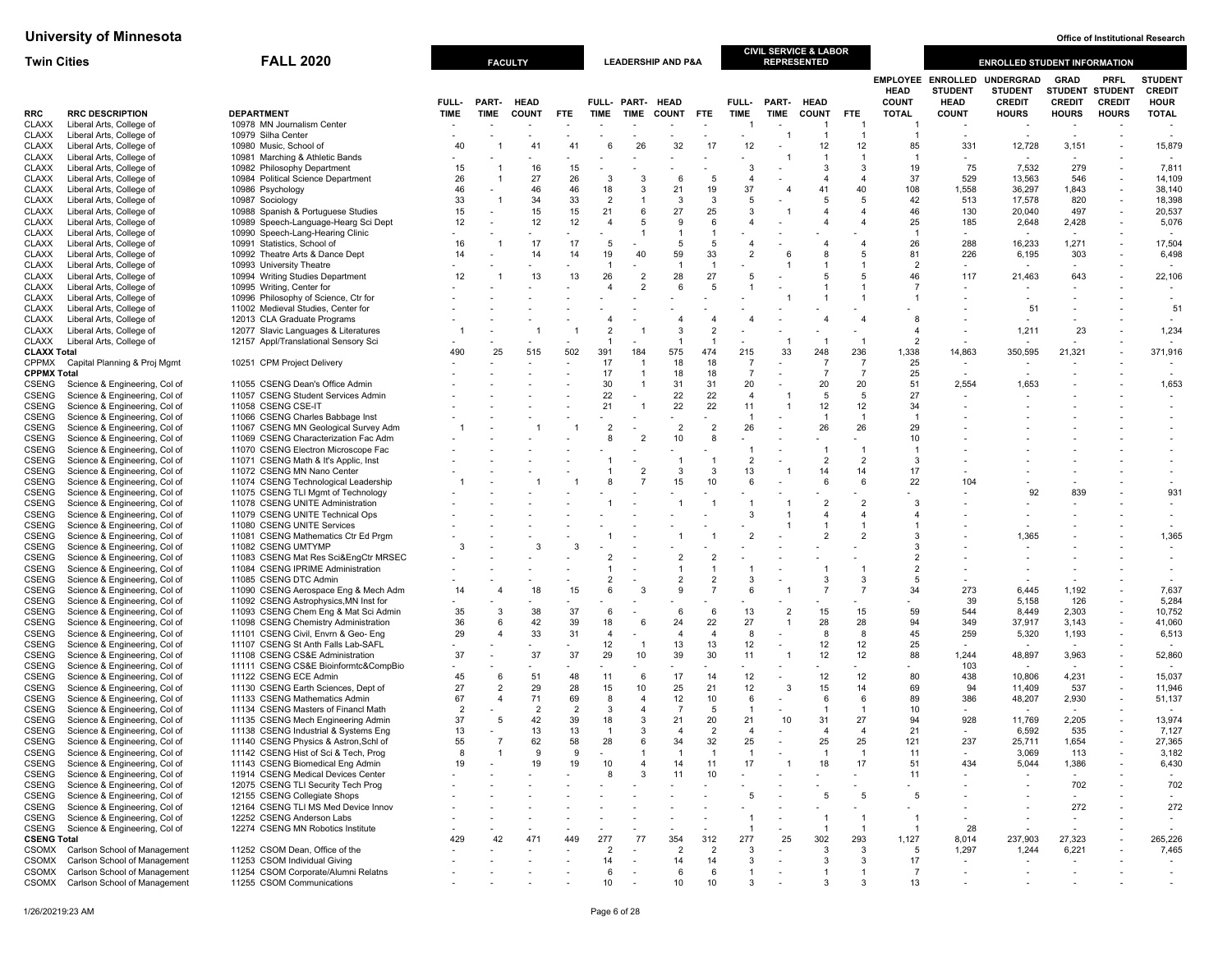| <b>Twin Cities</b>           |                                                              | <b>FALL 2020</b>                                                             |                |                     | <b>FACULTY</b> |            |                                  |                              | <b>LEADERSHIP AND P&amp;A</b>    |                                  |                                |                | <b>CIVIL SERVICE &amp; LABOR</b><br><b>REPRESENTED</b> |                      |                             |                                                           | <b>ENROLLED STUDENT INFORMATION</b>                 |                                                        |                              |                                                |
|------------------------------|--------------------------------------------------------------|------------------------------------------------------------------------------|----------------|---------------------|----------------|------------|----------------------------------|------------------------------|----------------------------------|----------------------------------|--------------------------------|----------------|--------------------------------------------------------|----------------------|-----------------------------|-----------------------------------------------------------|-----------------------------------------------------|--------------------------------------------------------|------------------------------|------------------------------------------------|
|                              |                                                              |                                                                              | FULL-          | PART-               | <b>HEAD</b>    |            |                                  | FULL- PART- HEAD             |                                  |                                  | FULL-                          | PART-          | <b>HEAD</b>                                            |                      | <b>HEAD</b><br><b>COUNT</b> | <b>EMPLOYEE ENROLLED</b><br><b>STUDENT</b><br><b>HEAD</b> | <b>UNDERGRAD</b><br><b>STUDENT</b><br><b>CREDIT</b> | <b>GRAD</b><br><b>STUDENT STUDENT</b><br><b>CREDIT</b> | <b>PRFL</b><br><b>CREDIT</b> | <b>STUDENT</b><br><b>CREDIT</b><br><b>HOUR</b> |
| RRC                          | <b>RRC DESCRIPTION</b>                                       | <b>DEPARTMENT</b>                                                            | <b>TIME</b>    | TIME                | <b>COUNT</b>   | <b>FTE</b> | <b>TIME</b>                      | <b>TIME</b>                  | <b>COUNT</b>                     | <b>FTE</b>                       | TIME                           | TIME           | <b>COUNT</b>                                           | <b>FTE</b>           | <b>TOTAL</b>                | <b>COUNT</b>                                              | <b>HOURS</b>                                        | <b>HOURS</b>                                           | <b>HOURS</b>                 | <b>TOTAL</b>                                   |
| <b>CSOMX</b>                 | Carlson School of Management                                 | 11259 CSOM Building Services                                                 |                |                     |                |            |                                  |                              |                                  |                                  | $\overline{2}$                 |                | 3                                                      | 3                    | -3                          |                                                           |                                                     |                                                        |                              |                                                |
| <b>CSOMX</b><br><b>CSOMX</b> | Carlson School of Management<br>Carlson School of Management | 11260 CSOM Financial Services<br>11261 CSOM Human Resources                  |                |                     |                |            |                                  |                              | $\overline{1}$                   | $\overline{1}$                   | 5<br>$\overline{2}$            |                | $\overline{5}$<br>$\overline{2}$                       | 5<br>$\overline{2}$  | 6<br>3                      |                                                           |                                                     |                                                        |                              |                                                |
| <b>CSOMX</b>                 | Carlson School of Management                                 | 11262 CSOM Information Technology                                            |                |                     |                |            | 15                               |                              | 15                               | 15                               | 10                             |                | 10                                                     | 10                   | 25                          |                                                           |                                                     |                                                        |                              |                                                |
| <b>CSOMX</b>                 | Carlson School of Management                                 | 11263 CSOM Faculty Support Admin                                             |                |                     |                |            | $\overline{2}$                   |                              | 2                                | $\overline{2}$                   |                                |                |                                                        |                      | $\overline{2}$              |                                                           |                                                     |                                                        |                              |                                                |
| CSOMX                        | Carlson School of Management                                 | 11264 CSOM Accounting Department                                             | 13             |                     | 13             | 13         | 5                                | -8                           | 13                               | $\overline{7}$                   | $\overline{2}$                 |                | $\overline{2}$                                         | $\overline{2}$       | 28                          | 334                                                       | 15,202                                              | 2,251                                                  |                              | 17,453                                         |
| <b>CSOMX</b>                 | Carlson School of Management                                 | 11265 CSOM Finance & Insurance                                               | 13             |                     | 13<br>14       | 13<br>14   | 5<br>9                           | 9<br>$\overline{\mathbf{4}}$ | 14<br>13                         | $\overline{7}$<br>9              | 3<br>5                         |                | 3<br>5                                                 | 3<br>5               | 30<br>32                    | 566<br>293                                                | 10,500                                              | 3,640                                                  |                              | 14,140                                         |
| <b>CSOMX</b><br><b>CSOMX</b> | Carlson School of Management<br>Carlson School of Management | 11266 CSOM Information & Decision Sci<br>11267 CSOM Labor Education Svcs     | 14             |                     |                |            | 6                                |                              | 6                                | 6                                |                                |                |                                                        |                      | $\overline{7}$              |                                                           | 8,212                                               | 979                                                    |                              | 9,191                                          |
| <b>CSOMX</b>                 | Carlson School of Management                                 | 11268 CSOM Work & Organizations                                              | 14             |                     | 14             | 14         | $\overline{2}$                   | -6                           | 8                                | $\overline{4}$                   | $\overline{2}$                 |                | $\overline{2}$                                         | $\overline{2}$       | 24                          | 203                                                       | 4,717                                               | 4,011                                                  |                              | 8,728                                          |
| <b>CSOMX</b>                 | Carlson School of Management                                 | 11269 CSOM Marketing                                                         | 13             | -1                  | 14             | 14         | 6                                | $\overline{2}$               | 8                                | 6                                | 5                              |                | 5                                                      | 5                    | 27                          | 337                                                       | 10,099                                              | 2,997                                                  |                              | 13,096                                         |
| CSOMX                        | Carlson School of Management                                 | 11270 CSOM Supply Chain & Operations                                         | 10             |                     | 10             | 10         | 3                                | 3<br>$\overline{a}$          | 6                                | 3                                | $\overline{2}$                 |                | $\overline{2}$                                         | $\overline{2}$       | 18                          | 162                                                       | 8,587                                               | 2,112                                                  |                              | 10,699                                         |
| <b>CSOMX</b><br><b>CSOMX</b> | Carlson School of Management<br>Carlson School of Management | 11271 CSOM Strategic Mgmt & Entrepre<br>11272 CSOM Holmes Ctr for Entreprshp | 18             |                     | 19             | 19         | 9<br>4                           |                              | 13<br>$\overline{4}$             | 10<br>$\overline{4}$             | $\mathbf{1}$<br>$\overline{2}$ |                | $\mathcal{P}$                                          | -1<br>$\overline{2}$ | 33<br>6                     | 80                                                        | 14,653                                              | 4,338                                                  |                              | 18,991                                         |
| <b>CSOMX</b>                 | Carlson School of Management                                 | 11274 CSOM Res in Mkt, Institute for                                         |                |                     |                |            |                                  |                              |                                  | $\Omega$                         |                                |                |                                                        |                      | $\overline{2}$              |                                                           |                                                     |                                                        |                              |                                                |
| <b>CSOMX</b>                 | Carlson School of Management                                 | 11276 CSOM Medical Industry Ldrshp                                           |                |                     |                |            | $\overline{2}$                   |                              | $\overline{2}$                   | $\overline{2}$                   |                                |                |                                                        |                      | 3                           |                                                           |                                                     |                                                        |                              |                                                |
| <b>CSOMX</b>                 | Carlson School of Management                                 | 11279 CSOM MIS Quarterly                                                     |                |                     |                |            |                                  |                              |                                  |                                  | $\overline{2}$                 |                |                                                        | $\overline{2}$       | $\overline{2}$              |                                                           |                                                     |                                                        |                              |                                                |
| CSOMX<br><b>CSOMX</b>        | Carlson School of Management<br>Carlson School of Management | 11280 CSOM Strategic Mgmt Res Ctr<br>11282 CSOM Executive Education          |                |                     |                |            | 5                                |                              | 5                                | -5                               | 3                              |                | 3                                                      | 3                    | 8                           |                                                           |                                                     |                                                        |                              |                                                |
| <b>CSOMX</b>                 | Carlson School of Management                                 | 11283 CSOM Global Institute                                                  |                |                     |                |            | 14                               |                              | 14                               | 14                               | 4                              |                |                                                        | $\overline{4}$       | 18                          | 3                                                         | 1.451                                               | 3,723                                                  |                              | 5,174                                          |
| <b>CSOMX</b>                 | Carlson School of Management                                 | 11286 CSOM Undergraduate Admin                                               |                |                     |                |            | 22                               |                              | 23                               | 23                               | 6                              |                |                                                        | 6                    | 29                          |                                                           |                                                     |                                                        |                              |                                                |
| <b>CSOMX</b>                 | Carlson School of Management                                 | 11287 CSOM Undergrad Career Ctr                                              |                |                     |                |            | $\overline{7}$                   |                              | 8                                | $\overline{7}$                   | $\mathbf{1}$                   |                |                                                        |                      | 9                           |                                                           |                                                     |                                                        |                              |                                                |
| <b>CSOMX</b>                 | Carlson School of Management                                 | 11288 CSOM MBA & GBCC Admin                                                  |                |                     |                |            | $\overline{2}$<br>$\overline{a}$ |                              | $\overline{2}$<br>$\overline{2}$ | $\overline{2}$<br>$\overline{2}$ | $\overline{2}$                 |                |                                                        | 3<br>$\overline{2}$  | -5<br>$\overline{4}$        |                                                           |                                                     |                                                        |                              |                                                |
| <b>CSOMX</b><br>CSOMX        | Carlson School of Management<br>Carlson School of Management | 11289 CSOM Executive MBA Program<br>11290 CSOM MBA Recruit & Admission       |                |                     |                |            | 6                                |                              | $\overline{7}$                   |                                  |                                |                |                                                        |                      | 11                          | 928                                                       |                                                     |                                                        |                              |                                                |
| <b>CSOMX</b>                 | Carlson School of Management                                 | 11291 CSOM MBA Student Affairs                                               |                |                     |                |            | 5                                |                              | 5                                | 5                                |                                |                |                                                        |                      | 6                           |                                                           |                                                     |                                                        |                              |                                                |
| <b>CSOMX</b>                 | Carlson School of Management                                 | 11292 CSOM Master Programs in Acctg                                          |                |                     |                |            |                                  |                              | $\mathbf{1}$                     |                                  |                                |                |                                                        |                      | $\overline{2}$              |                                                           |                                                     |                                                        |                              |                                                |
| <b>CSOMX</b>                 | Carlson School of Management                                 | 11293 CSOM MS Business Analytics                                             |                |                     |                |            | 5                                |                              | 6                                |                                  |                                |                |                                                        |                      | 6                           |                                                           |                                                     | 4,125                                                  |                              | 4,125                                          |
| <b>CSOMX</b><br><b>CSOMX</b> | Carlson School of Management<br>Carlson School of Management | 11294 CSOM M-HRIR Program<br>11295 CSOM MBA Grad Bus Career Ctr              |                |                     |                |            | $\overline{a}$<br>$\overline{7}$ |                              | $\overline{2}$<br>$\overline{7}$ | $\overline{2}$                   | $\overline{2}$                 |                | 3                                                      | 3                    | 3<br>10                     |                                                           |                                                     |                                                        |                              |                                                |
| CSOMX                        | Carlson School of Management                                 | 11297 CSOM MS Supply Chain                                                   |                |                     |                |            |                                  |                              | $\mathbf{1}$                     |                                  |                                |                |                                                        |                      | $\overline{1}$              |                                                           |                                                     |                                                        |                              |                                                |
| CSOMX                        | Carlson School of Management                                 | 11298 CSOM PhD-Mgmt Program                                                  |                |                     |                |            |                                  |                              | $\blacksquare$                   |                                  | $\overline{2}$                 |                | $\overline{2}$                                         | $\overline{2}$       | $\overline{2}$              | 152                                                       |                                                     |                                                        |                              |                                                |
| <b>CSOMX Total</b>           |                                                              |                                                                              | 95             | 2                   | 97             | 96         | 181                              | 41                           | 222                              | 190                              | 84                             |                | 88                                                     | 87                   | 407                         | 4,356                                                     | 74,665                                              | 34,396                                                 |                              | 109,061                                        |
| <b>DENTX</b>                 | Dentistry, School of<br>Dentistry, School of                 | 11410 Dent Dean, Office of the<br>11411 Dent Dev & Alum Relations            |                |                     |                |            | $\overline{7}$<br>$\overline{2}$ |                              | $\overline{7}$<br>3              | $\overline{7}$<br>3              | $\overline{7}$<br>$\mathbf{1}$ |                |                                                        | $\overline{7}$       | 14<br>$\overline{4}$        | 558                                                       | 21                                                  | 644                                                    | 23,968                       | 24,633                                         |
| <b>DENTX</b><br><b>DENTX</b> | Dentistry, School of                                         | 11412 Dent Office of Finance                                                 |                |                     |                |            | $\overline{2}$                   |                              | $\overline{2}$                   | $\overline{2}$                   | $\overline{7}$                 |                |                                                        | $\overline{7}$       | 9                           |                                                           |                                                     |                                                        |                              |                                                |
| <b>DENTX</b>                 | Dentistry, School of                                         | 11413 Dent Dental Engineer & Fac                                             |                |                     |                |            |                                  |                              | -1                               | $\overline{1}$                   | $\overline{4}$                 |                |                                                        | 4                    |                             |                                                           |                                                     |                                                        |                              |                                                |
| <b>DENTX</b>                 | Dentistry, School of                                         | 11415 Dent Human Resources                                                   |                |                     |                |            | $\overline{2}$                   |                              | $\overline{2}$                   | $\overline{2}$                   | 3                              |                |                                                        | 3                    | 5                           |                                                           |                                                     |                                                        |                              |                                                |
| <b>DENTX</b>                 | Dentistry, School of                                         | 11417 Dent PASS Program                                                      |                |                     |                |            |                                  |                              |                                  |                                  |                                |                |                                                        |                      |                             |                                                           |                                                     |                                                        |                              |                                                |
| <b>DENTX</b><br><b>DENTX</b> | Dentistry, School of<br>Dentistry, School of                 | 11418 Dent Research Administration<br>11419 Dent Oral Hith Clinical Res Ct   |                |                     |                |            |                                  |                              |                                  |                                  | 3                              |                |                                                        | 3                    |                             |                                                           |                                                     |                                                        |                              |                                                |
| <b>DENTX</b>                 | Dentistry, School of                                         | 11420 Dent Continuing Dental Edu                                             |                |                     |                |            |                                  |                              |                                  |                                  | 3                              |                | 3                                                      | 3                    |                             |                                                           |                                                     |                                                        |                              |                                                |
| <b>DENTX</b>                 | Dentistry, School of                                         | 11421 Dent Academic Affairs Admin                                            |                |                     |                |            |                                  |                              | 3                                | 3                                |                                |                |                                                        |                      | 3                           |                                                           |                                                     |                                                        |                              |                                                |
| <b>DENTX</b>                 | Dentistry, School of                                         | 11422 Dent Diversity& Admission, Ofc                                         |                |                     |                |            | $\overline{2}$                   |                              | 2                                | $\overline{2}$                   | $\overline{4}$                 |                | 5                                                      | 5                    | $\overline{7}$              |                                                           |                                                     |                                                        |                              |                                                |
| <b>DENTX</b>                 | Dentistry, School of<br>Dentistry, School of                 | 11423 Dent Student Affairs, Ofc of<br>11426 Dent Patient Care Admin          |                |                     |                |            | $\overline{2}$                   |                              | 2<br>-1                          | $\overline{2}$<br>$\overline{1}$ | 5<br>23                        |                | $\overline{5}$<br>23                                   | 5<br>23              | $\overline{7}$<br>24        |                                                           |                                                     |                                                        |                              |                                                |
| <b>DENTX</b><br><b>DENTX</b> | Dentistry, School of                                         | 11427 Dent Patient Care Services                                             |                |                     |                |            | $\overline{2}$                   |                              | 2                                | $\overline{2}$                   | 73                             | 3              | 76                                                     | 76                   | 78                          |                                                           |                                                     |                                                        |                              |                                                |
| <b>DENTX</b>                 | Dentistry, School of                                         | 11430 Dent Faculty Practice Assoc                                            |                |                     |                |            |                                  |                              |                                  |                                  | 5                              |                | 6                                                      | -6                   | -6                          |                                                           |                                                     |                                                        |                              |                                                |
| <b>DENTX</b>                 | Dentistry, School of                                         | 11431 Dent Dev & Surg Science Admin                                          |                |                     |                |            |                                  |                              |                                  |                                  | $\mathbf{1}$                   |                |                                                        | $\overline{1}$       | $\overline{1}$              |                                                           |                                                     | 344                                                    | 260                          | 604                                            |
| <b>DENTX</b>                 | Dentistry, School of                                         | 11432 Dent Oral Max Surgery, Div of                                          | 3<br>5         | $\overline{2}$<br>9 | -5             |            |                                  |                              |                                  |                                  | 9<br>11                        | $\overline{4}$ | 9                                                      | 9                    | 14                          |                                                           |                                                     |                                                        |                              |                                                |
| <b>DENTX</b><br><b>DENTX</b> | Dentistry, School of<br>Dentistry, School of                 | 11433 Dent Orthodontics, Div of<br>11434 Dent Pediatrics, Div of             | 6              | $\overline{7}$      | 14<br>13       |            |                                  |                              |                                  |                                  | $\overline{4}$                 |                | 15<br>$\boldsymbol{\Lambda}$                           | 14<br>$\overline{4}$ | 29<br>17                    |                                                           |                                                     |                                                        |                              |                                                |
| <b>DENTX</b>                 | Dentistry, School of                                         | 11435 Dent Periodontology, Div of                                            | 6              | 11                  | 17             |            |                                  |                              |                                  |                                  | $\overline{2}$                 |                |                                                        | 5                    | 24                          |                                                           |                                                     |                                                        |                              |                                                |
| <b>DENTX</b>                 | Dentistry, School of                                         | 11436 Dent Cleft Palate                                                      |                | 3                   | 4              |            |                                  |                              |                                  |                                  | $\mathbf{1}$                   |                |                                                        |                      | 5                           |                                                           |                                                     |                                                        |                              |                                                |
| <b>DENTX</b>                 | Dentistry, School of                                         | 11437 Dent Hospital & Special Care                                           |                | $\overline{A}$      | 8              | 5          |                                  |                              |                                  |                                  |                                |                |                                                        |                      | 8                           |                                                           |                                                     | $\overline{\phantom{a}}$                               |                              |                                                |
| <b>DENTX</b><br><b>DENTX</b> | Dentistry, School of<br>Dentistry, School of                 | 11438 Dent Primary Care Admin<br>11439 Dent Comphensive Care Div             | 8              | 9                   | 17             | 12         |                                  |                              |                                  |                                  | $\overline{2}$<br>$\mathbf{1}$ |                | $\overline{2}$                                         | $\overline{2}$       | $\overline{2}$<br>18        |                                                           | 2,211                                               | 299                                                    | 264                          | 2,774                                          |
| <b>DENTX</b>                 | Dentistry, School of                                         | 11441 Dent Emergency, Div of                                                 |                |                     |                |            |                                  |                              |                                  |                                  |                                |                |                                                        |                      |                             |                                                           |                                                     |                                                        |                              |                                                |
| DENTX                        | Dentistry, School of                                         | 11444 Dental Public Health, Div of                                           | $\overline{2}$ |                     | $\overline{2}$ |            |                                  |                              |                                  |                                  |                                |                |                                                        | $\overline{1}$       | -3                          | 80                                                        |                                                     |                                                        |                              |                                                |
| <b>DENTX</b>                 | Dentistry, School of                                         | 11445 Dent Dental Hygiene, Div of                                            | 6              | 5                   |                |            |                                  |                              |                                  |                                  |                                |                |                                                        |                      | 12                          |                                                           |                                                     |                                                        |                              |                                                |
| <b>DENTX</b>                 | Dentistry, School of                                         | 11446 Dent Outreach Administration<br>11447 Dent Hibbing                     | 5              | $\overline{2}$      |                |            |                                  |                              |                                  |                                  |                                |                |                                                        | $\overline{4}$<br>6  | 17<br>6                     |                                                           |                                                     |                                                        |                              |                                                |
| <b>DENTX</b><br><b>DENTX</b> | Dentistry, School of<br>Dentistry, School of                 | 11449 Dent Diag & Bio Science Admin                                          |                |                     |                |            |                                  |                              |                                  |                                  |                                |                |                                                        |                      |                             |                                                           |                                                     | 91                                                     | 38                           | 129                                            |
| <b>DENTX</b>                 | Dentistry, School of                                         | 11450 Dent TMD & Orofacial, Div of                                           | 3              | $\overline{2}$      | 5              |            |                                  |                              |                                  |                                  |                                |                |                                                        | 2                    |                             |                                                           |                                                     |                                                        |                              | $\overline{\phantom{a}}$                       |
| <b>DENTX</b>                 | Dentistry, School of                                         | 11451 Dent OMD & Radiology, Div of                                           | $\overline{4}$ |                     |                |            |                                  |                              |                                  |                                  | 5                              |                |                                                        |                      | 10                          |                                                           |                                                     |                                                        |                              |                                                |
| <b>DENTX</b>                 | Dentistry, School of                                         | 11452 Dent Molecular Virology Prog                                           |                |                     |                |            |                                  |                              |                                  |                                  | $\overline{2}$                 |                | 3                                                      | 3                    | $\overline{4}$              |                                                           |                                                     |                                                        |                              | $\overline{\phantom{a}}$                       |
| <b>DENTX</b><br><b>DENTX</b> | Dentistry, School of<br>Dentistry, School of                 | 11454 Dent MinnCResT Program<br>11455 Dent Oral Pathology, Div of            | 3              |                     | 3              |            |                                  |                              |                                  |                                  | 2                              |                |                                                        |                      | 8                           |                                                           |                                                     |                                                        |                              |                                                |
| <b>DENTX</b>                 | Dentistry, School of                                         | 11456 Dent Basic Sciences, Div of                                            | 11             |                     | 12             | 11         |                                  |                              |                                  |                                  | 9                              |                |                                                        | 9                    | 26                          |                                                           |                                                     |                                                        |                              |                                                |
| <b>DENTX</b>                 | Dentistry, School of                                         | 11457 Dent Restorative Science Admin                                         |                |                     |                |            |                                  |                              |                                  |                                  |                                |                |                                                        | $\overline{2}$       | $\overline{2}$              |                                                           |                                                     | 179                                                    | 84                           | 263                                            |
| <b>DENTX</b>                 | Dentistry, School of                                         | 11458 Dent Operative, Div of                                                 | 5              | 30                  | 35             | 15         |                                  |                              |                                  |                                  |                                |                |                                                        |                      | 36                          |                                                           |                                                     |                                                        |                              |                                                |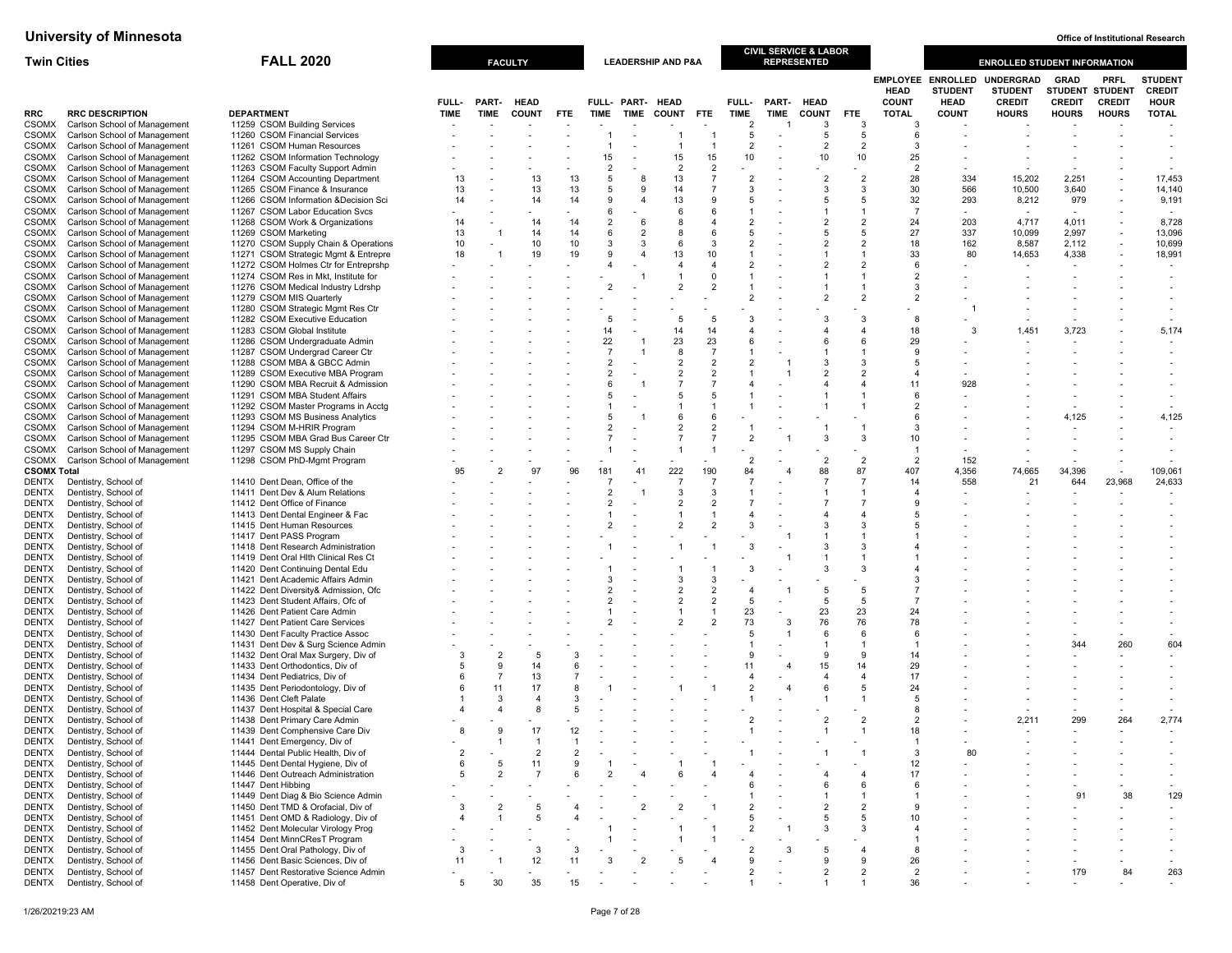| <b>Twin Cities</b>                 |                                                              | <b>FALL 2020</b>                                                             |                      |                          | <b>FACULTY</b>              |                |                |                                 | <b>LEADERSHIP AND P&amp;A</b> |                      |                                |               | <b>CIVIL SERVICE &amp; LABOR</b><br><b>REPRESENTED</b> |                      |                                  |                                            | <b>ENROLLED STUDENT INFORMATION</b> |                                       |                               |                                 |
|------------------------------------|--------------------------------------------------------------|------------------------------------------------------------------------------|----------------------|--------------------------|-----------------------------|----------------|----------------|---------------------------------|-------------------------------|----------------------|--------------------------------|---------------|--------------------------------------------------------|----------------------|----------------------------------|--------------------------------------------|-------------------------------------|---------------------------------------|-------------------------------|---------------------------------|
|                                    |                                                              |                                                                              |                      |                          |                             |                |                |                                 |                               |                      |                                |               |                                                        |                      | <b>HEAD</b>                      | <b>EMPLOYEE ENROLLED</b><br><b>STUDENT</b> | <b>UNDERGRAD</b><br><b>STUDENT</b>  | <b>GRAD</b><br><b>STUDENT STUDENT</b> | <b>PRFL</b>                   | <b>STUDENT</b><br><b>CREDIT</b> |
| <b>RRC</b>                         | <b>RRC DESCRIPTION</b>                                       | <b>DEPARTMENT</b>                                                            | FULL-<br><b>TIME</b> | PART-<br><b>TIME</b>     | <b>HEAD</b><br><b>COUNT</b> | <b>FTE</b>     | <b>TIME</b>    | FULL- PART- HEAD<br><b>TIME</b> | <b>COUNT</b>                  | <b>FTE</b>           | FULL-<br><b>TIME</b>           | PART-<br>TIME | <b>HEAD</b><br><b>COUNT</b>                            | <b>FTE</b>           | <b>COUNT</b><br><b>TOTAL</b>     | <b>HEAD</b><br><b>COUNT</b>                | <b>CREDIT</b><br><b>HOURS</b>       | <b>CREDIT</b><br><b>HOURS</b>         | <b>CREDIT</b><br><b>HOURS</b> | <b>HOUR</b><br><b>TOTAL</b>     |
| <b>DENTX</b>                       | Dentistry, School of                                         | 11459 Dent Endodontics, Div of                                               | 3                    | 13                       | 16                          | 5              |                |                                 |                               |                      | 4                              |               | $\overline{4}$                                         | $\overline{4}$       | 20                               |                                            |                                     |                                       |                               |                                 |
| <b>DENTX</b>                       | Dentistry, School of                                         | 11460 Dent Prosthodontics                                                    | 9                    | 26                       | 35                          | 19             |                |                                 |                               |                      |                                |               | $\overline{2}$                                         | $\overline{2}$       | 37                               |                                            |                                     |                                       |                               |                                 |
| <b>DENTX</b>                       | Dentistry, School of                                         | 11462 Dent Biomaterials, Div of                                              | 3                    |                          | 3                           | 3              |                |                                 |                               |                      |                                |               |                                                        |                      | $\overline{4}$                   |                                            |                                     |                                       |                               |                                 |
| <b>DENTX</b>                       | Dentistry, School of                                         | 11463 Dent Implant Program                                                   | 1                    |                          | -1                          |                |                |                                 |                               |                      | $\mathbf{1}$                   |               |                                                        |                      | $\overline{2}$                   |                                            |                                     |                                       |                               |                                 |
| <b>DENTX</b><br><b>DENTX</b>       | Dentistry, School of<br>Dentistry, School of                 | 11464 Dent MN Dental Research Ctr BB<br>12082 Dent Dental Therapy, Div of    | $\overline{2}$       | -1                       | -3                          | 3              |                |                                 |                               |                      | $\mathbf{1}$                   |               |                                                        | -1<br>$\mathbf{1}$   | $\overline{2}$<br>$\overline{4}$ |                                            |                                     |                                       |                               |                                 |
| <b>DENTX Total</b>                 |                                                              |                                                                              | 90                   | 127                      | 217                         | 128            | 36             |                                 | 45                            | 40                   | 213                            | 20            | 233                                                    | 227                  | 495                              | 638                                        | 2,232                               | 1,557                                 | 24,614                        | 28,403                          |
| <b>DESGN</b>                       | Design, College of                                           | 10812 DESIGN Dean's Office/Admin                                             |                      |                          |                             |                | 3              |                                 | 3                             | 3                    | 2                              |               | $\mathcal{D}$                                          | $\overline{2}$       | 5                                | 573                                        |                                     |                                       |                               |                                 |
| DESGN                              | Design, College of                                           | 10813 DESIGN Budget & Finance                                                |                      |                          |                             |                |                |                                 | 1                             |                      | 6                              |               | 6                                                      | 6                    | $\overline{7}$                   |                                            |                                     |                                       |                               |                                 |
| <b>DESGN</b>                       | Design, College of                                           | 10814 DESIGN Development                                                     |                      |                          |                             |                | $\overline{2}$ |                                 | $\overline{2}$                | $\overline{2}$       |                                |               |                                                        |                      | $\overline{2}$                   |                                            |                                     |                                       |                               |                                 |
| <b>DESGN</b>                       | Design, College of                                           | 10815 DESIGN Information Technology<br>10816 DESIGN Human Resources          |                      |                          |                             |                | $\mathfrak{p}$ |                                 | $\overline{2}$<br>1           | $\overline{2}$       | 3<br>$\mathbf{1}$              |               | 3                                                      | 3                    | 5<br>$\overline{2}$              |                                            |                                     |                                       |                               |                                 |
| DESGN<br>DESGN                     | Design, College of<br>Design, College of                     | 10817 DESIGN Alumni/Continuing Educ                                          |                      |                          |                             |                |                |                                 | 1                             | $\overline{1}$       |                                |               |                                                        |                      |                                  |                                            |                                     |                                       |                               |                                 |
| DESGN                              | Design, College of                                           | 10818 DESIGN External Relations                                              |                      |                          |                             |                | 3              |                                 | 3                             | 3                    |                                |               |                                                        |                      | -5                               |                                            |                                     |                                       |                               |                                 |
| DESGN                              | Design, College of                                           | 10819 DESIGN Imaging Lab                                                     |                      |                          |                             |                |                |                                 |                               |                      |                                |               |                                                        |                      |                                  |                                            |                                     |                                       |                               |                                 |
| <b>DESGN</b>                       | Design, College of                                           | 10821 DESIGN WI Hall Workshop                                                |                      |                          |                             |                |                |                                 | $\mathbf{1}$                  | $\overline{1}$       |                                |               | $\mathcal{P}$                                          | $\overline{2}$       | 3                                |                                            |                                     |                                       |                               |                                 |
| DESGN                              | Design, College of                                           | 10822 DESIGN Student Svc Operations                                          |                      |                          |                             |                | 10             |                                 | 10                            | 10                   | $\mathbf{1}$                   |               |                                                        |                      | 11                               |                                            |                                     |                                       |                               |                                 |
| <b>DESGN</b><br><b>DESGN</b>       | Design, College of<br>Design, College of                     | 10827 Architecture, School of<br>10828 Landscape Architecture, Dpt of        | 16<br>6              | 32<br>$\overline{7}$     | 48<br>13                    | 26<br>8        | 3<br>3         | -5<br>-1                        | 8<br>$\overline{4}$           | 5<br>$\overline{4}$  | $\overline{2}$<br>$\mathbf{1}$ |               |                                                        | 3                    | 60<br>18                         | 404<br>79                                  | 8,180<br>2,447                      | 3,230<br>1,036                        |                               | 11,410<br>3,483                 |
| DESGN                              | Design, College of                                           | 10829 Design Housing & Apparel Admin                                         |                      |                          | $\overline{1}$              |                | 5              | 21                              | 26                            | 14                   | $\overline{2}$                 |               | $\mathcal{P}$                                          | $\overline{2}$       | 29                               | 540                                        | 2,334                               | 536                                   |                               | 2,870                           |
| <b>DESGN</b>                       | Design, College of                                           | 10830 DHA Graphic Design                                                     |                      |                          | $\overline{7}$              | 7              |                |                                 | $\overline{1}$                | $\overline{1}$       |                                |               |                                                        |                      | 8                                |                                            | 6,217                               | 108                                   |                               | 6,325                           |
| DESGN                              | Design, College of                                           | 10831 DHA Apparel Design                                                     | 5                    |                          | 5                           |                |                |                                 |                               |                      | $\overline{1}$                 |               |                                                        |                      | 6                                |                                            | 1,336                               | 44                                    |                               | 1,380                           |
| DESGN                              | Design, College of                                           | 10832 DHA Retail Merchandising                                               | 3                    |                          | 3                           |                |                |                                 |                               |                      |                                |               |                                                        |                      | 3                                |                                            | 3,770                               | 13                                    |                               | 3,783                           |
| <b>DESGN</b>                       | Design, College of                                           | 10833 DHA Housing Studies                                                    |                      |                          | $\overline{2}$              |                |                |                                 |                               |                      |                                |               |                                                        |                      | $\overline{2}$<br>3              |                                            | 98                                  | 16                                    |                               | 114                             |
| DESGN<br>DESGN                     | Design, College of<br>Design, College of                     | 10834 DHA Interior Design<br>10841 DESGN Sustainable Bldg Rsrch              | 2                    |                          |                             |                | 6              |                                 | 6                             | -6                   |                                |               |                                                        |                      | 8                                |                                            | 1,886                               | 22                                    |                               | 1,908                           |
| <b>DESGN</b>                       | Design, College of                                           | 10842 DESGN Metropolitan Design                                              |                      |                          |                             |                |                | 3                               | 3                             | $\overline{2}$       |                                |               | $\mathcal{P}$                                          | 2                    | 6                                |                                            |                                     |                                       |                               | $\overline{\phantom{a}}$        |
| DESGN                              | Design, College of                                           | 10843 DESGN Goldstein Museum                                                 |                      |                          |                             |                |                |                                 | $\overline{2}$                |                      |                                |               |                                                        |                      | 3                                |                                            |                                     |                                       |                               |                                 |
| <b>DESGN</b>                       | Design, College of                                           | 11965 DESIGN Intrdiscp Assoc Dean                                            |                      | $\overline{\phantom{a}}$ | $\overline{2}$              |                | $\overline{2}$ |                                 | $\overline{2}$                | $\overline{2}$       |                                |               |                                                        |                      | $\overline{4}$                   |                                            | 1,496                               |                                       |                               | 1,496                           |
| DESGN                              | Design, College of                                           | 12114 DHA Product Design                                                     | $\overline{2}$       |                          | $\overline{2}$              | $\overline{2}$ | $\overline{2}$ |                                 | $\overline{7}$                | $\overline{4}$       |                                |               |                                                        |                      | $\mathbf{q}$                     |                                            | 2,468                               | 38                                    |                               | 2,506                           |
| DESGN                              | Design, College of                                           | 12136 DHA Human Factors & Ergonomics                                         | 45                   | 42                       | 87                          | 59             | 48             | 36                              | 84                            | 65                   | 24                             | 6             | 30                                                     | 27                   | 201                              | 1,596                                      | 15<br>30,247                        | 101<br>5,144                          |                               | 116<br>35,391                   |
| <b>DESGN Total</b><br><b>EQDIV</b> | Equity & Diversity                                           | 10092 Equity & Diversity Admin                                               |                      |                          |                             |                | 9              |                                 | 9                             | 9                    | $\overline{2}$                 |               | $\overline{2}$                                         | $\overline{2}$       | 11                               |                                            |                                     |                                       |                               |                                 |
| EQDIV                              | Equity & Diversity                                           | 10093 Equal Opp & Affirm Action                                              |                      |                          |                             |                | 10             |                                 | 11                            | 11                   |                                |               |                                                        |                      | 11                               |                                            |                                     |                                       |                               |                                 |
| EQDIV                              | Equity & Diversity                                           | 10094 Gender and Sexuality Center                                            |                      |                          |                             |                | $\overline{2}$ |                                 | $\overline{2}$                | $\overline{2}$       | $\mathbf{1}$                   |               |                                                        | -1                   | 3                                |                                            |                                     |                                       |                               |                                 |
| <b>EQDIV</b>                       | Equity & Diversity                                           | 10095 Multicultural Ctr Acad Excell                                          |                      |                          |                             |                | $\overline{4}$ |                                 | 5                             | -5                   | $\mathbf{1}$                   |               |                                                        | $\overline{1}$       | 6                                |                                            |                                     |                                       |                               |                                 |
| <b>EQDIV</b>                       | Equity & Diversity                                           | 10096 Women's Center                                                         |                      |                          |                             |                | 27             | $\overline{2}$                  | $\overline{1}$<br>29          | $\overline{1}$<br>29 | $\overline{1}$<br>37           |               | 43                                                     | -1<br>42             | $\overline{2}$                   |                                            |                                     |                                       |                               |                                 |
| <b>EQDIV</b><br>EQDIV              | Equity & Diversity<br>Equity & Diversity                     | 10097 DRC Disability Resource Center<br>10168 Conflict Resolution, Ofc for   |                      |                          |                             |                |                |                                 | $\overline{1}$                | $\overline{1}$       | $\overline{1}$                 | 6             |                                                        | $\overline{1}$       | 72<br>$\overline{2}$             |                                            |                                     |                                       |                               |                                 |
| EQDIV                              | Equity & Diversity                                           | 10177 Business & Comm Econ Dev                                               |                      |                          |                             |                | $\overline{2}$ |                                 | $\overline{2}$                | $\overline{2}$       | 5                              |               | $\overline{5}$                                         | 5                    | $\overline{7}$                   |                                            |                                     |                                       |                               |                                 |
| <b>EQDIV Total</b>                 |                                                              |                                                                              |                      |                          |                             |                | 56             |                                 | 60                            | 59                   | 48                             | 6             | 54                                                     | 53                   | 114                              |                                            |                                     |                                       |                               |                                 |
| FMXXX                              | <b>Facilities Management</b>                                 | 10255 FM Administration                                                      |                      |                          |                             |                | 3              |                                 | 3                             | $\mathbf{3}$         | 3                              |               | $\overline{a}$                                         | $\overline{4}$       | $\overline{7}$                   |                                            |                                     |                                       |                               |                                 |
| <b>FMXXX</b>                       | <b>Facilities Management</b>                                 | 10257 FM St Paul Dist Admin                                                  |                      |                          |                             |                |                |                                 |                               |                      | 6                              |               | 6                                                      | 6                    | 6                                |                                            |                                     |                                       |                               |                                 |
| <b>FMXXX</b><br><b>FMXXX</b>       | <b>Facilities Management</b><br><b>Facilities Management</b> | 10258 FM St Paul Dist Wide Mtce<br>10259 FM St Paul Dist Team 1 Cust         |                      |                          |                             |                |                |                                 |                               |                      | 15<br>35                       |               | 15<br>35                                               | 15<br>35             | 15<br>35                         |                                            |                                     |                                       |                               |                                 |
| <b>FMXXX</b>                       | <b>Facilities Management</b>                                 | 10260 FM St Paul Dist Team 1 Mtce                                            |                      |                          |                             |                |                |                                 |                               |                      | 8                              |               | 8                                                      | 8                    | 8                                |                                            |                                     |                                       |                               |                                 |
| <b>FMXXX</b>                       | <b>Facilities Management</b>                                 | 10261 FM St Paul Dist Team 2 Cust                                            |                      |                          |                             |                |                |                                 |                               |                      | 36                             |               | 36                                                     | 36                   | 36                               |                                            |                                     |                                       |                               |                                 |
| <b>FMXXX</b>                       | <b>Facilities Management</b>                                 | 10262 FM St Paul Dist Team 2 Mtce                                            |                      |                          |                             |                |                |                                 |                               |                      | 6                              |               | 6                                                      | -6                   | 6                                |                                            |                                     |                                       |                               |                                 |
| <b>FMXXX</b>                       | <b>Facilities Management</b>                                 | 10267 FM West Bank Dist Team 1 Cust                                          |                      |                          |                             |                |                |                                 |                               |                      | 36                             |               | 36                                                     | 36                   | 36                               |                                            |                                     |                                       |                               |                                 |
| FMXXX<br>FMXXX                     | <b>Facilities Management</b><br><b>Facilities Management</b> | 10268 FM West Bank Dist Team 1 Mtce<br>10269 FM West Bank Dist Team 2 Cust   |                      |                          |                             |                |                |                                 |                               |                      | $\overline{7}$<br>27           |               | $\overline{7}$<br>27                                   | $\overline{7}$<br>27 | $\overline{7}$<br>27             |                                            |                                     |                                       |                               |                                 |
| <b>FMXXX</b>                       | <b>Facilities Management</b>                                 | 10270 FM West Bank Dist Team 2 Mtce                                          |                      |                          |                             |                |                |                                 |                               |                      | 6                              |               | 6                                                      | 6                    | 6                                |                                            |                                     |                                       |                               |                                 |
| <b>FMXXX</b>                       | <b>Facilities Management</b>                                 | 10273 FM East Bank Dist Admin                                                |                      |                          |                             |                | 2              |                                 | $\overline{2}$                |                      | 3                              |               | 3                                                      | 3                    | -5                               |                                            |                                     |                                       |                               |                                 |
| <b>FMXXX</b>                       | <b>Facilities Management</b>                                 | 10274 FM East Bank Dist Wide Mtce                                            |                      |                          |                             |                |                |                                 |                               |                      | 15                             |               | 15                                                     | 15                   | 15                               |                                            |                                     |                                       |                               |                                 |
| <b>FMXXX</b>                       | <b>Facilities Management</b>                                 | 10275 FM East Bank Dist Team 1 Cust                                          |                      |                          |                             |                |                |                                 |                               |                      | 38                             |               | 39                                                     | 39                   | 39                               |                                            |                                     |                                       |                               |                                 |
| FMXXX                              | <b>Facilities Management</b>                                 | 10276 FM East Bank Dist Team 1 Mtce                                          |                      |                          |                             |                |                |                                 |                               |                      | 6<br>38                        |               | 6<br>38                                                | 6<br>38              | 6                                |                                            |                                     |                                       |                               |                                 |
| FMXXX<br><b>FMXXX</b>              | <b>Facilities Management</b>                                 | 10277 FM East Bank Dist Team 2 Cust<br>10278 FM East Bank Dist Team 2 Mtce   |                      |                          |                             |                |                |                                 |                               |                      |                                |               |                                                        | .y                   | 38                               |                                            |                                     |                                       |                               |                                 |
| FMXXX                              | <b>Facilities Managemen</b><br><b>Facilities Management</b>  | 10279 FM East Bank Dist Team 3 Cust                                          |                      |                          |                             |                |                |                                 |                               |                      | 38                             |               | 38                                                     | 38                   | 38                               |                                            |                                     |                                       |                               |                                 |
| <b>FMXXX</b>                       | <b>Facilities Management</b>                                 | 10280 FM East Bank Dist Team 3 Mtce                                          |                      |                          |                             |                |                |                                 |                               |                      | 5                              |               | -5                                                     | 5                    | 5                                |                                            |                                     |                                       |                               |                                 |
| <b>FMXXX</b>                       | <b>Facilities Management</b>                                 | 10281 FM Health Sci Dist Admin                                               |                      |                          |                             |                |                |                                 |                               |                      | 5                              |               | 5                                                      | 5                    | 8                                |                                            |                                     |                                       |                               |                                 |
| <b>FMXXX</b>                       | <b>Facilities Management</b>                                 | 10282 FM Health Sci Dist Wide Mtce                                           |                      |                          |                             |                |                |                                 |                               |                      | 18                             |               | 18                                                     | 18                   | 18                               |                                            |                                     |                                       |                               |                                 |
| <b>FMXXX</b><br><b>FMXXX</b>       | <b>Facilities Management</b><br><b>Facilities Management</b> | 10283 FM Health Sci Dist Team 1 Cust<br>10284 FM Health Sci Dist Team 1 Mtce |                      |                          |                             |                |                |                                 |                               |                      | 27<br>5                        |               | 27<br>6                                                | 27<br>6              | 27<br>6                          |                                            |                                     |                                       |                               |                                 |
| <b>FMXXX</b>                       | <b>Facilities Management</b>                                 | 10285 FM Health Sci Dist Team 2 Cust                                         |                      |                          |                             |                |                |                                 |                               |                      | 25                             |               | 25                                                     | 25                   | 25                               |                                            |                                     |                                       |                               |                                 |
| <b>FMXXX</b>                       | <b>Facilities Management</b>                                 | 10286 FM Health Sci Dist Team 2 Mtce                                         |                      |                          |                             |                |                |                                 |                               |                      | 6                              |               | 6                                                      | 6                    | 6                                |                                            |                                     |                                       |                               |                                 |
| FMXXX                              | <b>Facilities Management</b>                                 | 10287 FM Health Sci Dist Team 3 Cust                                         |                      |                          |                             |                |                |                                 |                               |                      | 25                             |               | 25                                                     | 25                   | 25                               |                                            |                                     |                                       |                               |                                 |
| <b>FMXXX</b>                       | <b>Facilities Management</b>                                 | 10288 FM Health Sci Dist Team 3 Mtce                                         |                      |                          |                             |                |                |                                 |                               |                      | 9                              |               | 9                                                      | 9                    | -9                               |                                            |                                     |                                       |                               |                                 |
| <b>FMXXX</b>                       | <b>Facilities Management</b><br><b>Facilities Management</b> | 10289 FM Central Services Admin                                              |                      |                          |                             |                | 3<br>8         |                                 | 3<br>8                        | 3<br>8               | $\overline{2}$                 |               | $\overline{2}$                                         | $\overline{2}$       | 5                                |                                            |                                     |                                       |                               |                                 |
| <b>FMXXX</b><br><b>FMXXX</b>       | <b>Facilities Management</b>                                 | 10290 FM U Construction<br>10291 FM Landcare                                 |                      |                          |                             |                | $\overline{2}$ |                                 | $\overline{2}$                | $\mathcal{P}$        | 73<br>35                       |               | 73<br>35                                               | 73<br>35             | 81<br>37                         |                                            |                                     |                                       |                               |                                 |
|                                    |                                                              |                                                                              |                      |                          |                             |                |                |                                 |                               |                      |                                |               |                                                        |                      |                                  |                                            |                                     |                                       |                               |                                 |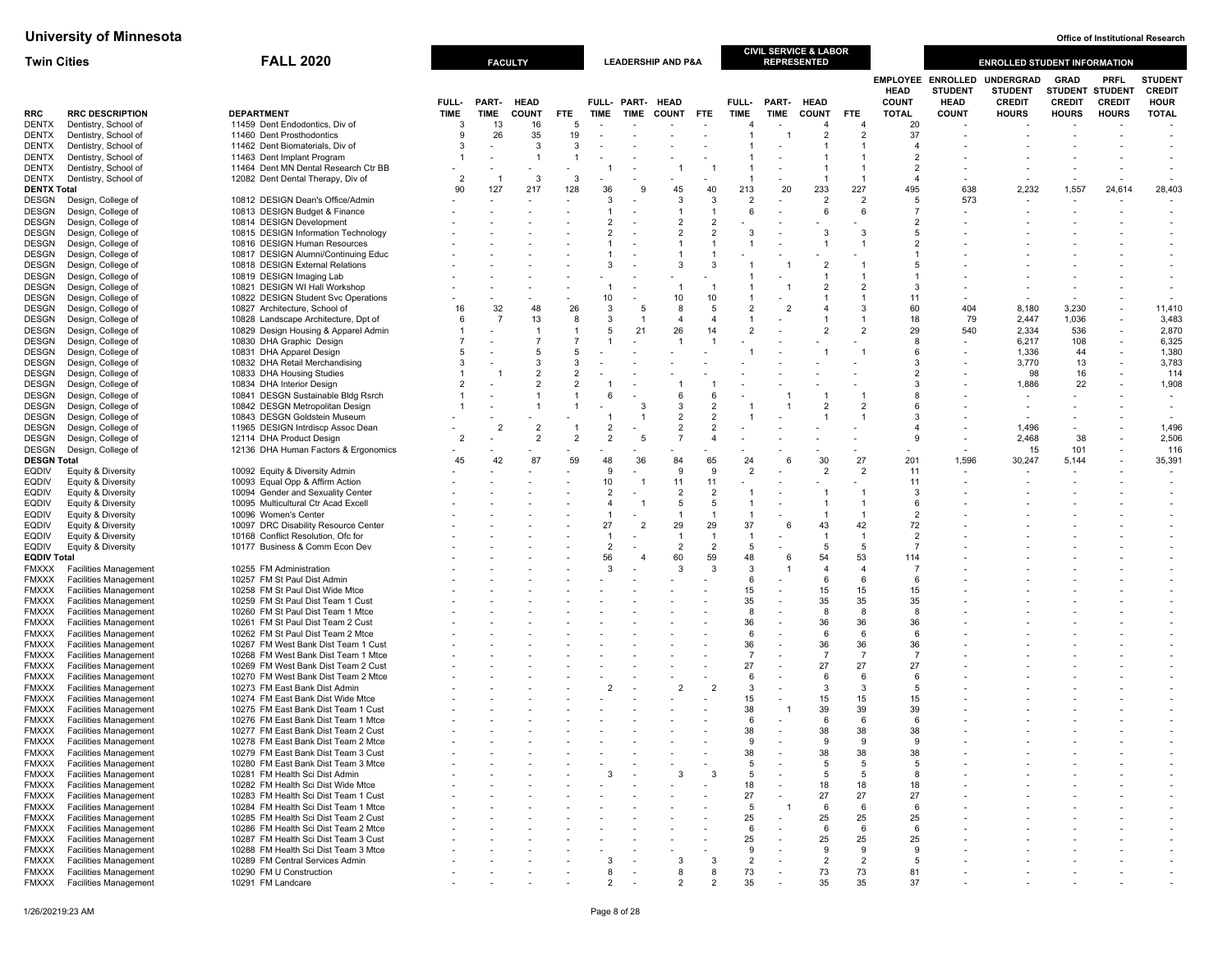| <b>Twin Cities</b>           |                                                                | <b>FALL 2020</b>                                                             |             |             | <b>FACULTY</b> |            |                                  |                          | <b>LEADERSHIP AND P&amp;A</b> |                     |                                  |                          | CIVIL SERVICE & LABOR<br><b>REPRESENTED</b> |                                  |                                                |                                                  | <b>ENROLLED STUDENT INFORMATION</b>                 |                                                        |                              |                                                |
|------------------------------|----------------------------------------------------------------|------------------------------------------------------------------------------|-------------|-------------|----------------|------------|----------------------------------|--------------------------|-------------------------------|---------------------|----------------------------------|--------------------------|---------------------------------------------|----------------------------------|------------------------------------------------|--------------------------------------------------|-----------------------------------------------------|--------------------------------------------------------|------------------------------|------------------------------------------------|
|                              |                                                                |                                                                              | FULL-       | PART-       | <b>HEAD</b>    |            |                                  | FULL- PART- HEAD         |                               |                     | FULL-                            | <b>PART-</b>             | <b>HEAD</b>                                 |                                  | <b>EMPLOYEE</b><br><b>HEAD</b><br><b>COUNT</b> | <b>ENROLLED</b><br><b>STUDENT</b><br><b>HEAD</b> | <b>UNDERGRAD</b><br><b>STUDENT</b><br><b>CREDIT</b> | <b>GRAD</b><br><b>STUDENT STUDENT</b><br><b>CREDIT</b> | <b>PRFL</b><br><b>CREDIT</b> | <b>STUDENT</b><br><b>CREDIT</b><br><b>HOUR</b> |
| RRC                          | <b>RRC DESCRIPTION</b>                                         | <b>DEPARTMENT</b>                                                            | <b>TIME</b> | <b>TIME</b> | <b>COUNT</b>   | <b>FTE</b> | <b>TIME</b>                      | <b>TIME</b>              | COUNT                         | <b>FTE</b>          | <b>TIME</b>                      | <b>TIME</b>              | <b>COUNT</b>                                | FTE.                             | <b>TOTAL</b>                                   | <b>COUNT</b>                                     | <b>HOURS</b>                                        | <b>HOURS</b>                                           | <b>HOURS</b>                 | <b>TOTAL</b>                                   |
| <b>FMXXX</b>                 | <b>Facilities Management</b>                                   | 10293 FM Waste Services                                                      |             |             |                |            |                                  |                          |                               |                     | 16                               | $\overline{\phantom{a}}$ | 16                                          | 16                               | 17                                             |                                                  |                                                     |                                                        |                              |                                                |
| <b>FMXXX</b>                 | <b>Facilities Management</b>                                   | 10294 FM Abatement of Haz Material                                           |             |             |                |            |                                  | $\overline{\phantom{a}}$ | -1                            | $\overline{1}$      | 16                               | $\sim$                   | 16                                          | 16                               | 17                                             |                                                  |                                                     |                                                        |                              |                                                |
| <b>FMXXX</b>                 | <b>Facilities Management</b><br><b>Facilities Management</b>   | 10296 FM Elevator Maint Management<br>10297 FM Matl & Shops - Sign           |             |             |                |            |                                  |                          |                               |                     | $\overline{1}$<br>6              |                          | $\overline{1}$<br>6                         | $\overline{1}$<br>6              | -1<br>$\overline{7}$                           |                                                  |                                                     |                                                        |                              |                                                |
| <b>FMXXX</b><br><b>FMXXX</b> | <b>Facilities Management</b>                                   | 10300 FM Energy Management                                                   |             |             |                |            | 11                               |                          | 11                            | 11                  | $\overline{7}$                   |                          | $\overline{7}$                              | $\overline{7}$                   | 18                                             |                                                  |                                                     |                                                        |                              |                                                |
| <b>FMXXX</b>                 | <b>Facilities Management</b>                                   | 10302 FM Steam Operations                                                    |             |             |                |            |                                  |                          |                               |                     | 22                               |                          | 22                                          | 22                               | 22                                             |                                                  |                                                     |                                                        |                              |                                                |
| <b>FMXXX</b>                 | <b>Facilities Management</b>                                   | 10303 FM Electricity Operations                                              |             |             |                |            |                                  |                          |                               |                     | 18                               |                          | 18                                          | 18                               | 18                                             |                                                  |                                                     |                                                        |                              |                                                |
| <b>FMXXX</b>                 | <b>Facilities Management</b>                                   | 10304 FM Water and Sewer Operations                                          |             |             |                |            |                                  |                          |                               |                     | 6                                |                          | 6                                           | 6                                | 6                                              |                                                  |                                                     |                                                        |                              |                                                |
| <b>FMXXX</b>                 | <b>Facilities Management</b>                                   | 10306 FM Chilled Water Operations                                            |             |             |                |            |                                  |                          |                               |                     | $\overline{2}$                   |                          | $\overline{2}$                              | $\overline{2}$<br>17             | 3                                              |                                                  |                                                     |                                                        |                              |                                                |
| <b>FMXXX</b><br><b>FMXXX</b> | <b>Facilities Management</b><br><b>Facilities Management</b>   | 10307 FM Facilities Engineering<br>11151 FM Research Bldg Svcs               |             |             |                |            | 11                               |                          | 11                            | 11                  | 17<br>$\overline{7}$             |                          | 17<br>$\overline{7}$                        | $\overline{7}$                   | 28<br>8                                        |                                                  |                                                     |                                                        |                              |                                                |
| <b>FMXXX</b>                 | <b>Facilities Management</b>                                   | 12037 FM St Paul Dist Wide Cust                                              |             |             |                |            |                                  |                          |                               |                     | 6                                |                          | 6                                           | 6                                | 6                                              |                                                  |                                                     |                                                        |                              |                                                |
| <b>FMXXX</b>                 | <b>Facilities Management</b>                                   | 12038 FM St Paul Dist Team 3 Cust                                            |             |             |                |            |                                  |                          |                               |                     | 19                               |                          | 19                                          | 19                               | 19                                             |                                                  |                                                     |                                                        |                              |                                                |
| <b>FMXXX</b>                 | <b>Facilities Management</b>                                   | 12039 FM St Paul Dist Team 3 Mtce                                            |             |             |                |            |                                  |                          |                               |                     | 9                                |                          | 9                                           | 9                                | 9                                              |                                                  |                                                     |                                                        |                              |                                                |
| <b>FMXXX</b>                 | <b>Facilities Management</b><br><b>Facilities Management</b>   | 12043 FM North Cmp Dist Team 1 Cust<br>12044 FM North Cmp Dist Team 1 Mtce   |             |             |                |            |                                  |                          |                               |                     | 25<br>10                         |                          | 25<br>11                                    | 25<br>11                         | 25<br>11                                       |                                                  |                                                     |                                                        |                              |                                                |
| <b>FMXXX</b><br><b>FMXXX</b> | <b>Facilities Management</b>                                   | 12045 FM East Bank Dist Wide Cust                                            |             |             |                |            |                                  |                          |                               |                     | 10                               | $\overline{\phantom{a}}$ | 10                                          | 10                               | 10                                             |                                                  |                                                     |                                                        |                              |                                                |
| <b>FMXXX</b>                 | <b>Facilities Management</b>                                   | 12046 FM North Cmp Dist Team 2 Cust                                          |             |             |                |            |                                  |                          |                               |                     | 39                               | $\overline{a}$           | 39                                          | 39                               | 39                                             |                                                  |                                                     |                                                        |                              |                                                |
| <b>FMXXX</b>                 | <b>Facilities Management</b>                                   | 12047 FM North Cmp Dist Team 2 Mtce                                          |             |             |                |            |                                  |                          |                               |                     | 12                               | $\overline{\phantom{a}}$ | 12                                          | 12                               | 12                                             |                                                  |                                                     |                                                        |                              |                                                |
| <b>FMXXX</b>                 | <b>Facilities Management</b>                                   | 12048 FM Health Sci Dist Wide Cust                                           |             |             |                |            |                                  |                          |                               |                     | 12                               |                          | 12                                          | 12                               | 12 <sup>2</sup>                                |                                                  |                                                     |                                                        |                              |                                                |
| <b>FMXXX</b>                 | <b>Facilities Management</b><br><b>Facilities Management</b>   | 12050 FM Health Sci Dist Team 4 Mtce<br>12051 FM Health Sci Dist Team 5 Cust |             |             |                |            |                                  |                          |                               |                     | 9<br>39                          | $\overline{\phantom{a}}$ | 9<br>39                                     | 9<br>39                          | 9<br>39                                        |                                                  |                                                     |                                                        |                              |                                                |
| <b>FMXXX</b><br><b>FMXXX</b> | <b>Facilities Management</b>                                   | 12052 FM Health Sci Dist Team 5 Mtce                                         |             |             |                |            |                                  |                          |                               |                     | $\overline{4}$                   |                          | $\overline{a}$                              | $\overline{4}$                   | $\overline{4}$                                 |                                                  |                                                     |                                                        |                              |                                                |
| <b>FMXXX</b>                 | <b>Facilities Management</b>                                   | 12055 FM Building Controls                                                   |             |             |                |            | $\overline{2}$                   |                          | $\overline{2}$                | $\overline{2}$      | 13                               | $\sim$                   | 13                                          | 13                               | 15                                             |                                                  |                                                     |                                                        |                              |                                                |
| <b>FMXXX</b>                 | <b>Facilities Management</b>                                   | 12128 FM Operations Support                                                  |             |             |                |            |                                  |                          |                               |                     | 10                               | $\overline{2}$           | 12                                          | 11                               | 12                                             |                                                  |                                                     |                                                        |                              |                                                |
| <b>FMXXX</b>                 | <b>Facilities Management</b>                                   | 12131 FM Design                                                              |             |             |                |            |                                  |                          | 6                             | 6                   |                                  |                          |                                             |                                  | 6                                              |                                                  |                                                     |                                                        |                              |                                                |
| <b>FMXXX</b><br><b>FMXXX</b> | <b>Facilities Management</b><br><b>Facilities Management</b>   | 12149 FM Low Voltage<br>12172 FM Locksmiths                                  |             |             |                |            |                                  |                          |                               |                     | 3<br>3                           |                          | 3<br>3                                      | 3<br>3                           | 3<br>3                                         |                                                  |                                                     |                                                        |                              |                                                |
| <b>FMXXX</b>                 | <b>Facilities Management</b>                                   | 12173 FM Technical Services                                                  |             |             |                |            |                                  |                          |                               |                     | 3                                |                          | 3                                           | 3                                |                                                |                                                  |                                                     |                                                        |                              |                                                |
| <b>FMXXX</b>                 | <b>Facilities Management</b>                                   | 12174 FM District Management                                                 |             |             |                |            |                                  |                          | 4                             | $\overline{4}$      |                                  |                          |                                             |                                  |                                                |                                                  |                                                     |                                                        |                              |                                                |
| <b>FMXXX</b>                 | <b>Facilities Management</b>                                   | 12176 FM North Cmp Dist Admin                                                |             |             |                |            | $\overline{2}$                   |                          | $\overline{2}$                | $\overline{2}$      | $\overline{2}$                   |                          | 3                                           | 3                                | 5                                              |                                                  |                                                     |                                                        |                              |                                                |
| <b>FMXXX</b>                 | <b>Facilities Management</b>                                   | 12177 FM North Cmp Dist Wide Mtce                                            |             |             |                |            |                                  |                          |                               |                     | 8<br>14                          |                          | 8<br>14                                     | 8<br>14                          | 8                                              |                                                  |                                                     |                                                        |                              |                                                |
| <b>FMXXX</b><br><b>FMXXX</b> | <b>Facilities Management</b><br><b>Facilities Management</b>   | 12178 FM North Cmp Dist Wide Cust<br>12179 FM West Bank Dist Admin           |             |             |                |            | 3                                |                          | 3                             | 3                   | 3                                |                          | 3                                           | 3                                | 6                                              |                                                  |                                                     |                                                        |                              |                                                |
| <b>FMXXX</b>                 | <b>Facilities Management</b>                                   | 12180 FM West Bank Dist Wide Mtce                                            |             |             |                |            |                                  |                          |                               |                     | 6                                |                          | 6                                           | 6                                | 6                                              |                                                  |                                                     |                                                        |                              |                                                |
| FMXXX                        | <b>Facilities Management</b>                                   | 12181 FM West Bank Dist Wide Cust                                            |             |             |                |            |                                  |                          |                               |                     | 8                                |                          | 8                                           | 8                                | 8                                              |                                                  |                                                     |                                                        |                              |                                                |
| <b>FMXXX Total</b>           |                                                                |                                                                              |             |             |                |            | 66                               |                          | 66                            | 66                  | 952                              | $\overline{7}$           | 959                                         | 957                              | 1,025                                          |                                                  |                                                     |                                                        |                              |                                                |
| <b>GPSTR</b><br><b>GPSTR</b> | Global Programs & Strategy<br>Global Programs & Strategy       | 10033 Global Prog & Strat Dean's Ofc<br>10035 China Center                   |             |             |                |            | 15<br>3                          | -1                       | 16<br>3                       | 16<br>3             | 11<br>3                          |                          | 12<br>-3                                    | 12<br>3                          | 28<br>6                                        |                                                  | 25,224                                              |                                                        |                              | 25,224                                         |
| <b>GPSTR</b>                 | Global Programs & Strategy                                     | 10036 Adv Res Language Acquis, Ctr                                           |             |             |                |            | $\overline{2}$                   | $\overline{1}$           | 3                             | 3                   | $\mathbf{1}$                     |                          | $\overline{1}$                              | $\overline{1}$                   | 4                                              |                                                  |                                                     |                                                        |                              |                                                |
| <b>GPSTR</b>                 | Global Programs & Strategy                                     | 10037 Intl Student & Scholar Service                                         |             |             |                |            | 22                               | 5                        | 27                            | 26                  | $\overline{7}$                   |                          | $\overline{7}$                              | $\overline{7}$                   | 34                                             |                                                  |                                                     |                                                        |                              |                                                |
| <b>GPSTR</b>                 | Global Programs & Strategy                                     | 10038 Learning Abroad Center                                                 |             |             |                |            | 24                               | $\overline{7}$           | 31                            | 30                  | 12                               | -1                       | 13                                          | 13                               | 44                                             |                                                  |                                                     |                                                        |                              |                                                |
| GPSTR                        | Global Programs & Strategy                                     | 10183 Global Change, Interdisc Ctr                                           |             |             |                |            | $\overline{2}$<br>$\overline{2}$ |                          | 2<br>2                        | 2<br>$\overline{2}$ | $\overline{1}$<br>$\overline{1}$ |                          | $\overline{1}$<br>$\overline{1}$            | $\mathbf{1}$                     | 3<br>3                                         |                                                  |                                                     | 270                                                    |                              | 270                                            |
| <b>GPSTR</b><br><b>GPSTR</b> | Global Programs & Strategy<br>Global Programs & Strategy       | 12132 Global Opportunities Minnesota<br>12226 DIS-Study Abroad Scandinavia   |             |             |                |            | 10                               | $\sim$                   | 10                            | 10                  | $\overline{5}$                   |                          | 6                                           | 6                                | 16                                             |                                                  |                                                     |                                                        |                              |                                                |
| <b>GPSTR Total</b>           |                                                                |                                                                              |             |             |                |            | 80                               | 14                       | 94                            | 91                  | 41                               | 3                        | 44                                          | 43                               | 138                                            |                                                  | 25,224                                              | 270                                                    |                              | 25,494                                         |
| GRADX                        | The Graduate School                                            | 10724 GRAD Dean's Office Admin                                               |             |             |                |            | 10                               |                          | 10 <sup>1</sup>               | 10                  | 3                                |                          | 3                                           | 3                                | 13                                             |                                                  |                                                     | 687                                                    |                              | 687                                            |
| <b>GRADX</b>                 | The Graduate School                                            | 10727 GRAD Mgmt Information Services                                         |             |             |                |            | 5                                | $\overline{\phantom{a}}$ | -1<br>5                       | $\mathbf{1}$<br>5   |                                  |                          | $\mathbf{1}$                                | $\mathbf{1}$                     | $\overline{1}$<br>6                            |                                                  |                                                     |                                                        |                              |                                                |
| <b>GRADX</b><br>GRADX        | The Graduate School<br>The Graduate School                     | 10730 Graduate Diversity Office<br>10731 GRAD Fellowship Office              |             |             |                |            |                                  |                          | $\mathbf{1}$                  | $\overline{1}$      | -1                               |                          |                                             |                                  | 1                                              |                                                  |                                                     |                                                        |                              |                                                |
|                              | GRADX The Graduate School                                      | 10732 GRAD Admissions Office                                                 |             |             |                |            | 3                                |                          | 3                             | 3                   | 4                                |                          | $\overline{4}$                              |                                  | $\overline{7}$                                 |                                                  |                                                     |                                                        |                              |                                                |
| <b>GRADX Total</b>           |                                                                |                                                                              |             |             |                |            | 20                               | $\overline{\phantom{a}}$ | 20                            | 20                  | 8                                | $\overline{\phantom{a}}$ | 8                                           | 8                                | 28                                             |                                                  |                                                     | 687                                                    |                              | 687                                            |
| <b>HHHXX</b>                 | Public Affairs, HHH School of                                  | 10736 HHH Dean's Office                                                      |             |             |                |            | $\epsilon$                       |                          | 6                             | 6                   | ĥ                                |                          | 6                                           | 6                                | 12                                             | 6                                                | 996                                                 | 8,177                                                  |                              | 9,173                                          |
| HHHXX<br>HHHXX               | Public Affairs, HHH School of<br>Public Affairs, HHH School of | 10737 HHH Financial Services<br>10738 HHH Human Resources                    |             |             |                |            |                                  |                          |                               |                     |                                  |                          | 5<br>$\overline{1}$                         | $\overline{5}$<br>$\overline{1}$ | 6<br>2                                         |                                                  |                                                     |                                                        |                              |                                                |
| <b>HHHXX</b>                 | Public Affairs, HHH School of                                  | 10739 HHH Development                                                        |             |             |                |            |                                  |                          | 3                             | 3                   |                                  |                          |                                             |                                  | 3                                              |                                                  |                                                     |                                                        |                              |                                                |
| <b>HHHXX</b>                 | Public Affairs, HHH School of                                  | 10740 HHH Communications                                                     |             |             |                |            |                                  |                          |                               | $\overline{1}$      | 3                                |                          | 3                                           | 3                                | $\overline{4}$                                 |                                                  |                                                     |                                                        |                              |                                                |
| HHHXX                        | Public Affairs, HHH School of                                  | 10741 HHH Information Technology                                             |             |             |                |            |                                  |                          |                               |                     | $\mathfrak{p}$                   |                          | $\mathcal{P}$                               | $\mathcal{D}$                    | 3                                              |                                                  |                                                     |                                                        |                              |                                                |
| <b>HHHXX</b><br><b>HHHXX</b> | Public Affairs, HHH School of<br>Public Affairs, HHH School of | 10742 HHH Career/Professional Dev<br>10743 HHH Recruiting & Admissions       |             |             |                |            |                                  |                          |                               | 5                   |                                  |                          |                                             |                                  | 2<br>6                                         |                                                  |                                                     |                                                        |                              |                                                |
| <b>HHHXX</b>                 | Public Affairs, HHH School of                                  | 10745 HHH Conference Center                                                  |             |             |                |            |                                  |                          |                               |                     |                                  |                          | $\overline{2}$                              | $\overline{2}$                   | $\overline{\mathbf{2}}$                        |                                                  |                                                     |                                                        |                              |                                                |
| <b>HHHXX</b>                 | Public Affairs, HHH School of                                  | 10746 HHH College Support Services                                           |             |             |                |            |                                  |                          |                               |                     |                                  |                          |                                             | $\overline{1}$                   | 2                                              |                                                  |                                                     |                                                        |                              |                                                |
| <b>HHHXX</b>                 | Public Affairs, HHH School of                                  | 10747 HHH Politics & Govern Acad Pro                                         |             |             |                |            |                                  |                          |                               |                     |                                  |                          |                                             |                                  |                                                | 426                                              |                                                     | 18                                                     |                              | 18                                             |
| <b>HHHXX</b>                 | Public Affairs, HHH School of                                  | 10748 Study of Politics, Center for<br>10751 HHH Social Policy Academic Pro  |             |             |                |            |                                  | 3                        |                               | $\overline{2}$      |                                  |                          |                                             |                                  | $\overline{2}$                                 |                                                  |                                                     | -6                                                     |                              | $\sim$<br>6                                    |
| <b>HHHXX</b><br>HHHXX        | Public Affairs, HHH School of<br>Public Affairs, HHH School of | 10752 Women and Public Policy                                                |             |             |                |            |                                  |                          |                               |                     |                                  |                          |                                             |                                  | 10<br>$\overline{2}$                           |                                                  |                                                     |                                                        |                              |                                                |
| <b>HHHXX</b>                 | Public Affairs, HHH School of                                  | 10754 Roy Wilkins Center                                                     |             |             |                |            |                                  |                          |                               |                     |                                  |                          |                                             |                                  | 1                                              |                                                  |                                                     |                                                        |                              |                                                |
| <b>HHHXX</b>                 | Public Affairs, HHH School of                                  | 10755 HHH Regional Plan & Pol Acad P                                         | 5           |             |                |            |                                  | 9                        |                               |                     |                                  |                          |                                             |                                  | 17                                             |                                                  |                                                     |                                                        |                              | $\overline{4}$                                 |
| <b>HHHXX</b>                 | Public Affairs, HHH School of                                  | 10756 State & Local Policy Program                                           |             |             |                |            |                                  | $\overline{4}$           |                               | $\overline{2}$      |                                  |                          |                                             |                                  |                                                |                                                  |                                                     |                                                        |                              |                                                |
| HHHXX<br><b>HHHXX</b>        | Public Affairs, HHH School of<br>Public Affairs, HHH School of | 10757 HHH Global Policy Acad Prog<br>10759 International Fellows Program     |             |             |                | 4          | $\overline{2}$                   | $\overline{2}$           |                               | 3                   |                                  |                          |                                             |                                  | 8<br>$\overline{2}$                            |                                                  |                                                     | 9                                                      |                              | 9                                              |
|                              |                                                                |                                                                              |             |             |                |            |                                  |                          |                               |                     |                                  |                          |                                             |                                  |                                                |                                                  |                                                     |                                                        |                              |                                                |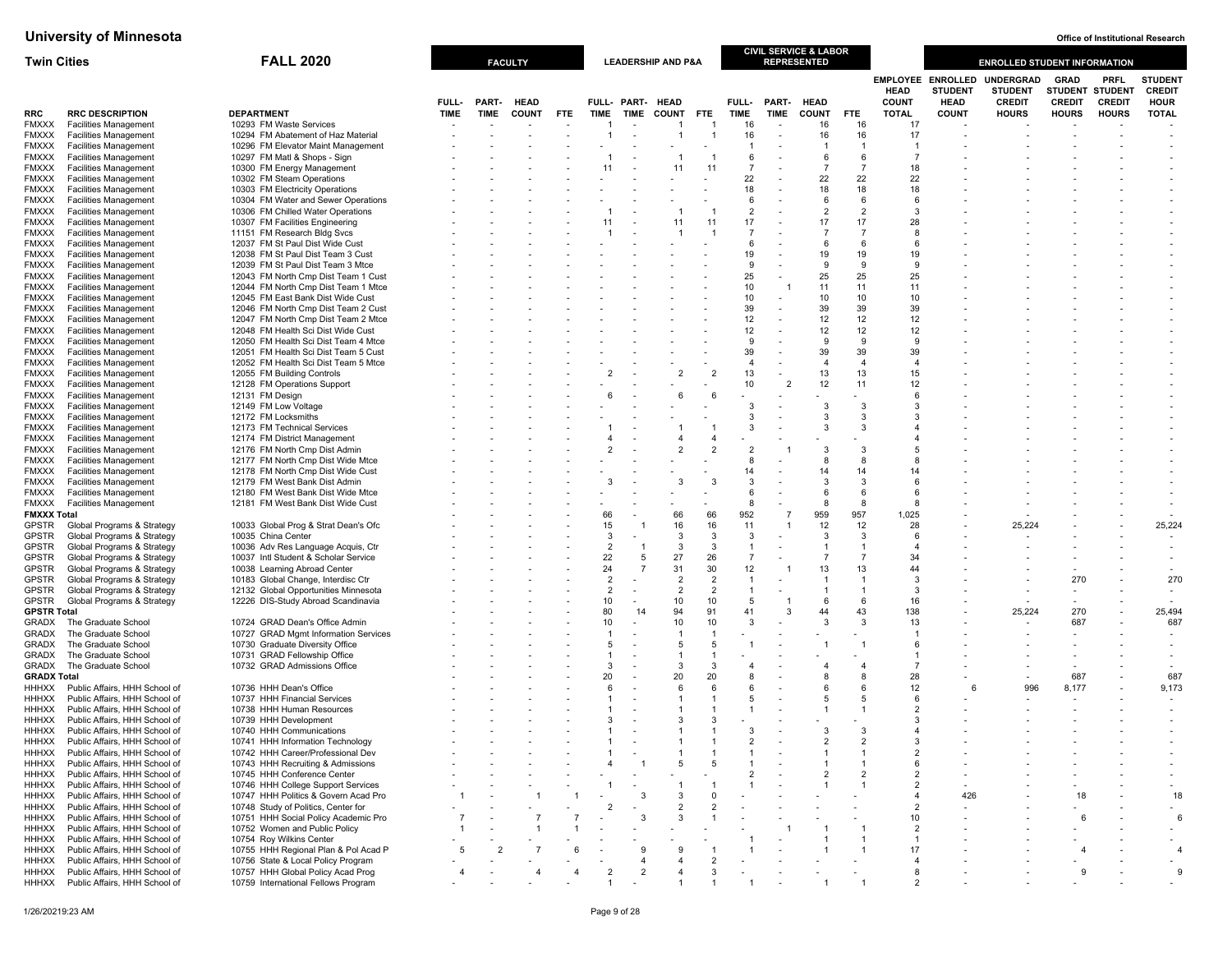| <b>Twin Cities</b>           |                                                                                | <b>FALL 2020</b>                                                           |                  |              | <b>FACULTY</b> |                |                                  |                          | <b>LEADERSHIP AND P&amp;A</b>    |                                  |                                  |                          | CIVIL SERVICE & LABOR<br><b>REPRESENTED</b> |                              |                                  |                                                           | <b>ENROLLED STUDENT INFORMATION</b>                 |                              |                                          |                                                |
|------------------------------|--------------------------------------------------------------------------------|----------------------------------------------------------------------------|------------------|--------------|----------------|----------------|----------------------------------|--------------------------|----------------------------------|----------------------------------|----------------------------------|--------------------------|---------------------------------------------|------------------------------|----------------------------------|-----------------------------------------------------------|-----------------------------------------------------|------------------------------|------------------------------------------|------------------------------------------------|
|                              |                                                                                |                                                                            | FULL-            | <b>PART-</b> | <b>HEAD</b>    |                |                                  |                          | FULL- PART- HEAD                 |                                  | FULL-                            | PART-                    | <b>HEAD</b>                                 |                              | <b>HEAD</b><br><b>COUNT</b>      | <b>EMPLOYEE ENROLLED</b><br><b>STUDENT</b><br><b>HEAD</b> | <b>UNDERGRAD</b><br><b>STUDENT</b><br><b>CREDIT</b> | <b>GRAD</b><br><b>CREDIT</b> | PRFL<br>STUDENT STUDENT<br><b>CREDIT</b> | <b>STUDEN1</b><br><b>CREDIT</b><br><b>HOUR</b> |
| <b>RRC</b><br><b>HHHXX</b>   | <b>RRC DESCRIPTION</b><br>Public Affairs, HHH School of                        | <b>DEPARTMENT</b><br>10760 HHH Sci, Tech & Env Acad Prog                   | <b>TIME</b><br>3 | <b>TIME</b>  | <b>COUNT</b>   | FTE.           | <b>TIME</b><br>$\overline{2}$    | TIME<br>$\overline{4}$   | <b>COUNT</b><br>6                | FTE<br>-3                        | <b>TIME</b>                      | TIME                     | <b>COUNT</b><br>$\overline{2}$              | <b>FTE</b><br>$\overline{2}$ | <b>TOTAL</b><br>12               | <b>COUNT</b>                                              | <b>HOURS</b>                                        | <b>HOURS</b><br>-6           | <b>HOURS</b>                             | <b>TOTAL</b><br>6                              |
| <b>HHHXX</b>                 | Public Affairs, HHH School of                                                  | 10762 HHH Leadership & Mgmt Acad Pro                                       | 5                |              | 6              | 6              |                                  | $\overline{7}$           | $\overline{7}$                   | 3                                | 6                                |                          | 6                                           | 6                            | 19                               |                                                           |                                                     | 3                            |                                          | 3                                              |
| <b>HHHXX</b>                 | Public Affairs, HHH School of                                                  | 10763 Public & Nonprofit Ldrshp Ctr                                        |                  |              |                |                | 5                                | $\overline{2}$           | $\overline{7}$                   | 6                                | $\overline{1}$                   |                          |                                             | -1                           | 8                                | 6                                                         |                                                     |                              |                                          |                                                |
| HHHXX                        | Public Affairs, HHH School of                                                  | 11273 HHH Integrative Leadrship Ctr                                        |                  |              |                |                | -1                               | $\overline{1}$           | $\overline{2}$                   | $\overline{2}$                   |                                  |                          |                                             |                              | $\overline{2}$                   |                                                           |                                                     |                              |                                          |                                                |
| <b>HHHXX Total</b>           |                                                                                |                                                                            | 26               | 4            | 30             | 29             | 32                               | 36                       | 68                               | 44                               | 33                               | $\overline{2}$           | 35                                          | 35                           | 133                              | 438                                                       | 996                                                 | 8,222                        |                                          | 9,218                                          |
| <b>HLSCI</b>                 | <b>Health Sciences Administration</b>                                          | 11145 Sr Vice President Health Sci                                         |                  |              |                |                | 5                                | $\mathcal{P}$            | $\overline{7}$                   | $\overline{7}$                   |                                  |                          |                                             |                              | $\overline{7}$                   |                                                           |                                                     |                              |                                          |                                                |
| <b>HLSCI</b>                 | <b>Health Sciences Administration</b>                                          | 11146 ACA Admin Support Services                                           |                  |              |                |                |                                  |                          | $\overline{1}$                   | $\overline{1}$                   | 3                                |                          | 3                                           | 3                            | $\overline{4}$                   |                                                           |                                                     |                              |                                          |                                                |
| <b>HLSCI</b>                 | <b>Health Sciences Administration</b>                                          | 11147 ACA Human Resources                                                  |                  |              |                |                | 3                                |                          | 3                                | 3                                | $\overline{7}$                   |                          | $\overline{7}$                              | $\overline{7}$               | 10                               |                                                           |                                                     |                              |                                          |                                                |
| <b>HLSCI</b><br><b>HLSCI</b> | <b>Health Sciences Administration</b><br><b>Health Sciences Administration</b> | 11152 Privacy & Security, Office of<br>11153 ACA Communications            |                  |              |                |                | 3<br>$\overline{2}$              |                          | 3<br>$\overline{2}$              | 3<br>$\overline{2}$              | $\overline{2}$                   |                          |                                             | $\overline{2}$               | -3<br>$\overline{4}$             |                                                           |                                                     |                              |                                          |                                                |
| <b>HLSCI</b>                 | <b>Health Sciences Administration</b>                                          | 11154 ACA Finance, Office of                                               |                  |              |                |                | 3                                |                          | 3                                | 3                                | $\overline{4}$                   |                          | 5                                           | 5                            | 8                                |                                                           |                                                     |                              |                                          |                                                |
| <b>HLSCI</b>                 | <b>Health Sciences Administration</b>                                          | 11155 ACA Legal                                                            |                  |              |                |                |                                  |                          |                                  |                                  | $\overline{1}$                   |                          |                                             |                              |                                  |                                                           |                                                     |                              |                                          |                                                |
| <b>HLSCI</b>                 | Health Sciences Administration                                                 | 12102 Global Health Soc Respnsb, Ctr                                       |                  |              |                |                | $\overline{2}$                   |                          | $\overline{2}$                   | $\overline{2}$                   | $\overline{1}$                   |                          |                                             | $\overline{1}$               | 3                                |                                                           |                                                     |                              |                                          |                                                |
| <b>HLSCI Total</b>           |                                                                                |                                                                            |                  |              |                |                | 19                               |                          | 21                               | 21                               | 18                               |                          | 19                                          | 19                           | 40                               |                                                           |                                                     |                              |                                          |                                                |
| LAWXX                        | Law School                                                                     | 10780 Law School Deans Office                                              |                  |              |                |                | $\overline{2}$                   |                          | $\overline{2}$                   | $\overline{2}$                   | 3                                |                          | 3                                           | 3                            | 5                                |                                                           |                                                     |                              |                                          |                                                |
| LAWXX                        | Law School                                                                     | 10781 Law School Building Management                                       |                  |              |                |                |                                  |                          |                                  |                                  | $\mathbf{1}$                     |                          |                                             | -1                           | $\overline{1}$                   |                                                           |                                                     |                              |                                          |                                                |
| LAWXX                        | Law School                                                                     | 10782 Law School Student Services                                          |                  |              |                |                | $\overline{2}$<br>$\overline{7}$ |                          | $\overline{2}$<br>$\overline{7}$ | $\overline{2}$<br>$\overline{7}$ | 3<br>3                           |                          |                                             | 4<br>3                       | 6<br>10                          |                                                           |                                                     |                              |                                          |                                                |
| LAWXX<br>LAWXX               | Law School<br>Law School                                                       | 10783 Law School Advancement<br>10784 Law School Public Relations          |                  |              |                |                | $\overline{2}$                   |                          | $\overline{2}$                   | $\overline{2}$                   | $\overline{2}$                   |                          |                                             | $\overline{2}$               | $\overline{4}$                   |                                                           |                                                     |                              |                                          |                                                |
| LAWXX                        | Law School                                                                     | 10785 Law School IT Services                                               |                  |              |                |                |                                  |                          | 1                                | $\overline{1}$                   | 5                                |                          |                                             | 5                            | 6                                |                                                           |                                                     |                              |                                          |                                                |
| LAWXX                        | Law School                                                                     | 10787 Law School Human Resources                                           |                  |              |                |                |                                  |                          |                                  |                                  | $\mathbf{1}$                     |                          |                                             |                              |                                  |                                                           |                                                     |                              |                                          |                                                |
| LAWXX                        | Law School                                                                     | 10788 Law School Finance                                                   |                  |              |                |                |                                  |                          |                                  |                                  | $\overline{2}$                   |                          |                                             | $\overline{2}$               | $\overline{2}$                   |                                                           |                                                     |                              |                                          |                                                |
| LAWXX                        | Law School                                                                     | 10790 Law School Admissions                                                |                  |              |                |                | $\overline{2}$                   |                          | $\overline{2}$                   | $\overline{2}$                   | 3                                |                          |                                             | 3                            | -5                               |                                                           |                                                     |                              |                                          |                                                |
| LAWXX                        | Law School                                                                     | 10791 Law School Career Services                                           |                  |              |                |                | 5                                |                          | 5                                | 5                                | $\overline{2}$                   |                          | $\overline{2}$                              | $\overline{2}$               | $\overline{7}$                   |                                                           |                                                     |                              |                                          |                                                |
| LAWXX                        | Law School                                                                     | 10792 Law School International Prog                                        |                  |              |                |                |                                  |                          | $\overline{2}$                   | $\overline{2}$                   | $\mathbf{1}$                     |                          |                                             |                              | 3                                |                                                           |                                                     |                              |                                          |                                                |
| LAWXX                        | Law School                                                                     | 10793 Law Library                                                          |                  |              |                |                | 13                               |                          | 14                               | 14                               | 8                                |                          |                                             |                              | 23                               |                                                           |                                                     |                              |                                          |                                                |
| LAWXX                        | Law School                                                                     | 10794 Law Computr Asst Legal Instrct                                       |                  |              |                |                |                                  |                          |                                  |                                  | $\mathbf{1}$                     |                          |                                             |                              | -1                               |                                                           |                                                     |                              |                                          |                                                |
| LAWXX                        | Law School                                                                     | 10797 Law School Human Rights Inst<br>10798 Law S Crime & Pub Pol, Ctr for |                  |              |                |                |                                  |                          | 1                                |                                  | 3                                |                          |                                             | 3                            | $\overline{2}$<br>$\overline{4}$ |                                                           |                                                     |                              |                                          |                                                |
| LAWXX<br>LAWXX               | Law School<br>Law School                                                       | 10799 Law School Kommerstad Center                                         |                  |              |                |                |                                  |                          | $\mathbf{1}$                     | $\overline{1}$                   |                                  |                          |                                             |                              | $\overline{1}$                   |                                                           |                                                     |                              |                                          |                                                |
| LAWXX                        | Law School                                                                     | 10801 Law School Metro Opport Inst                                         |                  |              |                |                | $\overline{2}$                   |                          | $\overline{2}$                   | $\overline{2}$                   |                                  |                          |                                             |                              | $\overline{2}$                   |                                                           |                                                     |                              |                                          |                                                |
| LAWXX                        | Law School                                                                     | 10806 Law School General Academic                                          | 30               | 34           | 64             | 48             | 8                                |                          | 9                                | 9                                | 5                                |                          | 5                                           | 5                            | 78                               | 705                                                       | 1,200                                               | 29                           | 21,901                                   | 23,130                                         |
| LAWXX                        | Law School                                                                     | 10807 Law Clinic                                                           |                  | 12           | 13             | $\overline{7}$ | 10                               | $\overline{\phantom{a}}$ | 10                               | 10                               | 5                                |                          | 5                                           | 5                            | 28                               |                                                           |                                                     |                              |                                          |                                                |
| LAWXX                        | Law School                                                                     | 10808 Law School Legal Writing Prog                                        |                  | 20           | 20             | 10             |                                  |                          |                                  |                                  |                                  |                          |                                             |                              | 20                               |                                                           |                                                     |                              |                                          |                                                |
| LAWXX                        | Law School                                                                     | 10809 Law School Moot Court                                                |                  | 17           | 17             | 9              | -1                               |                          | 1                                | $\overline{1}$                   |                                  |                          |                                             |                              | 18                               |                                                           |                                                     |                              |                                          |                                                |
| LAWXX                        | Law School                                                                     | 10810 Law School Trial Practice                                            |                  | 3            | 3              | $\overline{2}$ |                                  |                          |                                  |                                  |                                  |                          |                                             |                              | 3                                |                                                           |                                                     |                              |                                          |                                                |
| <b>LAWXX Total</b>           |                                                                                |                                                                            | 31               | 86           | 117            | 75             | 58<br>5                          |                          | 62                               | 61<br>5                          | 49<br>$\overline{7}$             | $\overline{2}$           | 51<br>$\overline{7}$                        | 50<br>$\overline{7}$         | 230                              | 705                                                       | 1,200                                               | 29                           | 21,901                                   | 23,130                                         |
| <b>LIBRX</b><br><b>LIBRX</b> | <b>University Libraries</b><br>University Libraries                            | 10012 University Librarian, Ofc of<br>10013 Library Facilities & Ops Mgmt  |                  |              |                |                |                                  |                          | 5                                |                                  | $\overline{7}$                   |                          | $\overline{7}$                              | 7                            | 12<br>$\overline{7}$             |                                                           |                                                     |                              |                                          | $\overline{\phantom{a}}$                       |
| <b>LIBRX</b>                 | University Libraries                                                           | 10015 Health Science Libraries                                             |                  |              |                |                | 14                               |                          | 14                               | 14                               | 5                                |                          | 5                                           | 5                            | 19                               |                                                           |                                                     |                              |                                          |                                                |
| <b>LIBRX</b>                 | <b>University Libraries</b>                                                    | 10016 Library Collections Mgmt Ofc                                         |                  |              |                |                | $\overline{7}$                   |                          | $\overline{7}$                   | $\overline{7}$                   | 31                               |                          | 31                                          | 31                           | 38                               |                                                           |                                                     |                              |                                          |                                                |
| <b>LIBRX</b>                 | University Libraries                                                           | 10017 Library Data & Technology                                            |                  |              |                |                | 26                               | $\overline{1}$           | 27                               | 26                               | 16                               | $\overline{1}$           | 17                                          | 17                           | 44                               |                                                           |                                                     |                              |                                          |                                                |
| <b>LIBRX</b>                 | University Libraries                                                           | 10018 Minitex                                                              |                  |              |                |                | 20                               | $\overline{2}$           | 22                               | 22                               | 36                               | $\overline{2}$           | 38                                          | 37                           | 60                               |                                                           |                                                     |                              |                                          |                                                |
| <b>LIBRX</b>                 | University Libraries                                                           | 10019 Lib Research & Learning Ofc                                          |                  |              |                |                | $\overline{2}$                   |                          | 2                                | $\overline{2}$                   | $\overline{1}$                   |                          | -1                                          | $\mathbf{1}$                 | 3                                |                                                           |                                                     |                              |                                          |                                                |
| <b>LIBRX</b>                 | <b>University Libraries</b>                                                    | 10020 Lib Ag, Bio & Environment Sci                                        |                  |              |                |                | 8                                |                          | 9                                | 9                                | $\overline{7}$                   | 3                        | 10                                          | 9                            | 19                               |                                                           |                                                     |                              |                                          |                                                |
| LIBRX                        | <b>University Libraries</b>                                                    | 10021 Lib Arts & Humanities                                                |                  |              |                |                | 10                               | $\sim$                   | 10                               | 10                               | $\mathbf{1}$                     |                          | -1                                          | -1                           | 11                               |                                                           |                                                     |                              |                                          | $\overline{\phantom{m}}$                       |
| <b>LIBRX</b>                 | University Libraries                                                           | 10022 Archives & Special Collections                                       |                  |              |                |                | 20                               |                          | 20                               | 20                               | 6                                |                          | $\overline{7}$                              | $\overline{7}$               | 27                               |                                                           |                                                     |                              |                                          |                                                |
| <b>LIBRX</b>                 | <b>University Libraries</b>                                                    | 10023 Lib Physical Sci & Engineering                                       |                  |              |                |                | 9<br>$\overline{7}$              |                          | 10<br>$\overline{7}$             | 10<br>$\overline{7}$             | $\overline{7}$<br>$\overline{1}$ | $\overline{1}$           | 8                                           | 8                            | 18<br>8                          |                                                           |                                                     |                              |                                          |                                                |
| <b>LIBRX</b><br><b>LIBRX</b> | University Libraries<br>University Libraries                                   | 10024 Lib Social Sci & Profnl Prog<br>10026 Lib Access & Info Svcs         |                  |              |                |                | 8                                |                          | 9                                | 9                                | 17                               | $\overline{2}$           | 19                                          | -1<br>19                     | 28                               |                                                           |                                                     |                              |                                          |                                                |
| <b>LIBRX</b>                 | <b>University Libraries</b>                                                    | 10027 Library Organizational Devel                                         |                  |              |                |                |                                  |                          | 1                                | $\overline{1}$                   | 3                                |                          | 3                                           | 3                            | $\overline{4}$                   |                                                           |                                                     |                              |                                          |                                                |
| <b>LIBRX</b>                 | University Libraries                                                           | 10028 Lib Development Office                                               |                  |              |                |                |                                  |                          | 1                                | $\overline{1}$                   | $\overline{2}$                   | $\overline{\phantom{a}}$ | $\overline{2}$                              | $\overline{2}$               | 3                                |                                                           |                                                     |                              |                                          |                                                |
| <b>LIBRX</b>                 | <b>University Libraries</b>                                                    | 10029 Lib Communications Office                                            |                  |              |                |                |                                  |                          | $\mathbf{1}$                     | $\overline{1}$                   | $\overline{2}$                   |                          | $\overline{2}$                              | $\overline{2}$               | -3                               |                                                           |                                                     |                              |                                          |                                                |
| LIBRX                        | <b>University Libraries</b>                                                    | 10031 Wangensteen Library                                                  |                  |              |                |                | $\overline{2}$                   |                          | $\overline{2}$                   | $\overline{2}$                   |                                  |                          |                                             |                              | $\overline{2}$                   |                                                           |                                                     |                              |                                          |                                                |
| <b>LIBRX Total</b>           |                                                                                |                                                                            |                  |              |                |                | 141                              | -6                       | 147                              | 145                              | 149                              | 10                       | 159                                         | 156                          | 306                              |                                                           |                                                     |                              |                                          |                                                |
| MEDXX                        | <b>Medical School</b>                                                          | 11352 Translational Neuroscience, In                                       |                  |              |                |                |                                  |                          |                                  |                                  | -1                               |                          |                                             | -1                           |                                  |                                                           |                                                     |                              |                                          |                                                |
| MEDXX                        | <b>Medical School</b>                                                          | 11677 MS Education Administration                                          |                  |              |                |                | 9                                | $\overline{2}$           | 11                               | 10                               | 12                               | 3                        | 15                                          | 15                           | 26                               |                                                           | 953                                                 | 70                           | 22,320                                   | 23,343                                         |
| MEDXX                        | <b>Medical School</b>                                                          | 11678 MS Admissions                                                        |                  |              |                |                | $\mathfrak{p}$                   |                          | $\overline{2}$                   | $\mathcal{P}$                    | $\mathcal{P}$                    |                          | $\mathcal{P}$                               | $\mathcal{P}$                | $\boldsymbol{\Lambda}$           |                                                           |                                                     |                              |                                          |                                                |
| MEDXX<br>MEDXX               | <b>Medical School</b><br><b>Medical School</b>                                 | 11679 MS Curriculum Affairs<br>11681 MS Graduate Med Education             |                  |              |                |                | 6<br>6                           |                          | 6<br>6                           | 6<br>6                           | 6<br>4                           |                          | -6                                          | 6<br>4                       | 12<br>10                         |                                                           |                                                     |                              |                                          |                                                |
| MEDXX                        | <b>Medical School</b>                                                          | 11685 MS Minnesota Future Doctors                                          |                  |              |                |                |                                  |                          |                                  |                                  |                                  |                          |                                             |                              |                                  |                                                           |                                                     |                              |                                          |                                                |
| MEDXX                        | <b>Medical School</b>                                                          | 11686 MS Minority Affairs/Diversity                                        |                  |              |                |                |                                  |                          |                                  |                                  |                                  |                          |                                             |                              | $\overline{2}$                   |                                                           |                                                     |                              |                                          |                                                |
| MEDXX                        | <b>Medical School</b>                                                          | 11687 MS Student Affairs                                                   |                  |              |                |                | 5                                |                          | 5                                | -5                               |                                  |                          |                                             | $\overline{2}$               |                                  |                                                           |                                                     |                              |                                          | $\blacksquare$                                 |
| MEDXX                        | <b>Medical School</b>                                                          | 11688 MS Academic Affairs                                                  |                  |              |                |                |                                  |                          | $\overline{2}$                   | $\overline{2}$                   | 4                                |                          |                                             | 4                            | -6                               |                                                           |                                                     |                              |                                          | $\overline{\phantom{m}}$                       |
| MEDXX                        | <b>Medical School</b>                                                          | 11690 MS Dean's Office Admin                                               |                  |              |                |                | 20                               |                          | 20                               | 20                               | $\overline{7}$                   |                          |                                             | 7                            | 27                               | 1,894                                                     |                                                     |                              |                                          |                                                |
| MEDXX                        | <b>Medical School</b>                                                          | 11692 MS Research/Facilities                                               |                  |              |                |                | 3                                |                          | $\overline{4}$                   | $\overline{4}$                   | $\overline{2}$                   |                          | $\overline{2}$                              | $\overline{2}$               | 6                                |                                                           |                                                     |                              |                                          | $\overline{\phantom{a}}$                       |
| MEDXX                        | <b>Medical School</b>                                                          | 11693 MS Finance                                                           |                  |              |                |                | 7                                |                          | 7                                | $\overline{7}$                   | 10                               | $\overline{2}$           | 12                                          | 12                           | 19                               |                                                           |                                                     |                              |                                          |                                                |
| MEDXX                        | <b>Medical School</b>                                                          | 11694 MS Mortuary Science                                                  | $\overline{2}$   |              |                |                |                                  | -6                       | 6                                |                                  |                                  |                          |                                             | -1                           | -9                               |                                                           | 1,159                                               |                              |                                          | 1,159                                          |
| MEDXX<br>MEDXX               | <b>Medical School</b><br><b>Medical School</b>                                 | 11696 MS Bequest<br>11699 MS MD/PHD Program                                |                  |              |                |                |                                  |                          | 1                                |                                  | 8                                |                          | -8                                          | 8                            | -9                               |                                                           |                                                     |                              |                                          | $\overline{\phantom{a}}$                       |
| MEDXX                        | <b>Medical School</b>                                                          | 11700 Continuing Medical Education                                         |                  |              |                |                | $\overline{2}$                   | $\overline{2}$           |                                  | $\overline{4}$                   | $\overline{2}$                   |                          |                                             | $\overline{2}$               | $\overline{2}$<br>6              |                                                           |                                                     |                              |                                          |                                                |
|                              |                                                                                |                                                                            |                  |              |                |                |                                  |                          |                                  |                                  |                                  |                          |                                             |                              |                                  |                                                           |                                                     |                              |                                          |                                                |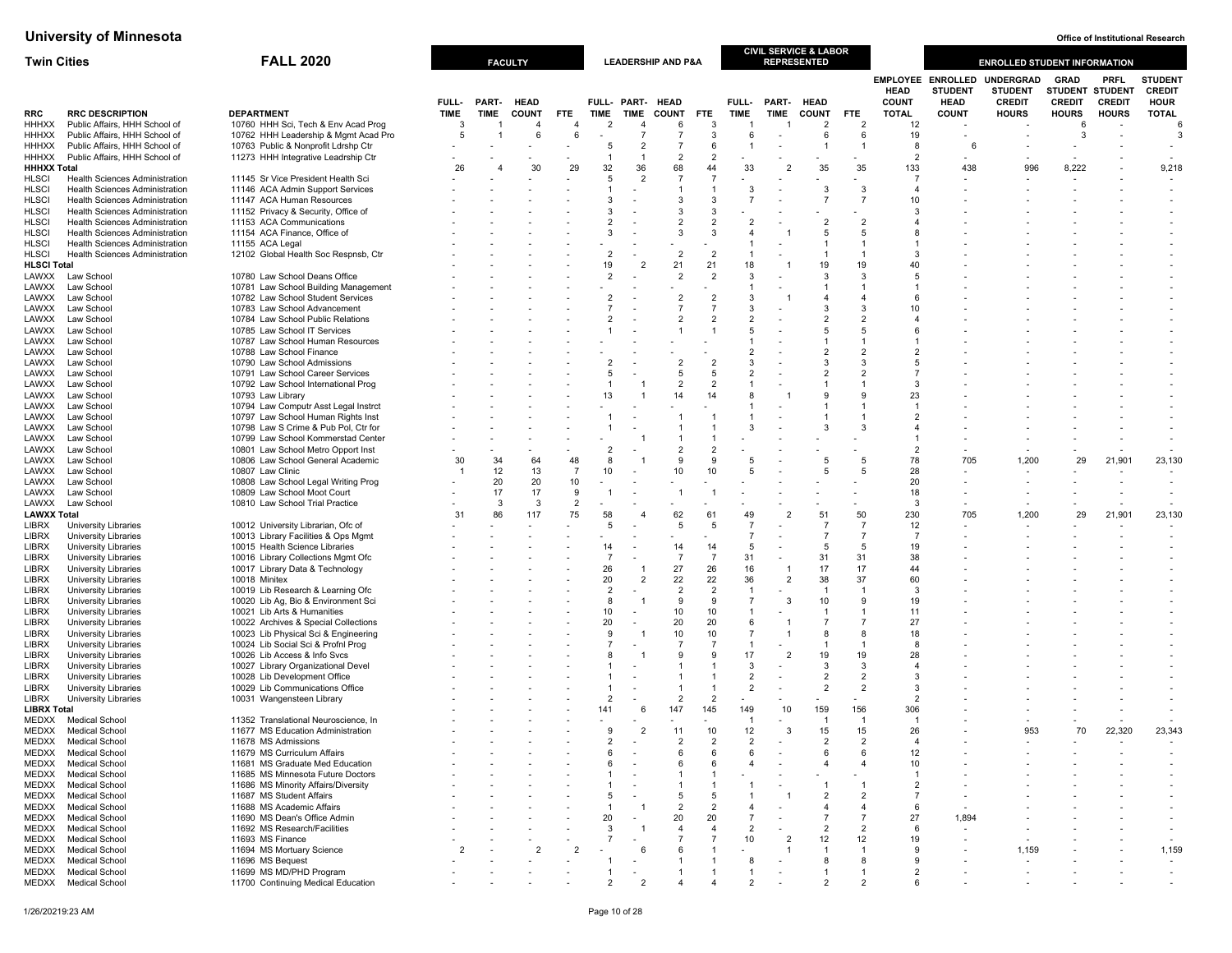| <b>Twin Cities</b> |                                                | <b>FALL 2020</b>                                                           |                |                                  | <b>FACULTY</b>       |                     |                          |                  | <b>LEADERSHIP AND P&amp;A</b> |                                |                      |                                  | <b>CIVIL SERVICE &amp; LABOR</b><br><b>REPRESENTED</b> |                                  |                             |                                                           | <b>ENROLLED STUDENT INFORMATION</b>                 |                                                 |                          |                                               |
|--------------------|------------------------------------------------|----------------------------------------------------------------------------|----------------|----------------------------------|----------------------|---------------------|--------------------------|------------------|-------------------------------|--------------------------------|----------------------|----------------------------------|--------------------------------------------------------|----------------------------------|-----------------------------|-----------------------------------------------------------|-----------------------------------------------------|-------------------------------------------------|--------------------------|-----------------------------------------------|
|                    |                                                |                                                                            | FULL-          | PART-                            | <b>HEAD</b>          |                     |                          | FULL- PART- HEAD |                               |                                | FULL-                | PART-                            | <b>HEAD</b>                                            |                                  | <b>HEAD</b><br><b>COUNT</b> | <b>EMPLOYEE ENROLLED</b><br><b>STUDENT</b><br><b>HEAD</b> | <b>UNDERGRAD</b><br><b>STUDENT</b><br><b>CREDIT</b> | <b>GRAD</b><br>STUDENT STUDENT<br><b>CREDIT</b> | PRFL<br><b>CREDIT</b>    | <b>STUDEN</b><br><b>CREDIT</b><br><b>HOUR</b> |
| RRC                | <b>RRC DESCRIPTION</b>                         | <b>DEPARTMENT</b>                                                          | <b>TIME</b>    | <b>TIME</b>                      | <b>COUNT</b>         | FTE                 | <b>TIME</b>              |                  | TIME COUNT FTE                |                                | TIME                 | TIME                             | <b>COUNT</b>                                           | FTE                              | <b>TOTAL</b>                | <b>COUNT</b>                                              | <b>HOURS</b>                                        | <b>HOURS</b>                                    | <b>HOURS</b>             | <b>TOTAL</b>                                  |
| MEDXX<br>MEDXX     | <b>Medical School</b><br><b>Medical School</b> | 11702 BMBB Med Dept Administration<br>11703 BMBB Med Molecular Biology     | 6<br>3         |                                  | 6<br>4               | 6<br>$\overline{4}$ | 3                        |                  | 3                             | 3                              | 23<br>3              | $\overline{\phantom{a}}$         | 24<br>3                                                | 24<br>-3                         | 30<br>10                    |                                                           |                                                     |                                                 |                          |                                               |
| MEDXX              | <b>Medical School</b>                          | 11705 BMBB Med Struct Bio/Biophysics                                       | 6              |                                  | 6                    | 6                   | 12                       |                  | 13                            | 13                             | 12                   |                                  | 13                                                     | 13                               | 32                          | 19                                                        |                                                     |                                                 |                          |                                               |
|                    | MEDXX Medical School                           | 11707 BMBB Med NMR Center                                                  |                |                                  |                      |                     |                          |                  |                               |                                | $\mathbf{1}$         |                                  |                                                        | $\mathbf{1}$                     | $\overline{1}$              |                                                           |                                                     |                                                 |                          |                                               |
| MEDXX              | <b>Medical School</b>                          | 11708 BMBB Med Regulatory Biochem                                          | 5              | -1                               | 6                    | 6                   | 5                        | $\overline{2}$   | $\overline{7}$                | $\overline{7}$                 | 5                    |                                  | 5                                                      | 5                                | 18                          |                                                           |                                                     |                                                 |                          |                                               |
| MEDXX              | <b>Medical School</b>                          | 11710 GCD MS Department Admin                                              | 16             | $\overline{2}$                   | 18                   | 17                  | 6                        | $\overline{2}$   | 8                             | $\overline{7}$                 | 15                   | -1                               | 16                                                     | 16                               | 42                          | 55                                                        |                                                     |                                                 |                          |                                               |
| MEDXX              | <b>Medical School</b>                          | 11713 GCD MS Beckman Center                                                |                |                                  |                      |                     |                          |                  | -1                            | $\overline{1}$                 | $\overline{1}$       |                                  |                                                        | -1                               | $\overline{2}$              |                                                           |                                                     |                                                 |                          |                                               |
| MEDXX<br>MEDXX     | <b>Medical School</b><br><b>Medical School</b> | 11714 GCD MS Stem Cell Institute<br>11716 MICRO Microbiology Admin         | 18             |                                  | 18                   | 18                  | $\overline{2}$<br>10     |                  | 2<br>13                       | $\overline{2}$<br>12           | $\overline{4}$<br>16 | $\overline{2}$<br>3              | -6<br>19                                               | 5<br>18                          | -8<br>50                    | 44                                                        | 2,137                                               | 133<br>816                                      |                          | 133<br>2,953                                  |
| MEDXX              | Medical School                                 | 11717 MICRO MICaB Program                                                  |                |                                  | ÷.                   |                     |                          |                  |                               |                                | $\mathbf{1}$         |                                  | -1                                                     | $\overline{1}$                   | -1                          |                                                           | $\overline{\phantom{a}}$                            | $\sim$                                          | ٠                        |                                               |
| MEDXX              | <b>Medical School</b>                          | 11718 PHCL Pharmacology Admin                                              | 16             | $\overline{2}$                   | 18                   | 17                  | 5                        |                  | 5                             | 5                              | 23                   | -1                               | 24                                                     | 24                               | 47                          | 63                                                        | 494                                                 | 1,107                                           |                          | 1,601                                         |
| MEDXX              | <b>Medical School</b>                          | 11720 IBP Physiology Administration                                        | 14             | 3                                | 17                   | 16                  | 3                        |                  | 3                             | $\mathbf{3}$                   | 11                   | 6                                | 17                                                     | 15                               | 37                          |                                                           | 6,697                                               | 621                                             | 1,103                    | 8,421                                         |
| MEDXX              | <b>Medical School</b>                          | 11721 IBP Physiology Education                                             | $\overline{2}$ |                                  | $\overline{2}$       | $\overline{2}$      |                          | $\overline{2}$   | $\overline{2}$                | $\overline{1}$                 | $\overline{1}$       |                                  | $\mathbf{1}$                                           | $\overline{1}$                   | 5                           |                                                           |                                                     |                                                 | $\overline{\phantom{a}}$ | $\overline{\phantom{a}}$                      |
| MEDXX              | Medical School                                 | 11722 IBP Anatomy Division                                                 | 3              |                                  | 3                    | 3                   |                          |                  |                               |                                |                      |                                  |                                                        |                                  | 3                           |                                                           |                                                     |                                                 |                          |                                               |
| MEDXX<br>MEDXX     | <b>Medical School</b><br>Medical School        | 11724 ANES Admin<br>11728 DERM Dermatology Dept Admin                      | 58<br>14       | $\overline{2}$<br>6              | 60<br>20             | 59<br>17            | 3<br>3                   |                  | 3<br>3                        | -3<br>$\mathbf{3}$             | 14<br>$\overline{7}$ |                                  | 14<br>$\overline{7}$                                   | 14<br>$\overline{7}$             | 77<br>30                    |                                                           |                                                     |                                                 | 628<br>666               | 628<br>666                                    |
|                    | MEDXX Medical School                           | 11735 FamMed Family Medicine Admin                                         | 62             | 24                               | 86                   | 79                  | 14                       | $\overline{2}$   | 16                            | 15                             | 32                   | 10                               | 42                                                     | 39                               | 144                         |                                                           |                                                     |                                                 | 4,008                    | 4,008                                         |
| MEDXX              | <b>Medical School</b>                          | 11743 MS Rural Phys Assoc Prog                                             |                |                                  |                      |                     | $\mathbf{1}$             | $\overline{2}$   | 3                             | $\overline{2}$                 | $\overline{1}$       |                                  | $\overline{1}$                                         | $\overline{1}$                   | $\overline{4}$              |                                                           |                                                     |                                                 |                          |                                               |
| MEDXX              | <b>Medical School</b>                          | 11752 LMP Administration                                                   | 60             | 3                                | 63                   | 61                  | 26                       | -1               | 27                            | 27                             | 84                   | g                                | 93                                                     | 90                               | 183                         |                                                           |                                                     |                                                 | $\overline{\phantom{a}}$ | $\overline{\phantom{a}}$                      |
| MEDXX              | Medical School                                 | 11753 LMP Education                                                        |                |                                  |                      |                     |                          |                  |                               |                                |                      |                                  |                                                        |                                  |                             |                                                           |                                                     |                                                 | 774                      | 774                                           |
| MEDXX              | <b>Medical School</b>                          | 11761 MED Medicine Dept Admin                                              |                |                                  |                      |                     | -1                       |                  | -1                            | $\overline{1}$                 | 9                    |                                  | -9                                                     | 9                                | 10                          |                                                           |                                                     |                                                 | 6,300                    | 6,300                                         |
| MEDXX              | <b>Medical School</b>                          | 11762 MED Medicine Education                                               |                |                                  |                      |                     | 2                        |                  | 2                             | $\overline{2}$<br>9            | 8                    |                                  | $\mathbf{R}$                                           | -8                               | 10                          |                                                           |                                                     |                                                 | $\overline{\phantom{a}}$ | $\overline{\phantom{a}}$                      |
| MEDXX              | MEDXX Medical School<br><b>Medical School</b>  | 11763 MD Center Administration<br>11764 MED Cardiology Division            | 43             | 4                                | 47                   | 45                  | 9<br>15                  | -1               | 9<br>16                       | 16                             | 26<br>42             | $\overline{4}$                   | 26<br>46                                               | 26<br>45                         | 35<br>109                   |                                                           |                                                     |                                                 |                          | $\overline{\phantom{m}}$                      |
| MEDXX              | <b>Medical School</b>                          | 11768 MED Endocrine & Diabetes Div                                         | 9              | 5                                | 14                   | 12                  | $\overline{1}$           |                  | $\overline{1}$                | $\overline{1}$                 | 11                   | $\overline{4}$                   | 15                                                     | 14                               | 30                          |                                                           |                                                     |                                                 |                          |                                               |
|                    | MEDXX Medical School                           | 11769 MED Gastro, Hepa, Nutrion Div                                        | 21             | $\overline{2}$                   | 23                   | 23                  | $\overline{2}$           |                  | $\overline{2}$                | $\overline{2}$                 | 9                    | $\overline{2}$                   | 11                                                     | 11                               | 36                          |                                                           |                                                     |                                                 |                          |                                               |
| MEDXX              | <b>Medical School</b>                          | 11770 MED General Internal Medicine                                        | 67             | 12                               | 79                   | 75                  | $\mathbf{1}$             |                  | $\overline{2}$                | $\overline{2}$                 | 9                    | 3                                | 12                                                     | 11                               | 93                          |                                                           |                                                     |                                                 |                          | $\overline{\phantom{m}}$                      |
| MEDXX              | <b>Medical School</b>                          | 11776 MED Hema, Onc, Transplant Adm                                        | 45             | $\overline{2}$                   | 47                   | 46                  | 11                       |                  | 12                            | 12                             | 13                   |                                  | 13                                                     | 13                               | 72                          |                                                           |                                                     |                                                 |                          |                                               |
|                    | MEDXX Medical School                           | 11780 MED Medicine Stem Cell                                               |                |                                  |                      |                     |                          |                  |                               |                                |                      |                                  |                                                        |                                  |                             | 9                                                         |                                                     |                                                 |                          |                                               |
| MEDXX              | <b>Medical School</b>                          | 11782 MED Inf Disease & Internation                                        | 25<br>31       | $\overline{2}$<br>$\overline{7}$ | 27<br>38             | 26<br>36            | 3<br>$\overline{4}$      |                  | 3<br>4                        | $\mathbf{3}$<br>$\overline{4}$ | 12<br>12             | $\overline{1}$<br>$\overline{2}$ | 13<br>14                                               | 13<br>13                         | 43<br>56                    |                                                           |                                                     |                                                 |                          |                                               |
| MEDXX<br>MEDXX     | <b>Medical School</b><br>Medical School        | 11784 MED Pulmonary, Allergy, Crit<br>11786 MED Renal & Hypertension Div   | 16             | -1                               | 17                   | 17                  |                          |                  | $\overline{1}$                | $\overline{1}$                 | $\overline{a}$       | $\mathbf{1}$                     | -5                                                     | 5                                | 23                          |                                                           |                                                     |                                                 |                          |                                               |
| MEDXX              | <b>Medical School</b>                          | 11787 MED Rheumatic & Autoimmune                                           | 6              | -1                               | $\overline{7}$       | $\overline{7}$      | -1                       |                  | $\overline{1}$                | $\overline{1}$                 | 3                    |                                  | 3                                                      | 3                                | 11                          |                                                           |                                                     |                                                 |                          | $\blacksquare$                                |
| MEDXX              | <b>Medical School</b>                          | 11789 MED Veteran's Adm Medical Ctr                                        |                | 14                               | 14                   | $\overline{2}$      | $\overline{1}$           |                  | $\overline{1}$                | $\overline{1}$                 | 8                    | $\blacksquare$                   | -8                                                     | 8                                | 23                          |                                                           |                                                     |                                                 |                          |                                               |
| MEDXX              | Medical School                                 | 11790 CNC Clini Neuroscience Ctr Ops                                       |                |                                  |                      |                     | 5                        |                  | 5                             | 5                              | 15                   |                                  | 15                                                     | 15                               | 20                          |                                                           |                                                     |                                                 |                          |                                               |
| MEDXX              | Medical School                                 | 11791 NEUR Neurology Dept Admin                                            | 43             | 9                                | 52                   | 48                  | 14                       |                  | 14                            | 14                             | 36                   | 8                                | 44                                                     | 41                               | 110                         |                                                           |                                                     |                                                 | 1,550                    | 1,554                                         |
| MEDXX              | <b>Medical School</b>                          | 11795 NEUR Memory Clinic                                                   |                | 1<br>$\overline{2}$              | $\overline{1}$<br>17 | $\Omega$            | 6                        |                  | 6                             |                                |                      | $\overline{1}$                   |                                                        |                                  | -1                          |                                                           |                                                     |                                                 | 178                      | 178                                           |
| MEDXX              | <b>Medical School</b><br>MEDXX Medical School  | 11797 NSU Neurosurgery Dept Admin<br>11800 OTOL Otolaryngology Dept Admin  | 15<br>15       | -3                               | 18                   | 16<br>17            | $\overline{2}$           |                  | 3                             | 6<br>-3                        | 10<br>9              | $\overline{2}$                   | 11<br>11                                               | 11<br>11                         | 34<br>32                    |                                                           |                                                     |                                                 | 504                      | 504                                           |
| MEDXX              | <b>Medical School</b>                          | 11803 PSYCH Psychiatry Dept Admin                                          | 49             | 23                               | 72                   | 62                  | 10                       |                  | 12                            | 11                             | 72                   | 9                                | 81                                                     | 78                               | 165                         |                                                           |                                                     |                                                 | 1,840                    | 1,840                                         |
| MEDXX              | Medical School                                 | 11811 OBGYN Department Admin                                               |                |                                  |                      |                     | $\overline{1}$           |                  | $\overline{1}$                | $\overline{1}$                 | 6                    | $\overline{1}$                   | $\overline{7}$                                         | $\overline{7}$                   | 8                           |                                                           |                                                     |                                                 | 1,450                    | 1,450                                         |
|                    | MEDXX Medical School                           | 11812 OBGYN Education                                                      |                |                                  |                      |                     |                          |                  |                               |                                | $\overline{2}$       |                                  | $\overline{2}$                                         | $\overline{2}$                   | $\overline{2}$              |                                                           |                                                     |                                                 |                          | $\overline{\phantom{a}}$                      |
| MEDXX              | <b>Medical School</b>                          | 11813 OBGYN Gynecologic Oncology                                           | 12             |                                  | 12                   | 12                  |                          |                  |                               |                                | $\overline{4}$       |                                  | $\overline{a}$                                         | 4                                | 16                          |                                                           |                                                     |                                                 |                          |                                               |
| MEDXX              | Medical School                                 | 11815 OBGYN Gen Obstetrics & Gyn                                           | $\overline{7}$ | $\overline{4}$                   | 11                   | 10                  |                          |                  |                               |                                |                      |                                  |                                                        |                                  | 11                          |                                                           |                                                     |                                                 |                          |                                               |
| MEDXX              | MEDXX Medical School<br><b>Medical School</b>  | 11818 OBGYN Maternal Fetal Medicine<br>11820 OPH Ophthalmology Admin       | 12<br>18       |                                  | 12<br>19             | 12<br>19            | -1<br>6                  |                  | 6                             | 6                              | $\overline{7}$       |                                  |                                                        | $\overline{7}$                   | 13<br>32                    |                                                           |                                                     | 18                                              | 360                      | 378                                           |
| MEDXX              | <b>Medical School</b>                          | 11821 OPH Ophthalmology Education                                          | $\overline{4}$ |                                  | $\overline{4}$       | $\overline{4}$      |                          |                  |                               |                                |                      |                                  |                                                        |                                  | $\overline{4}$              |                                                           |                                                     |                                                 | $\overline{\phantom{a}}$ | $\overline{\phantom{a}}$                      |
|                    | MEDXX Medical School                           | 11823 OPH Lions Gift of Sight                                              |                |                                  |                      |                     |                          |                  | 4                             | $\overline{4}$                 | 24                   | 6                                | 30                                                     | 28                               | 34                          |                                                           |                                                     |                                                 |                          |                                               |
| MEDXX              | <b>Medical School</b>                          | 11824 ORSU Orthopaedic Admin                                               |                |                                  |                      |                     | 3                        |                  | 3                             | 3                              | 20                   | $\mathbf{1}$                     | 21                                                     | 21                               | 24                          |                                                           |                                                     |                                                 | 1,004                    | 1,004                                         |
| MEDXX              | <b>Medical School</b>                          | 11825 ORSU Orthopaedic Clin Ops/Adm                                        | 37             | $\overline{4}$                   | 41                   | 40                  | $\overline{2}$           |                  | 2                             | $\overline{2}$                 |                      |                                  |                                                        |                                  | 43                          |                                                           |                                                     |                                                 |                          |                                               |
|                    | MEDXX Medical School                           | 11830 PEDS Pediatrics Department Adm                                       |                | 1                                | -1                   | $\Omega$            | 11                       |                  | 11                            | 11                             | 37<br>3              | $\overline{4}$                   | 41<br>6                                                | 40                               | 53                          |                                                           |                                                     |                                                 | 3,618                    | 3,618                                         |
| MEDXX<br>MEDXX     | <b>Medical School</b><br><b>Medical School</b> | 11831 PEDS Pediatrics Education<br>11832 Pediatrics Obesity Center         |                |                                  |                      |                     |                          |                  | $\blacksquare$                |                                | $\overline{4}$       | 3                                | -5                                                     | 5<br>5                           | 6<br>5                      |                                                           |                                                     |                                                 |                          |                                               |
|                    | MEDXX Medical School                           | 11833 PEDS Pediatrics Cardiology Div                                       | 11             |                                  | 12                   | 12                  |                          |                  |                               |                                | $\overline{2}$       |                                  | 3                                                      | 3                                | 16                          |                                                           |                                                     |                                                 |                          |                                               |
| MEDXX              | <b>Medical School</b>                          | 11836 PEDS Endocrine & Diabetes Div                                        | 9              | -1                               | 10                   | 10                  |                          |                  | -1                            | -1                             | 8                    | 3                                | 11                                                     | 10                               | 22                          |                                                           |                                                     |                                                 |                          |                                               |
| MEDXX              | <b>Medical School</b>                          | 11837 PEDS Pediatric Epidemiology                                          |                |                                  | 8                    |                     |                          |                  | 9                             | 9                              | 9                    |                                  | -9                                                     | 9                                | 26                          |                                                           |                                                     |                                                 |                          |                                               |
| MEDXX              | <b>Medical School</b>                          | 11838 PEDS Gastro, Hepa, Nutrit Div                                        | 8              |                                  | 9                    |                     |                          |                  |                               |                                | $\overline{2}$       |                                  | $\overline{2}$                                         | $\overline{2}$                   | 11                          |                                                           |                                                     |                                                 |                          |                                               |
| MEDXX              | <b>Medical School</b>                          | 11841 PEDS Pediatric Hospitalists                                          | $\mathbf{Q}$   |                                  | $\mathbf{Q}$         | a                   |                          |                  |                               |                                |                      |                                  |                                                        |                                  | 9                           |                                                           |                                                     |                                                 |                          |                                               |
| MEDXX<br>MEDXX     | <b>Medical School</b><br><b>Medical School</b> | 11842 PEDS Adolescent Health and Med<br>11845 PEDS Pediatric Critical Care | 9<br>13        |                                  | 10<br>14             | 10<br>13            |                          | -2               | 9                             | 9                              | 8                    |                                  |                                                        | 8                                | 27<br>14                    |                                                           |                                                     |                                                 |                          |                                               |
| MEDXX              | <b>Medical School</b>                          | 11846 PEDS Emergency Medicine                                              | 9              | $\overline{2}$                   | 11                   | 10                  |                          |                  |                               |                                |                      |                                  |                                                        | 4                                | 15                          |                                                           |                                                     |                                                 |                          |                                               |
| MEDXX              | <b>Medical School</b>                          | 11847 PEDS Genetics & Metabolism Div                                       | $\overline{7}$ |                                  | 8                    |                     | $\overline{2}$           |                  |                               |                                |                      |                                  |                                                        | 1                                | 11                          |                                                           |                                                     |                                                 |                          |                                               |
| MEDXX              | <b>Medical School</b>                          | 11848 PEDS BMT, Hematology & Onc                                           |                |                                  |                      |                     |                          |                  |                               |                                | 3                    |                                  | -3                                                     | 3                                | -3                          |                                                           |                                                     |                                                 |                          |                                               |
| MEDXX              | <b>Medical School</b>                          | 11849 PEDS Blood/Marrow Transplant                                         | 13             |                                  | 14                   | 14                  | 15                       |                  | 16                            | 15                             | 17                   |                                  | 18                                                     | 18                               | 48                          |                                                           |                                                     |                                                 |                          |                                               |
| MEDXX              | <b>Medical School</b>                          | 11850 PEDS Hematology                                                      | 15             |                                  | 16                   | 16                  | 7                        |                  | 9                             | -8                             | 27                   | з                                | 30                                                     | 29                               | 55                          |                                                           |                                                     |                                                 |                          |                                               |
| MEDXX              | <b>Medical School</b>                          | 11851 PEDS Oncology                                                        |                |                                  |                      |                     |                          |                  |                               |                                | $\mathbf{1}$         |                                  | $\overline{2}$                                         | $\overline{1}$<br>$\overline{2}$ | -1                          |                                                           |                                                     |                                                 |                          |                                               |
| MEDXX<br>MEDXX     | <b>Medical School</b><br><b>Medical School</b> | 11852 PEDS Cell Based Medicine, Ctr<br>11853 PEDS Infectious Disease Div   |                |                                  |                      |                     | $\overline{\phantom{a}}$ |                  | 2                             | $\overline{2}$                 | $\overline{2}$       |                                  |                                                        | -1                               | 3<br>10                     |                                                           |                                                     |                                                 |                          |                                               |
| MEDXX              | <b>Medical School</b>                          | 11854 PEDS Global Pediatrics                                               |                |                                  |                      |                     |                          |                  |                               |                                |                      |                                  |                                                        | -1                               |                             |                                                           |                                                     |                                                 |                          |                                               |
| MEDXX              | <b>Medical School</b>                          | 11855 PEDS International Adoption                                          |                |                                  |                      |                     |                          |                  |                               |                                | $\overline{2}$       |                                  | $\overline{2}$                                         | $\overline{2}$                   | $\overline{2}$              |                                                           |                                                     |                                                 |                          |                                               |
| MEDXX              | <b>Medical School</b>                          | 11856 PEDS Infectious Disease Center                                       |                |                                  |                      |                     |                          |                  |                               |                                |                      |                                  |                                                        |                                  |                             |                                                           |                                                     |                                                 |                          |                                               |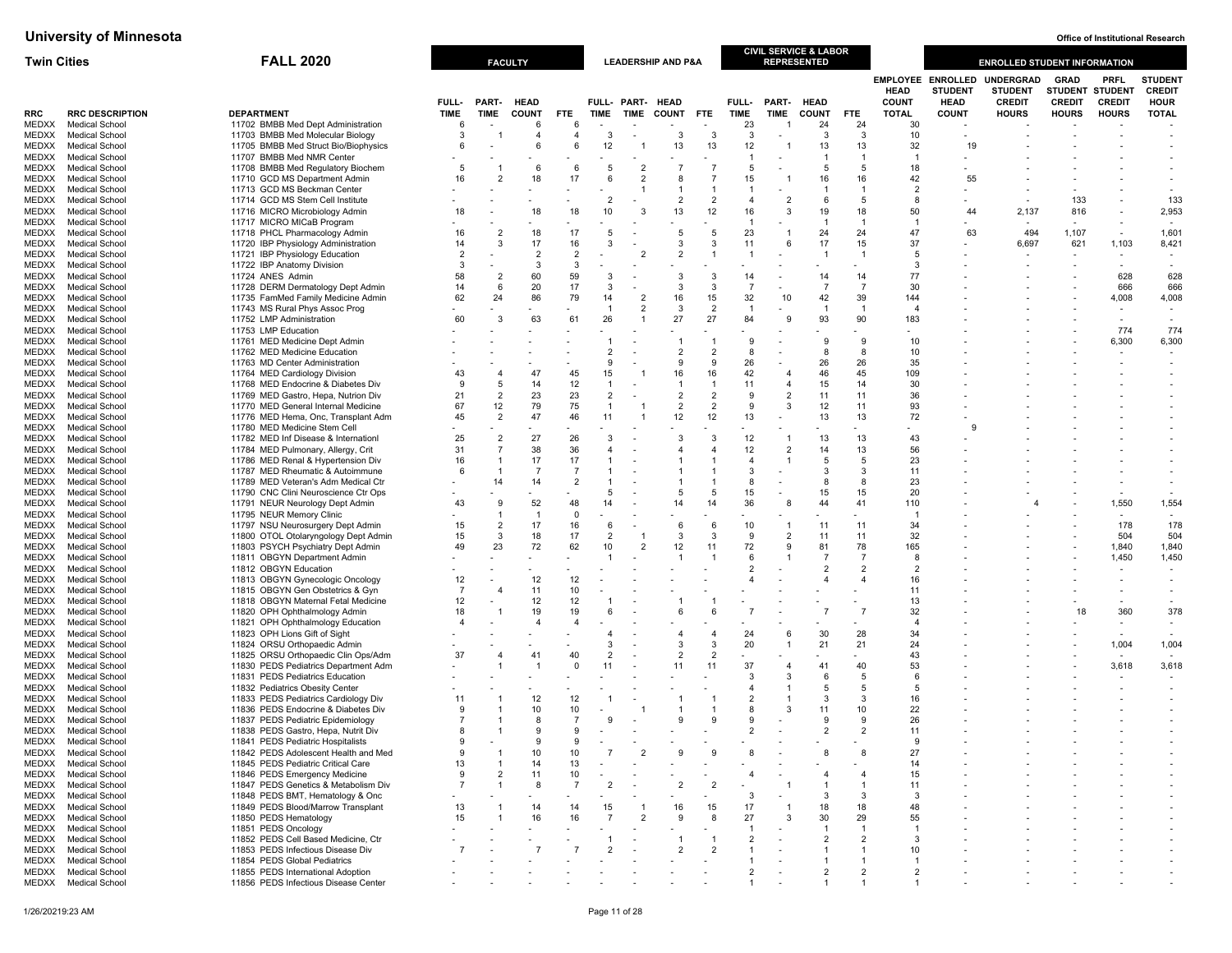| <b>Twin Cities</b> |                                                | <b>FALL 2020</b>                                                          |                      |                                  | <b>FACULTY</b>              |                          |                          |                                 | <b>LEADERSHIP AND P&amp;A</b> |                      |                                  |                     | <b>CIVIL SERVICE &amp; LABOR</b><br><b>REPRESENTED</b> |                          |                                  |                                            | <b>ENROLLED STUDENT INFORMATION</b> |                                       |                                 |                                   |
|--------------------|------------------------------------------------|---------------------------------------------------------------------------|----------------------|----------------------------------|-----------------------------|--------------------------|--------------------------|---------------------------------|-------------------------------|----------------------|----------------------------------|---------------------|--------------------------------------------------------|--------------------------|----------------------------------|--------------------------------------------|-------------------------------------|---------------------------------------|---------------------------------|-----------------------------------|
|                    |                                                |                                                                           |                      |                                  |                             |                          |                          |                                 |                               |                      |                                  |                     |                                                        |                          | <b>HEAD</b>                      | <b>EMPLOYEE ENROLLED</b><br><b>STUDENT</b> | <b>UNDERGRAD</b><br><b>STUDENT</b>  | <b>GRAD</b><br><b>STUDENT STUDENT</b> | <b>PRFL</b>                     | <b>STUDENT</b><br><b>CREDIT</b>   |
| RRC                | <b>RRC DESCRIPTION</b>                         | <b>DEPARTMENT</b>                                                         | FULL-<br><b>TIME</b> | PART-<br><b>TIME</b>             | <b>HEAD</b><br><b>COUNT</b> | FTE.                     | <b>TIME</b>              | FULL- PART- HEAD<br><b>TIME</b> | <b>COUNT</b>                  | <b>FTE</b>           | FULL-<br>TIME                    | PART-<br>TIME       | <b>HEAD</b><br><b>COUNT</b>                            | <b>FTE</b>               | <b>COUNT</b><br><b>TOTAL</b>     | <b>HEAD</b><br><b>COUNT</b>                | <b>CREDIT</b><br><b>HOURS</b>       | <b>CREDIT</b><br><b>HOURS</b>         | <b>CREDIT</b><br><b>HOURS</b>   | <b>HOUR</b><br><b>TOTAL</b>       |
| MEDXX              | <b>Medical School</b>                          | 11857 PEDS Neonatology                                                    | 27                   |                                  | 27                          | 27                       |                          |                                 |                               |                      | 10                               |                     | 11                                                     | 10                       | 39                               |                                            |                                     |                                       |                                 |                                   |
| MEDXX              | Medical School                                 | 11859 NEUR Pediatric Neurology                                            |                      |                                  | -1                          | $\overline{1}$           |                          |                                 |                               |                      |                                  |                     |                                                        |                          | -1                               |                                            |                                     |                                       |                                 |                                   |
| MEDXX              | Medical School                                 | 11860 PEDS Autism                                                         | $\overline{4}$       | $\mathbf{1}$                     | -5                          | 5                        |                          |                                 |                               |                      | $\overline{2}$                   |                     | $\overline{2}$                                         | $\overline{2}$           | $\overline{7}$                   |                                            |                                     |                                       |                                 |                                   |
| MEDXX<br>MEDXX     | <b>Medical School</b><br><b>Medical School</b> | 11861 PEDS Neuropsychology<br>11862 PEDS Pulmonary, Allergy Admin         | 10<br>4              | 3                                | 13<br>$\overline{a}$        | 12<br>$\overline{4}$     |                          |                                 |                               |                      | $\overline{2}$                   |                     | $\overline{4}$                                         | $\overline{4}$           | 18<br>$\overline{a}$             |                                            |                                     |                                       |                                 |                                   |
| MEDXX              | Medical School                                 | 11863 Stem Cell Institute                                                 |                      |                                  |                             |                          |                          |                                 |                               |                      | 2                                |                     | 3                                                      | -3                       | 3                                |                                            |                                     |                                       |                                 |                                   |
| MEDXX              | Medical School                                 | 11864 PEDS Nephrology                                                     | 4                    | $\overline{4}$                   | -8                          | -6                       |                          |                                 |                               |                      | 6                                |                     | 6                                                      | 6                        | 14                               |                                            |                                     |                                       |                                 |                                   |
| MEDXX              | Medical School                                 | 11866 PEDS Rheumatology Div                                               | 6                    |                                  |                             | $\overline{7}$           |                          |                                 |                               |                      | $\overline{2}$                   |                     | $\overline{2}$                                         | $\overline{\phantom{a}}$ | $\mathbf{Q}$                     |                                            |                                     |                                       |                                 |                                   |
| MEDXX              | Medical School                                 | 11867 RM Clinical Ops/Admin                                               | 5                    | 1                                | 6                           | 6                        | $\overline{2}$           |                                 | $\overline{2}$                | $\overline{2}$       | 4                                |                     |                                                        | $\overline{4}$           | 12                               | 190                                        |                                     |                                       |                                 |                                   |
| MEDXX<br>MEDXX     | <b>Medical School</b><br><b>Medical School</b> | 11868 RM Administration<br>11870 Physical Therapy                         | 10<br>16             | $\overline{2}$<br>$\overline{2}$ | 12<br>18                    | 10<br>18                 | -1                       | $\mathcal{P}$                   | 3                             | $\overline{2}$       | $\overline{2}$<br>$\overline{7}$ | 3                   | 3<br>10                                                | 3<br>9                   | 15<br>31                         |                                            | 91                                  | 7,062                                 | 510<br>$\overline{\phantom{a}}$ | 7,663<br>$\overline{\phantom{a}}$ |
| MEDXX              | Medical Schoo                                  | 11871 Radiology Administration                                            | 44                   | $\overline{1}$                   | 45                          | 45                       | 3                        |                                 | 4                             | $\overline{4}$       | $\overline{7}$                   |                     | $\overline{7}$                                         | $\overline{7}$           | 56                               |                                            |                                     |                                       | 1,766                           | 1,766                             |
| MEDXX              | <b>Medical School</b>                          | 11879 Magnetic Resonance Res, Ctr Fr                                      | 28                   |                                  | 28                          | 28                       | 18                       |                                 | 19                            | 19                   | 19                               |                     | 20                                                     | 20                       | 67                               |                                            |                                     |                                       |                                 |                                   |
| MEDXX              | Medical School                                 | 11880 Surgery Administration                                              | 79                   | 5                                | 84                          | 82                       |                          |                                 |                               |                      |                                  |                     |                                                        |                          | 84                               |                                            |                                     | 40                                    | 2,706                           | 2,746                             |
| MEDXX              | Medical Schoo                                  | 11881 Surgery Clinical Ops/Admin                                          |                      |                                  |                             |                          | 6                        |                                 | 6                             | 6                    | $\overline{7}$                   |                     | $\overline{7}$                                         | $\overline{7}$           | 13                               |                                            |                                     |                                       |                                 |                                   |
| MEDXX<br>MEDXX     | <b>Medical School</b><br><b>Medical School</b> | 11882 SOUP Administrative Center<br>11883 Surgical Education Office       |                      |                                  |                             |                          | 6                        |                                 | 6                             | 6                    | 13<br>9                          |                     | 13<br>9                                                | 13<br>9                  | 19<br>9                          |                                            |                                     |                                       |                                 |                                   |
| MEDXX              | Medical Schoo                                  | 11884 Experimental Surgical Services                                      |                      |                                  |                             |                          | 3                        |                                 | 3                             | 3                    | 11                               |                     | 12                                                     | 12                       | 15                               |                                            |                                     |                                       |                                 |                                   |
| MEDXX              | <b>Medical School</b>                          | 11885 Surgical Sciences Program                                           |                      |                                  |                             |                          |                          |                                 |                               | $\overline{7}$       | 15                               |                     | 15                                                     | 15                       | 22                               |                                            |                                     |                                       |                                 |                                   |
| MEDXX              | Medical School                                 | 11886 Bariatric Surgery                                                   |                      |                                  |                             |                          |                          |                                 |                               |                      | $\overline{1}$                   |                     | $\overline{1}$                                         | $\overline{1}$           |                                  |                                            |                                     |                                       |                                 |                                   |
| MEDXX              | Medical School                                 | 11887 Colon & Rectal Surgery                                              |                      |                                  |                             |                          |                          |                                 |                               |                      | 3                                |                     | 3                                                      | 3                        | $\overline{4}$                   |                                            |                                     |                                       |                                 |                                   |
| MEDXX<br>MEDXX     | Medical School<br>Medical School               | 11888 Pediatric Surgery<br>11889 Plastic & Reconstructive Surg            |                      |                                  |                             |                          |                          |                                 |                               |                      | $\overline{2}$<br>1              |                     | $\overline{2}$                                         | $\overline{2}$<br>-1     | $\overline{2}$                   |                                            |                                     |                                       |                                 |                                   |
| MEDXX              | Medical School                                 | 11890 Surgical Critical Care                                              |                      |                                  |                             |                          |                          |                                 |                               |                      | $\overline{4}$                   |                     | 5                                                      | 5                        | 5                                |                                            |                                     |                                       |                                 |                                   |
|                    | MEDXX Medical School                           | 11891 Surgery Oncology                                                    |                      |                                  |                             |                          |                          |                                 |                               |                      |                                  |                     |                                                        |                          |                                  |                                            |                                     |                                       |                                 |                                   |
| MEDXX              | <b>Medical School</b>                          | 11892 Surgery Vascular                                                    |                      |                                  |                             |                          |                          |                                 |                               |                      |                                  |                     |                                                        |                          |                                  |                                            |                                     |                                       |                                 |                                   |
| MEDXX              | Medical School                                 | 11893 Surgery General Cardiovascular                                      |                      |                                  |                             |                          |                          |                                 |                               |                      |                                  | 3                   |                                                        | 6                        |                                  |                                            |                                     |                                       |                                 |                                   |
| MEDXX<br>MEDXX     | Medical School<br><b>Medical School</b>        | 11894 Surgery Thoracic & Foregut                                          |                      |                                  |                             |                          |                          |                                 |                               |                      | 5                                |                     | 5                                                      | 5                        | -5                               |                                            |                                     |                                       |                                 |                                   |
| MEDXX              | <b>Medical School</b>                          | 11895 Surgery Transplant Division<br>11896 Surgery Transplant Info Svs    |                      |                                  |                             |                          |                          |                                 |                               |                      | $\overline{7}$                   |                     | $\mathbf{Q}$                                           | 8                        | 13                               |                                            |                                     |                                       |                                 |                                   |
| MEDXX              | Medical School                                 | 11897 Surgery Pediatric Cardiovascul                                      |                      |                                  |                             |                          |                          |                                 |                               |                      | $\overline{2}$                   |                     | $\overline{2}$                                         | $\overline{2}$           | $\overline{2}$                   |                                            |                                     |                                       |                                 |                                   |
| MEDXX              | Medical School                                 | 11898 Surgery Visible Heart Lab                                           |                      |                                  |                             |                          |                          |                                 |                               |                      | 4                                |                     | 4                                                      | $\overline{4}$           | $\overline{4}$                   |                                            |                                     |                                       |                                 |                                   |
| MEDXX              | Medical School                                 | 11899 Surgery Diabetes Institute                                          |                      |                                  |                             |                          |                          |                                 |                               |                      | 9                                | 3                   | 12                                                     | 11                       | 16                               |                                            |                                     |                                       |                                 |                                   |
| MEDXX<br>MEDXX     | <b>Medical School</b><br>Medical School        | 11902 Radiation Oncology Administrat<br>11905 Radiation Oncology Physics  | 13                   |                                  | 14                          | 14                       | $\overline{2}$           |                                 | $\overline{2}$                | $\overline{2}$       | 5                                |                     | 5                                                      | 5                        | 21                               |                                            | 36                                  | 307                                   | 84<br>$\overline{\phantom{0}}$  | 84<br>343                         |
| MEDXX              | <b>Medical School</b>                          | 11906 Urology Clinical Ops/Admin                                          |                      |                                  |                             |                          |                          |                                 | $\overline{A}$                |                      | $\overline{7}$                   |                     | 8                                                      | 8                        | 12                               |                                            |                                     | $\overline{\phantom{a}}$              | $\overline{\phantom{a}}$        | $\overline{\phantom{a}}$          |
| MEDXX              | Medical Schoo                                  | 11907 Urology Administration                                              | 12                   | 5                                | 17                          | 16                       |                          |                                 |                               |                      |                                  |                     |                                                        |                          | 17                               |                                            |                                     |                                       | 362                             | 362                               |
| MEDXX              | <b>Medical School</b>                          | 11912 IEM Engineering In Med Adm                                          |                      |                                  |                             |                          |                          |                                 | $\overline{2}$                | $\overline{2}$       | 3                                |                     | 3                                                      | 3                        | 5                                |                                            |                                     |                                       | ٠                               | $\sim$                            |
| MEDXX              | Medical School                                 | 11913 MNPI Administrative Center                                          |                      |                                  |                             |                          | 3                        |                                 | 3                             | 3                    | 14                               | - 1                 | 15                                                     | 15                       | 18                               |                                            |                                     |                                       |                                 | $\overline{\phantom{a}}$          |
| MEDXX<br>MEDXX     | <b>Medical Schoo</b><br><b>Medical School</b>  | 11915 EM Emergency Medicine Dept Adm<br>11918 NSCI Neuroscience Admin     | 36                   | 4<br>5                           | 41                          | $\overline{2}$<br>38     | 3<br>23                  | $\overline{2}$                  | $\overline{4}$<br>25          | $\overline{4}$<br>24 | 5<br>53                          | $\overline{2}$<br>3 | $\overline{7}$<br>56                                   | 6<br>55                  | 15<br>122                        | 72                                         | 4,998                               | 558                                   | 218                             | 5,774                             |
| MEDXX              | <b>Medical School</b>                          | 11919 NSCI Neuroscience Education                                         |                      |                                  |                             |                          |                          |                                 |                               |                      | 1                                |                     | $\overline{1}$                                         | $\mathbf{1}$             |                                  |                                            |                                     |                                       |                                 |                                   |
| MEDXX              | Medical Schoo                                  | 11921 University Imaging Center                                           |                      |                                  |                             |                          | 3                        |                                 | 3                             | 3                    | 5                                |                     | 6                                                      | 6                        | 9                                |                                            |                                     |                                       |                                 |                                   |
| MEDXX              | <b>Medical School</b>                          | 11922 DMed Dean's Office/Admin                                            |                      |                                  |                             |                          |                          |                                 | 4                             | $\overline{4}$       | $\overline{7}$                   |                     | 8                                                      | -8                       | 12                               | 160                                        | 54                                  | 19                                    | 7,177                           | 7,250                             |
| MEDXX              | Medical School                                 | 11923 DMed Research Dean/Admin                                            |                      |                                  |                             |                          |                          |                                 |                               |                      | 3                                |                     | 3                                                      | -3                       | $\overline{a}$                   |                                            |                                     |                                       |                                 | $\overline{\phantom{a}}$          |
| MEDXX<br>MEDXX     | Medical School<br><b>Medical School</b>        | 11929 DMed Animal Services<br>11930 DMed Rural Health Office              |                      |                                  |                             |                          |                          |                                 |                               |                      | $\overline{2}$<br>1              |                     | $\overline{2}$                                         | $\overline{2}$           | $\overline{2}$<br>$\overline{2}$ |                                            |                                     |                                       |                                 |                                   |
| MEDXX              | Medical School                                 | 11932 DMed Educational Products/Svcs                                      |                      |                                  |                             |                          |                          |                                 |                               |                      | $\overline{2}$                   |                     | $\overline{2}$                                         | $\overline{2}$           | 3                                |                                            |                                     |                                       |                                 |                                   |
| MEDXX              | <b>Medical Schoo</b>                           | 11933 DMed Student Affairs                                                |                      |                                  |                             |                          | $\overline{c}$           |                                 | $\overline{2}$                | $\overline{2}$       | $\mathbf{1}$                     |                     |                                                        | -1                       | 3                                |                                            |                                     |                                       |                                 |                                   |
|                    | MEDXX Medical School                           | 11934 DMed Financial Aid Admin                                            |                      |                                  |                             |                          |                          |                                 |                               |                      |                                  |                     | $\overline{1}$                                         | -1                       |                                  |                                            |                                     |                                       |                                 |                                   |
| MEDXX              | <b>Medical School</b>                          | 11935 DMed Admissions                                                     |                      |                                  |                             |                          | $\overline{\phantom{a}}$ |                                 |                               | $\overline{2}$       | 3                                |                     | 3                                                      | -1<br>-3                 | $\overline{2}$<br>$\overline{5}$ |                                            |                                     |                                       |                                 |                                   |
| MEDXX<br>MEDXX     | Medical School<br>Medical School               | 11936 DMed Education and Curriculum<br>11939 DMED Biomedical Sciences     | 26                   |                                  | 26                          | 26                       |                          |                                 | $\overline{2}$                |                      | 9                                | 3                   | 12                                                     | 11                       | 38                               |                                            |                                     |                                       |                                 |                                   |
| MEDXX              | <b>Medical School</b>                          | 11944 DMED Family Med/Biobehav Hlth                                       | 9                    | 3                                | 12                          | 10                       |                          |                                 |                               |                      | 6                                |                     | 10                                                     | 8                        | 22                               |                                            |                                     |                                       |                                 |                                   |
| MEDXX              | <b>Medical School</b>                          | 11950 DMED Amer Indian/MinorityHlth                                       | -1                   |                                  | -1                          | $\overline{\phantom{0}}$ |                          |                                 |                               |                      | $\overline{2}$                   |                     | 2                                                      | $\overline{2}$           | 3                                |                                            |                                     |                                       |                                 |                                   |
| MEDXX              | Medical School                                 | 11953 DMed Whiteside Institute                                            |                      |                                  |                             |                          | -1                       | $\overline{2}$                  | 3                             | $\overline{2}$       |                                  |                     |                                                        |                          | 3                                |                                            |                                     |                                       |                                 |                                   |
| MEDXX              | Medical School                                 | 11954 DMed Bridges Program                                                |                      |                                  |                             |                          |                          |                                 |                               |                      | -1                               |                     | -1                                                     | -1                       |                                  |                                            |                                     |                                       |                                 |                                   |
| MEDXX              | <b>Medical Schoo</b><br>MEDXX Medical School   | 12196 Molecular Medicine<br>12217 MDT-AmerIndHlthEquityDMED               | 3                    |                                  |                             |                          |                          |                                 | 4                             | $\overline{a}$       | 5                                |                     | 5                                                      | -5                       | 13                               |                                            |                                     |                                       |                                 |                                   |
| MEDXX              | <b>Medical School</b>                          | 12265 MS Marketing/Communications                                         |                      |                                  |                             |                          | 5                        |                                 | 5                             | -5                   |                                  |                     |                                                        |                          | -5                               |                                            |                                     |                                       |                                 |                                   |
| MEDXX              | <b>Medical School</b>                          | 12268 MS Alumni Affairs                                                   |                      |                                  |                             |                          |                          |                                 | $\overline{2}$                | $\overline{2}$       |                                  |                     |                                                        |                          | $\overline{2}$                   |                                            |                                     |                                       |                                 |                                   |
|                    | MEDXX Medical School                           | 12279 ICABH Pediatrics Research                                           | 3                    |                                  |                             | 3                        |                          |                                 |                               |                      |                                  |                     |                                                        |                          | 3                                |                                            |                                     |                                       |                                 |                                   |
| <b>MEDXX Total</b> |                                                |                                                                           | 1,221                | 192                              | 1,413                       | 1,330                    | 437                      | 54                              | 491                           | 469                  | 1,120                            | 139                 | 1,259                                                  | 1,215                    | 3,163                            | 2,506                                      | 16,623                              | 10,751                                | 59,126                          | 86,500                            |
| MNEXT<br>MNEXT     | <b>MN Extension</b><br><b>MN Extension</b>     | 10182 Children, Youth & Family Cons<br>10774 RSDP - Statewide             |                      |                                  |                             |                          | 10                       |                                 | 10                            | 10                   | ٠<br>5                           |                     | 5                                                      | -5                       | 15                               |                                            |                                     |                                       |                                 | $\overline{\phantom{a}}$          |
| MNEXT              | <b>MN Extension</b>                            | 10775 RSDP - Central Lakes                                                |                      |                                  |                             |                          |                          |                                 |                               |                      |                                  |                     |                                                        |                          |                                  |                                            |                                     |                                       |                                 |                                   |
| MNEXT              | <b>MN Extension</b>                            | 10776 RSDP - Northwest                                                    |                      |                                  |                             |                          |                          |                                 |                               |                      |                                  |                     |                                                        |                          | $\overline{2}$                   |                                            |                                     |                                       |                                 |                                   |
| MNEXT              | <b>MN Extension</b>                            | 10777 RSDP - Northeast                                                    |                      |                                  |                             |                          |                          |                                 |                               |                      |                                  |                     |                                                        |                          |                                  |                                            |                                     |                                       |                                 |                                   |
| <b>MNEXT</b>       | <b>MN Extension</b><br><b>MN Extension</b>     | 10779 RSDP - Southwest                                                    |                      |                                  |                             |                          | 3                        |                                 |                               |                      |                                  |                     | $\overline{2}$                                         |                          | -6                               |                                            |                                     |                                       |                                 |                                   |
| MNEXT<br>MNEXT     | <b>MN Extension</b>                            | 11467 Extension Dean's Office Admin<br>11468 Extension Finance & Planning |                      |                                  |                             |                          |                          |                                 |                               |                      |                                  |                     |                                                        | 12                       | 14                               |                                            |                                     |                                       |                                 |                                   |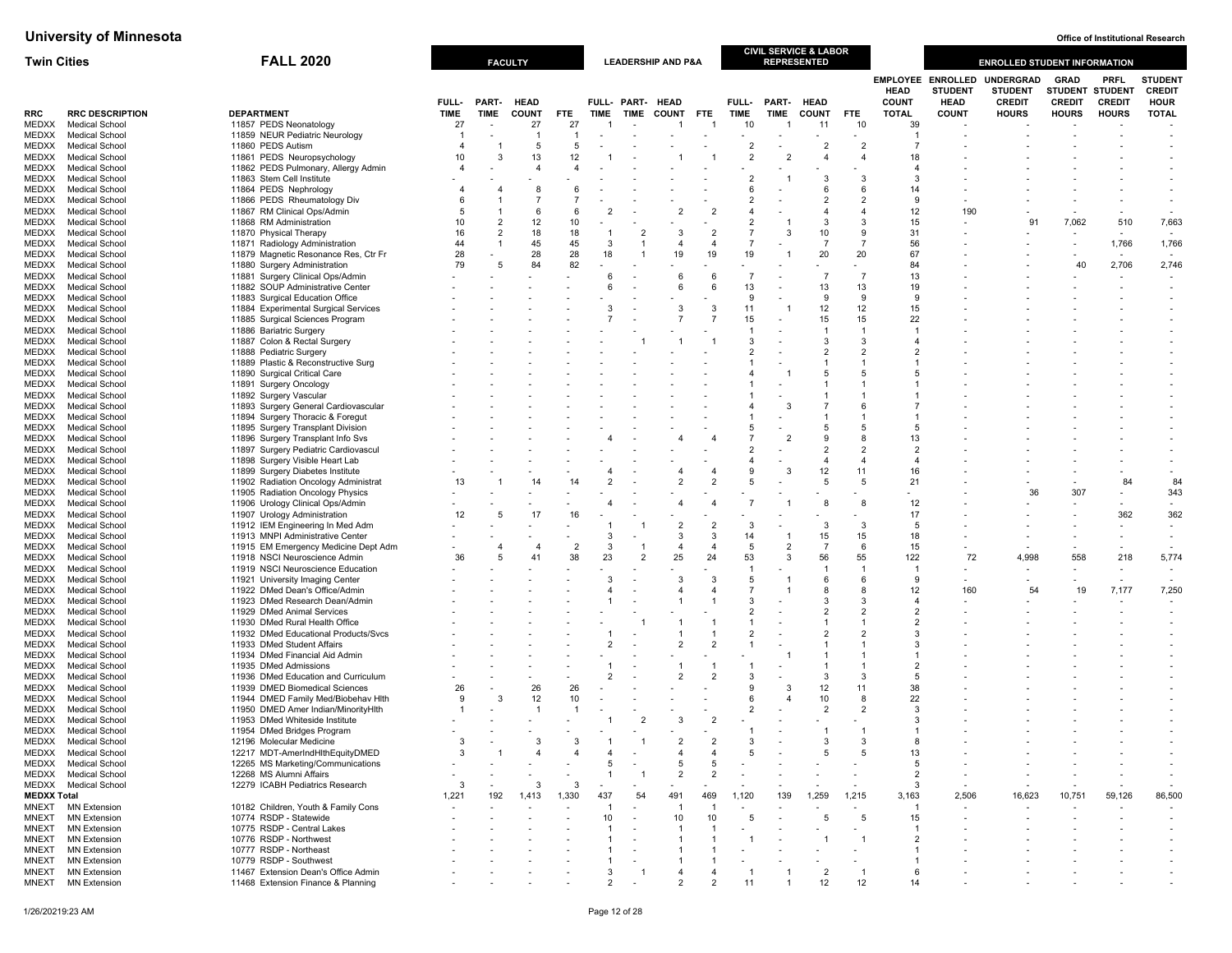| <b>Twin Cities</b>                 |                                                          | <b>FALL 2020</b>                                                          |             |             | <b>FACULTY</b> |            |                     |                      | <b>LEADERSHIP AND P&amp;A</b> |                          |                                |                | <b>CIVIL SERVICE &amp; LABOR</b><br><b>REPRESENTED</b> |                                  |                             |                                                           | <b>ENROLLED STUDENT INFORMATION</b>                 |                              |                                                 |                                                |
|------------------------------------|----------------------------------------------------------|---------------------------------------------------------------------------|-------------|-------------|----------------|------------|---------------------|----------------------|-------------------------------|--------------------------|--------------------------------|----------------|--------------------------------------------------------|----------------------------------|-----------------------------|-----------------------------------------------------------|-----------------------------------------------------|------------------------------|-------------------------------------------------|------------------------------------------------|
|                                    |                                                          |                                                                           | FULL-       | PART-       | <b>HEAD</b>    |            |                     | FULL- PART- HEAD     |                               |                          | FULL-                          | PART- HEAD     |                                                        |                                  | <b>HEAD</b><br><b>COUNT</b> | <b>EMPLOYEE ENROLLED</b><br><b>STUDENT</b><br><b>HEAD</b> | <b>UNDERGRAD</b><br><b>STUDENT</b><br><b>CREDIT</b> | <b>GRAD</b><br><b>CREDIT</b> | <b>PRFL</b><br>STUDENT STUDENT<br><b>CREDIT</b> | <b>STUDENT</b><br><b>CREDIT</b><br><b>HOUR</b> |
| <b>RRC</b>                         | <b>RRC DESCRIPTION</b>                                   | <b>DEPARTMENT</b>                                                         | <b>TIME</b> | <b>TIME</b> | <b>COUNT</b>   | <b>FTE</b> | <b>TIME</b>         | <b>TIME</b>          | <b>COUNT</b>                  | <b>FTE</b>               | TIME                           | <b>TIME</b>    | <b>COUNT</b>                                           | FTE                              | <b>TOTAL</b>                | <b>COUNT</b>                                              | <b>HOURS</b>                                        | <b>HOURS</b>                 | <b>HOURS</b>                                    | <b>TOTAL</b>                                   |
| <b>MNEXT</b>                       | <b>MN Extension</b>                                      | 11469 Extension Human Resources                                           |             |             |                |            |                     |                      |                               | -1                       | $\overline{4}$                 |                | 4                                                      |                                  | 5                           |                                                           |                                                     |                              |                                                 |                                                |
| <b>MNEXT</b><br><b>MNEXT</b>       | <b>MN Extension</b><br><b>MN Extension</b>               | 11470 Ext Public Relations & Comm<br>11471 Ext Diversity & Inclusion      |             |             |                |            | 4                   | $\overline{a}$       | 4                             | $\overline{a}$           | $\overline{2}$                 |                | 4                                                      | 3                                | 8                           |                                                           |                                                     |                              |                                                 |                                                |
| MNEXT                              | <b>MN Extension</b>                                      | 11472 Ext Government Relations                                            |             |             |                |            |                     |                      |                               |                          |                                |                |                                                        |                                  |                             |                                                           |                                                     |                              |                                                 |                                                |
| <b>MNEXT</b>                       | <b>MN Extension</b>                                      | 11475 Ext Learning Technologies                                           |             |             |                |            |                     |                      |                               |                          | 5                              |                | 5                                                      | -5                               | 9                           |                                                           |                                                     |                              |                                                 |                                                |
| <b>MNEXT</b>                       | <b>MN Extension</b>                                      | 11476 Ext Org Innovation & Research                                       |             |             |                |            |                     | $\overline{2}$       |                               |                          |                                |                |                                                        |                                  | 5                           |                                                           |                                                     |                              |                                                 |                                                |
| <b>MNEXT</b>                       | <b>MN Extension</b>                                      | 11481 Ext Field Operations Admin                                          |             |             |                |            |                     |                      |                               | -1                       | $\overline{2}$                 |                |                                                        |                                  | 8                           |                                                           |                                                     |                              |                                                 |                                                |
| <b>MNEXT</b>                       | <b>MN Extension</b>                                      | 11482 Extension Brainerd Reg Ofc                                          |             |             |                |            |                     |                      |                               | -1                       | $\overline{4}$                 |                | 4                                                      |                                  | 5                           |                                                           |                                                     |                              |                                                 |                                                |
| <b>MNEXT</b>                       | <b>MN Extension</b>                                      | 11483 Extension Cloquet Reg Ofc                                           |             |             |                |            |                     |                      |                               |                          | 3<br>$\overline{2}$            |                | 4<br>$\overline{2}$                                    | $\overline{\mathbf{A}}$          | 3                           |                                                           |                                                     |                              |                                                 |                                                |
| <b>MNEXT</b><br><b>MNEXT</b>       | <b>MN Extension</b><br><b>MN Extension</b>               | 11484 Extension Crookston Reg Ofc<br>11486 Extension Grand Rapids Reg Ofc |             |             |                |            |                     |                      |                               |                          | $\overline{2}$                 |                | $\overline{2}$                                         | $\overline{2}$<br>$\overline{2}$ | 3                           |                                                           |                                                     |                              |                                                 |                                                |
| <b>MNEXT</b>                       | <b>MN Extension</b>                                      | 11487 Extension Moorhead Reg Ofc                                          |             |             |                |            |                     |                      |                               |                          | $\overline{2}$                 |                | $\overline{2}$                                         | $\overline{2}$                   | 3                           |                                                           |                                                     |                              |                                                 |                                                |
| <b>MNEXT</b>                       | <b>MN Extension</b>                                      | 11489 Extension St. Cloud Reg Ofc                                         |             |             |                |            |                     |                      |                               |                          | 3                              |                | 3                                                      | 3                                |                             |                                                           |                                                     |                              |                                                 |                                                |
| MNEXT                              | <b>MN Extension</b>                                      | 11490 Extension Roseau Reg Ofc                                            |             |             |                |            |                     |                      |                               |                          |                                |                |                                                        |                                  |                             |                                                           |                                                     |                              |                                                 |                                                |
| <b>MNEXT</b>                       | <b>MN Extension</b>                                      | 11492 Extension Andover Reg Ofc                                           |             |             |                |            |                     |                      |                               |                          | $\overline{2}$                 |                | 3                                                      | 3                                | 3                           |                                                           |                                                     |                              |                                                 |                                                |
| <b>MNEXT</b>                       | <b>MN Extension</b>                                      | 11493 Extension Farmington Reg Ofc                                        |             |             |                |            |                     |                      |                               |                          | 3                              |                | 5                                                      | 5                                | ĥ                           |                                                           |                                                     |                              |                                                 |                                                |
| <b>MNEXT</b><br>MNEXT              | <b>MN Extension</b><br><b>MN Extension</b>               | 11495 Extension Marshall Reg Ofc<br>11496 Extension Mankato Reg Ofc       |             |             |                |            |                     |                      |                               |                          | 4<br>$\overline{2}$            |                | $\overline{4}$<br>3                                    | $\overline{4}$<br>3              |                             |                                                           |                                                     |                              |                                                 |                                                |
| <b>MNEXT</b>                       | <b>MN Extension</b>                                      | 11497 Extension Morris Reg Ofc                                            |             |             |                |            |                     |                      |                               |                          | $\overline{2}$                 |                | $\overline{2}$                                         | $\overline{2}$                   | $\overline{2}$              |                                                           |                                                     |                              |                                                 |                                                |
| MNEXT                              | <b>MN Extension</b>                                      | 11498 Extension Rochester Reg Ofc                                         |             |             |                |            |                     |                      |                               |                          | 3                              |                | 5                                                      | -5                               | 6                           |                                                           |                                                     |                              |                                                 |                                                |
| <b>MNEXT</b>                       | <b>MN Extension</b>                                      | 11499 Extension Worthington Reg Ofc                                       |             |             |                |            |                     |                      |                               |                          |                                |                | $\overline{2}$                                         | $\overline{2}$                   | 3                           |                                                           |                                                     |                              |                                                 |                                                |
| <b>MNEXT</b>                       | <b>MN Extension</b>                                      | 11500 Extension Hennepin County Ofc                                       |             |             |                |            |                     |                      |                               |                          |                                |                | $\overline{1}$                                         | -1                               |                             |                                                           |                                                     |                              |                                                 |                                                |
| <b>MNEXT</b>                       | <b>MN Extension</b>                                      | 11503 AFNR Ag Business Mgmt                                               |             |             |                |            |                     |                      | 6                             |                          |                                |                |                                                        |                                  | 6                           |                                                           |                                                     |                              |                                                 |                                                |
| MNEXT                              | <b>MN Extension</b>                                      | 11504 AFNR Crops                                                          |             |             |                |            | 8                   |                      | 9<br>$\overline{2}$           | 9<br>$\overline{2}$      |                                |                |                                                        |                                  | 9<br>$\overline{2}$         |                                                           |                                                     |                              |                                                 |                                                |
| <b>MNEXT</b><br><b>MNEXT</b>       | <b>MN Extension</b><br><b>MN Extension</b>               | 11505 AFNR Food Science<br>11506 AFNR Horticulture                        |             |             |                |            | 5                   |                      | 5                             | 5                        |                                |                |                                                        |                                  | 5                           |                                                           |                                                     |                              |                                                 |                                                |
| MNEXT                              | <b>MN Extension</b>                                      | 11507 AFNR Livestock                                                      |             |             |                |            | 8                   |                      | 8                             | 8                        |                                |                |                                                        |                                  | 8                           |                                                           |                                                     |                              |                                                 |                                                |
| <b>MNEXT</b>                       | <b>MN Extension</b>                                      | 11509 AFNR Local Educators                                                |             |             |                |            | 21                  | 3                    | 24                            | 24                       |                                |                | 3                                                      | 3                                | 27                          |                                                           |                                                     |                              |                                                 |                                                |
| <b>MNEXT</b>                       | <b>MN Extension</b>                                      | 11510 AFNR Master Gardener                                                |             |             |                |            | 3                   |                      | -3                            | 3                        |                                |                | 5                                                      | $\overline{4}$                   | 8                           |                                                           |                                                     |                              |                                                 |                                                |
| <b>MNEXT</b>                       | <b>MN Extension</b>                                      | 11511 AFNR Collegiate Partnerships                                        |             |             |                | $\Omega$   |                     |                      |                               |                          |                                |                |                                                        |                                  |                             |                                                           |                                                     |                              |                                                 |                                                |
| <b>MNEXT</b>                       | <b>MN Extension</b>                                      | 11512 Community Vitality Admin                                            |             |             |                |            | $\overline{4}$      |                      | 5                             | 5                        | 3                              |                | 3                                                      | 3                                | 8                           |                                                           |                                                     |                              |                                                 |                                                |
| MNEXT<br><b>MNEXT</b>              | <b>MN Extension</b><br><b>MN Extension</b>               | 11513 Ext Community Economics<br>11514 Ext Leadership&Civic Engagemnt     |             |             |                |            | 10<br>11            |                      | 10<br>12                      | 10<br>12                 | -1                             |                | $\overline{2}$                                         | $\overline{2}$                   | 10<br>14                    |                                                           |                                                     |                              |                                                 |                                                |
| <b>MNEXT</b>                       | <b>MN Extension</b>                                      | 11516 Farmer Lender Mediation                                             |             |             |                |            |                     |                      |                               |                          | 3                              |                | 3                                                      | 3                                | 3                           |                                                           |                                                     |                              |                                                 |                                                |
| <b>MNEXT</b>                       | <b>MN Extension</b>                                      | 11519 Tourism Center                                                      |             |             |                |            | $\overline{2}$      |                      | $\overline{2}$                | $\overline{2}$           |                                |                |                                                        |                                  | $\overline{2}$              |                                                           |                                                     |                              |                                                 |                                                |
| <b>MNEXT</b>                       | <b>MN Extension</b>                                      | 11521 AFNR Environmental Sci Ed                                           |             |             |                |            | 5                   |                      | 5                             | 5                        | $\overline{2}$                 |                | 3                                                      | 3                                | 8                           |                                                           |                                                     |                              |                                                 |                                                |
| <b>MNEXT</b>                       | <b>MN Extension</b>                                      | 11522 AFNR Forestry                                                       |             |             |                |            | 4                   |                      | 4                             | $\overline{4}$           |                                |                |                                                        |                                  | 5                           |                                                           |                                                     |                              |                                                 |                                                |
| <b>MNEXT</b>                       | <b>MN Extension</b>                                      | 11523 AFNR Water Resource Mgmt                                            |             |             |                |            | 5                   |                      | 5                             | 5                        |                                |                |                                                        |                                  | 5                           |                                                           |                                                     |                              |                                                 |                                                |
| MNEXT                              | <b>MN Extension</b>                                      | 11527 Family Development Admin<br>11528 FD Research & Evaluation          |             |             |                |            | 3                   |                      | 3<br>1                        | 3<br>$\mathbf{1}$        | 8<br>-1                        |                | 8                                                      | -8                               | 11<br>$\overline{2}$        |                                                           |                                                     |                              |                                                 |                                                |
| MNEXT<br><b>MNEXT</b>              | <b>MN Extension</b><br><b>MN Extension</b>               | 11529 Family Resiliency                                                   |             |             |                |            | 12                  |                      | 12                            | 12                       | 3                              |                | $\overline{4}$                                         | $\overline{4}$                   | 16                          |                                                           |                                                     |                              |                                                 |                                                |
| MNEXT                              | <b>MN Extension</b>                                      | 11530 FD Health & Nutrition                                               |             |             |                |            | 17                  |                      | 17                            | 17                       | 65                             | 3              | 68                                                     | 67                               | 85                          |                                                           |                                                     |                              |                                                 |                                                |
| MNEXT                              | <b>MN Extension</b>                                      | 11535 YD Operations                                                       |             |             |                |            | 100                 | 6                    | 106                           | 104                      | 31                             | 17             | 48                                                     | 42                               | 154                         |                                                           |                                                     |                              |                                                 |                                                |
| <b>MNEXT</b>                       | <b>MN Extension</b>                                      | 11536 YD Programs                                                         |             |             |                |            |                     |                      |                               |                          |                                |                | -1                                                     | $\mathbf{1}$                     | -1                          |                                                           |                                                     |                              |                                                 |                                                |
| <b>MNEXT</b>                       | <b>MN Extension</b>                                      | 11538 YD Opportunity Grants                                               |             |             |                |            |                     |                      |                               |                          |                                |                |                                                        |                                  |                             |                                                           |                                                     |                              |                                                 |                                                |
| MNEXT                              | <b>MN Extension</b>                                      | 11539 YD Systems of Support                                               |             |             |                |            | 6<br>$\overline{2}$ |                      | 6<br>$\overline{2}$           | 6<br>$\overline{2}$      | $\overline{2}$                 |                | $\overline{2}$                                         | $\mathbf{1}$<br>$\overline{2}$   | 4                           |                                                           |                                                     |                              |                                                 |                                                |
| <b>MNEXT</b><br><b>MNEXT</b>       | <b>MN Extension</b><br><b>MN Extension</b>               | 11976 Extension Development Office<br>12014 Pesticide Safety Env Educ     |             |             |                |            | 3                   |                      | 3                             | 3                        | $\overline{2}$                 |                | $\overline{2}$                                         | $\overline{2}$                   | 5                           |                                                           |                                                     |                              |                                                 |                                                |
| MNEXT                              | <b>MN Extension</b>                                      | 12125 Extension Willmar Reg Ofc                                           |             |             |                |            |                     | $\blacksquare$       | 1                             | -1                       | -1                             |                | $\overline{2}$                                         | $\overline{2}$                   | 3                           |                                                           |                                                     |                              |                                                 |                                                |
| MNEXT                              | <b>MN Extension</b>                                      | 12191 MN Extension Global Initiative                                      |             |             |                |            |                     |                      | $\overline{1}$                | $\overline{1}$           | -1                             |                | -1                                                     | $\overline{1}$                   | $\overline{2}$              |                                                           |                                                     |                              |                                                 |                                                |
| <b>MNEXT Total</b>                 |                                                          |                                                                           |             |             |                | $\Omega$   | 282                 | 16                   | 298                           | 295                      | 195                            | 48             | 243                                                    | 228                              | 542                         |                                                           |                                                     |                              |                                                 |                                                |
| <b>NURSG</b>                       | Nursing, School of                                       | 11299 SoN Dean's Office                                                   |             |             |                |            |                     |                      |                               | $\overline{\phantom{a}}$ | -1                             |                | -1                                                     |                                  | -1                          |                                                           |                                                     |                              |                                                 |                                                |
| <b>NURSG</b>                       | Nursing, School of                                       | 11300 SoN Nursing Research, Ofc of<br>11302 SoN Diversity Office          |             |             |                |            | 3                   |                      | 3                             | 3                        | 8                              |                | 9                                                      | -9                               | 12                          |                                                           | 10,231                                              | 13,017                       |                                                 | 23,248                                         |
| <b>NURSG</b><br><b>NURSG</b>       | Nursing, School of<br>Nursing, School of                 | 11305 SoN Academic Programs                                               | 65          | 12          | 77             | 71         | $\overline{1}$      | $\overline{7}$       | 8                             | 3                        |                                |                |                                                        |                                  | 85                          | 1,196                                                     |                                                     |                              |                                                 |                                                |
| <b>NURSG</b>                       | Nursing, School of                                       | 11311 SoN Admin and Acad Support                                          |             |             |                |            | 22                  |                      | 22                            | 22                       | 20                             |                | 20                                                     | 20                               | 42                          |                                                           |                                                     |                              |                                                 |                                                |
| <b>NURSG</b>                       | Nursing, School of                                       | 11313 SoN Adult Gero Health Co-op                                         |             |             |                |            |                     |                      |                               |                          | 3                              |                | $\overline{4}$                                         | $\overline{a}$                   | 4                           |                                                           |                                                     |                              |                                                 |                                                |
| <b>NURSG</b>                       | Nursing, School of                                       | 11315 SoN Child Family Health Co-op                                       |             |             |                |            |                     | $\blacktriangleleft$ | $\overline{1}$                | $\overline{1}$           |                                |                |                                                        |                                  | $\blacktriangleleft$        |                                                           |                                                     |                              |                                                 |                                                |
| NURSG                              | Nursing, School of                                       | 11316 SoN Population Hlth Sys Co-op                                       |             |             |                |            |                     |                      |                               |                          | з                              |                | 3                                                      | 3                                | 3                           |                                                           |                                                     |                              |                                                 |                                                |
| <b>NURSG</b>                       | Nursing, School of                                       | 11320 SoN Adolescent Nursing Ctr                                          |             |             |                |            |                     |                      |                               |                          |                                |                | 1                                                      | $\overline{1}$                   | -1                          |                                                           |                                                     |                              |                                                 |                                                |
| <b>NURSG</b><br><b>NURSG Total</b> | Nursing, School of                                       | 11363 Spirituality and Healing, Ctr                                       | 5<br>70     | 17<br>29    | 22<br>99       | 9<br>80    | 13<br>39            | 3<br>11              | 16<br>50                      | 14<br>43                 | 5<br>41                        | $\overline{2}$ | 5<br>43                                                | 5<br>43                          | 43<br>192                   | 53<br>1,249                                               | 3,697<br>13,928                                     | 851<br>13,868                |                                                 | 4,548<br>27,796                                |
| OGCXX                              | General Counsel, Office of the                           | 10079 General Counsel (OGC General)                                       |             |             |                |            | 19                  |                      | 19                            | 19                       | 11                             | $\overline{2}$ | 13                                                     | 13                               | 32                          |                                                           |                                                     |                              |                                                 |                                                |
| OGCXX                              | General Counsel. Office of the                           | 10080 OGC Data Access and Privacy                                         |             |             |                |            | 3                   |                      | 3                             | 3                        |                                |                |                                                        |                                  | 3                           |                                                           |                                                     |                              |                                                 |                                                |
| OGCXX                              | General Counsel, Office of the                           | 10081 Athletic Compliance, Office of                                      |             |             |                |            | $\overline{2}$      |                      | $\overline{2}$                | $\overline{2}$           | $\overline{4}$                 |                | $\overline{4}$                                         | $\overline{4}$                   | 6                           |                                                           |                                                     |                              |                                                 |                                                |
| <b>OGCXX Total</b>                 |                                                          |                                                                           |             |             |                |            | 24                  |                      | 24                            | 24                       | 15                             |                | 17                                                     | 17                               | 41                          |                                                           |                                                     |                              |                                                 |                                                |
| <b>OHRXX</b>                       | Human Resources, Office of                               | 10082 OHR Administration                                                  |             |             |                |            | 3                   |                      | -3                            | 3                        | $\overline{2}$                 |                | $\overline{2}$                                         | $\overline{2}$                   | 5                           |                                                           |                                                     |                              |                                                 |                                                |
| <b>OHRXX</b>                       | Human Resources, Office of                               | 10084 Leadership/Talent Development                                       |             |             |                |            | 13<br>5             |                      | 14<br>6                       | 14<br>6                  | $\mathbf{1}$<br>$\overline{2}$ |                | -1                                                     | $\mathbf{1}$                     | 15<br>8                     |                                                           |                                                     |                              |                                                 |                                                |
| <b>OHRXX</b><br><b>OHRXX</b>       | Human Resources, Office of<br>Human Resources, Office of | 10085 Employee Relations<br>10087 Talent Acquisition                      |             |             |                |            |                     |                      |                               |                          |                                |                | $\overline{2}$<br>9                                    | $\overline{2}$<br>-9             | 9                           |                                                           |                                                     |                              |                                                 |                                                |
| <b>OHRXX</b>                       | Human Resources, Office of                               | 10089 HR Management Systems                                               |             |             |                |            | 13                  |                      | 13                            | 13                       |                                |                |                                                        |                                  | 16                          |                                                           |                                                     |                              |                                                 |                                                |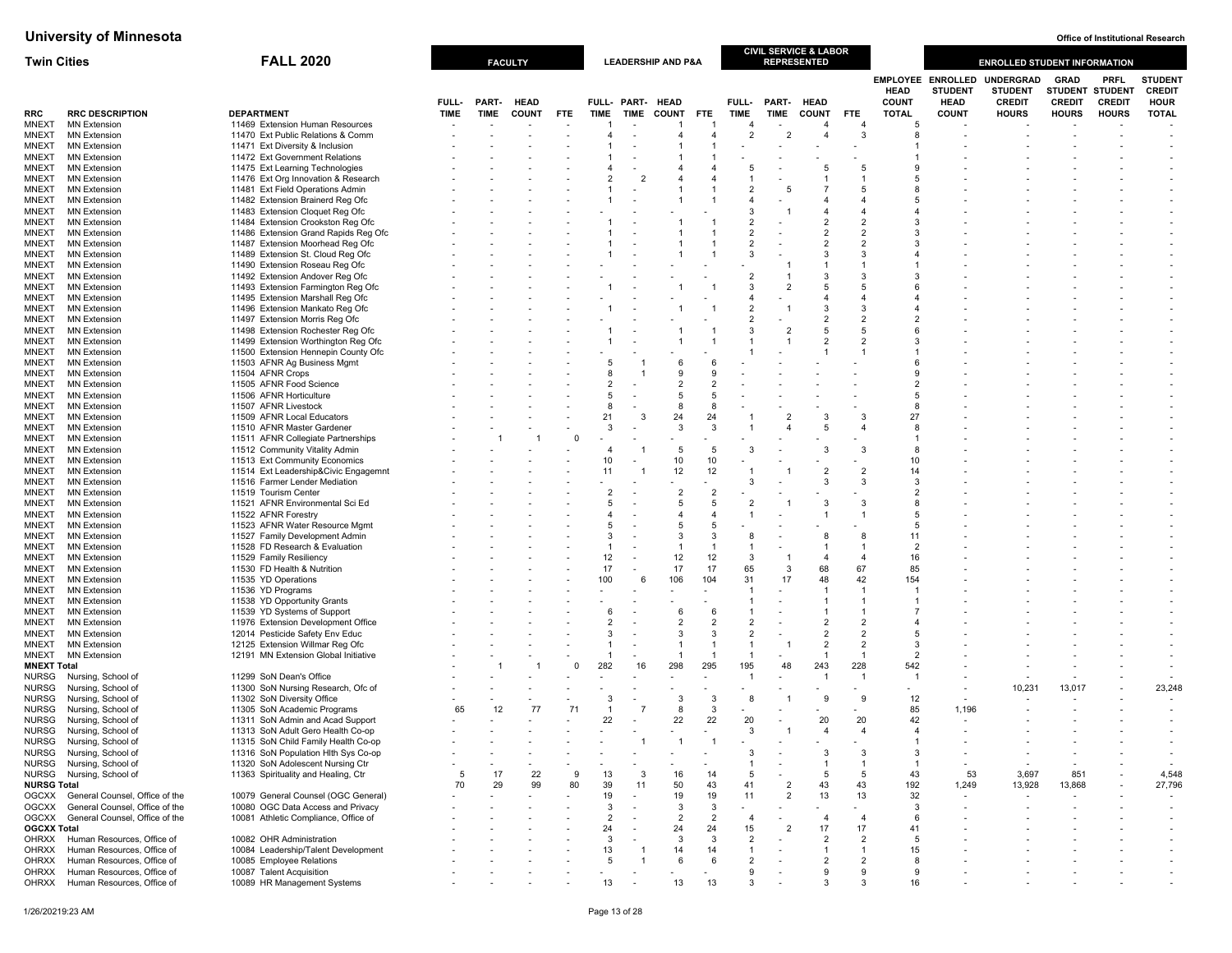| <b>Twin Cities</b>                 |                                                                  | <b>FALL 2020</b>                                                           |             |                | <b>FACULTY</b> |                |                      |                          | <b>LEADERSHIP AND P&amp;A</b> |                      |                       | <b>REPRESENTED</b>       | <b>CIVIL SERVICE &amp; LABOR</b> |                       |                             |                                                           | <b>ENROLLED STUDENT INFORMATION</b>                 |                                                 |                              |                                                |
|------------------------------------|------------------------------------------------------------------|----------------------------------------------------------------------------|-------------|----------------|----------------|----------------|----------------------|--------------------------|-------------------------------|----------------------|-----------------------|--------------------------|----------------------------------|-----------------------|-----------------------------|-----------------------------------------------------------|-----------------------------------------------------|-------------------------------------------------|------------------------------|------------------------------------------------|
|                                    |                                                                  |                                                                            | FULL-       | PART-          | <b>HEAD</b>    |                |                      | FULL- PART- HEAD         |                               |                      | <b>FULL-</b>          | PART- HEAD               |                                  |                       | <b>HEAD</b><br><b>COUNT</b> | <b>EMPLOYEE ENROLLED</b><br><b>STUDENT</b><br><b>HEAD</b> | <b>UNDERGRAD</b><br><b>STUDENT</b><br><b>CREDIT</b> | <b>GRAD</b><br>STUDENT STUDENT<br><b>CREDIT</b> | <b>PRFL</b><br><b>CREDIT</b> | <b>STUDENT</b><br><b>CREDIT</b><br><b>HOUR</b> |
| <b>RRC</b>                         | <b>RRC DESCRIPTION</b>                                           | <b>DEPARTMENT</b>                                                          | <b>TIME</b> | <b>TIME</b>    | <b>COUNT</b>   | FTE.           | <b>TIME</b>          | <b>TIME</b>              | <b>COUNT</b>                  | <b>FTE</b>           | <b>TIME</b>           | <b>TIME</b>              | <b>COUNT</b>                     | <b>FTE</b>            | <b>TOTAL</b>                | <b>COUNT</b>                                              | <b>HOURS</b>                                        | <b>HOURS</b>                                    | <b>HOURS</b>                 | <b>TOTAL</b>                                   |
| <b>OHRXX</b>                       | Human Resources, Office of                                       | 10090 Total Compensation<br>12167 OHR Communications                       |             |                |                |                | 11                   |                          | 11                            | 11                   | 11                    |                          | 12                               | 12<br>$\overline{2}$  | 23                          |                                                           |                                                     |                                                 |                              |                                                |
| <b>OHRXX</b><br>OHRXX              | Human Resources, Office of<br>Human Resources, Office of         | 12168 OHR Operations Administration                                        |             |                |                |                | 3                    |                          | 3                             | 3                    | 2                     | $\overline{\phantom{a}}$ | $\overline{2}$<br>$\overline{1}$ | $\overline{1}$        | 5                           |                                                           |                                                     |                                                 |                              |                                                |
| OHRXX                              | Human Resources, Office of                                       | 12169 Pavroll Services                                                     |             |                |                |                |                      |                          |                               |                      |                       |                          | 6                                | 6                     |                             |                                                           |                                                     |                                                 |                              |                                                |
| <b>OHRXX</b>                       | Human Resources, Office of                                       | 12170 OHR Contact Center                                                   |             |                |                |                |                      |                          |                               |                      | 13                    | $\overline{\phantom{a}}$ | 13                               | 13                    | 14                          |                                                           |                                                     |                                                 |                              |                                                |
| <b>OHRXX</b>                       | Human Resources, Office of                                       | 12231 Workforce Data Management                                            |             |                |                |                |                      |                          | 3                             | 3                    | 3                     |                          | 3                                | 3                     | ĥ                           |                                                           |                                                     |                                                 |                              |                                                |
| OHRXX<br><b>OHRXX Total</b>        | Human Resources, Office of                                       | 12238 OHR Training Services                                                |             |                |                |                | 56                   | $\overline{\phantom{a}}$ | 58                            | 58                   | $\overline{2}$<br>54  | $\overline{2}$           | $\overline{2}$<br>56             | $\overline{2}$<br>55  | 3<br>114                    |                                                           |                                                     |                                                 |                              |                                                |
| <b>OITXX</b>                       | Information Technology, Ofc of                                   | 10048 VP & Chief Info Officer, Ofc of                                      |             |                |                |                | 3                    |                          | 3                             | 3                    |                       |                          |                                  |                       | 3                           |                                                           |                                                     |                                                 |                              |                                                |
| <b>OITXX</b>                       | Information Technology, Ofc of                                   | 10049 Univ Information Security                                            |             |                |                |                | 20                   |                          | 21                            | 21                   | $\mathbf{3}$          | $\overline{\phantom{a}}$ | 3                                | 3                     | 24                          |                                                           |                                                     |                                                 |                              |                                                |
| <b>OITXX</b>                       | Information Technology, Ofc of                                   | 10050 OIT Finance & HR                                                     |             |                |                |                | 10                   |                          | 10                            | 10                   | 15                    | $\overline{\phantom{a}}$ | 15                               | 15                    | 25                          |                                                           |                                                     |                                                 |                              |                                                |
| <b>OITXX</b>                       | Information Technology, Ofc of                                   | 10051 OIT Support Services Admin                                           |             |                |                |                | -1<br>18             |                          | 18                            |                      | $\overline{2}$        | $\overline{a}$           | $\overline{2}$                   | $\overline{2}$        | 20                          |                                                           |                                                     |                                                 |                              |                                                |
| <b>OITXX</b><br><b>OITXX</b>       | Information Technology, Ofc of<br>Information Technology, Ofc of | 10052 OIT Academic Technology<br>10053 OIT Provisioning & Requests         |             |                |                |                |                      |                          |                               | 18                   |                       |                          | $\overline{4}$                   | $\overline{4}$        |                             |                                                           |                                                     |                                                 |                              |                                                |
| <b>OITXX</b>                       | Information Technology, Ofc of                                   | 10054 OIT Desktop Support                                                  |             |                |                |                |                      |                          |                               | 4                    | 45                    |                          | 45                               | 45                    | 49                          |                                                           |                                                     |                                                 |                              |                                                |
| <b>OITXX</b>                       | Information Technology, Ofc of                                   | 10055 OIT Infra & Production Admin                                         |             |                |                |                |                      |                          | $\mathcal{R}$                 | 3                    |                       |                          |                                  |                       | -3                          |                                                           |                                                     |                                                 |                              |                                                |
| <b>OITXX</b>                       | Information Technology, Ofc of                                   | 10056 OIT Proactive Support                                                |             |                |                |                | 5                    |                          | -5                            | 5                    | 9                     |                          | 9                                | 9                     | 14                          |                                                           |                                                     |                                                 |                              |                                                |
| <b>OITXX</b><br><b>OITXX</b>       | Information Technology, Ofc of<br>Information Technology, Ofc of | 10057 OIT Desktop Support BAA<br>10060 OIT Core Infrastructure             |             |                |                |                | 13                   |                          | $\overline{1}$<br>13          | 13                   | 22<br>10              | $\overline{\phantom{a}}$ | 23<br>10                         | 23<br>10              | 24<br>23                    |                                                           |                                                     |                                                 |                              |                                                |
| <b>OITXX</b>                       | Information Technology, Ofc of                                   | 10062 OIT Platforms                                                        |             |                |                |                | 12                   | $\overline{\phantom{a}}$ | 12                            | 12                   | $\overline{7}$        |                          | $\overline{7}$                   | $\overline{7}$        | 19                          |                                                           |                                                     |                                                 |                              |                                                |
| <b>OITXX</b>                       | Information Technology, Ofc of                                   | 10065 OIT PeopleSoft Solutions                                             |             |                |                |                | 38                   |                          | 38                            | 38                   | 11                    |                          | 12                               | 12                    | 50                          |                                                           |                                                     |                                                 |                              |                                                |
| <b>OITXX</b>                       | Information Technology, Ofc of                                   | 10066 OIT Software Dev/Rpt Data Mgmt                                       |             |                |                |                | 26                   |                          | 26                            | 26                   | 12                    |                          | 12                               | 12                    | 38                          |                                                           |                                                     |                                                 |                              |                                                |
| <b>OITXX</b>                       | Information Technology, Ofc of                                   | 10068 OIT Analysis                                                         |             |                |                |                | 12                   |                          | 12                            | 12                   | $\overline{4}$        |                          | $\overline{4}$                   | $\overline{4}$        | 16                          |                                                           |                                                     |                                                 |                              |                                                |
| <b>OITXX</b><br><b>OITXX</b>       | Information Technology, Ofc of<br>Information Technology, Ofc of | 10071 OIT Svc/Compt Mgmt Svc Alignmt<br>10072 OIT Enterprise Application   |             |                |                |                | 18<br>8              | $\overline{\phantom{a}}$ | 18<br>8                       | 18<br>8              | 52<br>$\overline{a}$  | $\tilde{\phantom{a}}$    | 52<br>5                          | 52<br>5               | 70<br>13                    |                                                           |                                                     |                                                 |                              |                                                |
| <b>OITXX</b>                       | Information Technology, Ofc of                                   | 10073 OIT Operations                                                       |             |                |                |                |                      |                          |                               |                      |                       |                          | 6                                | 6                     | 6                           |                                                           |                                                     |                                                 |                              |                                                |
| <b>OITXX</b>                       | Information Technology, Ofc of                                   | 10074 OIT Network & Design                                                 |             |                |                |                | 9                    |                          | 9                             | 9                    | 16                    | $\overline{\phantom{a}}$ | 16                               | 16                    | 25                          |                                                           |                                                     |                                                 |                              |                                                |
| <b>OITXX</b>                       | Information Technology, Ofc of                                   | 11148 Health Sciences Technology                                           |             |                |                |                | 15                   |                          | 15                            | 15                   | 3                     |                          | 3                                | 3                     | 18                          |                                                           |                                                     |                                                 |                              |                                                |
| <b>OITXX</b><br><b>OITXX Total</b> | Information Technology, Ofc of                                   | 12260 OIT Academic Clinical Affairs                                        |             |                |                |                | 30<br>246            | - 1                      | 30<br>247                     | 30<br>247            | $\overline{4}$<br>229 | 3                        | $\overline{4}$<br>232            | $\overline{4}$<br>231 | 34<br>479                   |                                                           |                                                     |                                                 |                              |                                                |
| PHARM                              | Pharmacy, College of                                             | 11345 Drug Design, Center for                                              |             |                | 11             | 11             | 3                    |                          |                               | $\overline{4}$       | 3                     |                          | $\overline{4}$                   | $\overline{4}$        | 19                          |                                                           |                                                     |                                                 |                              |                                                |
| <b>PHARM</b>                       | Pharmacy, College of                                             | 11390 CoP Dean's Office                                                    |             |                | -1             | $\overline{1}$ | 5                    |                          |                               | 5                    |                       |                          | $\overline{7}$                   | $\overline{7}$        | 13                          |                                                           | 7,932                                               | 821                                             | 14,504                       | 23,257                                         |
| PHARM                              | Pharmacy, College of                                             | 11391 CoP Facilities Support                                               |             |                |                |                |                      |                          |                               |                      |                       |                          | $\overline{1}$                   | $\overline{1}$        |                             |                                                           |                                                     |                                                 |                              |                                                |
| PHARM                              | Pharmacy, College of                                             | 11392 CoP Fiscal Administration                                            |             |                |                |                |                      |                          |                               |                      |                       |                          | 6                                | 6                     |                             |                                                           |                                                     |                                                 |                              |                                                |
| <b>PHARM</b><br>PHARM              | Pharmacy, College of<br>Pharmacy, College of                     | 11393 CoP Tech Support<br>11394 CoP Prof & External Rel                    |             |                |                |                |                      |                          | 3                             | 3                    |                       |                          |                                  |                       | 3                           |                                                           |                                                     |                                                 |                              |                                                |
| PHARM                              | Pharmacy, College of                                             | 11395 CoP Clinical Affairs, Office                                         |             |                |                |                |                      |                          |                               |                      |                       |                          |                                  |                       |                             |                                                           |                                                     |                                                 |                              |                                                |
| PHARM                              | Pharmacy, College of                                             | 11396 CoP Grad Education Office                                            |             |                |                |                |                      |                          |                               | 3                    |                       |                          |                                  |                       |                             |                                                           |                                                     |                                                 |                              |                                                |
| PHARM                              | Pharmacy, College of                                             | 11397 CoP Student Services                                                 |             |                |                |                |                      |                          |                               |                      |                       |                          |                                  | $\overline{4}$        |                             |                                                           |                                                     |                                                 |                              |                                                |
| PHARM                              | Pharmacy, College of                                             | 11399 CoP Experiential Education                                           |             |                |                |                |                      | 3                        |                               | 3<br>$\overline{2}$  |                       |                          |                                  |                       |                             |                                                           |                                                     |                                                 |                              |                                                |
| PHARM<br>PHARM                     | Pharmacy, College of<br>Pharmacy, College of                     | 11400 Pharm Care Learning Ctr & Tech<br>11401 Pharm Learning Collaborative |             |                |                |                | 5                    |                          | -5                            | 5                    |                       |                          |                                  | $\overline{1}$        | 6                           |                                                           |                                                     |                                                 |                              |                                                |
| PHARM                              | Pharmacy, College of                                             | 11402 CoP Residency Program                                                |             |                |                |                |                      |                          |                               |                      |                       |                          | $\overline{1}$                   | $\overline{1}$        |                             |                                                           |                                                     |                                                 |                              |                                                |
| PHARM                              | Pharmacy, College of                                             | 11403 Experimental & Clinical Pharm                                        | 19          | $\overline{7}$ | 26             | 22             |                      |                          |                               | 5                    |                       | 8                        | 15                               | 13                    | 46                          | 23                                                        |                                                     | 309                                             |                              | 309                                            |
| PHARM                              | Pharmacy, College of                                             | 11404 Exp & Clin Pharm Core Lab                                            |             |                |                |                |                      |                          |                               |                      |                       |                          |                                  |                       |                             |                                                           |                                                     |                                                 |                              |                                                |
| PHARM<br>PHARM                     | Pharmacy, College of<br>Pharmacy, College of                     | 11405 Pharmaceuticl Care & Hlth Syst<br>11406 Medicinal Chemistry          | 20<br>12    | 2<br>2         | 22<br>14       | 21<br>14       | 3<br>$\overline{7}$  | $\overline{\phantom{a}}$ | -5<br>$\overline{7}$          | 5<br>$\overline{7}$  | 3<br>10               |                          | 3<br>11                          | 3<br>11               | 30<br>32                    | 32<br>52                                                  |                                                     | 274<br>458                                      | $\overline{\phantom{a}}$     | 274<br>458                                     |
| PHARM                              | Pharmacy, College of                                             | 11407 Therapeutics Disc & Devl, Inst                                       |             |                |                |                | 15                   |                          | 15                            | 15                   | -5                    |                          | -5                               | 5                     | 20                          |                                                           |                                                     |                                                 |                              |                                                |
| PHARM                              | Pharmacy, College of                                             | 11408 Pharm Practice Pharm Sciences                                        | 16          | -1             | 17             | 17             | 6                    |                          | 6                             | 6                    | $\overline{7}$        |                          | $\overline{7}$                   | $\overline{7}$        | 30                          |                                                           | 882                                                 | 146                                             | 8,117                        | 9,145                                          |
| PHARM                              | Pharmacy, College of                                             | 11409 CoP Pharmaceutics                                                    |             |                | -8             | -8             | 3                    |                          | 3                             | 3                    | $\overline{2}$        | $\overline{2}$           | $\overline{4}$                   | 3                     | 15                          | 36                                                        | $\overline{\phantom{a}}$                            | 448                                             | $\overline{\phantom{a}}$     | 448                                            |
| PHARM<br><b>PHARM Total</b>        | Pharmacy, College of                                             | 12081 CoP Professional Educ Div                                            | 86          | 13             | 99             | 93             | 3<br>74              | 9                        | $\overline{4}$<br>83          | $\overline{4}$<br>79 | $\overline{2}$<br>62  | $\overline{1}$<br>14     | 3<br>76                          | 3<br>71               | $\overline{7}$<br>258       | 600<br>744                                                | 8,814                                               | 2,456                                           | 22,621                       | 33,891                                         |
| PRESD                              | President, Office of the                                         | 10099 President, Office of the                                             |             |                |                |                | 6                    |                          | 6                             | 6                    | $\overline{2}$        | $\overline{1}$           | 3                                | 3                     | 9                           |                                                           |                                                     |                                                 |                              |                                                |
| PRESD                              | President, Office of the                                         | 10100 Inst Compliance, Ofc of                                              |             |                |                |                |                      |                          | 5                             | 5                    | 3                     |                          | $\overline{4}$                   | 4                     | 9                           |                                                           |                                                     |                                                 |                              |                                                |
| PRESD                              | President, Office of the                                         | 10101 University Senate                                                    |             |                |                |                |                      |                          |                               | -1                   | -6                    |                          | -6                               | 6                     | $\overline{7}$              |                                                           |                                                     |                                                 |                              |                                                |
| <b>PRESD Total</b>                 |                                                                  |                                                                            |             |                |                |                | 11<br>3              |                          | 12<br>$\mathcal{R}$           | 12<br>3              | 11                    | $\overline{2}$           | 13<br>$\overline{4}$             | 12                    | 25<br>-7                    |                                                           |                                                     |                                                 |                              |                                                |
| PSRXX<br><b>PSRXX</b>              | Planning, Space & Real Estate<br>Planning, Space & Real Estate   | 10044 PSRE Real Estate<br>10045 PSRE Rosemount Research Ctr                |             |                |                |                |                      |                          |                               |                      |                       |                          | $\overline{1}$                   | 4<br>$\overline{1}$   |                             |                                                           |                                                     |                                                 |                              |                                                |
| <b>PSRXX</b>                       | Planning, Space & Real Estate                                    | 10171 PSRE Space Management                                                |             |                |                |                |                      |                          |                               |                      | -3                    |                          | -3                               | 3                     |                             |                                                           |                                                     |                                                 |                              |                                                |
| <b>PSRXX</b>                       | Planning, Space & Real Estate                                    | 10250 PSRE Campus & Capital Planning                                       |             |                |                |                |                      |                          |                               | 4                    |                       |                          |                                  |                       |                             |                                                           |                                                     |                                                 |                              |                                                |
| <b>PSRXX</b>                       | Planning, Space & Real Estate                                    | 11149 PSRE Hlth Sci Fac Planning                                           |             |                |                |                | $\overline{2}$       |                          | $\overline{2}$                | $\overline{2}$       | 5                     |                          | 5                                | 5                     |                             |                                                           |                                                     |                                                 |                              |                                                |
| <b>PSRXX</b><br><b>PSRXX Total</b> | Planning, Space & Real Estate                                    | 11150 PSRE Hlth Sci Classroom Mgmt                                         |             |                |                |                | 10                   |                          | 10                            | 10                   | 17                    |                          | $\overline{4}$<br>17             | $\overline{4}$<br>17  | 27                          |                                                           |                                                     |                                                 |                              | $\overline{a}$                                 |
| <b>PUBHL</b>                       | Public Health, School of                                         | 11162 SPH Dean's Office                                                    |             |                |                |                | 9                    |                          | 10                            | 10                   |                       |                          | 8                                | 8                     | 19                          | 648                                                       | 7,068                                               | 19,221                                          |                              | 26,289                                         |
| <b>PUBHL</b>                       | Public Health, School of                                         | 11163 SPH Advancement                                                      |             |                |                |                | 7                    |                          | $\overline{7}$                | 7                    | $\overline{2}$        |                          | $\overline{2}$                   | $\overline{2}$        | 9                           |                                                           |                                                     |                                                 |                              |                                                |
| <b>PUBHL</b>                       | Public Health, School of                                         | 11164 SPH Rothenberger Institute                                           |             |                |                |                |                      | 3                        | $\overline{7}$                | 6                    | $\overline{1}$        |                          | $\overline{1}$                   | $\overline{1}$        | 8                           |                                                           |                                                     |                                                 |                              | $\overline{\phantom{a}}$                       |
| <b>PUBHL</b>                       | Public Health, School of                                         | 11165 SPH Student Svc Adm                                                  |             |                |                |                | 18                   |                          | 18                            | 18                   | 2                     |                          | $\overline{2}$                   | $\overline{2}$        | 20                          |                                                           |                                                     |                                                 |                              |                                                |
| <b>PUBHL</b><br><b>PUBHL</b>       | Public Health, School of<br>Public Health, School of             | 11171 SPH Biostatistics Division<br>11172 SPH Biostat Computer Svcs Ctr    | 25          |                | 27             | 26             | 24<br>$\overline{2}$ | $\overline{4}$           | 28<br>$\overline{2}$          | 27<br>$\overline{2}$ | 12                    | 6                        | 18                               | 16                    | 73<br>$\overline{2}$        | 93                                                        |                                                     |                                                 |                              |                                                |
| <b>PUBHL</b>                       | Public Health, School of                                         | 11173 SPH EnHS Division                                                    | 20          | 5              | 25             | 21             | 8                    | 3                        | 11                            | 10                   | -6                    | $\overline{4}$           | 10                               | 9                     | 46                          | 116                                                       |                                                     |                                                 |                              |                                                |
| <b>PUBHL</b>                       | Public Health, School of                                         | 11174 SPH MN Technical Assist Prog                                         |             |                |                |                |                      |                          |                               |                      | 10                    |                          | 10                               | 10                    | 11                          |                                                           |                                                     |                                                 |                              |                                                |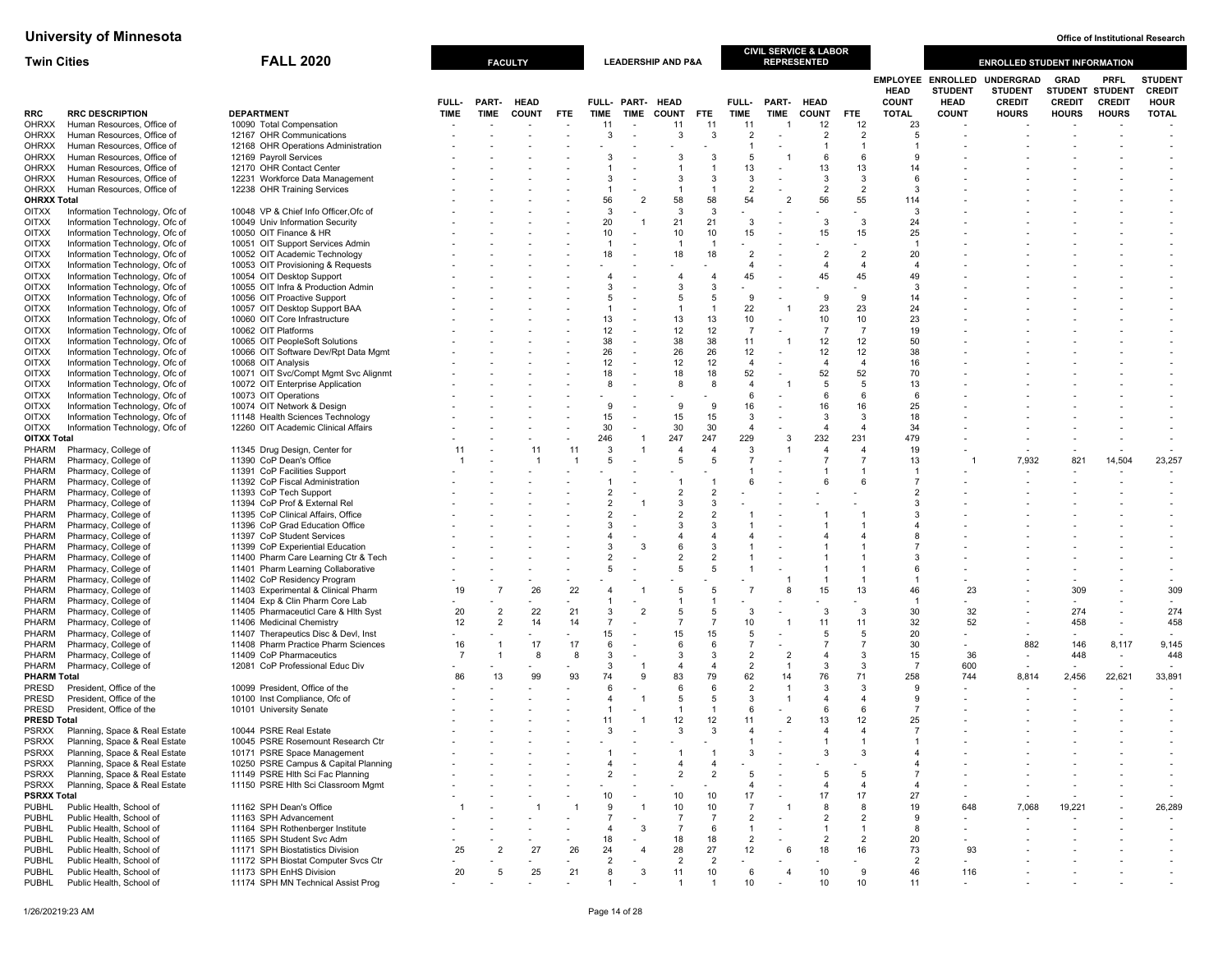| <b>Twin Cities</b>                 |                                                                | <b>FALL 2020</b>                                                             |                                |             | <b>FACULTY</b> |            |                                  |                         | <b>LEADERSHIP AND P&amp;A</b> |                                  |                                  |                               | <b>CIVIL SERVICE &amp; LABOR</b><br><b>REPRESENTED</b> |                                  |                             |                                                           | <b>ENROLLED STUDENT INFORMATION</b>                 |                              |                                          |                                                |
|------------------------------------|----------------------------------------------------------------|------------------------------------------------------------------------------|--------------------------------|-------------|----------------|------------|----------------------------------|-------------------------|-------------------------------|----------------------------------|----------------------------------|-------------------------------|--------------------------------------------------------|----------------------------------|-----------------------------|-----------------------------------------------------------|-----------------------------------------------------|------------------------------|------------------------------------------|------------------------------------------------|
|                                    |                                                                |                                                                              | FULL-                          | PART-       | <b>HEAD</b>    |            |                                  | FULL- PART- HEAD        |                               |                                  | FULL-                            | PART-                         | <b>HEAD</b>                                            |                                  | <b>HEAD</b><br><b>COUNT</b> | <b>EMPLOYEE ENROLLED</b><br><b>STUDENT</b><br><b>HEAD</b> | <b>UNDERGRAD</b><br><b>STUDENT</b><br><b>CREDIT</b> | <b>GRAD</b><br><b>CREDIT</b> | PRFL<br>STUDENT STUDENT<br><b>CREDIT</b> | <b>STUDEN1</b><br><b>CREDIT</b><br><b>HOUR</b> |
| RRC                                | <b>RRC DESCRIPTION</b>                                         | <b>DEPARTMENT</b>                                                            | <b>TIME</b>                    | <b>TIME</b> | <b>COUNT</b>   | <b>FTE</b> | <b>TIME</b>                      | <b>TIME</b>             | <b>COUNT</b>                  | <b>FTE</b>                       | <b>TIME</b>                      | TIME                          | <b>COUNT</b>                                           | <b>FTE</b>                       | <b>TOTAL</b>                | <b>COUNT</b>                                              | <b>HOURS</b>                                        | <b>HOURS</b>                 | <b>HOURS</b>                             | <b>TOTAL</b>                                   |
| <b>PUBHL</b>                       | Public Health, School of                                       | 11176 SPH EpiCH Division                                                     | 35                             | 7           | 42             | 38         | 28                               | 12                      | 40                            | 37                               | 49<br>$\overline{7}$             | 20                            | 69<br>$\overline{7}$                                   | 61<br>$\overline{7}$             | 151                         | 152                                                       |                                                     |                              |                                          |                                                |
| <b>PUBHL</b><br><b>PUBHL</b>       | Public Health, School of<br>Public Health, School of           | 11177 SPH EpiCH Nutrition Coding Ctr<br>11179 SPH Health Policy & Mgmt Div   | $\overline{\phantom{a}}$<br>27 | 5           | 32             | 30         | $\blacksquare$<br>29             | 26                      | 55                            | 41                               | 25                               | $\overline{\phantom{a}}$<br>6 | 31                                                     | 29                               | - 7<br>118                  | $\overline{\phantom{a}}$                                  |                                                     |                              |                                          |                                                |
| <b>PUBHL Total</b>                 |                                                                |                                                                              | 108                            | 19          | 127            | 116        | 130                              | 49                      | 179                           | 159                              | 121                              | 37                            | 158                                                    | 145                              | 464                         | 1,009                                                     | 7,068                                               | 19,221                       |                                          | 26,289                                         |
| <b>PUBSF</b>                       | <b>Public Safety</b>                                           | 10308 DPS Administration                                                     |                                |             |                |            |                                  |                         | $\overline{\phantom{a}}$      |                                  | 2                                | $\overline{\phantom{0}}$      | $\overline{2}$                                         | $\overline{2}$                   | $\overline{2}$              | $\overline{\phantom{a}}$                                  |                                                     |                              |                                          |                                                |
| <b>PUBSF</b>                       | <b>Public Safety</b>                                           | 10311 DPS Police Department                                                  |                                |             |                |            |                                  |                         | -1                            | $\overline{1}$                   | 84                               | $\overline{2}$                | 86                                                     | 86                               | 87                          |                                                           |                                                     |                              |                                          |                                                |
| <b>PUBSF</b>                       | <b>Public Safety</b>                                           | 12153 DPS Emergency Comm Ctr                                                 |                                |             |                |            |                                  |                         | -1                            | $\overline{1}$                   | 17                               | 3                             | 20                                                     | 19                               | 21                          |                                                           |                                                     |                              |                                          |                                                |
| <b>PUBSF Total</b>                 |                                                                |                                                                              |                                |             |                |            | 2                                |                         | 2                             | $\overline{2}$                   | 103                              | 5                             | 108                                                    | 107                              | 110                         |                                                           |                                                     |                              |                                          |                                                |
| <b>RGNTS</b>                       | Board of Regents, Office of                                    | 10040 Board of Regents                                                       |                                |             |                |            | $\overline{4}$<br>$\overline{4}$ |                         | 4<br>4                        | $\overline{4}$<br>$\overline{4}$ | $\overline{1}$<br>$\overline{1}$ | $\overline{1}$                | $\overline{2}$<br>$\overline{2}$                       | $\overline{2}$<br>$\overline{2}$ | 6<br>6                      |                                                           |                                                     |                              |                                          |                                                |
| <b>RGNTS Total</b><br><b>RSRCH</b> | VP for Research, Office of                                     | 10107 Environment, Institute on the                                          |                                |             |                |            | 21                               | -3                      | 24                            | 23                               | 9                                |                               | 9                                                      | -9                               | 33                          |                                                           |                                                     |                              |                                          |                                                |
| RSRCH                              | VP for Research, Office of                                     | 10181 Transportation Studies, Ctr                                            |                                |             |                |            | 9                                | $\overline{2}$          | 11                            | 11                               | 12                               | $\overline{2}$                | 14                                                     | 13                               | 25                          |                                                           |                                                     |                              |                                          |                                                |
| <b>RSRCH</b>                       | VP for Research, Office of                                     | 10409 U-Spatial Duluth                                                       |                                |             |                |            | $\overline{2}$                   |                         | $\overline{2}$                | $\overline{2}$                   | $\overline{1}$                   |                               | -1                                                     | $\overline{1}$                   | 3                           | 13                                                        |                                                     |                              |                                          |                                                |
| RSRCH                              | VP for Research, Office of                                     | 10713 The Hormel Institute                                                   | 27                             |             | 27             | 27         | 12                               |                         | 13                            | 13                               | 27                               | $\overline{4}$                | 31                                                     | 30                               | 71                          |                                                           |                                                     |                              |                                          |                                                |
| RSRCH                              | VP for Research, Office of                                     | 10714 VP for Research, Office of                                             |                                |             |                |            | $\overline{2}$                   |                         | 3                             | 3                                | 3                                |                               | 3                                                      | 3                                | 6                           |                                                           |                                                     |                              |                                          |                                                |
| <b>RSRCH</b>                       | VP for Research, Office of                                     | 10715 VPR Assoc/Finance & HR                                                 |                                |             |                |            | $\overline{2}$                   |                         | $\overline{2}$                | $\overline{2}$                   | 6                                |                               | $\epsilon$                                             | 6                                | -8                          |                                                           |                                                     |                              |                                          |                                                |
| RSRCH                              | VP for Research, Office of                                     | 10716 OVPR Research Information Syst                                         |                                |             |                |            | 13                               |                         | 13                            | 13                               | 3                                |                               | 3                                                      | 3                                | 16                          |                                                           |                                                     |                              |                                          |                                                |
| RSRCH<br>RSRCH                     | VP for Research, Office of<br>VP for Research, Office of       | 10717 Technology Commercialization<br>10719 Research Advancement             |                                |             |                |            | 22<br>$\overline{1}$             |                         | 22<br>$\overline{2}$          | 22<br>$\overline{2}$             | 10<br>$\overline{1}$             |                               | 11                                                     | 11<br>$\overline{1}$             | 33<br>$\mathbf{3}$          |                                                           |                                                     |                              |                                          |                                                |
| <b>RSRCH</b>                       | VP for Research, Office of                                     | 10721 Research Compliance Office                                             |                                |             |                |            | $\overline{4}$                   |                         | 4                             | $\overline{4}$                   | $\overline{1}$                   |                               | $\overline{2}$                                         | $\overline{2}$                   | 6                           |                                                           |                                                     |                              |                                          |                                                |
| RSRCH                              | VP for Research, Office of                                     | 10722 Sponsored Projects Admin                                               |                                |             |                |            | 8                                |                         | 9                             | 9                                | 40                               |                               | 41                                                     | 41                               | 50                          |                                                           |                                                     |                              |                                          |                                                |
| <b>RSRCH</b>                       | VP for Research, Office of                                     | 10723 University of Minnesota Press                                          |                                |             |                |            | 10 <sup>1</sup>                  |                         | 10 <sup>1</sup>               | 10                               | 19                               | $\overline{1}$                | 20                                                     | 20                               | 30                          |                                                           |                                                     |                              |                                          |                                                |
| RSRCH                              | VP for Research, Office of                                     | 10997 Social Rsrch & Data Innovation                                         |                                |             |                |            | 35                               | -5                      | 40                            | 39                               | 13                               |                               | 13                                                     | 13                               | 53                          |                                                           |                                                     |                              |                                          |                                                |
| <b>RSRCH</b>                       | VP for Research, Office of                                     | 11062 MN Supercomputing Inst Admin                                           |                                |             |                |            | 36                               |                         | 36                            | 36                               | 6                                | $\overline{\phantom{a}}$      | 6                                                      | 6                                | 42                          |                                                           |                                                     |                              |                                          |                                                |
| <b>RSRCH</b>                       | VP for Research, Office of                                     | 11342 Research Animal Resources Mpls                                         |                                |             |                |            | $\overline{7}$                   |                         | $\overline{7}$                | $\overline{7}$                   | 122                              | $\overline{1}$                | 123                                                    | 123                              | 131                         |                                                           |                                                     |                              |                                          |                                                |
| RSRCH                              | VP for Research, Office of                                     | 11347 U of MN Genomics Center                                                |                                |             |                |            | 9                                | $\overline{2}$          | 11                            | 10                               | 27                               | $\overline{1}$                | 28                                                     | 28                               | 39                          |                                                           |                                                     |                              |                                          |                                                |
| RSRCH                              | VP for Research, Office of                                     | 11361 Infectious Disease Rsrch/Pol                                           |                                |             |                |            | 14<br>3                          | $\overline{1}$          | 15<br>3                       | 15<br>$\mathbf{3}$               | 3<br>$\overline{2}$              | $\blacksquare$                | 3<br>$\overline{2}$                                    | 3<br>$\overline{2}$              | 19<br>$\overline{5}$        |                                                           |                                                     |                              |                                          |                                                |
| <b>RSRCH</b><br>RSRCH              | VP for Research, Office of<br>VP for Research, Office of       | 11364 Food Protection & Defense Inst<br>12022 AHC BioSafety Level 3 Lab Mgmt |                                |             |                |            |                                  |                         | $\mathbf{1}$                  | $\overline{1}$                   | 3                                |                               | 3                                                      | 3                                | $\overline{4}$              |                                                           |                                                     |                              |                                          |                                                |
| RSRCH                              | VP for Research, Office of                                     | 12057 Human Research Protection Prog                                         |                                |             |                |            | 8                                |                         | 8                             | 8                                | 18                               | $\overline{2}$                | 20                                                     | 19                               | 28                          |                                                           |                                                     |                              |                                          |                                                |
| <b>RSRCH</b>                       | VP for Research, Office of                                     | 12079 Inst Animal Care & Use Committ                                         |                                |             |                |            |                                  |                         | 2                             | $\overline{2}$                   | 6                                |                               | -6                                                     | 6                                | -8                          |                                                           |                                                     |                              |                                          |                                                |
| RSRCH                              | VP for Research, Office of                                     | 12080 Research Data Center                                                   |                                |             |                |            |                                  |                         | 9                             | 9                                |                                  |                               |                                                        |                                  | 9                           |                                                           |                                                     |                              |                                          |                                                |
| RSRCH                              | VP for Research, Office of                                     | 12163 Law & Values, Consortium on                                            |                                |             |                |            |                                  |                         |                               |                                  | $\overline{2}$                   |                               | $\overline{2}$                                         | $\overline{2}$                   | 3                           |                                                           |                                                     |                              |                                          |                                                |
| <b>RSRCH</b>                       | VP for Research, Office of                                     | 12165 U of MN Informatics Institute                                          |                                |             |                |            | 5                                |                         | 5                             | $\overline{5}$                   | $\overline{2}$                   |                               | $\overline{2}$                                         | $\overline{\mathbf{c}}$          |                             |                                                           |                                                     |                              |                                          |                                                |
| RSRCH                              | VP for Research, Office of                                     | 12220 Institutional Biosafety Cmte                                           |                                |             |                |            |                                  |                         |                               |                                  | $\overline{1}$                   |                               | $\overline{2}$                                         | $\overline{2}$                   | 3                           |                                                           |                                                     |                              |                                          |                                                |
| <b>RSRCH</b><br>RSRCH              | VP for Research, Office of<br>VP for Research, Office of       | 12221 U-Spatial<br>12233 OVPR-Human Resources                                |                                |             |                |            | 3                                |                         | 3                             | -3                               | 5                                |                               |                                                        | 5                                | 3<br>5                      |                                                           |                                                     |                              |                                          |                                                |
| RSRCH                              | VP for Research, Office of                                     | 12234 OVPR-Communications                                                    |                                |             |                |            | 3                                |                         | 3                             | -3                               | $\overline{1}$                   |                               |                                                        | -1                               | $\boldsymbol{\Lambda}$      |                                                           |                                                     |                              |                                          |                                                |
| RSRCH                              | VP for Research, Office of                                     | 12239 Cost Analysis, Office of                                               |                                |             |                |            | $\overline{4}$                   |                         | 4                             | $\overline{4}$                   |                                  |                               |                                                        |                                  |                             |                                                           |                                                     |                              |                                          |                                                |
| RSRCH                              | VP for Research, Office of                                     | 12261 Strat Partnership/Rsrch Collab                                         |                                |             |                |            | $\overline{2}$                   |                         | $\overline{2}$                | $\overline{2}$                   | $\overline{1}$                   |                               |                                                        | -1                               | -3                          |                                                           |                                                     |                              |                                          |                                                |
| <b>RSRCH Total</b>                 |                                                                |                                                                              | 29                             |             | 29             | 29         | 248                              | 18                      | 266                           | 260                              | 344                              | 15                            | 359                                                    | 354                              | 654                         | 13                                                        |                                                     |                              |                                          |                                                |
| <b>STDAF</b>                       | Student Affairs, Vice Provost                                  | 10108 Student Affairs Administration                                         |                                |             |                |            | 8                                |                         | 8                             | -8                               | 3                                |                               | 3                                                      | 3                                | 11                          |                                                           |                                                     |                              |                                          |                                                |
| <b>STDAF</b>                       | <b>Student Affairs, Vice Provost</b>                           | 10109 LEAD-UP                                                                |                                |             |                |            | 11                               | 13                      | 24                            | 14                               |                                  |                               |                                                        |                                  | 24                          |                                                           |                                                     |                              |                                          |                                                |
| <b>STDAF</b>                       | Student Affairs, Vice Provost                                  | 10110 Career & Internship Services                                           |                                |             |                |            | $\overline{2}$                   | $\overline{\mathbf{4}}$ | 6<br>$\mathbf{1}$             | 5                                | $\overline{2}$                   |                               | $\overline{2}$                                         | $\overline{2}$                   | -8<br>$\overline{1}$        |                                                           |                                                     |                              |                                          |                                                |
| STDAF<br>STDAF                     | Student Affairs, Vice Provost<br>Student Affairs, Vice Provost | 10111 Parent and Family Program<br>10112 Student Parent Help Center          |                                |             |                |            | $\mathbf{1}$<br>3                |                         | 3                             | $\overline{1}$<br>3              | $\overline{\phantom{a}}$         |                               |                                                        |                                  | 3                           |                                                           |                                                     |                              |                                          |                                                |
| STDAF                              | Student Affairs, Vice Provost                                  | 10113 Student Counseling Services                                            |                                |             |                |            | 15                               |                         | 15                            | 15                               | $\overline{4}$                   | 6                             | 10                                                     | 8                                | 25                          |                                                           |                                                     |                              |                                          |                                                |
| <b>STDAF</b>                       | Student Affairs, Vice Provost                                  | 10114 Aurora Center                                                          |                                |             |                |            | 8                                |                         | 8                             | 8                                |                                  |                               |                                                        |                                  | -8                          |                                                           |                                                     |                              |                                          |                                                |
| STDAF                              | Student Affairs, Vice Provost                                  | 10115 Community Standards, Ofc for                                           |                                |             |                |            | $\overline{2}$                   |                         | $\overline{2}$                | $\overline{2}$                   | $\overline{1}$                   |                               |                                                        | -1                               | -3                          |                                                           |                                                     |                              |                                          |                                                |
| STDAF                              | Student Affairs, Vice Provost                                  | 10116 Student Legal Service                                                  |                                |             |                |            | 6                                |                         | $\overline{7}$                | $\overline{7}$                   |                                  |                               |                                                        | $\overline{4}$                   | 11                          |                                                           |                                                     |                              |                                          |                                                |
| <b>STDAF</b>                       | <b>Student Affairs, Vice Provost</b>                           | 10117 Student Conflict Resolution                                            |                                |             |                |            | $\overline{2}$                   |                         | 3                             | 3                                |                                  |                               |                                                        |                                  | 3                           |                                                           |                                                     |                              |                                          |                                                |
| STDAF                              | Student Affairs, Vice Provost                                  | 10118 SUA Administration                                                     |                                |             |                |            | 6                                |                         | 6                             | 6                                | 6                                |                               | -6                                                     | 6                                | 12                          |                                                           |                                                     |                              |                                          |                                                |
| <b>STDAF</b>                       | Student Affairs, Vice Provost                                  | 10119 SUA Retail                                                             |                                |             |                |            |                                  |                         |                               |                                  | 5                                |                               | -5                                                     | 5                                | $\overline{5}$              |                                                           |                                                     |                              |                                          |                                                |
| <b>STDAF</b><br>STDAF              | Student Affairs, Vice Provost<br>Student Affairs, Vice Provost | 10120 SUA Facilities & Operations<br>10121 SUA Marketing & Design            |                                |             |                |            |                                  |                         |                               | $\overline{7}$                   | 23<br>3                          |                               | 23<br>3                                                | 23<br>3                          | 24<br>10                    |                                                           |                                                     |                              |                                          |                                                |
| STDAF                              | <b>Student Affairs, Vice Provost</b>                           | 10123 SUA Student Group Services                                             |                                |             |                |            |                                  |                         | 9                             | 9                                | 3                                |                               | 3                                                      | 3                                | 12                          |                                                           |                                                     |                              |                                          |                                                |
| STDAF                              | Student Affairs, Vice Provost                                  | 10124 BHS Boynton Administration                                             |                                |             |                |            | 6                                |                         | 6                             | 6                                | 31                               | $\overline{2}$                | 33                                                     | 33                               | 39                          |                                                           |                                                     |                              |                                          |                                                |
| <b>STDAF</b>                       | Student Affairs, Vice Provost                                  | 10125 BHS Eye Clinic                                                         |                                |             |                |            | $\overline{2}$                   |                         | 3                             | $\mathbf{3}$                     | $\boldsymbol{\Lambda}$           |                               | 5                                                      | 5                                | 8                           |                                                           |                                                     |                              |                                          |                                                |
| STDAF                              | Student Affairs, Vice Provost                                  | 10126 BHS Pharmacy                                                           |                                |             |                |            | $\overline{4}$                   |                         | $\overline{4}$                | $\overline{4}$                   | 8                                | 2                             | 10                                                     | 10                               | 14                          |                                                           |                                                     |                              |                                          |                                                |
| <b>STDAF</b>                       | Student Affairs, Vice Provost                                  | 10127 BHS Mental Health                                                      |                                |             |                |            | 24                               | 18                      | 42                            | 38                               | 8                                |                               | -9                                                     | 9                                | 51                          |                                                           |                                                     |                              |                                          |                                                |
| <b>STDAF</b>                       | Student Affairs, Vice Provost                                  | 10128 BHS General Medical                                                    |                                |             |                |            | $\overline{7}$                   | 25                      | 32                            | 28                               | 12                               | $\overline{2}$                | 14                                                     | 14                               | 46                          |                                                           |                                                     |                              |                                          |                                                |
| STDAF                              | Student Affairs, Vice Provost                                  | 10129 BHS Nursing                                                            |                                |             |                |            |                                  |                         |                               |                                  | 29<br>$\overline{7}$             | $\overline{2}$                | 31                                                     | 31<br>$\overline{7}$             | 31                          |                                                           |                                                     |                              |                                          |                                                |
| <b>STDAF</b><br>STDAF              | Student Affairs, Vice Provost<br>Student Affairs, Vice Provost | 10130 BHS Laboratories<br>10131 BHS Radiology                                |                                |             |                |            |                                  |                         |                               |                                  | $\overline{2}$                   |                               | -3                                                     | 3                                | - 7<br>3                    |                                                           |                                                     |                              |                                          |                                                |
| STDAF                              | <b>Student Affairs, Vice Provost</b>                           | 10132 BHS Public Health/Hlth Promo                                           |                                |             |                |            | 8                                |                         | 9                             | 9                                | 3                                | $\overline{2}$                | -5                                                     | 5                                | 14                          |                                                           |                                                     |                              |                                          |                                                |
| <b>STDAF</b>                       | Student Affairs, Vice Provost                                  | 10134 BHS Dental                                                             |                                |             |                |            |                                  | ĥ                       | 6                             | $\overline{4}$                   | 16                               | 8                             | 24                                                     | 23                               | 30                          |                                                           |                                                     |                              |                                          |                                                |
| STDAF                              | Student Affairs, Vice Provost                                  | 10135 BHS Student Insurance                                                  |                                |             |                |            | $\overline{2}$                   |                         | 2                             | $\overline{2}$                   | 10                               |                               | 10                                                     | 10                               | 12                          |                                                           |                                                     |                              |                                          |                                                |
| <b>STDAF</b>                       | Student Affairs, Vice Provost                                  | 10136 Recreational Sports Gen Admin                                          |                                |             |                |            | $\overline{2}$                   |                         | 2                             | $\overline{2}$                   | 10                               |                               | 10                                                     | 10                               | 12                          |                                                           |                                                     |                              |                                          |                                                |
| <b>STDAF</b>                       | Student Affairs, Vice Provost                                  | 10137 DRS Climbing/Adventure                                                 |                                |             |                |            | $\overline{2}$                   |                         | 2                             | $\overline{2}$                   | $\mathbf{1}$                     |                               |                                                        | $\mathbf{1}$                     | 3                           |                                                           |                                                     |                              |                                          |                                                |
| STDAF                              | Student Affairs, Vice Provost                                  | 10138 DRS Fitness                                                            |                                |             |                |            | $\mathbf{1}$                     |                         |                               |                                  | $\overline{2}$                   |                               | $\overline{2}$                                         | $\overline{2}$                   | -3                          |                                                           |                                                     |                              |                                          |                                                |
| <b>STDAF</b>                       | Student Affairs, Vice Provost                                  | 10139 DRS Intramural/Lifetime Sports                                         |                                |             |                |            |                                  |                         |                               |                                  | $\overline{2}$                   |                               | $\overline{2}$                                         | $\overline{2}$                   | -3                          |                                                           |                                                     |                              |                                          |                                                |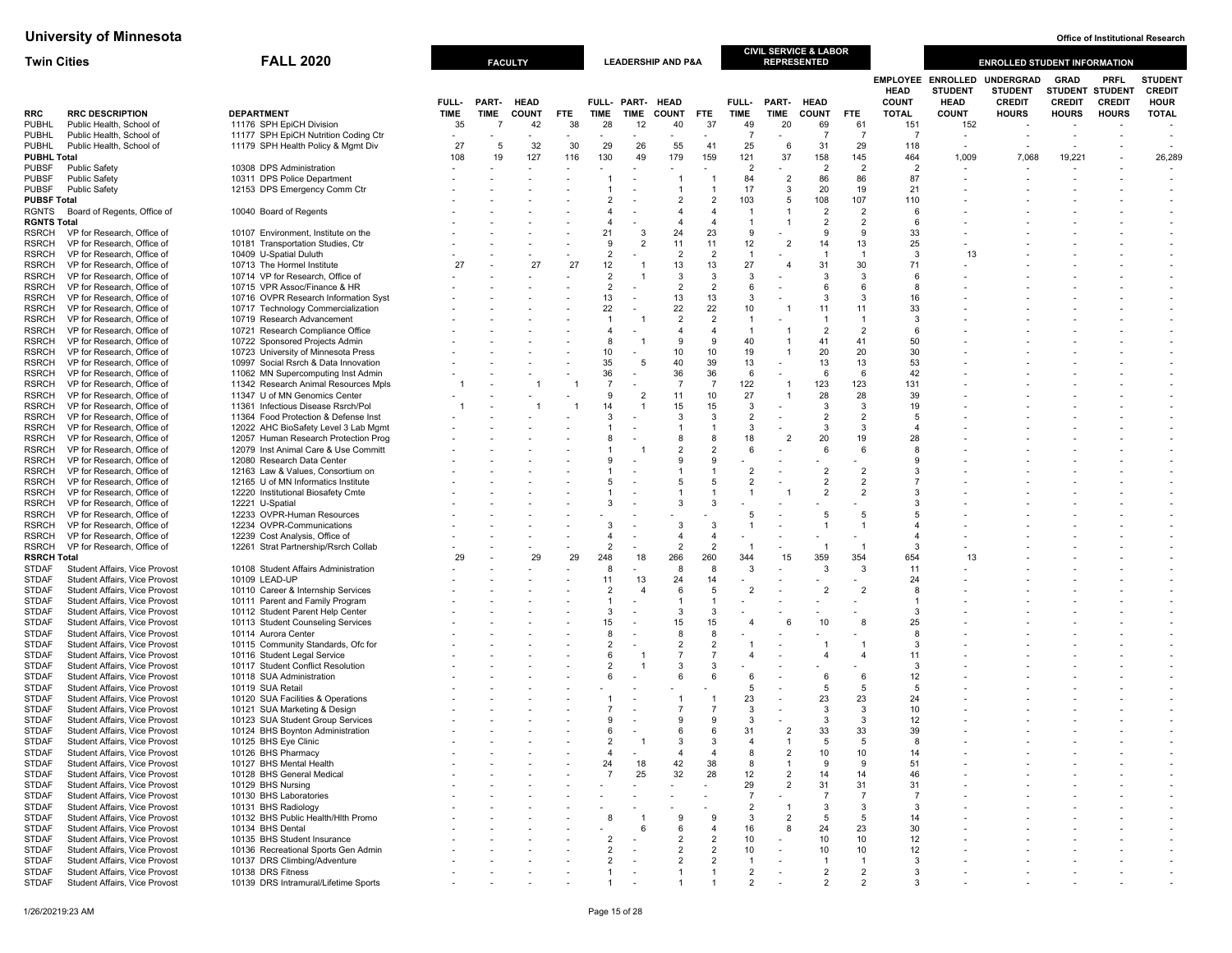| <b>Twin Cities</b>           | <b>FALL 2020</b>                                                 |                                                                          |             |       | <b>FACULTY</b> |                |                     |                  | <b>LEADERSHIP AND P&amp;A</b> |                       |                                  | <b>CIVIL SERVICE &amp; LABOR</b><br><b>REPRESENTED</b> |                |                      |                             |                                                           | <b>ENROLLED STUDENT INFORMATION</b>                 |                                                |                                                |                                                |
|------------------------------|------------------------------------------------------------------|--------------------------------------------------------------------------|-------------|-------|----------------|----------------|---------------------|------------------|-------------------------------|-----------------------|----------------------------------|--------------------------------------------------------|----------------|----------------------|-----------------------------|-----------------------------------------------------------|-----------------------------------------------------|------------------------------------------------|------------------------------------------------|------------------------------------------------|
|                              |                                                                  |                                                                          | FULL-       | PART- | <b>HEAD</b>    |                |                     | FULL- PART- HEAD |                               |                       | FULL-                            | PART- HEAD                                             |                |                      | <b>HEAD</b><br><b>COUNT</b> | <b>EMPLOYEE ENROLLED</b><br><b>STUDENT</b><br><b>HEAD</b> | <b>UNDERGRAD</b><br><b>STUDENT</b><br><b>CREDIT</b> | <b>GRAD</b><br><b>STUDENT</b><br><b>CREDIT</b> | <b>PRFL</b><br><b>STUDENT</b><br><b>CREDIT</b> | <b>STUDENT</b><br><b>CREDIT</b><br><b>HOUR</b> |
| <b>RRC</b>                   | <b>RRC DESCRIPTION</b>                                           | <b>DEPARTMENT</b>                                                        | <b>TIME</b> | TIME  | <b>COUNT</b>   | <b>FTE</b>     | TIME                | TIME             | <b>COUNT</b>                  | <b>FTE</b>            | <b>TIME</b>                      | TIME                                                   | <b>COUNT</b>   | <b>FTE</b>           | <b>TOTAL</b>                | <b>COUNT</b>                                              | <b>HOURS</b>                                        | <b>HOURS</b>                                   | <b>HOURS</b>                                   | <b>TOTAL</b>                                   |
| <b>STDAF</b>                 | Student Affairs, Vice Provost                                    | 10141 DRS Youth/Community                                                |             |       |                |                |                     |                  |                               |                       | $\overline{2}$                   | $\overline{\phantom{a}}$                               | $\overline{2}$ | $\overline{2}$       | 3                           |                                                           |                                                     |                                                |                                                |                                                |
| <b>STDAF</b>                 | Student Affairs, Vice Provost                                    | 10142 URW Facility Support                                               |             |       |                |                |                     |                  |                               |                       | 8                                | $\overline{\phantom{a}}$                               | 8              | 8                    | $\mathbf{Q}$                |                                                           |                                                     |                                                |                                                |                                                |
| <b>STDAF</b>                 | Student Affairs, Vice Provost                                    | 10143 DRS Advancement & Marketing                                        |             |       |                |                |                     |                  |                               | $\overline{2}$        | $\overline{2}$                   |                                                        | $\overline{2}$ | $\overline{2}$       | з                           |                                                           |                                                     |                                                |                                                |                                                |
| <b>STDAF</b><br><b>STDAF</b> | Student Affairs, Vice Provost<br>Student Affairs, Vice Provost   | 10144 DRS Minneapolis Facilities<br>10145 DRS St. Paul Facilities        |             |       |                |                |                     |                  |                               |                       |                                  |                                                        | 5              | 5                    |                             |                                                           |                                                     |                                                |                                                |                                                |
| <b>STDAF</b>                 | Student Affairs, Vice Provost                                    | 10146 DRS Aquatic Events/Programs                                        |             |       |                |                |                     |                  |                               |                       | $\overline{2}$                   |                                                        |                | $\overline{2}$       |                             |                                                           |                                                     |                                                |                                                |                                                |
| <b>STDAF</b>                 | Student Affairs, Vice Provost                                    | 10229 Bolstad Golf Course                                                |             |       |                |                |                     |                  | $\overline{2}$                | $\overline{2}$        | 3                                |                                                        |                | $\overline{4}$       |                             |                                                           |                                                     |                                                |                                                |                                                |
| <b>STDAF</b>                 | Student Affairs, Vice Provost                                    | 12103 BHS MCTC Health Services                                           |             |       |                |                |                     |                  |                               |                       |                                  | З                                                      | 3              | $\overline{2}$       |                             |                                                           |                                                     |                                                |                                                |                                                |
| <b>STDAF</b>                 | Student Affairs, Vice Provost                                    | 12188 Boynton Building Services                                          |             |       |                |                |                     |                  |                               |                       |                                  |                                                        |                | $\overline{4}$       |                             |                                                           |                                                     |                                                |                                                |                                                |
| <b>STDAF</b><br><b>STDAF</b> | Student Affairs, Vice Provost<br>Student Affairs, Vice Provost   | 12189 BHS IT Operations<br>12214 Central Career Services                 |             |       |                |                |                     |                  |                               | 3                     |                                  |                                                        | $\overline{2}$ | -1<br>$\overline{2}$ |                             |                                                           |                                                     |                                                |                                                |                                                |
| <b>STDAF</b>                 | Student Affairs, Vice Provost                                    | 12262 Fraternity and Sorority Life                                       |             |       |                |                |                     |                  |                               |                       |                                  |                                                        |                |                      |                             |                                                           |                                                     |                                                |                                                |                                                |
| <b>STDAF</b>                 | Student Affairs, Vice Provost                                    | 12263 Off-Campus Living                                                  |             |       |                |                |                     |                  |                               |                       |                                  |                                                        |                |                      |                             |                                                           |                                                     |                                                |                                                |                                                |
| <b>STDAF</b>                 | Student Affairs, Vice Provost                                    | 12264 Multicultural Stdt Engagement                                      |             |       |                |                | $\overline{2}$      |                  | $\overline{2}$                | $\overline{2}$        |                                  |                                                        |                |                      | 2                           |                                                           |                                                     |                                                |                                                |                                                |
| <b>STDAF Total</b>           |                                                                  |                                                                          |             |       |                |                | 159                 | 71               | 230                           | 209                   | 228                              | 32                                                     | 260            | 252                  | 490                         |                                                           |                                                     |                                                |                                                |                                                |
| <b>SVPFO</b>                 | SVP Finance /Operations                                          | 10041 University Budget Office                                           |             |       |                |                | 3                   |                  | 3                             | 3<br>8                |                                  |                                                        | $\overline{2}$ | $\overline{2}$       | 3                           |                                                           |                                                     |                                                |                                                |                                                |
| <b>SVPFO</b><br><b>SVPFO</b> | SVP Finance /Operations<br>SVP Finance /Operations               | 10043 Investments & Banking, Ofc of<br>12232 Finance & Operations, Sr VP |             |       |                |                | 8<br>$\overline{2}$ |                  | 8<br>$\mathcal{P}$            | $\overline{2}$        | $\overline{2}$<br>$\overline{2}$ |                                                        | $\overline{2}$ | $\overline{2}$       | 10                          |                                                           |                                                     |                                                |                                                |                                                |
| <b>SVPFO Total</b>           |                                                                  |                                                                          |             |       |                |                | 13                  |                  | 13                            | 13                    |                                  |                                                        | $\overline{4}$ | $\overline{4}$       | 17                          |                                                           |                                                     |                                                |                                                |                                                |
| <b>UEDUC</b>                 | Undergrad Ed, V Provost & Dean                                   | 10148 Undergrad Ed, V Provost&Dean                                       |             |       |                |                | 12                  |                  | 12                            | 12                    | 3                                |                                                        | 3              | 3                    | 15                          |                                                           | 9,928                                               | 105                                            |                                                | 10,033                                         |
| <b>UEDUC</b>                 | Undergrad Ed, V Provost & Dean                                   | 10149 Undergrad Research, Office of                                      |             |       |                |                | $\overline{2}$      |                  | $\overline{2}$                | $\overline{2}$        |                                  |                                                        |                |                      | $\overline{2}$              |                                                           |                                                     |                                                |                                                |                                                |
| <b>UEDUC</b>                 | Undergrad Ed, V Provost & Dean                                   | 10150 University Honors Program                                          |             | 5     | 5              | $\overline{2}$ | 14                  | $\overline{2}$   | 16                            | 16                    | -3                               |                                                        | 3              | 3                    | 24                          |                                                           | 1,690                                               |                                                |                                                | 1,690                                          |
| <b>UEDUC</b>                 | Undergrad Ed, V Provost & Dean                                   | 10151 Orientation/Transition Exper                                       |             |       |                |                | $\overline{7}$      |                  | 7                             | $\overline{7}$        | 3<br>5                           |                                                        | -3<br>5        | 3<br>5               | 10                          |                                                           |                                                     |                                                |                                                |                                                |
| <b>UEDUC</b><br><b>UEDUC</b> | Undergrad Ed, V Provost & Dean<br>Undergrad Ed, V Provost & Dean | 10152 Acad Suppt Resource Adm<br>10153 ASR One Stop Student Services     |             |       |                |                | 20<br>30            |                  | 21<br>30                      | 20<br>30              | 3                                |                                                        | 3              | 3                    | 26<br>33                    |                                                           |                                                     |                                                |                                                |                                                |
| <b>UEDUC</b>                 | Undergrad Ed, V Provost & Dean                                   | 10154 ASR Information Technology                                         |             |       |                |                | 51                  |                  | 52                            | 52                    | 8                                |                                                        | 8              | 8                    | 60                          |                                                           |                                                     |                                                |                                                |                                                |
| <b>UEDUC</b>                 | Undergrad Ed, V Provost & Dean                                   | 10155 ASR Student Academic Records                                       |             |       |                |                | 6                   |                  | 6                             | 6                     | 16                               |                                                        | 16             | 16                   | 22                          |                                                           |                                                     |                                                |                                                |                                                |
| <b>UEDUC</b>                 | Undergrad Ed, V Provost & Dean                                   | 10156 ASR Student Finance Admin                                          |             |       |                |                | 12                  |                  | 13                            | 12                    | 48                               | -1                                                     | 49             | 49                   | 62                          |                                                           |                                                     |                                                |                                                |                                                |
| <b>UEDUC</b>                 | Undergrad Ed, V Provost & Dean                                   | 10157 ASR Clsrm Mgmt Operations                                          |             |       |                |                | 6                   |                  | -6                            | 6                     | 8                                | $\blacksquare$                                         | 8              | 8                    | 14                          |                                                           |                                                     |                                                |                                                |                                                |
| <b>UEDUC</b><br><b>UEDUC</b> | Undergrad Ed, V Provost & Dean<br>Undergrad Ed, V Provost & Dean | 10158 ASR Clsrm Technical Services<br>10159 Freshman Recruitment & Adm   |             |       |                |                | 36                  |                  | 36                            | $\overline{4}$<br>36  | 16<br>12                         | $\overline{2}$<br>17                                   | 18<br>29       | 17<br>21             | 22<br>65                    |                                                           |                                                     |                                                |                                                |                                                |
| <b>UEDUC</b>                 | Undergrad Ed, V Provost & Dean                                   | 10160 Transfer Recruitment & Adm                                         |             |       |                |                |                     |                  |                               | 6                     | 4                                | -1                                                     | 5              | 5                    | 11                          |                                                           |                                                     |                                                |                                                |                                                |
| <b>UEDUC</b>                 | Undergrad Ed, V Provost & Dean                                   | 10161 International Adm & Recruit                                        |             |       |                |                |                     |                  |                               |                       | $\overline{2}$                   | 4                                                      | 6              | $\overline{4}$       |                             |                                                           |                                                     |                                                |                                                |                                                |
| <b>UEDUC</b>                 | Undergrad Ed, V Provost & Dean                                   | 10162 Admissn Admin & Support Serv                                       |             |       |                |                |                     |                  |                               |                       |                                  |                                                        | 8              | 8                    | 16                          |                                                           |                                                     |                                                |                                                |                                                |
| <b>UEDUC</b>                 | Undergrad Ed, V Provost & Dean                                   | 10163 Aerospace Studies (AF ROTC)                                        |             |       |                |                |                     |                  |                               |                       |                                  |                                                        |                | -1                   |                             |                                                           |                                                     |                                                |                                                |                                                |
| <b>UEDUC</b>                 | Undergrad Ed, V Provost & Dean                                   | 10164 Military Sciences (Army ROTC)                                      |             |       |                |                |                     |                  |                               |                       |                                  |                                                        | $\overline{2}$ | $\overline{2}$       | $\overline{c}$              |                                                           |                                                     |                                                |                                                |                                                |
| <b>UEDUC</b><br><b>UEDUC</b> | Undergrad Ed, V Provost & Dean<br>Undergrad Ed, V Provost & Dean | 10165 Naval Sciences (Naval ROTC)<br>10166 Lindahl Academic Center       |             |       |                |                | 14                  |                  | 15                            | 15                    | $\overline{2}$                   |                                                        | $\overline{2}$ | $\overline{2}$       | 17                          |                                                           |                                                     |                                                |                                                |                                                |
| <b>UEDUC</b>                 | Undergrad Ed, V Provost & Dean                                   | 12254 Student Success Undergrad Ed                                       |             |       |                |                | 13                  | -1               | 14                            | 14                    | $\overline{4}$                   |                                                        | $\overline{4}$ | $\overline{4}$       | 18                          |                                                           |                                                     |                                                |                                                |                                                |
| <b>UEDUC Total</b>           |                                                                  |                                                                          |             |       | 5              | $\overline{2}$ | 242                 | $\overline{7}$   | 249                           | 246                   | 149                              | 25                                                     | 174            | 162                  | 428                         |                                                           | 11,618                                              | 105                                            |                                                | 11,723                                         |
| <b>UHLSF</b>                 | University Health & Safety                                       | 10310 UHS Emergency Management                                           |             |       |                |                |                     |                  | 2                             | $\overline{2}$        | $\overline{2}$                   | 3                                                      | 5              | 3                    |                             |                                                           |                                                     |                                                |                                                |                                                |
| <b>UHLSF</b>                 | University Health & Safety                                       | 10312 UHS Administration                                                 |             |       |                |                |                     |                  |                               | 4                     | $\overline{2}$                   |                                                        | $\overline{2}$ | $\overline{2}$       | 6                           |                                                           |                                                     |                                                |                                                |                                                |
| <b>UHLSF</b>                 | University Health & Safety<br>University Health & Safety         | 10313 UHS Building Codes                                                 |             |       |                |                |                     |                  |                               | 3                     | 13                               |                                                        | 13             | 13                   | 17<br>з                     |                                                           |                                                     |                                                |                                                |                                                |
| <b>UHLSF</b><br><b>UHLSF</b> | University Health & Safety                                       | 11156 UHS Health Emerg Resp Office<br>12020 UHS Biosafety & Occ Health   |             |       |                |                |                     |                  |                               | 3                     | $\overline{2}$                   |                                                        | $\overline{2}$ | $\overline{2}$       | 5                           |                                                           |                                                     |                                                |                                                |                                                |
| <b>UHLSF</b>                 | University Health & Safety                                       | 12200 UHS Research Safety                                                |             |       |                |                |                     |                  |                               |                       | 5                                |                                                        | 5              | 5                    |                             |                                                           |                                                     |                                                |                                                |                                                |
| <b>UHLSF</b>                 | University Health & Safety                                       | 12202 UHS Industrial Hygiene                                             |             |       |                |                |                     |                  |                               | 6                     | $\overline{2}$                   |                                                        | $\overline{2}$ | $\overline{2}$       |                             |                                                           |                                                     |                                                |                                                |                                                |
| UHLSF                        | University Health & Safety                                       | 12203 UHS Regulated Waste                                                |             |       |                |                |                     |                  |                               |                       | 10                               |                                                        | 10             | 10                   | 11                          |                                                           |                                                     |                                                |                                                |                                                |
| <b>UHLSF</b><br><b>UHLSF</b> | University Health & Safety<br>University Health & Safety         | 12204 UHS Radiation Safety<br>12211 UHS Environmental Compliance         |             |       |                |                |                     |                  | $\mathcal{R}$                 | 3                     | 5                                |                                                        | 5              | 5                    |                             |                                                           |                                                     |                                                |                                                |                                                |
| <b>UHLSF Total</b>           |                                                                  |                                                                          |             |       |                |                | 27                  |                  | 28                            | 28                    | 41                               | 3                                                      | 44             | 42                   | 72                          |                                                           |                                                     |                                                |                                                |                                                |
| URELX                        | <b>University Relations</b>                                      | 10231 URelations Admin                                                   |             |       |                |                | $\overline{2}$      |                  | $\mathcal{R}$                 | $\overline{2}$        |                                  |                                                        |                |                      | 3                           |                                                           |                                                     |                                                |                                                |                                                |
| URELX                        | <b>University Relations</b>                                      | 10232 UR Creative Services                                               |             |       |                |                |                     |                  |                               | 4                     |                                  |                                                        |                | $\overline{7}$       | 11                          |                                                           |                                                     |                                                |                                                |                                                |
| URELX                        | <b>University Relations</b>                                      | 10233 Government Relations                                               |             |       |                |                | 6                   |                  | 6                             | 6                     |                                  |                                                        | $\overline{2}$ | $\overline{2}$       | 8                           |                                                           |                                                     |                                                |                                                |                                                |
| URELX                        | <b>University Relations</b>                                      | 10234 URelations Marketing                                               |             |       |                |                | 10                  |                  | 10                            | 10                    |                                  |                                                        |                |                      | 10                          |                                                           |                                                     |                                                |                                                |                                                |
| <b>URELX</b><br>URELX        | <b>University Relations</b><br><b>University Relations</b>       | 10235 URelations Public Relations<br>10236 U of M Alumni Association     |             |       |                |                | 11<br>16            |                  | 11<br>16                      | 11<br>16              | 5                                |                                                        | 6              | 6                    | 11<br>22                    |                                                           |                                                     |                                                |                                                |                                                |
| URELX                        | <b>University Relations</b>                                      | 10237 University of Minnesota Fdn                                        |             |       |                |                | 151                 |                  | 153                           | 153                   | 74                               |                                                        | 76             | 76                   | 229                         |                                                           |                                                     |                                                |                                                |                                                |
| <b>URELX Total</b>           |                                                                  |                                                                          |             |       |                |                | 200                 | -3               | 203                           | 202                   | 87                               | 4                                                      | 91             | 90                   | 294                         |                                                           |                                                     |                                                |                                                |                                                |
| USERV                        | <b>University Services</b>                                       | 10239 U Serv Administration                                              |             |       |                |                | 3                   |                  | -3                            | 3                     |                                  |                                                        |                |                      | 3                           |                                                           |                                                     |                                                |                                                |                                                |
| <b>USERV</b>                 | <b>University Services</b>                                       | 10240 U Serv Human Resources                                             |             |       |                |                |                     |                  |                               | $\boldsymbol{\Delta}$ |                                  |                                                        | $\overline{2}$ | $\overline{2}$       | 6                           |                                                           |                                                     |                                                |                                                |                                                |
| <b>USERV</b>                 | <b>University Services</b><br><b>University Services</b>         | 10241 U Serv Payroll                                                     |             |       |                |                |                     |                  |                               | $\overline{2}$        | 3<br>6                           |                                                        | 3              | 3<br>$\overline{7}$  | 5<br>12                     |                                                           |                                                     |                                                |                                                |                                                |
| <b>USERV</b><br><b>USERV</b> | <b>University Services</b>                                       | 10242 U Serv Finance<br>10243 U Serv Project Accounting                  |             |       |                |                | 5                   |                  | 2                             | 5<br>$\overline{2}$   | 2                                |                                                        | $\overline{2}$ | 2                    |                             |                                                           |                                                     |                                                |                                                |                                                |
| <b>USERV</b>                 | <b>University Services</b>                                       | 10244 U Serv Utility Accounting                                          |             |       |                |                |                     |                  |                               |                       | $\overline{2}$                   |                                                        | $\overline{2}$ | $\overline{2}$       |                             |                                                           |                                                     |                                                |                                                |                                                |
| <b>USERV</b>                 | <b>University Services</b>                                       | 10248 U Serv Information Services                                        |             |       |                |                |                     |                  |                               |                       |                                  |                                                        |                |                      |                             |                                                           |                                                     |                                                |                                                |                                                |
| <b>USERV</b>                 | <b>University Services</b>                                       | 10249 U Serv Analysis & Cont Improve                                     |             |       |                |                |                     |                  | -5                            | 5                     |                                  |                                                        |                | -1                   | 6                           |                                                           |                                                     |                                                |                                                |                                                |
| <b>USERV</b>                 | <b>University Services</b>                                       | 10256 U Serv Enterprise Asset Mgmt                                       |             |       |                |                |                     |                  |                               | 8                     |                                  |                                                        | 3              | 3                    | 11                          |                                                           |                                                     |                                                |                                                |                                                |
| <b>USERV</b><br>USERV        | <b>University Services</b><br><b>University Services</b>         | 10301 U Serv Engineering Records<br>12237 U Serv Facility Info Systems   |             |       |                |                | 5                   |                  | -5                            | 5                     | 3<br>3                           |                                                        | 3<br>3         | 3<br>3               | 8                           |                                                           |                                                     |                                                |                                                |                                                |
| <b>USERV Total</b>           |                                                                  |                                                                          |             |       |                |                |                     |                  | 43                            |                       | 25                               |                                                        | 26             | 26                   | 69                          |                                                           |                                                     |                                                |                                                |                                                |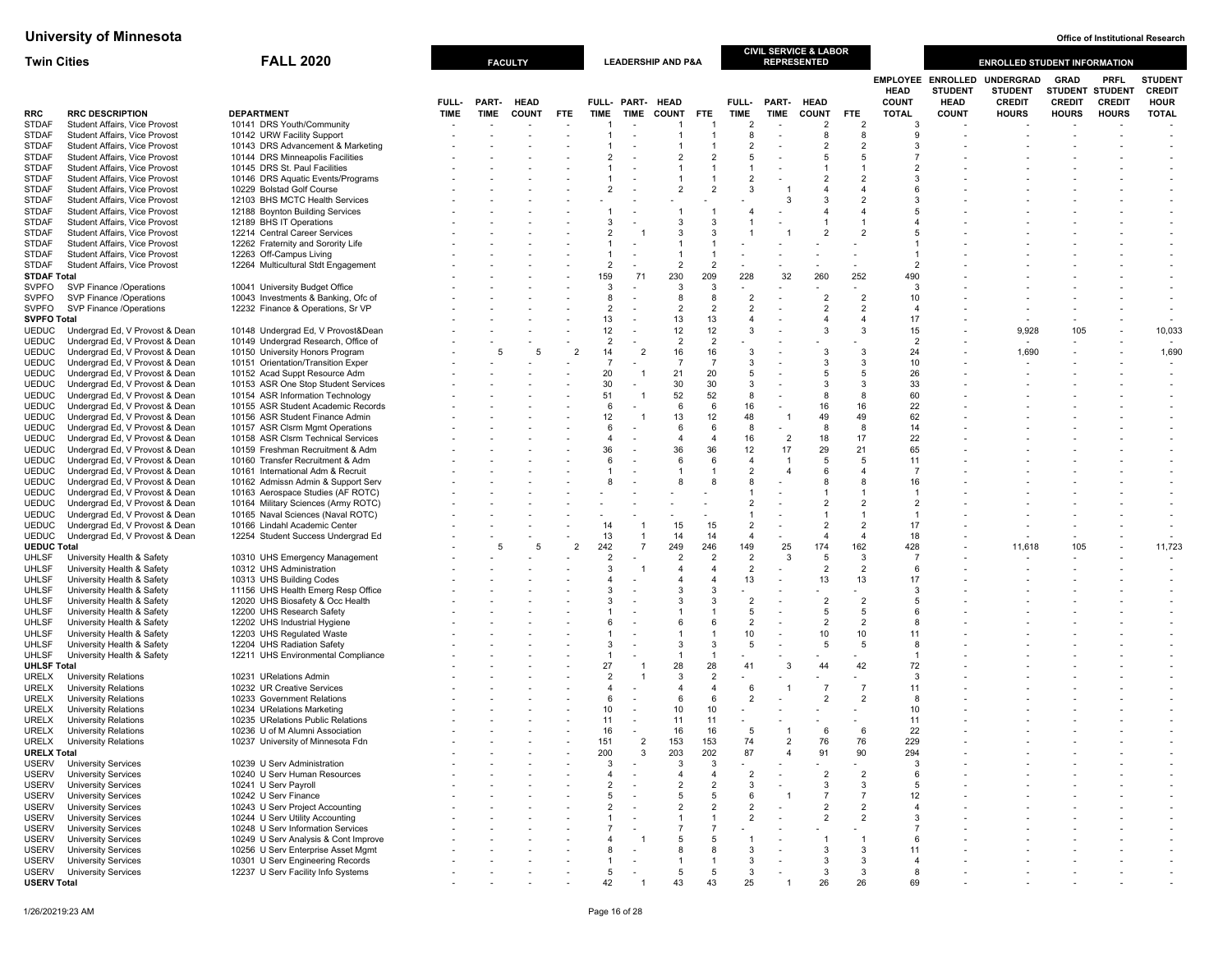| <b>FALL 2020</b><br><b>Twin Cities</b> |                                                       |                                                          |                      |                       | <b>FACULTY</b>              |                |                                               |                          | <b>LEADERSHIP AND P&amp;A</b>   |                          |                      |                        | <b>CIVIL SERVICE &amp; LABOR</b><br><b>REPRESENTED</b> |                        |                                                               |                                                                                  | <b>ENROLLED STUDENT INFORMATION</b>                                 |                                                                       |                                                                          |                                                                          |
|----------------------------------------|-------------------------------------------------------|----------------------------------------------------------|----------------------|-----------------------|-----------------------------|----------------|-----------------------------------------------|--------------------------|---------------------------------|--------------------------|----------------------|------------------------|--------------------------------------------------------|------------------------|---------------------------------------------------------------|----------------------------------------------------------------------------------|---------------------------------------------------------------------|-----------------------------------------------------------------------|--------------------------------------------------------------------------|--------------------------------------------------------------------------|
| <b>RRC</b><br><b>VETMD</b>             | <b>RRC DESCRIPTION</b><br>Veterinary Medicine, Col of | <b>DEPARTMENT</b><br>11636 CVM Veterinary Med Dean's Ofc | FULL-<br><b>TIME</b> | PART-<br><b>TIME</b>  | <b>HEAD</b><br><b>COUNT</b> | FTE            | <b>FULL-</b><br><b>TIME</b><br>$\mathfrak{p}$ | <b>TIME</b>              | PART- HEAD<br><b>COUNT</b><br>3 | FTE<br>$\overline{2}$    | FULL-<br><b>TIME</b> | PART-<br><b>TIME</b>   | <b>HEAD</b><br><b>COUNT</b>                            | FTE<br>$\overline{1}$  | <b>HEAD</b><br><b>COUNT</b><br><b>TOTAL</b><br>$\overline{a}$ | <b>EMPLOYEE ENROLLED</b><br><b>STUDENT</b><br><b>HEAD</b><br><b>COUNT</b><br>496 | <b>UNDERGRAD</b><br><b>STUDENT</b><br><b>CREDIT</b><br><b>HOURS</b> | <b>GRAD</b><br><b>STUDENT</b><br><b>CREDIT</b><br><b>HOURS</b><br>877 | <b>PRFL</b><br><b>STUDENT</b><br><b>CREDIT</b><br><b>HOURS</b><br>23,067 | <b>STUDENT</b><br><b>CREDIT</b><br><b>HOUR</b><br><b>TOTAL</b><br>23,944 |
|                                        |                                                       |                                                          |                      |                       |                             |                |                                               |                          | 4                               | $\overline{a}$           | $\overline{7}$       |                        |                                                        |                        |                                                               |                                                                                  |                                                                     |                                                                       |                                                                          | $\overline{a}$                                                           |
| <b>VETMD</b>                           | Veterinary Medicine, Col of                           | 11637 CVM Finance<br>11638 CVM Human Resources           |                      |                       |                             |                |                                               |                          |                                 |                          | 3                    |                        | 3                                                      | 3                      | 11                                                            |                                                                                  |                                                                     |                                                                       |                                                                          | $\overline{\phantom{a}}$                                                 |
| <b>VETMD</b>                           | Veterinary Medicine, Col of                           |                                                          |                      |                       |                             |                | 5                                             |                          | 5                               | 5                        | 5                    |                        |                                                        | 5                      |                                                               |                                                                                  |                                                                     |                                                                       |                                                                          |                                                                          |
| <b>VETMD</b>                           | Veterinary Medicine, Col of                           | 11639 CVM Advancement                                    |                      |                       |                             |                |                                               |                          |                                 |                          |                      |                        | 5                                                      |                        | 10                                                            |                                                                                  |                                                                     |                                                                       |                                                                          |                                                                          |
| <b>VETMD</b>                           | Veterinary Medicine, Col of                           | 11640 CVM Facility Services                              |                      |                       |                             |                |                                               |                          |                                 |                          |                      |                        |                                                        | $\mathcal{P}$          |                                                               |                                                                                  |                                                                     |                                                                       |                                                                          |                                                                          |
| <b>VETMD</b>                           | Veterinary Medicine, Col of                           | 11641 CVM Research Office                                |                      |                       |                             |                |                                               |                          | 3                               | $\mathcal{R}$            | 3                    |                        | $\overline{2}$<br>$\Delta$                             | $\boldsymbol{\Lambda}$ | 5<br>5                                                        |                                                                                  |                                                                     |                                                                       |                                                                          |                                                                          |
| VETMD                                  | Veterinary Medicine, Col of                           | 11642 CVM Clinical Investigation Ctr                     |                      |                       |                             |                |                                               |                          |                                 |                          |                      |                        |                                                        |                        |                                                               |                                                                                  |                                                                     |                                                                       |                                                                          |                                                                          |
| <b>VETMD</b>                           | Veterinary Medicine, Col of                           | 11643 CVM Graduate Program Office                        |                      |                       |                             |                | 3                                             |                          | 3                               | 3                        |                      |                        |                                                        |                        | 3                                                             |                                                                                  |                                                                     |                                                                       |                                                                          |                                                                          |
| VETMD                                  | Veterinary Medicine, Col of                           | 11645 CVM Vet Med Acad & Student Aff                     |                      |                       |                             |                | 3                                             |                          | $\overline{A}$                  | $\overline{\mathbf{4}}$  | 13                   |                        | 13                                                     | 13                     | 17                                                            |                                                                                  |                                                                     |                                                                       |                                                                          | $\overline{\phantom{a}}$                                                 |
| <b>VETMD</b>                           | Veterinary Medicine, Col of                           | 11646 Veterinary Population Medicine                     | 54                   |                       | 61                          | 59             | 5                                             | $\overline{2}$           |                                 | $\overline{7}$           | 11                   |                        | 15                                                     | 13                     | 83                                                            |                                                                                  | 497                                                                 |                                                                       |                                                                          | 497                                                                      |
| <b>VETMD</b>                           | Veterinary Medicine, Col of                           | 11651 Veterinary Biomedical Science                      | 24                   | $\overline{2}$        | 26                          | 25             | 15                                            | $\boldsymbol{\Lambda}$   | 19                              | 18                       | 19                   | $\overline{4}$         | 23                                                     | 22                     | 68                                                            | 39                                                                               | 2,286                                                               | 555                                                                   |                                                                          | 2,841                                                                    |
| <b>VETMD</b>                           | Veterinary Medicine, Col of                           | 11652 Veterinary Clinical Sciences                       | 48                   | 11                    | 59                          | 55             | $\overline{2}$                                |                          | $\overline{2}$                  | $\overline{2}$           | 16                   | 3                      | 19                                                     | 18                     | 80                                                            |                                                                                  | 369                                                                 |                                                                       |                                                                          | 369                                                                      |
| <b>VETMD</b>                           | Veterinary Medicine, Col of                           | 11653 VMC Veterinary Medical Ctr Adm                     |                      |                       |                             |                | $\overline{7}$                                |                          |                                 | $\overline{7}$           | 32                   | $\overline{2}$         | 34                                                     | 33                     | 41                                                            |                                                                                  |                                                                     |                                                                       |                                                                          | $\overline{\phantom{a}}$                                                 |
| <b>VETMD</b>                           | Veterinary Medicine, Col of                           | 11654 VMC Large Animal Core                              |                      |                       |                             |                |                                               |                          |                                 |                          | 17                   |                        | 17                                                     | 17                     | 17                                                            |                                                                                  |                                                                     |                                                                       |                                                                          | $\overline{\phantom{a}}$                                                 |
| VETMD                                  | Veterinary Medicine, Col of                           | 11655 VMC Small Animal Core                              |                      |                       |                             |                |                                               |                          |                                 |                          | 39                   | $\mathbf{3}$           | 42                                                     | 41                     | 42                                                            |                                                                                  |                                                                     |                                                                       |                                                                          |                                                                          |
| VETMD                                  | Veterinary Medicine, Col of                           | 11656 VMC Specialties                                    |                      |                       |                             |                |                                               |                          |                                 |                          | 21                   | 3                      | 24                                                     | 23                     | 24                                                            |                                                                                  |                                                                     |                                                                       |                                                                          |                                                                          |
| <b>VETMD</b>                           | Veterinary Medicine, Col of                           | 11657 VMC Anesthesia                                     |                      |                       |                             |                |                                               |                          |                                 |                          | 13                   | $\overline{2}$         | 15                                                     | 15                     | 15                                                            |                                                                                  |                                                                     |                                                                       |                                                                          |                                                                          |
| VETMD                                  | Veterinary Medicine, Col of                           | 11658 VMC Labs                                           |                      |                       |                             |                |                                               |                          |                                 |                          | 8                    | $\boldsymbol{\Lambda}$ | 12                                                     | 10                     | 12                                                            |                                                                                  |                                                                     |                                                                       |                                                                          | $\overline{\phantom{a}}$                                                 |
| <b>VETMD</b>                           | Veterinary Medicine, Col of                           | 11659 VMC Medical Imaging                                |                      |                       |                             |                |                                               |                          |                                 |                          | 9                    |                        | 9                                                      | 9                      | $\mathbf{q}$                                                  |                                                                                  |                                                                     |                                                                       |                                                                          |                                                                          |
| <b>VETMD</b>                           | Veterinary Medicine, Col of                           | 11660 VMC Pharmacy                                       |                      |                       |                             |                |                                               |                          |                                 |                          | $\overline{2}$       |                        | $\overline{2}$                                         | $\overline{2}$         |                                                               |                                                                                  |                                                                     |                                                                       |                                                                          |                                                                          |
| <b>VETMD</b>                           | Veterinary Medicine, Col of                           | 11661 VMC SA Hospital Services                           |                      |                       |                             |                |                                               |                          |                                 |                          | 29                   |                        | 29                                                     | 29                     | 29                                                            |                                                                                  |                                                                     |                                                                       |                                                                          |                                                                          |
| <b>VETMD</b>                           | Veterinary Medicine, Col of                           | 11662 Veterinary Diagnostic Lab                          |                      |                       |                             |                |                                               |                          |                                 |                          | 72                   | 5                      | 77                                                     | 76                     | 81                                                            |                                                                                  |                                                                     |                                                                       |                                                                          |                                                                          |
| VETMD                                  | Veterinary Medicine, Col of                           | 11675 Raptor Center                                      |                      |                       |                             |                |                                               |                          | 5                               | 5                        | $\overline{7}$       |                        | 8                                                      | -8                     | 13                                                            |                                                                                  |                                                                     |                                                                       |                                                                          |                                                                          |
| VETMD                                  | Veterinary Medicine, Col of                           | 11676 Animal Hlth Food Safety, Ctr                       |                      |                       |                             |                | 3                                             |                          | 3                               | $\mathcal{R}$            | $\overline{2}$       |                        | $\overline{2}$                                         | $\overline{2}$         | 5                                                             |                                                                                  |                                                                     |                                                                       |                                                                          |                                                                          |
| VETMD                                  | Veterinary Medicine, Col of                           | 12198 VMC Preventative Health                            |                      |                       |                             |                |                                               |                          | $\overline{\phantom{a}}$        | $\overline{\phantom{a}}$ | 5                    | -1                     | 6                                                      | 6                      | 6                                                             | $\blacksquare$                                                                   |                                                                     |                                                                       | $\overline{\phantom{a}}$                                                 | $\overline{a}$                                                           |
| <b>VETMD Total</b>                     |                                                       |                                                          | 126                  | 20                    | 146                         | 139            | 64                                            | 9                        | 73                              | 70                       | 336                  | 34                     | 370                                                    | 361                    | 589                                                           | 535                                                                              | 3,152                                                               | 1.432                                                                 | 23,067                                                                   | 27,65'                                                                   |
| <b>Grand Total</b>                     |                                                       |                                                          | 3,344                | 657                   | 4,001                       | 3,649          | 5,023                                         | 1,106                    | 6,129                           | 5,587                    | 7,056                | 752                    | 7,808                                                  | 7,569                  | 17,938                                                        | 52,388                                                                           | 1,055,198                                                           | 197,939                                                               | 151,328                                                                  | 1,404,465                                                                |
|                                        |                                                       | <b>This Year's Total</b>                                 |                      |                       |                             |                |                                               |                          |                                 |                          |                      |                        |                                                        |                        |                                                               |                                                                                  |                                                                     |                                                                       |                                                                          |                                                                          |
|                                        |                                                       | <b>Crookston Total</b>                                   | 38                   |                       | 38                          | 38             | 89                                            | 45                       | 134                             | 107                      | 90                   | $\overline{7}$         | 97                                                     | 95                     | 269                                                           | 2,530                                                                            | 52,608                                                              | $\blacksquare$                                                        |                                                                          | 52,608                                                                   |
|                                        |                                                       | <b>Duluth Total</b>                                      | 485                  | 84                    | 569                         | 517            | 282                                           | 28                       | 310                             | 292                      | 605                  | 89                     | 694                                                    | 669                    | 1,573                                                         | 9.904                                                                            | 274,720                                                             | 6,604                                                                 |                                                                          | 281,323                                                                  |
|                                        |                                                       | <b>Morris Total</b>                                      | 90                   | 9                     | 99                          | 97             | 93                                            | 47                       | 140                             | 116                      | 126                  | 25                     | 151                                                    | 143                    | 390                                                           | 1.339                                                                            | 42.767                                                              |                                                                       |                                                                          | 42.767                                                                   |
|                                        |                                                       | <b>Rochester Total</b>                                   | 13                   |                       | 13                          | 13             | 62                                            | $\overline{\phantom{a}}$ | 62                              | 62                       | 15                   | 3                      | 18                                                     | 16                     | 93                                                            | 632                                                                              | 14,199                                                              | $\overline{\phantom{a}}$<br>839                                       |                                                                          | 15,038                                                                   |
|                                        |                                                       |                                                          |                      |                       |                             |                |                                               |                          |                                 |                          |                      |                        |                                                        |                        |                                                               |                                                                                  |                                                                     |                                                                       |                                                                          |                                                                          |
|                                        |                                                       | <b>Twin Cities Total</b>                                 | 3,344<br>3.970       | 657<br>750            | 4,001<br>4.720              | 3.649<br>4.313 | 5,023<br>5.549                                | 1,106<br>1.226           | 6,129<br>6.775                  | 5,587<br>6.165           | 7,056<br>7.892       | 752<br>876             | 7,808<br>8.768                                         | 7,569<br>8.492         | 17,938<br>20.263                                              | 52.388<br>66.793                                                                 | 1,055,198<br>1.439.491                                              | 197.939<br>205.381                                                    | 151,328<br>151.328                                                       | 1,404,465<br>1.796.200                                                   |
|                                        |                                                       | University of Minnesota Total                            |                      |                       |                             |                |                                               |                          |                                 |                          |                      |                        |                                                        |                        |                                                               |                                                                                  |                                                                     |                                                                       |                                                                          |                                                                          |
|                                        |                                                       | <b>Last Year's Numbers</b>                               |                      |                       |                             |                |                                               |                          |                                 |                          |                      |                        |                                                        |                        |                                                               |                                                                                  |                                                                     |                                                                       |                                                                          |                                                                          |
|                                        |                                                       | <b>Crookston Total</b>                                   | 42                   | $\boldsymbol{\Delta}$ | 46                          | 44             | 95                                            | 52                       | 147                             | 116                      | 99                   | 13                     | 112                                                    | 108                    | 305                                                           | 2,768                                                                            | 54,802                                                              | $\overline{\phantom{a}}$                                              |                                                                          | 54,802                                                                   |
|                                        |                                                       | <b>Duluth Total</b>                                      | 486                  | 108                   | 594                         | 532            | 290                                           | 25                       | 315                             | 299                      | 637                  | 102                    | 739                                                    | 712                    | 1.648                                                         | 10,435                                                                           | 282,159                                                             | 6,746                                                                 |                                                                          | 288,905                                                                  |
|                                        |                                                       | <b>Morris Total</b>                                      | 94                   | $\overline{7}$        | 101                         | 99             | 103                                           | 45                       | 148                             | 125                      | 133                  | 30                     | 163                                                    | 152                    | 412                                                           | 1,499                                                                            | 45,892                                                              | $\overline{\phantom{a}}$                                              |                                                                          | 45,892                                                                   |
|                                        |                                                       | <b>Rochester Total</b>                                   | 12                   |                       | 12                          | 12             | 62                                            |                          | 62                              | 62                       | 16                   | $\overline{1}$         | 17                                                     | 16                     | 91                                                            | 572                                                                              | 14,028                                                              | 771                                                                   |                                                                          | 14,799                                                                   |
|                                        |                                                       | <b>Twin Cities Total</b>                                 | 3,309                | 686                   | 3,995                       | 3.614          | 5,036                                         | 1,107                    | 6.143                           | 5,576                    | 7.184                | 865                    | 8.049                                                  | 7.769                  | 18,187                                                        | 51.750                                                                           | 1,061,740                                                           | 202.854                                                               | 148,324                                                                  | 1,412,917                                                                |
|                                        |                                                       | University of Minnesota Total                            | 3.943                | 805                   | 4.748                       | 4.300          | 5.586                                         | 1.229                    | 6.815                           | 6.178                    | 8.069                | 1.011                  | 9.080                                                  | 8.758                  | 20.643                                                        | 67.024                                                                           | 1.458.621                                                           | 210.371                                                               | 148.324                                                                  | 1.817.315                                                                |

The Twin Cities campus includes the Duluth Medical School, Duluth Pharmacy, and Duluth Integrated Biosciences MS

Student Credit Hours include: Fall 2019, Spring 2020, and Summer 2020 and is based on course ownership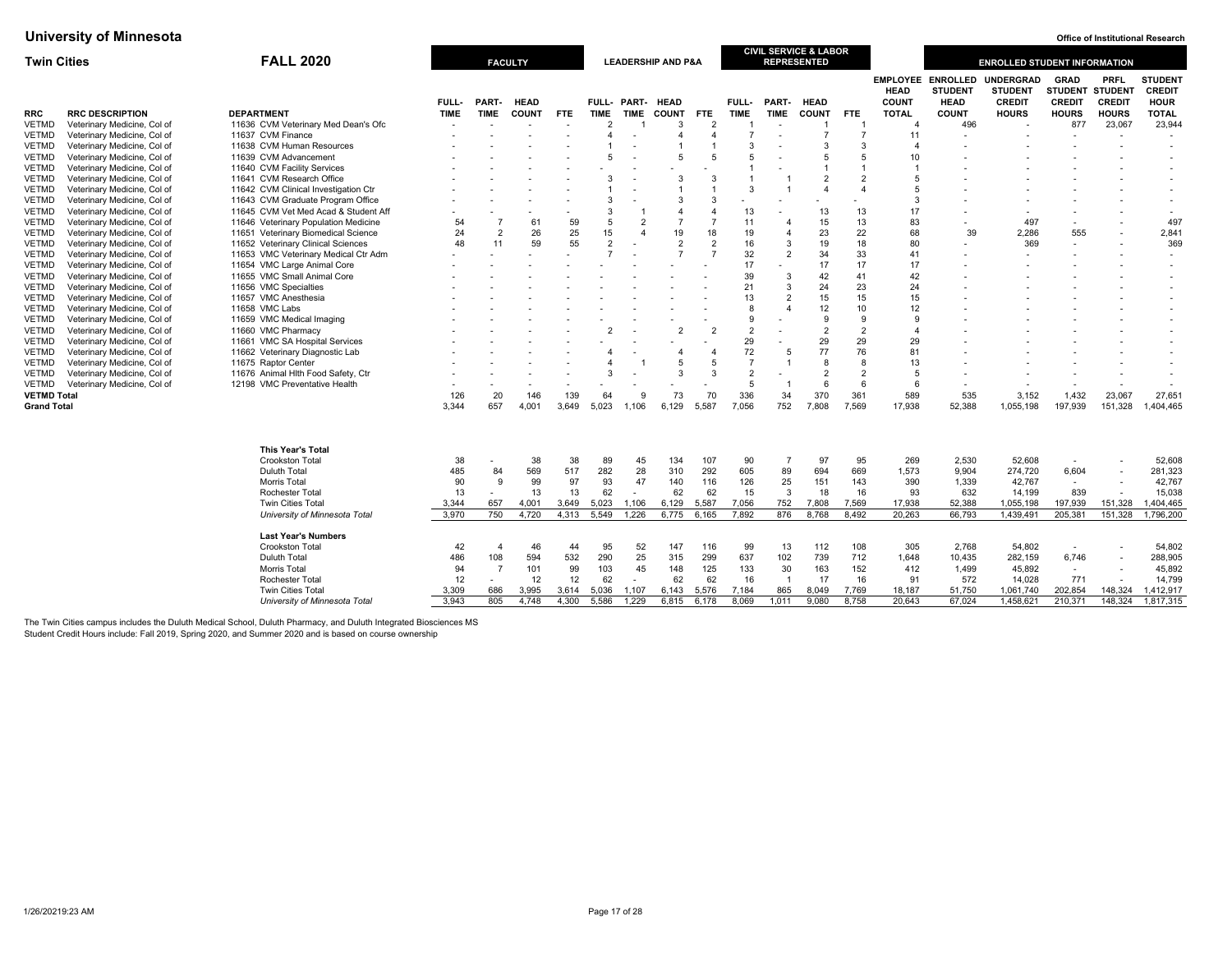| <b>Duluth</b>                                                                | <b>FALL 2020</b>                                                         | <b>FACULTY</b> |                          |                      |            |                                  |                          | <b>LEADERSHIP AND P&amp;A</b> |                |                                  |                | <b>CIVIL SERVICE &amp; LABOR</b><br><b>REPRESENTED</b> |                       |                             |                                                           | <b>ENROLLED STUDENT INFORMATION</b>          |                                                        |                              |                                                |
|------------------------------------------------------------------------------|--------------------------------------------------------------------------|----------------|--------------------------|----------------------|------------|----------------------------------|--------------------------|-------------------------------|----------------|----------------------------------|----------------|--------------------------------------------------------|-----------------------|-----------------------------|-----------------------------------------------------------|----------------------------------------------|--------------------------------------------------------|------------------------------|------------------------------------------------|
|                                                                              |                                                                          | FULL-          | PART-                    | <b>HEAD</b>          |            |                                  | FULL- PART-              | <b>HEAD</b>                   |                | FULL-                            |                | PART- HEAD                                             |                       | <b>HEAD</b><br><b>COUNT</b> | <b>EMPLOYEE ENROLLED</b><br><b>STUDENT</b><br><b>HEAD</b> | UNDERGRAD<br><b>STUDENT</b><br><b>CREDIT</b> | <b>GRAD</b><br><b>STUDENT STUDENT</b><br><b>CREDIT</b> | <b>PRFL</b><br><b>CREDIT</b> | <b>STUDENT</b><br><b>CREDIT</b><br><b>HOUR</b> |
| <b>RRC DESCRIPTION</b><br>RRC                                                | <b>DEPARTMENT</b>                                                        | <b>TIME</b>    | <b>TIME</b>              | <b>COUNT</b>         | <b>FTE</b> | TIME                             | <b>TIME</b>              | <b>COUNT</b>                  | FTE.           | <b>TIME</b>                      | TIME           | <b>COUNT</b>                                           | FTE.                  | <b>TOTAL</b>                | <b>COUNT</b>                                              | <b>HOURS</b>                                 | <b>HOURS</b>                                           | <b>HOURS</b>                 | <b>TOTAL</b>                                   |
| <b>UMDXX</b>                                                                 | 10314 D Chancellor's Office                                              |                |                          |                      |            | $\overline{2}$                   |                          | $\overline{2}$                | 2              | $\overline{4}$                   |                | $\overline{4}$                                         | $\boldsymbol{\Delta}$ | -6                          |                                                           |                                              |                                                        |                              |                                                |
| UMDXX UMD VCAA Administration                                                | 10315 D Academic Administration                                          |                |                          |                      |            | 3<br>$\mathbf{1}$                | $\overline{\phantom{a}}$ | 3                             | 3              | 3                                | -3             | 6                                                      | 5<br>$\overline{4}$   |                             | 56                                                        | 6,678                                        |                                                        |                              | 6,678                                          |
| UMDXX UMD VCAA Administration<br>UMDXX UMD Info Tech Syst & Services         | 10316 D Sponsored Projects Admin<br>10318 D ITSS Dept Administration     |                |                          |                      |            | 19                               |                          | $\overline{1}$<br>19          | -1<br>19       | $\overline{4}$<br>19             |                | 4<br>19                                                | 19                    | 38                          |                                                           |                                              |                                                        |                              |                                                |
| UMDXX UMD Liberal Arts, Col of                                               | 10324 D Visual & Digital Image Lab                                       |                |                          |                      |            |                                  |                          |                               |                | $\overline{1}$                   |                | 2                                                      | $\overline{2}$        | $\overline{2}$              |                                                           |                                              |                                                        |                              |                                                |
| UMDXX UMD Library                                                            | 10330 D Library Admin Support                                            |                |                          |                      |            | 11                               | -1                       | 12                            | 11             | 11                               | $\overline{2}$ | 13                                                     | 13                    | 25                          |                                                           |                                              |                                                        |                              |                                                |
| UMDXX UMD Swenson Col of Sci and Eng                                         | 10337 D SCSE Administration                                              |                |                          |                      |            | 3                                |                          | 3                             | 3              | 6                                | $\overline{1}$ | $\overline{7}$                                         | $\overline{7}$        | 10                          | 790                                                       |                                              |                                                        |                              |                                                |
| UMDXX UMD Swenson Col of Sci and Eng<br>UMDXX UMD Swenson Col of Sci and Eng | 10338 D SCSE Advising/Academic Svcs<br>10339 D Aerospace                 |                |                          |                      |            | $\overline{4}$                   |                          | $\overline{4}$                |                | $\overline{2}$                   |                | $\overline{2}$<br>$\mathbf{1}$                         | $\overline{2}$        | 6                           |                                                           | 268                                          |                                                        |                              | 268                                            |
| UMDXX UMD Swenson Col of Sci and Eng                                         | 10340 D Biology                                                          | 23             |                          | 23                   | 23         |                                  |                          |                               |                |                                  | 3              | 10                                                     | 9                     | 34                          | 743                                                       | 14,085                                       | 269                                                    |                              | 14,354                                         |
| UMDXX UMD Swenson Col of Sci and Eng                                         | 10341 D Integrated Biosciences                                           |                | $\sim$                   |                      |            |                                  |                          |                               |                |                                  |                |                                                        |                       |                             | 29                                                        |                                              | 362                                                    | $\overline{\phantom{a}}$     | 362                                            |
| UMDXX UMD Swenson Col of Sci and Eng                                         | 10342 D Chemistry & Biochemistry                                         | 22             |                          | 22                   | 22         |                                  |                          |                               |                |                                  |                |                                                        | $\overline{7}$        | 30                          | 332                                                       | 12,650                                       | 204                                                    |                              | 12,854                                         |
| UMDXX UMD Swenson Col of Sci and Eng<br>UMDXX UMD Swenson Col of Sci and Eng | 10343 D Computer Science<br>10344 D Earth & Environmental Sci            | 13<br>11       | $\overline{1}$<br>$\sim$ | 14<br>11             | 13<br>11   |                                  |                          |                               |                |                                  |                | 3<br>2                                                 | 3<br>$\overline{2}$   | 17<br>13                    | 361<br>49                                                 | 7,378<br>3,845                               | 132<br>361                                             | $\overline{\phantom{a}}$     | 7,510<br>4,206                                 |
| UMDXX UMD Swenson Col of Sci and Eng                                         | 10345 D Math & Statistics                                                | 26             | $\overline{2}$           | 28                   | 27         |                                  |                          |                               |                | $\overline{2}$                   |                | 2                                                      | $\overline{2}$        | 30                          | 157                                                       | 22,679                                       | 111                                                    |                              | 22,790                                         |
| UMDXX UMD Swenson Col of Sci and Eng                                         | 10346 D Physics & Astronomy                                              | 14             | $\overline{2}$           | 16                   | 15         |                                  |                          |                               |                |                                  |                | 3                                                      | 3                     | 20                          | 91                                                        | 9,182                                        | 48                                                     |                              | 9,230                                          |
| UMDXX UMD Swenson Col of Sci and Eng                                         | 10347 D Chemical Engineering                                             | 10             |                          | 10                   | 10         |                                  |                          |                               |                |                                  |                | 2                                                      | $\overline{2}$        | 12                          | 134                                                       | 3,628                                        | 120                                                    |                              | 3,748                                          |
| UMDXX UMD Swenson Col of Sci and Eng                                         | 10348 D Electrical Engineering                                           | 12             |                          | 13                   | 12         |                                  |                          |                               |                |                                  |                | $\overline{2}$                                         | $\overline{2}$        | 15                          | 157                                                       | 3,759                                        | 65                                                     |                              | 3,824                                          |
| UMDXX UMD Swenson Col of Sci and Eng                                         | 10349 D Mechanical & Ind Engr                                            | 20<br>-1       | $\overline{4}$           | 24<br>$\overline{1}$ | 22<br>-1   |                                  |                          |                               |                | 11                               |                | $\overline{4}$<br>11                                   | $\overline{4}$<br>11  | 28<br>13                    | 264                                                       | 8,196                                        | 404<br>$\overline{\phantom{a}}$                        |                              | 8,600                                          |
| UMDXX UMD Swenson Col of Sci and Eng<br>UMDXX UMD Swenson Col of Sci and Eng | 10351 D Large Lakes Observatory<br>10352 D Advanced Materials Center     |                |                          |                      |            |                                  |                          |                               |                |                                  |                |                                                        |                       |                             |                                                           | $\sim$                                       |                                                        |                              |                                                |
| UMDXX UMD Liberal Arts, Col of                                               | 10355 D Fine Arts, School of Admin                                       |                |                          |                      |            |                                  |                          |                               |                |                                  |                |                                                        |                       |                             | 73                                                        | 57                                           |                                                        |                              | 57                                             |
| UMDXX UMD Liberal Arts, Col of                                               | 10356 D Art & Design, Dept of                                            | 23             | 3                        | 26                   | 25         |                                  |                          |                               |                | 3                                |                | 3                                                      | 3                     | 29                          | 183                                                       | 9,025                                        |                                                        |                              | 9,025                                          |
| UMDXX UMD Liberal Arts, Col of                                               | 10357 D Music, Department of                                             | 18             | 3                        | 21                   | 20         |                                  |                          |                               |                | $\overline{4}$                   |                | $\overline{4}$                                         | $\Delta$              | 31                          | 105                                                       | 7,557                                        | 146                                                    |                              | 7,703                                          |
| UMDXX UMD Liberal Arts, Col of<br>UMDXX UMD Liberal Arts, Col of             | 10358 D Weber Music Hall<br>10359 D Theatre, Department of               | 12             | 3                        | 15                   | 14         |                                  |                          |                               |                | 3                                |                |                                                        | $\boldsymbol{\Delta}$ | -1<br>19                    | 59                                                        | 4,362                                        |                                                        |                              | 4,362                                          |
| UMDXX UMD Liberal Arts, Col of                                               | 10361 D Fine Arts Academy                                                |                |                          |                      |            |                                  |                          | 3                             |                |                                  |                |                                                        |                       |                             |                                                           |                                              |                                                        |                              |                                                |
| <b>UMDXX</b>                                                                 | 10362 D Glensheen                                                        |                |                          |                      |            |                                  |                          |                               |                | 10                               | 3              | 13                                                     | 12                    | 14                          |                                                           |                                              |                                                        |                              |                                                |
| UMDXX UMD Liberal Arts, Col of                                               | 10364 D Tweed Museum of Art                                              |                |                          |                      |            | $\overline{2}$                   |                          | $\overline{2}$                |                | -3                               | $\overline{4}$ | $\overline{7}$                                         | 5                     |                             |                                                           |                                              |                                                        |                              |                                                |
| UMDXX UMD Bus & Econ. Labovitz Sch                                           | 10366 D LSBE Dean's Office                                               |                |                          |                      |            |                                  |                          |                               |                |                                  |                | 9                                                      | 9                     | 17                          | 891                                                       |                                              | 633                                                    |                              | 633                                            |
| UMDXX UMD Bus & Econ, Labovitz Sch<br>UMDXX UMD Bus & Econ, Labovitz Sch     | 10367 D LSBE Advising/Academic Svcs<br>10368 D Financial Markets Program |                |                          |                      |            |                                  |                          |                               |                |                                  |                |                                                        |                       |                             | 20                                                        | 1,590                                        | $\overline{\phantom{a}}$                               |                              | 1,590                                          |
| UMDXX UMD Bus & Econ, Labovitz Sch                                           | 10369 D Accounting and Finance Dept                                      | 15             |                          | 19                   | 16         |                                  |                          |                               |                |                                  |                |                                                        |                       | 20                          | 121                                                       | 11,804                                       |                                                        |                              | 11,804                                         |
| UMDXX UMD Bus & Econ. Labovitz Sch                                           | 10370 D Economics Department                                             | 11             |                          | 11                   | 11         |                                  |                          |                               |                |                                  |                |                                                        |                       | 12                          | 44                                                        | 9,364                                        |                                                        |                              | 9,364                                          |
| UMDXX UMD Bus & Econ, Labovitz Sch                                           | 10372 D Finance and MIS Department                                       |                |                          |                      |            |                                  |                          |                               |                |                                  |                |                                                        |                       |                             | 220                                                       |                                              |                                                        |                              |                                                |
| UMDXX UMD Bus & Econ, Labovitz Sch                                           | 10373 D Management Studies Dept                                          | 13             |                          | 17                   | 14         |                                  |                          |                               |                |                                  |                |                                                        |                       | 18<br>12                    | 513                                                       | 10,649                                       | 6                                                      |                              | 10,655                                         |
| UMDXX UMD Bus & Econ, Labovitz Sch<br>UMDXX UMD Bus & Econ, Labovitz Sch     | 10374 D Marketing Department<br>10377 D Bus & Econ Research, Bur of      | 11             |                          | 11                   | 11         |                                  |                          |                               |                |                                  |                |                                                        |                       | $\overline{2}$              | 12<br>$\sim$                                              | 7,100                                        |                                                        |                              | 7,100                                          |
| UMDXX UMD Educ & HS Prof, Col of                                             | 10378 D CEHSP Administration                                             |                |                          |                      |            | 3                                |                          | 3                             | 3              |                                  | $\overline{2}$ | 6                                                      | 5                     |                             | 761                                                       |                                              |                                                        |                              |                                                |
| UMDXX UMD Educ & HS Prof, Col of                                             | 10379 D CEHSP Collegiate Grad Progs                                      |                |                          |                      |            | 3                                |                          | $\overline{4}$                | 3              |                                  |                |                                                        |                       |                             |                                                           |                                              |                                                        |                              |                                                |
| UMDXX UMD Educ & HS Prof, Col of                                             | 10380 D CEHSP Advising/Academic Svcs                                     |                |                          |                      |            | 5                                |                          | 5                             |                |                                  |                |                                                        |                       |                             |                                                           |                                              |                                                        |                              |                                                |
| UMDXX UMD Educ & HS Prof, Col of<br>UMDXX UMD Educ & HS Prof, Col of         | 10381 D CEHSP Academic Technology<br>10382 D Myers Ctr for Indigenous Ed |                |                          |                      |            |                                  |                          |                               |                | $\overline{2}$                   |                | $\overline{2}$                                         | $\overline{2}$        |                             |                                                           |                                              |                                                        |                              |                                                |
| UMDXX UMD Educ & HS Prof, Col of                                             | 10383 D Comm Sci & Disorders                                             | -9             | 5                        | 14                   | 10         |                                  |                          |                               |                |                                  |                | 2                                                      | $\overline{2}$        | 16                          | 98                                                        | 2,089                                        | 836                                                    |                              | 2,925                                          |
| UMDXX UMD Educ & HS Prof, Col of                                             | 10384 D Education                                                        | 27             | 19                       | 46                   | 33         |                                  |                          |                               |                | 3                                |                | 3                                                      | 3                     | 49                          | 309                                                       | 16,034                                       | 391                                                    | $\overline{\phantom{a}}$     | 16,425                                         |
| UMDXX UMD Educ & HS Prof, Col of                                             | 10385 D Applied Human Sciences                                           | 19             | 3                        | 22                   | 20         |                                  |                          |                               |                |                                  |                | 2                                                      | $\overline{2}$        | 24                          | 329                                                       | 11,783                                       | 26                                                     |                              | 11,809                                         |
| UMDXX UMD Educ & HS Prof, Col of                                             | 10386 D Psychology                                                       | 25             |                          | 26                   | 25         | 5                                |                          |                               |                | 3                                |                |                                                        |                       | 27                          | 391                                                       | 18,484                                       | 403                                                    |                              | 18,887                                         |
| UMDXX UMD Educ & HS Prof. Col of<br>UMDXX UMD Educ & HS Prof, Col of         | 10387 D Social Work<br>10388 D Amer Ind Lrng Resource Ctr                | -9             | 14                       | 23                   | 13         |                                  |                          | 5                             |                |                                  |                | 3                                                      | 3                     | 31                          | 167                                                       | 2,850                                        | 1,243                                                  |                              | 4,093                                          |
| UMDXX UMD Educ & HS Prof, Col of                                             | 10389 D Children's Place                                                 |                |                          |                      |            |                                  |                          |                               |                |                                  |                | 8                                                      | 8                     |                             |                                                           |                                              |                                                        |                              |                                                |
| <b>UMDXX UMD Enrollment Services</b>                                         | 10390 D Enroll Mgmt, AVC                                                 |                |                          |                      |            |                                  |                          | 5                             | 5              |                                  |                |                                                        |                       | 5                           |                                                           |                                              |                                                        |                              |                                                |
| UMDXX UMD Educ & HS Prof, Col of                                             | 10391 D R-TRBL CHLD WelfareSTU, CTR                                      |                |                          |                      |            |                                  |                          | $\overline{c}$                |                |                                  |                |                                                        |                       | $\overline{2}$              |                                                           |                                              |                                                        |                              |                                                |
| UMDXX UMD Liberal Arts, Col of<br>UMDXX UMD Liberal Arts, Col of             | 10392 D CLA Admin                                                        |                |                          |                      |            | $\overline{4}$<br>$\overline{4}$ |                          | 4<br>$\overline{4}$           |                | $\overline{7}$<br>$\overline{2}$ |                | 8<br>2                                                 | 8<br>$\overline{2}$   | 12<br>6                     | 271                                                       |                                              |                                                        |                              |                                                |
| UMDXX UMD Liberal Arts, Col of                                               | 10393 D CLA Advising/Academic Svcs<br>10394 D Alworth Institute          |                |                          |                      |            |                                  |                          |                               |                |                                  |                |                                                        |                       |                             | 24                                                        |                                              |                                                        |                              |                                                |
| UMDXX UMD Liberal Arts, Col of                                               | 10395 D American Indian Studies                                          | $\overline{7}$ | 3                        | 10                   | 8          |                                  |                          |                               |                | $\overline{2}$                   |                | 2                                                      | $\overline{2}$        | 12                          | 8                                                         | 1,459                                        | 477                                                    |                              | 1,936                                          |
| UMDXX UMD Liberal Arts, Col of                                               | 10396 D Communication                                                    | 22             |                          | 23                   |            |                                  |                          |                               |                |                                  |                |                                                        |                       | 25                          | 271                                                       | 10,958                                       |                                                        |                              | 10,958                                         |
| UMDXX UMD Liberal Arts, Col of                                               | 10397 D Engl Linguist & Wrt Studies                                      | 35             |                          | 36                   | 36         |                                  |                          |                               |                |                                  |                |                                                        |                       | 37                          |                                                           | 12,269                                       | 27                                                     |                              | 12,296                                         |
| UMDXX UMD Liberal Arts, Col of                                               | 10398 D English                                                          |                |                          |                      |            |                                  |                          |                               |                |                                  |                |                                                        |                       |                             | 61                                                        | 3,388                                        | 55                                                     |                              | 3,443                                          |
| UMDXX UMD Liberal Arts, Col of<br>UMDXX UMD Liberal Arts. Col of             | 10399 D World Languages & Cultures<br>10400 D Geography & Philosophy     | 13<br>15       | $\overline{2}$           | 13<br>17             | 13<br>16   |                                  |                          |                               |                |                                  |                | 2                                                      | $\overline{2}$        | 14<br>19                    | 45<br>117                                                 | 5,143<br>9,868                               |                                                        |                              | 5,143<br>9,868                                 |
| UMDXX UMD Liberal Arts, Col of                                               | 10401 D History                                                          |                |                          |                      |            |                                  |                          |                               |                |                                  |                |                                                        |                       |                             | 70                                                        |                                              |                                                        |                              |                                                |
| UMDXX UMD Liberal Arts, Col of                                               | 10402 D Philosophy                                                       |                |                          |                      |            |                                  |                          |                               |                |                                  |                |                                                        |                       |                             | 17                                                        |                                              |                                                        |                              |                                                |
| UMDXX UMD Liberal Arts, Col of                                               | 10403 D Hist, Pol Sci & Intnl Stdy                                       | 16             |                          | 17                   | 16         |                                  |                          |                               |                |                                  |                |                                                        |                       | 18                          | 159                                                       | 9,260                                        |                                                        |                              | 9,260                                          |
| UMDXX UMD Liberal Arts, Col of<br>UMDXX UMD Liberal Arts, Col of             | 10404 D Anth Soc & Criminology<br>10405 D CR Justice & Peacemaking       | 15             | 3                        | 18                   | 17         |                                  |                          |                               |                |                                  |                | 2                                                      | $\overline{2}$        | 20                          | 266<br>33                                                 | 10,043                                       | 98                                                     |                              | 10,141                                         |
| UMDXX UMD Liberal Arts, Col of                                               | 10406 D Women, Gender & Sexuality Stu                                    |                |                          |                      |            |                                  |                          |                               |                |                                  |                |                                                        |                       |                             | - 5                                                       |                                              |                                                        |                              | $\overline{\phantom{a}}$                       |
| UMDXX UMD Educ & HS Prof, Col of                                             | 10408 D Upward Bound Program                                             |                |                          |                      |            | $\overline{2}$                   |                          | $\overline{2}$                | $\overline{2}$ | 3                                |                | 3                                                      | 3                     | 5                           |                                                           |                                              |                                                        |                              |                                                |
| <b>UMDXX UMD Natl Resrc Resrch Inst</b>                                      | 10412 D NRRI Central Admin                                               |                |                          |                      |            | 47                               | 6                        | 53                            | 50             | 51                               |                | 60                                                     | 57                    | 113                         |                                                           |                                              |                                                        |                              |                                                |
| UMDXX UMD Bus & Econ, Labovitz Sch                                           | 10432 D Continuing Education                                             |                |                          |                      |            |                                  |                          |                               |                |                                  |                |                                                        |                       |                             | 951                                                       |                                              |                                                        |                              |                                                |

1/26/20219:23 AM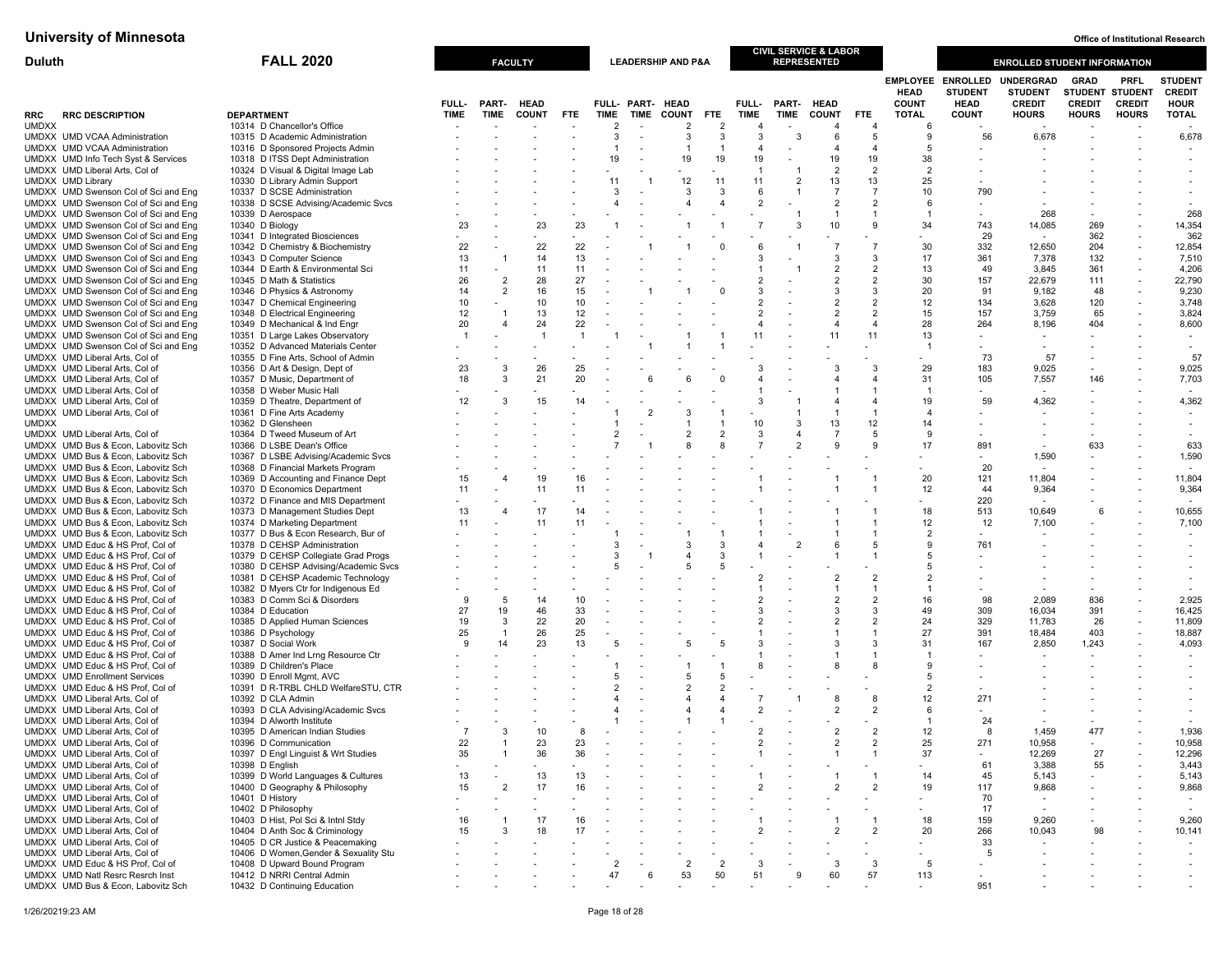| <b>Duluth</b>                                                                    | <b>FALL 2020</b>                                                   |                      |                      | <b>FACULTY</b>              |            |                        |                                            | <b>LEADERSHIP AND P&amp;A</b> |                     |                           |                                            | <b>CIVIL SERVICE &amp; LABOR</b><br><b>REPRESENTED</b> |                                  |                                    |                                            | <b>ENROLLED STUDENT INFORMATION</b>    |                               |                                       |                                      |
|----------------------------------------------------------------------------------|--------------------------------------------------------------------|----------------------|----------------------|-----------------------------|------------|------------------------|--------------------------------------------|-------------------------------|---------------------|---------------------------|--------------------------------------------|--------------------------------------------------------|----------------------------------|------------------------------------|--------------------------------------------|----------------------------------------|-------------------------------|---------------------------------------|--------------------------------------|
|                                                                                  |                                                                    |                      |                      |                             |            |                        |                                            |                               |                     |                           |                                            |                                                        |                                  | <b>HEAD</b>                        | <b>EMPLOYEE ENROLLED</b><br><b>STUDENT</b> | UNDERGRAD<br><b>STUDENT</b>            | <b>GRAD</b>                   | <b>PRFL</b><br><b>STUDENT STUDENT</b> | <b>STUDENT</b><br><b>CREDIT</b>      |
| <b>RRC DESCRIPTION</b><br>RRC<br>UMDXX UMD EVC for Academic Affairs              | <b>DEPARTMENT</b><br>10433 D International Programs/Svcs           | FULL-<br><b>TIME</b> | PART-<br><b>TIME</b> | <b>HEAD</b><br><b>COUNT</b> | <b>FTE</b> | TIME<br>$\overline{4}$ | FULL- PART- HEAD<br>TIME<br>$\overline{2}$ | <b>COUNT</b><br>6             | <b>FTE</b><br>-5    | FULL-<br><b>TIME</b><br>6 | <b>TIME</b><br>$\overline{\phantom{a}}$    | PART- HEAD<br><b>COUNT</b><br>6                        | <b>FTE</b><br>6                  | <b>COUNT</b><br><b>TOTAL</b><br>12 | <b>HEAD</b><br><b>COUNT</b>                | <b>CREDIT</b><br><b>HOURS</b><br>1,715 | <b>CREDIT</b><br><b>HOURS</b> | <b>CREDIT</b><br><b>HOURS</b>         | <b>HOUR</b><br><b>TOTAL</b><br>1,715 |
| UMDXX UMD EVC for Academic Affairs                                               | 10434 D MN Sea Grant                                               |                      |                      |                             |            | 6                      |                                            | $\overline{7}$                | $\overline{7}$      | $\overline{2}$            | 3                                          | 5                                                      | $\overline{4}$                   | 12                                 |                                            |                                        |                               |                                       |                                      |
| UMDXX UMD VC for Student Life                                                    | 10436 D VCSL Administration                                        |                      |                      |                             |            | 3                      | $\sim$                                     | 3                             | 3                   | 3                         | ٠                                          | -3                                                     | 3                                | 6                                  |                                            |                                        |                               |                                       | $\overline{\phantom{a}}$             |
| <b>UMDXX</b> UMD Multicultural Programs                                          | 10437 D Disability Services                                        |                      |                      |                             |            | 3                      |                                            | 3                             | 3                   |                           | 3                                          | 4                                                      | 3                                |                                    |                                            |                                        |                               |                                       |                                      |
| <b>UMDXX UMD Enrollment Services</b>                                             | 10438 D Admissions                                                 |                      |                      |                             |            | 10                     |                                            | 10                            | 10                  |                           |                                            | 8                                                      | 8                                | 18                                 |                                            |                                        |                               |                                       |                                      |
| UMDXX UMD VC for Student Life                                                    | 10439 D Career & Internship Services                               |                      |                      |                             |            | $\overline{4}$<br>3    |                                            | 4<br>3                        | $\overline{a}$<br>3 | 4<br>8                    | $\blacksquare$<br>$\overline{\phantom{a}}$ | $\overline{4}$<br>8                                    | $\overline{4}$<br>8              | 8<br>11                            |                                            |                                        |                               |                                       |                                      |
| <b>UMDXX UMD Enrollment Services</b><br>UMDXX UMD Multicultural Programs         | 10440 D Financial Aid Admin<br>10441 D Diversity/Inclusion, Ofc of |                      |                      |                             |            | 3                      |                                            | 3                             | 3                   | $\mathcal{R}$             |                                            | 3                                                      | 3                                | 6                                  |                                            |                                        |                               |                                       |                                      |
| UMDXX UMD Swenson Col of Sci and Eng                                             | 10443 D Civil Engineering                                          | 14                   | 3                    | 17                          | 15         |                        |                                            |                               |                     | $\overline{2}$            | $\overline{2}$                             | $\overline{4}$                                         | 3                                | 21                                 | 147                                        | 5,521                                  | 187                           |                                       | 5,708                                |
| UMDXX UMD Kirby Student Center                                                   | 10446 D Kirby Student Center                                       |                      |                      |                             |            | 3                      |                                            | 3                             | 3                   | 5                         |                                            | 5                                                      | 5                                | 8                                  |                                            |                                        |                               |                                       |                                      |
| UMDXX UMD VC for Student Life                                                    | 10452 D Rec Sports/Outdoor Progs                                   |                      |                      |                             |            |                        |                                            |                               |                     | 12                        |                                            | 12                                                     | 12                               | 12                                 |                                            |                                        |                               |                                       |                                      |
| <b>UMDXX UMD Health Services</b>                                                 | 10453 D Health Services Admin                                      |                      |                      |                             |            | 3                      |                                            |                               |                     | $\overline{7}$            | $\overline{7}$                             | 14                                                     | 12                               | 18                                 |                                            |                                        |                               |                                       |                                      |
| <b>UMDXX UMD Health Services</b><br>UMDXX UMD Health Services                    | 10454 D Health Education<br>10455 D Health Services Counseling     |                      |                      |                             |            | 8                      |                                            | -8                            |                     |                           | $\overline{2}$                             | $\overline{2}$                                         | $\overline{2}$                   | $\overline{2}$<br>8                |                                            |                                        |                               |                                       |                                      |
| UMDXX UMD EVC for Academic Affairs                                               | 10456 D Acad Writing & Learning Ctr                                |                      |                      | 5                           |            | 3                      |                                            |                               |                     |                           |                                            |                                                        | $\overline{1}$                   | 10                                 |                                            |                                        |                               |                                       |                                      |
| UMDXX UMD VC for Finance & Ops                                                   | 10457 D VCFO Office                                                |                      |                      |                             |            |                        |                                            |                               |                     |                           |                                            | $\mathbf{1}$                                           |                                  |                                    |                                            |                                        |                               |                                       |                                      |
| UMDXX UMD Business Office                                                        | 10458 D UMD Controller's Office                                    |                      |                      |                             |            |                        |                                            |                               |                     |                           | 3                                          | 8                                                      | $\overline{7}$                   | 8                                  |                                            |                                        |                               |                                       |                                      |
| <b>UMDXX UMD Business Office</b>                                                 | 10459 D Budget & Analysis, Office of                               |                      |                      |                             |            |                        |                                            |                               |                     | 5                         |                                            | -5                                                     | 5                                | 6                                  |                                            |                                        |                               |                                       |                                      |
| <b>UMDXX UMD Business Office</b>                                                 | 10460 D Cashiers                                                   |                      |                      |                             |            |                        |                                            |                               |                     |                           | $\overline{2}$                             | $\overline{2}$                                         | $\overline{2}$                   | 2<br>Δ                             |                                            |                                        |                               |                                       |                                      |
| UMDXX UMD Business Office<br><b>UMDXX</b> UMD Human Resources                    | 10461 D Student Financial Services<br>10462 D Human Resources      |                      |                      |                             |            |                        |                                            |                               |                     | 6                         | $\blacksquare$                             | $\overline{4}$<br>- 6                                  | $\overline{4}$<br>6              | 8                                  |                                            |                                        |                               |                                       |                                      |
| UMDXX UMD VC for Finance & Ops                                                   | 10464 D Police                                                     |                      |                      |                             |            |                        |                                            |                               |                     | 13                        |                                            | 13                                                     | 13                               | 13                                 |                                            |                                        |                               |                                       |                                      |
| <b>UMDXX</b> UMD Facilities Management                                           | 10465 D FM Administration                                          |                      |                      |                             |            |                        |                                            |                               |                     |                           |                                            |                                                        |                                  | 3                                  |                                            |                                        |                               |                                       |                                      |
| <b>UMDXX UMD Facilities Management</b>                                           | 10466 D FM Mailroom                                                |                      |                      |                             |            |                        |                                            |                               |                     | $\overline{2}$            |                                            | $\overline{2}$                                         | $\overline{2}$                   | $\overline{2}$                     |                                            |                                        |                               |                                       |                                      |
| <b>UMDXX</b> UMD Facilities Management                                           | 10467 D FM Purchasing                                              |                      |                      |                             |            |                        |                                            |                               |                     | $\overline{2}$            | $\blacksquare$                             | $\overline{2}$                                         | 2                                | 2                                  |                                            |                                        |                               |                                       |                                      |
| <b>UMDXX</b> UMD Facilities Management                                           | 10468 D FM Custodial A                                             |                      |                      |                             |            |                        |                                            |                               |                     | 46                        |                                            | 46<br>-5                                               | 46                               | 46                                 |                                            |                                        |                               |                                       |                                      |
| <b>UMDXX</b> UMD Facilities Management<br><b>UMDXX</b> UMD Facilities Management | 10469 D FM Grounds<br>10470 D FM Fleet                             |                      |                      |                             |            |                        |                                            |                               |                     | $\overline{2}$            | $\overline{\phantom{a}}$                   | $\overline{2}$                                         | 5<br>2                           | 6<br>2                             |                                            |                                        |                               |                                       |                                      |
| <b>UMDXX UMD Facilities Management</b>                                           | 10472 D FM Project Administration                                  |                      |                      |                             |            |                        |                                            |                               |                     | -5                        |                                            | 5                                                      | 5                                | 5                                  |                                            |                                        |                               |                                       |                                      |
| <b>UMDXX</b> UMD Facilities Management                                           | 10473 D FM Refrigeration                                           |                      |                      |                             |            |                        |                                            |                               |                     |                           |                                            | 3                                                      | 3                                | 3                                  |                                            |                                        |                               |                                       |                                      |
| <b>UMDXX</b> UMD Facilities Management                                           | 10474 D FM General Construction                                    |                      |                      |                             |            |                        |                                            |                               |                     |                           | $\overline{a}$                             | 9                                                      | 9                                | g                                  |                                            |                                        |                               |                                       |                                      |
| <b>UMDXX</b> UMD Facilities Management                                           | 10475 D FM Paint Shop                                              |                      |                      |                             |            |                        |                                            |                               |                     |                           |                                            | $\overline{2}$                                         | $\overline{2}$                   | 2                                  |                                            |                                        |                               |                                       |                                      |
| <b>UMDXX UMD Facilities Management</b><br><b>UMDXX UMD Facilities Management</b> | 10476 D FM Ventilation                                             |                      |                      |                             |            |                        |                                            |                               |                     |                           |                                            | 3<br>$\overline{4}$                                    | 3<br>$\overline{4}$              | 3                                  |                                            |                                        |                               |                                       |                                      |
| <b>UMDXX UMD Facilities Management</b>                                           | 10477 D FM Engineer<br>10478 D FM BSAC                             |                      |                      |                             |            |                        |                                            |                               |                     |                           |                                            | 5                                                      | 5                                | 5                                  |                                            |                                        |                               |                                       |                                      |
| <b>UMDXX UMD Facilities Management</b>                                           | 10479 D FM Heat Plant                                              |                      |                      |                             |            |                        |                                            |                               |                     |                           |                                            |                                                        | $\overline{7}$                   |                                    |                                            |                                        |                               |                                       |                                      |
| <b>UMDXX</b> UMD Facilities Management                                           | 10480 D FM Electrician                                             |                      |                      |                             |            |                        |                                            |                               |                     |                           |                                            | 6                                                      | 6                                | 6                                  |                                            |                                        |                               |                                       |                                      |
| <b>UMDXX UMD Facilities Management</b>                                           | 10481 D FM Plumbing                                                |                      |                      |                             |            |                        |                                            |                               |                     |                           |                                            | 5                                                      | 5                                | 5                                  |                                            |                                        |                               |                                       |                                      |
| <b>UMDXX UMD Auxiliary Services</b>                                              | 10482 D SL Auxiliary Services                                      |                      |                      |                             |            |                        |                                            |                               |                     | -6                        | -1                                         | $\overline{7}$                                         | $\overline{7}$<br>$\overline{1}$ | 11                                 |                                            |                                        |                               |                                       |                                      |
| <b>UMDXX UMD Auxiliary Services</b><br><b>UMDXX UMD Auxiliary Services</b>       | 10483 D UCard Services<br>10484 D Dining Services Admin            |                      |                      |                             |            |                        |                                            |                               |                     |                           | $\overline{2}$                             | 6                                                      | 5                                | 6                                  |                                            |                                        |                               |                                       |                                      |
| <b>UMDXX UMD Auxiliary Services</b>                                              | 10486 D Kirby Plaza Food Court                                     |                      |                      |                             |            |                        |                                            |                               |                     | 13                        | 3                                          | 16                                                     | 16                               | 16                                 |                                            |                                        |                               |                                       |                                      |
| <b>UMDXX UMD Auxiliary Services</b>                                              | 10487 D Dining Center                                              |                      |                      |                             |            |                        |                                            |                               |                     | 11                        | 3                                          | 14                                                     | 14                               | 14                                 |                                            |                                        |                               |                                       |                                      |
| <b>UMDXX UMD Auxiliary Services</b>                                              | 10488 D Northern Shores Coffee Shop                                |                      |                      |                             |            |                        |                                            |                               |                     | -5                        |                                            | -5                                                     | 5                                | 5                                  |                                            |                                        |                               |                                       |                                      |
| <b>UMDXX UMD Auxiliary Services</b>                                              | 10489 D Catering Services                                          |                      |                      |                             |            |                        |                                            |                               |                     | 4                         | $\overline{\phantom{a}}$                   | $\overline{4}$                                         | $\overline{4}$                   | 4                                  |                                            |                                        |                               |                                       |                                      |
| <b>UMDXX UMD Auxiliary Services</b>                                              | 10490 D Dining Svcs Production                                     |                      |                      |                             |            |                        |                                            | 8                             | 8                   | 24<br>5                   | $\overline{2}$                             | 24<br>$\overline{7}$                                   | 24<br>$\overline{7}$             | 24<br>15                           |                                            |                                        |                               |                                       |                                      |
| <b>UMDXX UMD Auxiliary Services</b><br><b>UMDXX UMD Auxiliary Services</b>       | 10491 D Housing - General & Admin<br>10501 D Parking Services      |                      |                      |                             |            |                        |                                            |                               |                     | 4                         | $\overline{2}$                             | 6                                                      | 6                                | 6                                  |                                            |                                        |                               |                                       |                                      |
| <b>UMDXX UMD Auxiliary Services</b>                                              | 10503 D Stores Admin                                               |                      |                      |                             |            |                        |                                            |                               |                     | 14                        | 12                                         | 26                                                     | 22                               | 27                                 |                                            |                                        |                               |                                       |                                      |
| <b>UMDXX UMD Auxiliary Services</b>                                              | 10505 D Print Shop                                                 |                      |                      |                             |            |                        |                                            |                               |                     |                           | $\overline{1}$                             | $\overline{2}$                                         | 2                                | $\overline{2}$                     |                                            |                                        |                               |                                       |                                      |
| <b>UMDXX UMD External Affairs</b>                                                | 10506 D University Marketing and PR                                |                      |                      |                             |            | 5                      |                                            | 5                             | 5                   | $\mathcal{P}$             |                                            | 3                                                      | 3                                | 8                                  |                                            |                                        |                               |                                       |                                      |
| UMDXX UMD VC for Advancement<br>UMDXX UMD VC for Student Life                    | 10507 D Development<br>10508 D Alumni Relations                    |                      |                      |                             |            | $\overline{2}$         |                                            | <b>q</b><br>$\overline{2}$    | 9                   |                           |                                            | $\overline{7}$                                         | $\overline{7}$                   | 16                                 |                                            |                                        |                               |                                       |                                      |
| UMDXX UMD VC for Advancement                                                     | 10509 D KUMD Radio                                                 |                      |                      |                             |            |                        |                                            |                               | $\overline{2}$      |                           | $\overline{2}$                             | 6                                                      | 5                                | 3<br>6                             |                                            |                                        |                               |                                       |                                      |
| <b>UMDXX UMD Athletics</b>                                                       | 10510 D Athletic Administration                                    |                      |                      |                             |            |                        |                                            |                               |                     |                           |                                            | -1                                                     | $\overline{1}$                   | 5                                  |                                            |                                        |                               |                                       |                                      |
| <b>UMDXX UMD Athletics</b>                                                       | 10511 D Ath Bus & Ticket Sales                                     |                      |                      |                             |            |                        |                                            |                               |                     | 3                         |                                            | 3                                                      | 3                                | 3                                  |                                            |                                        |                               |                                       |                                      |
| UMDXX UMD Athletics                                                              | 10512 D Ath Compliance & Academics                                 |                      |                      |                             |            |                        |                                            |                               |                     |                           |                                            |                                                        |                                  |                                    |                                            |                                        |                               |                                       |                                      |
| <b>UMDXX UMD Athletics</b>                                                       | 10514 D Ath Operations                                             |                      |                      |                             |            |                        |                                            |                               |                     |                           |                                            |                                                        |                                  |                                    |                                            |                                        |                               |                                       |                                      |
| <b>UMDXX UMD Athletics</b><br><b>UMDXX UMD Athletics</b>                         | 10515 D Ath Sports Medicine<br>10516 D Ath Baseball                |                      |                      |                             |            |                        |                                            |                               |                     |                           |                                            |                                                        |                                  | 8<br>2                             |                                            |                                        |                               |                                       |                                      |
| UMDXX UMD Athletics                                                              | 10517 D Ath Men's Basketball                                       |                      |                      |                             |            |                        |                                            |                               |                     |                           |                                            |                                                        |                                  | 2                                  |                                            |                                        |                               |                                       |                                      |
| <b>UMDXX UMD Athletics</b>                                                       | 10518 D Ath Football                                               |                      |                      |                             |            |                        |                                            | -6                            |                     |                           |                                            |                                                        |                                  |                                    |                                            |                                        |                               |                                       |                                      |
| <b>UMDXX UMD Athletics</b>                                                       | 10519 D Ath Men's Hockey                                           |                      |                      |                             |            |                        |                                            |                               |                     |                           |                                            |                                                        |                                  |                                    |                                            |                                        |                               |                                       |                                      |
| <b>UMDXX UMD Athletics</b>                                                       | 10520 D Ath Men's Track                                            |                      |                      |                             |            |                        |                                            |                               |                     |                           |                                            |                                                        |                                  |                                    |                                            |                                        |                               |                                       |                                      |
| <b>UMDXX UMD Athletics</b>                                                       | 10522 D Ath Women's Basketball                                     |                      |                      |                             |            |                        |                                            |                               |                     |                           |                                            |                                                        |                                  |                                    |                                            |                                        |                               |                                       |                                      |
| <b>UMDXX UMD Athletics</b><br><b>UMDXX UMD Athletics</b>                         | 10523 D Ath Women's Hockey<br>10524 D Ath Soccer                   |                      |                      |                             |            | $\overline{2}$         |                                            | 2                             |                     |                           |                                            |                                                        |                                  |                                    |                                            |                                        |                               |                                       |                                      |
| <b>UMDXX UMD Athletics</b>                                                       | 10525 D Ath Softball                                               |                      |                      |                             |            |                        |                                            | $\overline{2}$                |                     |                           |                                            |                                                        |                                  |                                    |                                            |                                        |                               |                                       |                                      |
| <b>UMDXX UMD Athletics</b>                                                       | 10526 D Ath Women's Track                                          |                      |                      |                             |            |                        |                                            |                               |                     |                           |                                            |                                                        |                                  |                                    |                                            |                                        |                               |                                       |                                      |
| UMDXX UMD Athletics                                                              | 10528 D Ath Volleyball                                             |                      |                      |                             |            | 2                      |                                            | 2                             |                     |                           |                                            |                                                        |                                  |                                    |                                            |                                        |                               |                                       |                                      |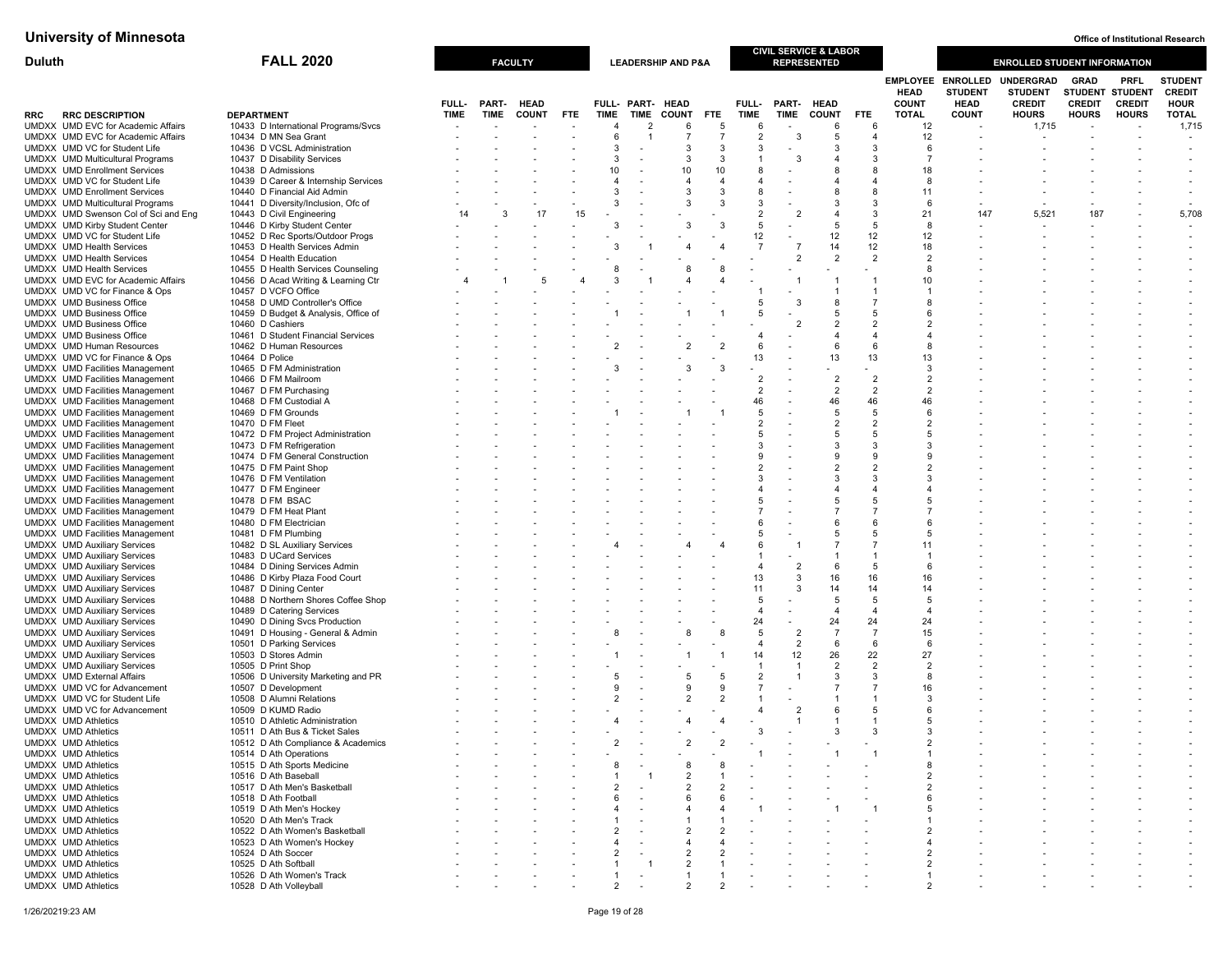| <b>FALL 2020</b><br>Duluth             |                                   |              |             | <b>FACULTY</b>           |                          |             |             | <b>LEADERSHIP AND P&amp;A</b> |                |             |                          | <b>CIVIL SERVICE &amp; LABOR</b><br><b>REPRESENTED</b> |                          |                                                |                                                  | <b>ENROLLED STUDENT INFORMATION</b>                 |                                                        |                              |                                                |
|----------------------------------------|-----------------------------------|--------------|-------------|--------------------------|--------------------------|-------------|-------------|-------------------------------|----------------|-------------|--------------------------|--------------------------------------------------------|--------------------------|------------------------------------------------|--------------------------------------------------|-----------------------------------------------------|--------------------------------------------------------|------------------------------|------------------------------------------------|
|                                        |                                   | <b>FULL-</b> | PART-       | <b>HEAD</b>              |                          | FULL- PART- |             | <b>HEAD</b>                   |                | FULL-       | PART-                    | <b>HEAD</b>                                            |                          | <b>EMPLOYEE</b><br><b>HEAD</b><br><b>COUNT</b> | <b>ENROLLED</b><br><b>STUDENT</b><br><b>HEAD</b> | <b>UNDERGRAD</b><br><b>STUDENT</b><br><b>CREDIT</b> | <b>GRAD</b><br><b>STUDENT STUDENT</b><br><b>CREDIT</b> | <b>PRFL</b><br><b>CREDIT</b> | <b>STUDENT</b><br><b>CREDIT</b><br><b>HOUR</b> |
| <b>RRC DESCRIPTION</b><br><b>RRC</b>   | <b>DEPARTMENT</b>                 | <b>TIME</b>  | <b>TIME</b> | <b>COUNT</b>             | <b>FTE</b>               | <b>TIME</b> | <b>TIME</b> | <b>COUNT</b>                  | <b>FTE</b>     | <b>TIME</b> | <b>TIME</b>              | <b>COUNT</b>                                           | <b>FTE</b>               | <b>TOTAL</b>                                   | <b>COUNT</b>                                     | <b>HOURS</b>                                        | <b>HOURS</b>                                           | <b>HOURS</b>                 | <b>TOTAL</b>                                   |
| UMDXX UMD Athletics                    | 11958 D Ath Women's Tennis        |              |             |                          | $\overline{\phantom{a}}$ |             |             |                               | $\Omega$       |             | $\overline{\phantom{a}}$ |                                                        | $\overline{\phantom{a}}$ |                                                | $\overline{\phantom{a}}$                         |                                                     | $\overline{\phantom{a}}$                               | $\overline{\phantom{a}}$     |                                                |
| UMDXX UMD Facilities Management        | 12029 D FM Office                 |              |             |                          |                          |             |             |                               |                |             |                          |                                                        |                          |                                                |                                                  |                                                     |                                                        |                              |                                                |
| UMDXX UMD Facilities Management        | 12030 D FM Support                |              |             |                          |                          |             |             |                               |                |             | $\overline{\phantom{a}}$ |                                                        |                          |                                                |                                                  |                                                     |                                                        |                              |                                                |
| UMDXX UMD VCAA Administration          | 12112 D Graduate School           |              |             |                          |                          |             |             |                               |                |             | $\overline{\phantom{a}}$ |                                                        |                          |                                                |                                                  |                                                     |                                                        |                              | $\overline{\phantom{a}}$                       |
| <b>UMDXX</b> UMD Facilities Management | 12119 D FM Custodial S            |              |             |                          |                          |             |             |                               |                | 25          |                          | 25                                                     | 25                       | 25                                             |                                                  |                                                     |                                                        |                              |                                                |
| UMDXX UMD Facilities Management        | 12120 D FM Custodial Housing 1    |              |             |                          |                          |             |             |                               |                | 17          | $\overline{\phantom{a}}$ | 17                                                     | 17                       | 17                                             |                                                  |                                                     |                                                        |                              | $\overline{\phantom{a}}$                       |
| UMDXX UMD EVC for Academic Affairs     | 12122 D Academic Affairs, Exec VC |              |             |                          |                          |             |             | $\overline{2}$                | $\overline{2}$ |             | $\overline{\phantom{a}}$ |                                                        |                          |                                                |                                                  |                                                     |                                                        |                              | $\overline{\phantom{a}}$                       |
| <b>UMDXX UMD Enrollment Services</b>   | 12127 D Registrar, Office of the  |              |             |                          |                          |             |             | 6                             |                | 5           |                          | 5                                                      |                          | 11                                             |                                                  |                                                     |                                                        |                              |                                                |
| <b>UMDXX UMD Enrollment Services</b>   | 12253 D Bulldog Resource Center   |              |             | $\overline{\phantom{a}}$ | $\overline{\phantom{a}}$ | 5           |             | 5                             | 5              | 9           | $\overline{\phantom{a}}$ | 9                                                      | 9                        | 14                                             | $\overline{\phantom{a}}$                         | $\sim$                                              | $\sim$                                                 | $\overline{\phantom{a}}$     |                                                |
| UMDXX Total                            |                                   | 485          | 84          | 569                      | 517                      | 282         | 28          | 310                           | 292            | 605         | 89                       | 694                                                    | 669                      | 1,573                                          | 9,904                                            | 274,720                                             | 6,604                                                  | $\overline{\phantom{a}}$     | 281,323                                        |
| <b>Grand Total</b>                     |                                   | 485          | 84          | 569                      | 517                      | 282         | 28          | 310                           | 292            | 605         | 89                       | 694                                                    | 669                      | 1.573                                          | 9.904                                            | 274,720                                             | 6,604                                                  |                              | 281,323                                        |
|                                        | <b>This Year's Total</b>          |              |             |                          |                          |             |             |                               |                |             |                          |                                                        |                          |                                                |                                                  |                                                     |                                                        |                              |                                                |
|                                        | Crookston Total                   | 38           |             | 38                       | 38                       | 89          | 45          | 134                           | 107            | 90          |                          | 97                                                     | 95                       | 269                                            | 2,530                                            | 52,608                                              | $\overline{\phantom{a}}$                               | $\overline{\phantom{a}}$     | 52,608                                         |
|                                        | Duluth Total                      | 485          | 84          | 569                      | 517                      | 282         | 28          | 310                           | 292            | 605         | 89                       | 694                                                    | 669                      | 1,573                                          | 9,904                                            | 274,720                                             | 6,604                                                  | $\overline{\phantom{a}}$     | 281,323                                        |
|                                        | Morris Total                      | 90           | <b>q</b>    | 99                       | 97                       | 93          | 47          | 140                           | 116            | 126         | 25                       | 151                                                    | 143                      | 390                                            | 1,339                                            | 42,767                                              | $\overline{\phantom{a}}$                               | $\overline{\phantom{a}}$     | 42,767                                         |
|                                        | <b>Rochester Total</b>            | 13           |             | 13                       | 13                       | 62          |             | 62                            | 62             | 15          | 3                        | 18                                                     | 16                       | 93                                             | 632                                              | 14,199                                              | 839                                                    |                              | 15,038                                         |
|                                        | <b>Twin Cities Total</b>          | 3,344        | 657         | 4,001                    | 3.649                    | 5,023       | 1.106       | 6.129                         | 5,587          | 7.056       | 752                      | 7,808                                                  | 7.569                    | 17,938                                         | 52,388                                           | 1,055,198                                           | 197,939                                                | 151.328                      | 1,404,465                                      |
|                                        | University of Minnesota Total     | 3,970        | 750         | 4.720                    |                          | 4,313 5,549 | 1.226       | 6,775                         | 6.165          | 7.892       | 876                      | 8.768                                                  | 8.492                    | 20.263                                         | 66,793                                           | 1,439,491                                           | 205,381                                                | 151,328                      | 1,796,200                                      |
|                                        |                                   |              |             |                          |                          |             |             |                               |                |             |                          |                                                        |                          |                                                |                                                  |                                                     |                                                        |                              |                                                |
|                                        | <b>Last Year's Numbers</b>        |              |             |                          |                          |             |             |                               |                |             |                          |                                                        |                          |                                                |                                                  |                                                     |                                                        |                              |                                                |
|                                        | Crookston Total                   | 42           |             | 46                       | 44                       | 95          | 52          | 147                           | 116            | 99          | 13                       | 112                                                    | 108                      | 305                                            | 2,768                                            | 54,802                                              | $\overline{\phantom{a}}$                               |                              | 54,802                                         |
|                                        | Duluth Total                      | 486          | 108         | 594                      | 532                      | 290         | 25          | 315                           | 299            | 637         | 102                      | 739                                                    | 712                      | 1,648                                          | 10,435                                           | 282,159                                             | 6,746                                                  | $\overline{\phantom{a}}$     | 288,905                                        |
|                                        | Morris Total                      | 94           |             | 101                      | 99                       | 103         | 45          | 148                           | 125            | 133         | 30                       | 163                                                    | 152                      | 412                                            | 1.499                                            | 45,892                                              | $\sim$                                                 | $\overline{\phantom{a}}$     | 45,892                                         |
|                                        | <b>Rochester Total</b>            | 12           |             | 12                       | 12                       | 62          |             | 62                            | 62             | 16          |                          | 17                                                     | 16                       | 91                                             | 572                                              | 14,028                                              | 771                                                    |                              | 14,799                                         |
|                                        | <b>Twin Cities Total</b>          | 3,309        | 686         | 3,995                    | 3,614                    | 5,036       | 1,107       | 6.143                         | 5.576          | 7,184       | 865                      | 8,049                                                  | 7,769                    | 18,187                                         | 51,750                                           | 1,061,740                                           | 202.854                                                | 148,324                      | 1,412,917                                      |
|                                        | University of Minnesota Total     | 3.943        | 805         | 4.748                    | 4.300                    | 5.586       | 1.229       | 6.815                         | 6.178          | 8.069       | 1.011                    | 9.080                                                  | 8.758                    | 20.643                                         | 67.024                                           | 1,458,621                                           | 210,371                                                | 148,324                      | 1.817.315                                      |

The Twin Cities campus includes the Duluth Medical School, Duluth Pharmacy, and Duluth Integrated Biosciences MS

Student Credit Hours include: Fall 2019, Spring 2020, and Summer 2020 and is based on course ownership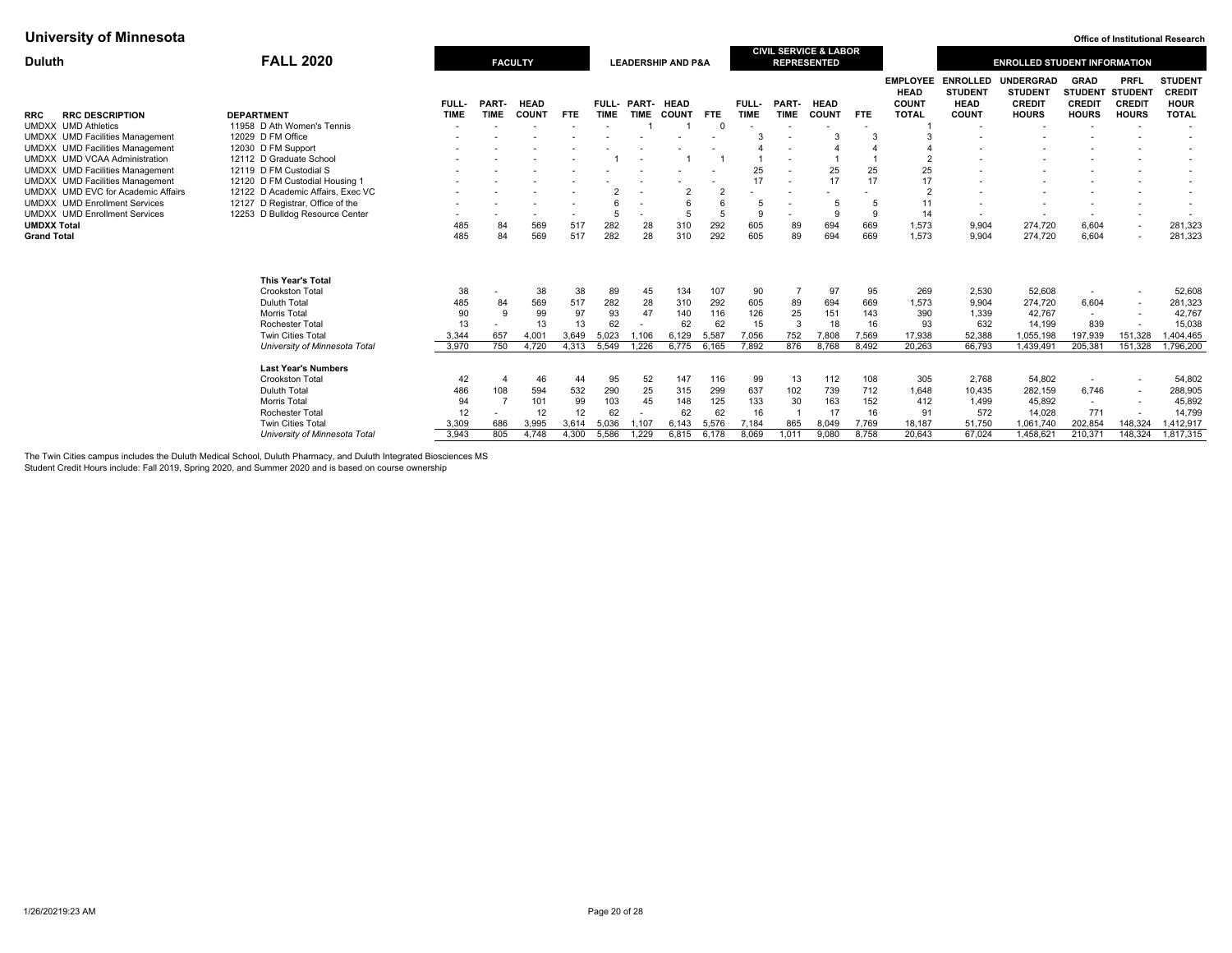| Morris                                                                               | <b>FALL 2020</b>                                                  |                |                | <b>FACULTY</b>       |                     |                     |                | <b>LEADERSHIP AND P&amp;A</b> |                |                              |                | <b>CIVIL SERVICE &amp; LABOR</b><br><b>REPRESENTED</b> |                                  |                                                |                                   | <b>ENROLLED STUDENT INFORMATION</b>          |                              |                                                 |                                                |
|--------------------------------------------------------------------------------------|-------------------------------------------------------------------|----------------|----------------|----------------------|---------------------|---------------------|----------------|-------------------------------|----------------|------------------------------|----------------|--------------------------------------------------------|----------------------------------|------------------------------------------------|-----------------------------------|----------------------------------------------|------------------------------|-------------------------------------------------|------------------------------------------------|
|                                                                                      |                                                                   | FULL-          | PART-          | <b>HEAD</b>          |                     |                     | FULL- PART-    | <b>HEAD</b>                   |                | FULL-                        | PART-          | <b>HEAD</b>                                            |                                  | <b>EMPLOYEE</b><br><b>HEAD</b><br><b>COUNT</b> | <b>ENROLLED</b><br><b>STUDENT</b> | UNDERGRAD<br><b>STUDENT</b><br><b>CREDIT</b> | <b>GRAD</b><br><b>CREDIT</b> | PRFL<br><b>STUDENT STUDENT</b><br><b>CREDIT</b> | <b>STUDENT</b><br><b>CREDIT</b><br><b>HOUR</b> |
| <b>RRC DESCRIPTION</b><br>RRC                                                        | <b>DEPARTMENT</b>                                                 | <b>TIME</b>    | <b>TIME</b>    | <b>COUNT</b>         | <b>FTE</b>          | <b>TIME</b>         | TIME           | <b>COUNT</b>                  | <b>FTE</b>     | <b>TIME</b>                  | <b>TIME</b>    | <b>COUNT</b>                                           | <b>FTE</b>                       | TOTAL                                          | <b>HEAD COUNT</b>                 | <b>HOURS</b>                                 | <b>HOURS</b>                 | <b>HOURS</b>                                    | <b>TOTAL</b>                                   |
| UMMXX UMM Chancellor's Office                                                        | 10529 M Chancellor's Admin                                        |                |                |                      |                     | 4                   |                | 4                             |                | 3                            |                | 3                                                      | 3                                |                                                |                                   |                                              |                              |                                                 |                                                |
| <b>UMM Chancellor's Office Total</b>                                                 |                                                                   |                |                |                      |                     | $\overline{4}$      |                | 4                             |                | 3                            |                | 3                                                      | 3                                |                                                | $\overline{\phantom{a}}$          | $\overline{\phantom{a}}$                     |                              |                                                 |                                                |
| UMMXX UMM Academic Dean's Office<br>UMMXX UMM Academic Dean's Office                 | 10532 M Acad Dean's Admin<br>10533 M Academic Success, Office of  |                |                |                      |                     | 3<br>4              |                | 3<br>4                        |                | 5<br>$\overline{2}$          |                | 5<br>2                                                 | 5<br>$\overline{2}$              |                                                | 161                               | 2,198                                        |                              |                                                 | 2,198                                          |
| UMMXX UMM Academic Dean's Office                                                     | 10537 M First Year Seminar                                        |                |                |                      |                     |                     |                |                               |                |                              |                |                                                        |                                  |                                                |                                   |                                              |                              |                                                 |                                                |
| <b>UMM Academic Dean's Office Total</b>                                              |                                                                   |                |                |                      |                     |                     |                |                               |                |                              |                |                                                        | $\overline{7}$                   | 15                                             | 161                               | 2,198                                        |                              |                                                 | 2,198                                          |
| UMMXX UM Morris Academic Dean                                                        | 10540 M Information Technology                                    |                |                |                      |                     |                     |                |                               |                | 3                            |                | 3                                                      | 3                                |                                                |                                   |                                              |                              |                                                 |                                                |
| UMMXX UM Morris Academic Dean                                                        | 10542 M Briggs Library                                            |                |                |                      |                     |                     |                | Δ                             |                | 3                            |                | Δ                                                      | $\Delta$                         |                                                |                                   |                                              |                              |                                                 | $\overline{\phantom{a}}$                       |
| <b>UM Morris Academic Dean Total</b><br><b>UMMXX UMM Education Division</b>          | 10543 M Education Administration                                  |                |                | $\overline{2}$       | $\overline{2}$      | 8                   | 5              | 8<br>6                        |                | 6                            |                |                                                        |                                  | 15<br><b>q</b>                                 | 123                               | 2,894                                        |                              |                                                 | 2,894                                          |
| <b>UMMXX UMM Education Division</b>                                                  | 10545 M Elementary Education                                      |                |                |                      | $\mathbf{1}$        |                     | $\overline{2}$ | $\overline{2}$                |                |                              |                |                                                        |                                  |                                                |                                   |                                              |                              |                                                 |                                                |
| <b>UMMXX UMM Education Division</b>                                                  | 10546 M Secondary Education                                       | 2              |                | $\overline{2}$       | $\overline{2}$      |                     |                |                               |                |                              |                |                                                        |                                  | 3                                              |                                   |                                              |                              |                                                 | ٠                                              |
| <b>UMMXX UMM Education Division</b>                                                  | 10548 M Sports Science & Athletics                                |                |                |                      |                     | $\overline{7}$      |                | $\overline{7}$                |                |                              |                |                                                        |                                  |                                                |                                   |                                              |                              |                                                 |                                                |
| <b>UMM Education Division Total</b>                                                  |                                                                   |                |                | 5                    | 5                   | 9                   |                | 16                            | 12             | $\overline{2}$               |                | 3                                                      | 3                                | 22<br>$\overline{7}$                           | 123                               | 2,894                                        |                              |                                                 | 2,894                                          |
| <b>UMMXX UMM Humanities Division</b><br><b>UMMXX UMM Humanities Division</b>         | 10549 M Humanities Administration<br>10550 M Art History          |                |                | 3                    | 3                   |                     |                | 4                             |                |                              |                |                                                        |                                  | 3                                              | 139<br>$\overline{2}$             | 12,425                                       |                              |                                                 | 12,425                                         |
| <b>UMMXX UMM Humanities Division</b>                                                 | 10552 M Studio Art                                                |                |                | 3                    | 3                   |                     |                | 2                             |                |                              |                |                                                        |                                  |                                                |                                   |                                              |                              |                                                 |                                                |
| <b>UMMXX UMM Humanities Division</b>                                                 | 10553 M English                                                   |                |                | $\overline{7}$       |                     |                     |                |                               |                |                              |                |                                                        |                                  | 11                                             |                                   |                                              |                              |                                                 |                                                |
| <b>UMMXX UMM Humanities Division</b>                                                 | 10554 M French                                                    |                |                | 3                    |                     |                     |                |                               |                |                              |                |                                                        |                                  |                                                |                                   |                                              |                              |                                                 |                                                |
| <b>UMMXX UMM Humanities Division</b>                                                 | 10555 M German                                                    |                |                |                      |                     |                     |                |                               |                |                              |                |                                                        |                                  |                                                |                                   |                                              |                              |                                                 |                                                |
| <b>UMMXX UMM Humanities Division</b><br><b>UMMXX UMM Humanities Division</b>         | 10556 M Spanish<br>10559 M Choir                                  |                |                | $\overline{4}$       |                     |                     |                |                               |                |                              |                |                                                        |                                  |                                                |                                   |                                              |                              |                                                 |                                                |
| <b>UMMXX UMM Humanities Division</b>                                                 | 10562 M Philosophy                                                |                |                | $\overline{2}$       |                     |                     |                |                               |                |                              |                |                                                        |                                  |                                                |                                   |                                              |                              |                                                 |                                                |
| <b>UMMXX UMM Humanities Division</b>                                                 | 10563 M Communication, Media, Rhet                                |                |                | $\overline{2}$       | $\mathcal{P}$       |                     |                |                               |                |                              |                |                                                        |                                  |                                                |                                   |                                              |                              |                                                 |                                                |
| <b>UMMXX UMM Humanities Division</b>                                                 | 10564 M Theatre                                                   | 3              |                | 3                    | 3                   |                     |                |                               |                |                              |                | 2                                                      | $\overline{2}$                   | 5                                              |                                   |                                              |                              |                                                 |                                                |
| <b>UMM Humanities Division Total</b>                                                 |                                                                   | 27             | $\overline{2}$ | 29<br>$\overline{1}$ | 29                  | 3                   | 10             | 13                            | 10             | 3<br>3                       | $\overline{2}$ | 5                                                      | 5                                | 47                                             | 141<br>461                        | 12,425                                       |                              |                                                 | 12,425<br>13,465                               |
| UMMXX UMM Science and Math Division<br>UMMXX UMM Science and Math Division           | 10565 M Science & Math Admin<br>10566 M Biology                   |                |                | 9                    |                     |                     |                |                               |                |                              |                |                                                        |                                  |                                                |                                   | 13,465                                       |                              |                                                 |                                                |
| UMMXX UMM Science and Math Division                                                  | 10567 M Chemistry                                                 |                |                | 6                    | -6                  |                     |                |                               |                |                              |                |                                                        |                                  |                                                |                                   |                                              |                              |                                                 |                                                |
| UMMXX UMM Science and Math Division                                                  | 10568 M Computer Science                                          |                |                |                      |                     |                     |                |                               |                |                              |                |                                                        |                                  |                                                |                                   |                                              |                              |                                                 |                                                |
| UMMXX UMM Science and Math Division                                                  | 10569 M Geology                                                   |                |                | 3                    | 3                   |                     |                |                               |                |                              |                |                                                        |                                  |                                                |                                   |                                              |                              |                                                 |                                                |
| UMMXX UMM Science and Math Division<br>UMMXX UMM Science and Math Division           | 10570 M Mathematics<br>10571 M Enrichment, Academic Ctr for       |                |                | $5\overline{5}$      | -5                  |                     |                |                               |                |                              |                |                                                        | $\overline{2}$                   |                                                | 63                                |                                              |                              |                                                 | ٠                                              |
| UMMXX UMM Science and Math Division                                                  | 10572 M Statistics                                                | 3              |                | 3                    | 3                   |                     |                |                               |                |                              |                |                                                        |                                  |                                                |                                   |                                              |                              |                                                 | $\overline{\phantom{a}}$                       |
| UMMXX UMM Science and Math Division                                                  | 10573 M Physics                                                   | 3              |                | 3                    | 3                   |                     |                |                               |                |                              |                |                                                        |                                  |                                                |                                   |                                              |                              |                                                 |                                                |
| <b>UMM Science and Math Division Total</b>                                           |                                                                   | 34             |                | 34                   | 34                  |                     |                |                               |                |                              |                | 6                                                      | 6                                | 45                                             | 524                               | 13,465                                       |                              |                                                 | 13,465                                         |
| <b>UMMXX UMM Social Science Division</b>                                             | 10574 M Social Science Admin                                      | -1<br>3        | $\overline{1}$ | $\overline{2}$<br>3  | $\overline{2}$<br>3 |                     |                |                               |                |                              |                | 2                                                      | $\overline{\phantom{a}}$         |                                                | 378                               | 11,785                                       |                              |                                                 | 11,785                                         |
| <b>UMMXX UMM Social Science Division</b><br><b>UMMXX UMM Social Science Division</b> | 10575 M Anthropology<br>10576 M Economics                         |                | 3              | 5                    |                     |                     |                |                               |                |                              |                |                                                        |                                  |                                                |                                   |                                              |                              |                                                 |                                                |
| <b>UMMXX UMM Social Science Division</b>                                             | 10578 M History                                                   |                |                |                      |                     |                     |                |                               |                |                              |                |                                                        |                                  |                                                |                                   |                                              |                              |                                                 |                                                |
| <b>UMMXX UMM Social Science Division</b>                                             | 10580 M Political Science                                         |                |                | $\overline{4}$       |                     |                     |                |                               |                |                              |                |                                                        |                                  |                                                |                                   |                                              |                              |                                                 |                                                |
| <b>UMMXX UMM Social Science Division</b>                                             | 10581 M Psychology                                                |                |                | 5                    |                     | 2                   |                | 5                             |                |                              |                |                                                        |                                  | 10                                             |                                   |                                              |                              |                                                 |                                                |
| <b>UMMXX UMM Social Science Division</b>                                             | 10582 M Sociology                                                 | $\overline{2}$ |                | $\overline{2}$       | $\overline{2}$      |                     |                |                               |                | $\overline{2}$               |                |                                                        |                                  |                                                |                                   |                                              |                              |                                                 |                                                |
| <b>UMM Social Science Division Total</b><br>UMMXX UM Morris Academic Dean            | 10584 M Registrar, Office of the                                  | 22             | 6              | 28                   | 26                  | 3                   |                |                               |                | 3                            |                | $\overline{2}$<br>3                                    | $\overline{2}$<br>3              | 39                                             | 378                               | 11,785                                       |                              |                                                 | 11,785                                         |
| <b>UM Morris Academic Dean Total</b>                                                 |                                                                   |                |                |                      |                     |                     |                |                               |                | 3                            |                | 3                                                      | 3                                |                                                |                                   |                                              |                              |                                                 |                                                |
| <b>UMMXX UMM Continuing Education Prog</b>                                           | 10587 M Small Towns, Center for                                   |                |                |                      |                     |                     |                |                               |                |                              |                |                                                        |                                  |                                                |                                   |                                              |                              |                                                 |                                                |
| <b>UMM Continuing Education Prog Total</b>                                           |                                                                   |                |                |                      |                     |                     |                |                               |                |                              |                |                                                        |                                  |                                                |                                   |                                              |                              |                                                 |                                                |
| UMMXX UMM VC for Student Affairs<br><b>UMM VC for Student Affairs Total</b>          | 10588 M Student Affairs Office                                    |                |                |                      |                     | З                   |                | 3<br>3                        | 3<br>3         | 2<br>$\overline{\mathbf{c}}$ |                | 2<br>2                                                 | $\overline{2}$<br>$\overline{2}$ |                                                |                                   |                                              |                              |                                                 |                                                |
| UMMXX UMM Intercollegiate Athletics                                                  | 10590 M Athletics Administration                                  |                |                |                      |                     | 9                   | 11             | 20                            | 15             |                              |                |                                                        |                                  | 21                                             |                                   |                                              |                              |                                                 |                                                |
| <b>UMM Intercollegiate Athletics Total</b>                                           |                                                                   |                |                |                      |                     | $\mathbf{Q}$        | 11             | 20                            | 15             |                              |                |                                                        |                                  | 21                                             |                                   |                                              |                              |                                                 |                                                |
| UMMXX UMM VC for Student Affairs                                                     | 10610 M Health Services                                           |                |                |                      |                     |                     |                |                               |                |                              |                |                                                        |                                  |                                                |                                   |                                              |                              |                                                 |                                                |
| UMMXX UMM VC for Student Affairs                                                     | 10611 M ORL Administration                                        |                |                |                      |                     | 3<br>$\overline{2}$ |                | 3<br>5                        |                |                              |                |                                                        |                                  |                                                |                                   |                                              |                              |                                                 |                                                |
| UMMXX UMM VC for Student Affairs<br><b>UMM VC for Student Affairs Total</b>          | 10612 M Student Counseling                                        |                |                |                      |                     | 5                   | 3<br>3         | 8                             |                |                              |                |                                                        |                                  | 12                                             |                                   |                                              |                              |                                                 |                                                |
| <b>UMMXX UMM Student Activities</b>                                                  | 10614 M Student Center                                            |                |                |                      |                     |                     |                |                               |                |                              |                |                                                        |                                  |                                                |                                   |                                              |                              |                                                 |                                                |
| <b>UMM Student Activities Total</b>                                                  |                                                                   |                |                |                      |                     | 2                   |                | $\overline{2}$                | $\overline{2}$ |                              |                |                                                        | -1                               | 3                                              |                                   |                                              |                              |                                                 |                                                |
| <b>UMMXX UMM Residential Life</b>                                                    | 10616 M ORL Housing                                               |                |                |                      |                     |                     |                |                               |                |                              |                | 5                                                      | 5                                | 5                                              |                                   |                                              |                              |                                                 |                                                |
| <b>UMM Residential Life Total</b>                                                    |                                                                   |                |                |                      |                     |                     |                |                               |                |                              |                | 5                                                      | 5                                |                                                |                                   |                                              |                              |                                                 |                                                |
| <b>UMMXX UMM Physical Plant Office</b><br>UMMXX UMM Physical Plant Office            | 10621 M Facilities Management Admin<br>10623 M Custodial Services |                |                |                      |                     |                     |                |                               |                | 16                           |                | $\overline{4}$<br>16                                   | $\overline{4}$<br>16             | 16                                             |                                   |                                              |                              |                                                 |                                                |
| UMMXX UMM Physical Plant Office                                                      | 10624 M Grounds General                                           |                |                |                      |                     |                     |                |                               |                | 3                            |                |                                                        | 3                                |                                                |                                   |                                              |                              |                                                 |                                                |
| UMMXX UMM Physical Plant Office                                                      | 10625 M Building Trades                                           |                |                |                      |                     |                     |                |                               |                | 6                            |                | 6                                                      | 6                                |                                                |                                   |                                              |                              |                                                 |                                                |
| UMMXX UMM Physical Plant Office                                                      | 10626 M Heating Plant                                             |                |                |                      |                     |                     |                |                               |                | $\overline{4}$               | 5              | 9                                                      | 6                                |                                                |                                   |                                              |                              |                                                 |                                                |
| UMMXX UMM Physical Plant Office<br><b>UMM Physical Plant Office Total</b>            | 10627 M Repairs and Betterments                                   |                |                |                      |                     |                     |                |                               |                | 5<br>38                      | $\overline{1}$ | 6<br>45                                                | 6<br>41                          | 45                                             |                                   |                                              |                              |                                                 |                                                |
| UMMXX UMM Assoc VC Physical Plant                                                    | 10630 M Public Safety                                             |                |                |                      |                     |                     |                |                               |                | 5                            |                | 6                                                      | 6                                | 6                                              |                                   |                                              |                              |                                                 |                                                |
| <b>UMMXX UMM Assoc VC Physical Plant</b>                                             | 10631 M Post Office                                               |                |                |                      |                     |                     |                |                               |                |                              | 3              | 3                                                      | $\overline{2}$                   | 3                                              |                                   |                                              |                              |                                                 |                                                |
| UMMXX UMM Assoc VC Physical Plant                                                    | 10635 M Duplicating Services                                      |                |                |                      |                     |                     |                |                               |                | 1                            |                | $\overline{2}$                                         | $\overline{2}$                   | 2                                              |                                   |                                              |                              |                                                 |                                                |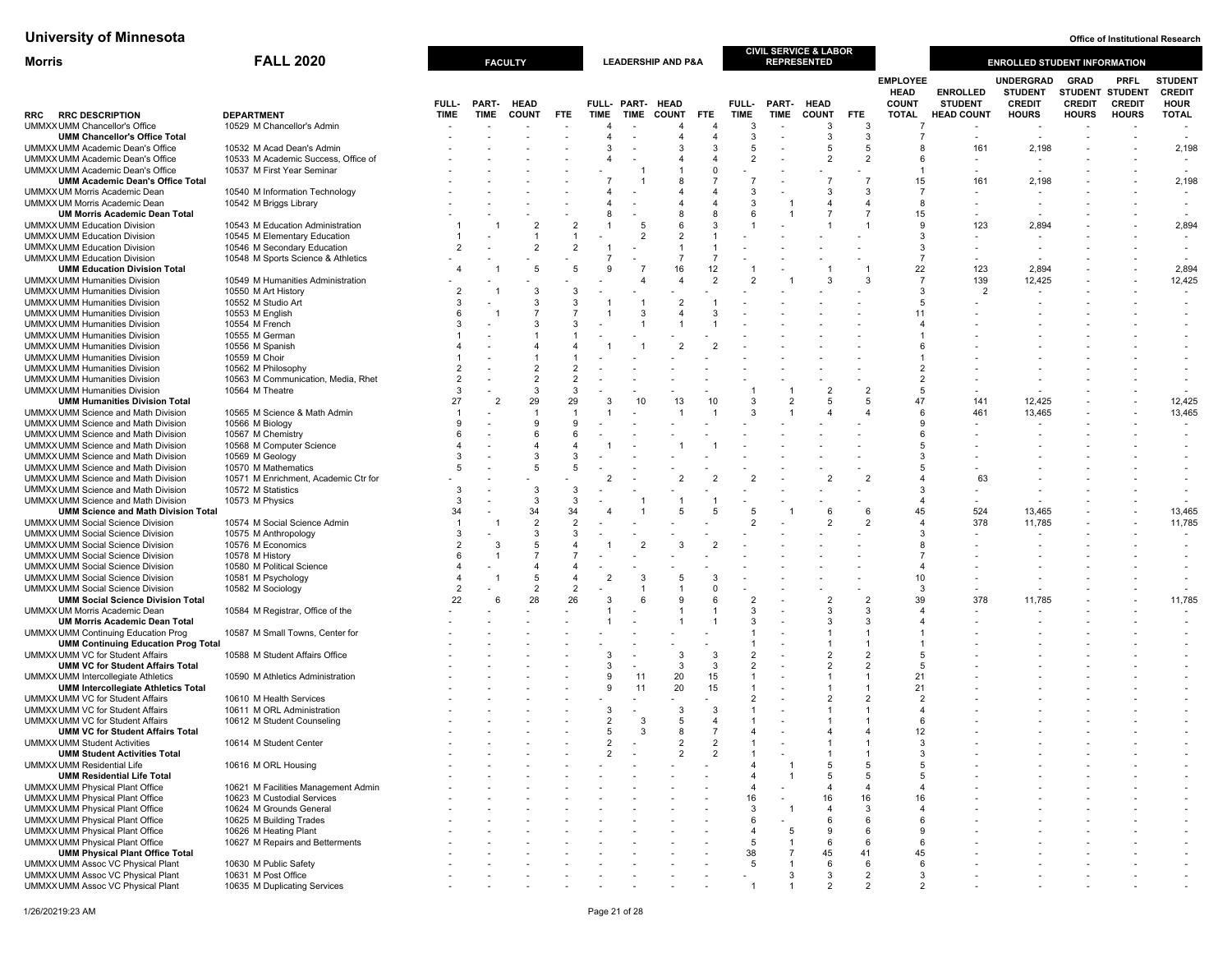| <b>Morris</b> |                                           | <b>FALL 2020</b>                       |             |             | <b>FACULTY</b> |            |             |                          | <b>LEADERSHIP AND P&amp;A</b> |                |                |             | <b>CIVIL SERVICE &amp; LABOR</b><br><b>REPRESENTED</b> |                |                                                |                                   | <b>ENROLLED STUDENT INFORMATION</b>          |                                                |                                                |                                                |
|---------------|-------------------------------------------|----------------------------------------|-------------|-------------|----------------|------------|-------------|--------------------------|-------------------------------|----------------|----------------|-------------|--------------------------------------------------------|----------------|------------------------------------------------|-----------------------------------|----------------------------------------------|------------------------------------------------|------------------------------------------------|------------------------------------------------|
|               |                                           |                                        | FULL-       | PART-       | <b>HEAD</b>    |            |             | FULL- PART-              | <b>HEAD</b>                   |                | FULL-          | PART-       | <b>HEAD</b>                                            |                | <b>EMPLOYEE</b><br><b>HEAD</b><br><b>COUNT</b> | <b>ENROLLED</b><br><b>STUDENT</b> | UNDERGRAD<br><b>STUDENT</b><br><b>CREDIT</b> | <b>GRAD</b><br><b>STUDENT</b><br><b>CREDIT</b> | <b>PRFL</b><br><b>STUDENT</b><br><b>CREDIT</b> | <b>STUDENT</b><br><b>CREDIT</b><br><b>HOUR</b> |
| <b>RRC</b>    | <b>RRC DESCRIPTION</b>                    | <b>DEPARTMENT</b>                      | <b>TIME</b> | <b>TIME</b> | <b>COUNT</b>   | <b>FTE</b> | <b>TIME</b> | TIME                     | <b>COUNT</b>                  | <b>FTE</b>     | <b>TIME</b>    | <b>TIME</b> | <b>COUNT</b>                                           | <b>FTE</b>     | <b>TOTAL</b>                                   | <b>HEAD COUNT</b>                 | <b>HOURS</b>                                 | <b>HOURS</b>                                   | <b>HOURS</b>                                   | <b>TOTAL</b>                                   |
|               | <b>UMM Assoc VC Physical Plant Total</b>  |                                        |             |             |                |            |             |                          |                               |                |                | 5           | 11                                                     | 10             | 11                                             |                                   |                                              |                                                |                                                |                                                |
|               | <b>UMMXX UMM Assoc VC Ext Relations</b>   | 10637 M Alumni Relations               |             |             |                |            |             |                          |                               |                |                |             | 2                                                      | $\overline{2}$ |                                                |                                   |                                              |                                                |                                                |                                                |
|               | UMMXX UMM Assoc VC Ext Relations          | 10638 M Development                    |             |             |                |            |             |                          |                               |                |                |             |                                                        | 3              |                                                |                                   |                                              |                                                |                                                |                                                |
|               | <b>UMM Assoc VC Ext Relations Total</b>   |                                        |             |             |                |            |             |                          |                               |                |                |             |                                                        | 5              |                                                |                                   |                                              |                                                |                                                |                                                |
|               | UMMXX UMM Chancellor's Office             | 10641 M Communications & Marketing     |             |             |                |            |             |                          | 3                             | 3              |                |             |                                                        | $\overline{2}$ |                                                |                                   |                                              |                                                |                                                | ٠                                              |
|               | <b>UMM Chancellor's Office Total</b>      |                                        |             |             |                |            |             |                          |                               |                |                |             |                                                        | $\mathcal{P}$  |                                                |                                   |                                              |                                                |                                                |                                                |
|               | UMMXX UMM Assoc VC Enrollment Mgmt        | 10642 M Admissions                     |             |             |                |            |             |                          |                               |                |                |             |                                                        |                | 10                                             |                                   |                                              |                                                |                                                |                                                |
|               | <b>UMM Assoc VC Enrollment Mamt Total</b> |                                        |             |             |                |            |             |                          |                               |                |                |             |                                                        |                | 10                                             |                                   |                                              |                                                |                                                |                                                |
|               | UMMXX UMM Financial Aid                   | 10643 M Financial Aid Admin            |             |             |                |            |             |                          |                               |                |                |             |                                                        |                |                                                |                                   |                                              |                                                |                                                |                                                |
|               | <b>UMM Financial Aid Total</b>            |                                        |             |             |                |            |             |                          |                               |                |                |             |                                                        |                |                                                |                                   |                                              |                                                |                                                |                                                |
|               | UMMXX UMM - Finance                       | 10645 M Finance Office                 |             |             |                |            |             |                          | $\overline{2}$                | $\overline{c}$ |                |             |                                                        |                |                                                |                                   |                                              |                                                |                                                |                                                |
|               | UMMXX UMM - Finance                       | 10646 M Human Resources/Payroll        |             |             |                |            |             | ٠.                       |                               |                | $\overline{2}$ |             | 3                                                      | 3              |                                                |                                   |                                              |                                                |                                                |                                                |
|               | <b>UMM - Finance Total</b>                |                                        |             |             |                |            | 3           |                          | 3                             | 3              |                |             | 3                                                      | 3              |                                                |                                   |                                              |                                                |                                                |                                                |
|               | <b>UMMXX UMM Business Office</b>          | 10647 M Business Office Admin          |             |             |                |            |             |                          |                               |                |                |             |                                                        | 5              |                                                |                                   |                                              |                                                |                                                |                                                |
|               | <b>UMMXX UMM Business Office</b>          | 10650 M Food Service Admin             |             |             |                |            |             |                          |                               |                | 18             |             | 22                                                     | 21             | 22                                             |                                   |                                              |                                                |                                                |                                                |
|               | <b>UMM Business Office Total</b>          |                                        |             |             |                |            |             |                          |                               |                | 22             | 5           | 27                                                     | 26             | 27                                             |                                   |                                              |                                                |                                                |                                                |
|               | <b>UMMXX UMM Humanities Division</b>      | 10652 M Music Dept.                    |             |             |                | 3          | 3           |                          | 11                            | 5              |                |             | ٠                                                      |                | 14                                             | 12                                |                                              |                                                |                                                | ٠                                              |
|               | <b>UMM Humanities Division Total</b>      |                                        | 3           |             | 3              | 3          | 3           |                          | 11                            | 5              |                |             |                                                        |                | 14                                             | 12                                |                                              |                                                |                                                |                                                |
|               | UMMXX UMM VC for Student Affairs          | 12106 M Diversity, Equity, IntcultProg |             |             |                |            | 9           |                          | 9                             | 9              | $\overline{2}$ |             | $\overline{2}$                                         | $\overline{2}$ | 11                                             |                                   |                                              |                                                |                                                |                                                |
|               | UMMXX UMM VC for Student Affairs          | 12286 M TRIO Student Support Svcs      |             |             |                |            | 3           |                          | 3                             | 3              |                |             |                                                        |                | 3                                              |                                   |                                              |                                                |                                                | $\overline{\phantom{a}}$                       |
|               | <b>UMM VC for Student Affairs Total</b>   |                                        |             |             |                |            | 12          | $\overline{\phantom{a}}$ | 12                            | 12             | $\overline{2}$ |             | $\overline{2}$                                         | 2              | 14                                             |                                   |                                              |                                                |                                                |                                                |
|               | <b>Grand Total</b>                        |                                        | 90          |             | 99             | 97         | 93          | 47                       | 140                           | 116            | 126            | 25          | 151                                                    | 143            | 390                                            | 1,339                             | 42,767                                       |                                                |                                                | 42,767                                         |
|               |                                           | <b>This Year's Total</b>               |             |             |                |            |             |                          |                               |                |                |             |                                                        |                |                                                |                                   |                                              |                                                |                                                |                                                |
|               |                                           | <b>Crookston Total</b>                 | 38          |             | 38             | 38         | 89          | 45                       | 134                           | 107            | 90             |             | 97                                                     | 95             | 269                                            | 2,530                             | 52,608                                       | $\sim$                                         |                                                | 52,608                                         |
|               |                                           | Duluth Total                           | 485         | 84          | 569            | 517        | 282         | 28                       | 310                           | 292            | 605            | 89          | 694                                                    | 669            | 1,573                                          | 9,904                             | 274,720                                      | 6,604                                          |                                                | 281,323                                        |
|               |                                           | <b>Morris Total</b>                    | 90          | 9           | 99             | 97         | 93          | 47                       | 140                           | 116            | 126            | 25          | 151                                                    | 143            | 390                                            | 1,339                             | 42,767                                       | $\overline{\phantom{a}}$                       |                                                | 42,767                                         |
|               |                                           | Rochester Total                        | 13          |             | 13             | 13         | 62          |                          | 62                            | 62             | 15             | 3           | 18                                                     | 16             | 93                                             | 632                               | 14,199                                       | 839                                            |                                                | 15,038                                         |
|               |                                           | <b>Twin Cities Total</b>               | 3,344       | 657         | 4,001          | 3,649      | 5,023       | 1,106                    | 6,129                         | 5,587          | 7,056          | 752         | 7,808                                                  | 7,569          | 17,938                                         | 52,388                            | 1,055,198                                    | 197,939                                        | 151,328                                        | 1,404,465                                      |
|               |                                           | University of Minnesota Total          | 3,970       | 750         | 4.720          | 4,313      | 5.549       | 1.226                    | 6.775                         | 6.165          | 7.892          | 876         | 8.768                                                  | 8.492          | 20,263                                         | 66,793                            | 1,439,491                                    | 205,381                                        | 151,328                                        | 1.796.200                                      |
|               |                                           | <b>Last Year's Numbers</b>             |             |             |                |            |             |                          |                               |                |                |             |                                                        |                |                                                |                                   |                                              |                                                |                                                |                                                |
|               |                                           | Crookston Total                        | 42          | 4           | 46             | 44         | 95          | 52                       | 147                           | 116            | 99             | 13          | 112                                                    | 108            | 305                                            | 2,768                             | 54,802                                       | $\overline{\phantom{a}}$                       |                                                | 54,802                                         |
|               |                                           | Duluth Total                           | 486         | 108         | 594            | 532        | 290         | 25                       | 315                           | 299            | 637            | 102         | 739                                                    | 712            | 1,648                                          | 10,435                            | 282,159                                      | 6,746                                          | $\overline{\phantom{a}}$                       | 288,905                                        |
|               |                                           | <b>Morris Total</b>                    | 94          | -7          | 101            | 99         | 103         | 45                       | 148                           | 125            | 133            | 30          | 163                                                    | 152            | 412                                            | 1,499                             | 45,892                                       | $\sim$                                         | $\blacksquare$                                 | 45,892                                         |
|               |                                           | <b>Rochester Total</b>                 | 12          |             | 12             | 12         | 62          |                          | 62                            | 62             | 16             |             | 17                                                     | 16             | 91                                             | 572                               | 14,028                                       | 771                                            |                                                | 14,799                                         |
|               |                                           | <b>Twin Cities Total</b>               | 3,309       | 686         | 3,995          | 3,614      | 5,036       | 1,107                    | 6,143                         | 5,576          | 7,184          | 865         | 8,049                                                  | 7,769          | 18,187                                         | 51,750                            | 1,061,740                                    | 202,854                                        | 148,324                                        | 1,412,917                                      |
|               |                                           | University of Minnesota Total          | 3.943       | 805         | 4.748          | 4.300      | 5.586       | 1.229                    | 6.815                         | 6.178          | 8.069          | 1.011       | 9.080                                                  | 8.758          | 20.643                                         | 67.024                            | 1,458,621                                    | 210.371                                        | 148.324                                        | 1.817.315                                      |

The Twin Cities campus includes the Duluth Medical School, Duluth Pharmacy, and Duluth Integrated Biosciences MS Student Credit Hours include: Fall 2019, Spring 2020, and Summer 2020 and is based on course ownership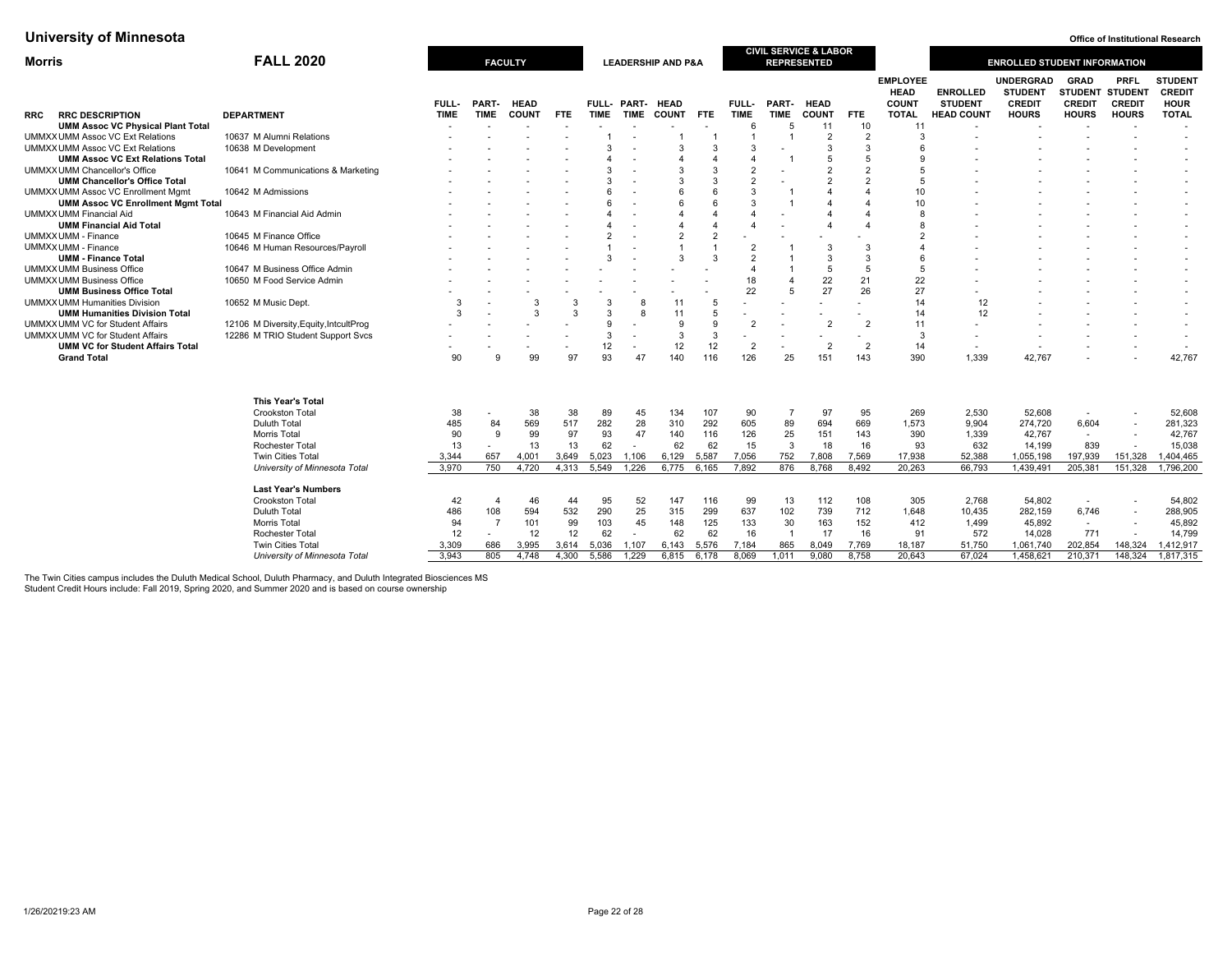| <b>EMPLOYEE ENROLLED</b><br><b>STUDENT</b><br>UNDERGRAD<br><b>GRAD</b><br><b>PRFL</b><br><b>CREDIT</b><br><b>STUDENT</b><br><b>STUDENT</b><br><b>STUDENT STUDENT</b><br><b>HEAD</b><br><b>HEAD</b><br>FULL-<br>PART-<br><b>HEAD</b><br><b>COUNT</b><br><b>CREDIT</b><br><b>HOUR</b><br>FULL-<br>PART-<br>FULL- PART-<br><b>HEAD</b><br><b>HEAD</b><br><b>CREDIT</b><br><b>CREDIT</b><br><b>DEPARTMENT</b><br><b>TIME</b><br><b>COUNT</b><br><b>TIME</b><br><b>TIME</b><br><b>COUNT</b><br><b>TIME</b><br><b>TIME</b><br><b>COUNT</b><br><b>FTE</b><br><b>TOTAL</b><br><b>COUNT</b><br><b>HOURS</b><br><b>HOURS</b><br><b>HOURS</b><br><b>TOTAL</b><br><b>RRC DESCRIPTION</b><br><b>TIME</b><br><b>FTE</b><br>FTE.<br>RRC<br><b>UMCXX UM Crookston Chancellor</b><br>10653 C Chancellor's Admin<br>5<br>5<br>-5<br><b>UM Crookston Chancellor Total</b><br>$\overline{4}$<br>5<br>5<br>5<br>23<br>22<br>23<br><b>UMCXX UMC Intercollegiate Athletics</b><br>10654 C Intercollegiate Athletics<br>27<br>$\boldsymbol{\Delta}$<br>4<br>22<br>23<br>23<br>27<br><b>UMC Intercollegiate Athletics Total</b><br>$\overline{4}$<br>$\boldsymbol{\Delta}$<br>$\Delta$<br>$\overline{2}$<br><b>UMCXX UM Crookston Chancellor</b><br>10667 C University Relations<br>$\overline{2}$<br>$\overline{2}$<br>$\overline{2}$<br>3<br>3<br>5<br>٠<br>$\overline{2}$<br><b>UMCXX UM Crookston Chancellor</b><br>10668 C Development & Alumni Relatns<br>$\overline{2}$<br>$\overline{2}$<br>$\overline{2}$<br>$\overline{2}$<br>$\overline{2}$<br>10669 C Human Resources<br><b>UMCXX UM Crookston Chancellor</b><br>-1<br>6<br><b>UM Crookston Chancellor Total</b><br>$\overline{4}$<br>5<br>6<br>10<br>$\boldsymbol{\Delta}$<br>$\tilde{\phantom{a}}$<br>599<br>10670 C Academic Affairs, Ofc of<br>っ<br>$\overline{2}$<br>$\mathcal{P}$<br>$\mathcal{P}$<br>$\overline{2}$<br>2,530<br>599<br>UMCXX UMC SVC Acad Aff & Student Aff<br>$\Delta$<br>6,355<br>UMCXX UMC SVC Acad Aff & Student Aff<br>10671 C Ag & Natural Res, Dept of<br>11<br>11<br>6<br>6<br>8<br>8<br>8<br>25<br>6,355<br>11<br>6<br>6,954<br>UMC SVC Acad Aff & Student Aff Total<br>11<br>11<br>11<br>10<br>10<br>10<br>29<br>2,530<br>6,954<br>8<br>8<br>-8<br>16<br>12<br>26<br>15,670<br>10672 C Humanities, Soc Sci/Education<br>$\mathbf{Q}$<br>-9<br>9<br>8<br>15,670<br>UMCXX UMC Arts, Humanities, SS Dept<br>$\overline{\mathbf{1}}$<br>-1<br>UMCXX UMC Arts, Humanities, SS Dept<br>10673 C Early Childhood Develop Ctr<br>3<br>3<br>3<br>$\mathbf{1}$<br>4<br>-1<br>$\overline{\phantom{a}}$<br>$\overline{\phantom{a}}$<br>17<br>15,670<br>9<br>9<br>13<br>30<br>15,670<br><b>UMC Arts, Humanities, SS Dept Total</b><br>9<br>-9<br>8<br>$\overline{4}$<br>4<br>4<br>$\blacksquare$<br>8<br>9<br>22<br>31<br>15<br>UMCXX UMC SVC Acad Aff & Student Aff<br>10674 C Business Department<br>8<br>R<br>40<br>16.002<br>16.002<br>$\overline{2}$<br>10<br>10<br>10 <sup>10</sup><br>3<br>14<br>$\overline{2}$<br>$\overline{2}$<br>26<br>13,978<br>13,978<br>UMCXX UMC SVC Acad Aff & Student Aff<br>10676 C Math, Sci, Tech Dept<br>11<br>9<br>UMCXX UMC SVC Acad Aff & Student Aff<br>10677 C Technology Support Services<br>$\overline{2}$<br>$\overline{2}$<br>$\overline{2}$<br>$\overline{7}$<br>$\overline{7}$<br>6<br>$\mathbf{Q}$<br>$\overline{\phantom{a}}$<br>UMCXX UMC SVC Acad Aff & Student Aff<br>10679 C Academic Assistance Center<br>$\overline{7}$<br>8<br>9<br>$\overline{1}$<br>$\overline{\phantom{a}}$<br>UMCXX UMC SVC Acad Aff & Student Aff<br>10680 C Library<br>$\overline{2}$<br>$\overline{2}$<br>$\overline{2}$<br>$\overline{1}$<br>$\overline{1}$<br>3<br>$\overline{\phantom{a}}$<br>$\overline{2}$<br>$\overline{2}$<br>UMCXX UMC SVC Acad Aff & Student Aff<br>10681 C Media Services<br>$\overline{2}$<br>$\overline{2}$<br>$\overline{2}$<br>$\overline{2}$<br>25<br>59<br>29,980<br>18<br>18<br>18<br>34<br>37<br>13<br>14<br>14<br>91<br>29,980<br>UMC SVC Acad Aff & Student Aff Total<br>10682 C Student Affairs<br>$\overline{A}$<br>-5<br>5<br><b>UMCXX UMC Assoc VC Student Affairs</b><br>$\overline{1}$<br>$\overline{1}$<br>6<br>٠<br>$\overline{7}$<br>$\overline{7}$<br>5<br><b>UMCXX UMC Assoc VC Student Affairs</b><br>10683 C Admissions<br>$\overline{7}$<br>5<br>5<br>12<br>$\overline{2}$<br>$\overline{2}$<br>UMCXX UMC Assoc VC Student Affairs<br>10687 C Retired Sr Vol Prog - RSVP<br>$\overline{2}$<br>$\overline{2}$<br>$\sim$<br><b>UMCXX UMC Assoc VC Student Affairs</b><br>10688 C Health Services<br>$\mathbf{1}$<br>$\mathbf{1}$<br>12<br><b>UMC Assoc VC Student Affairs Total</b><br>12<br>$\overline{7}$<br>$\overline{\mathbf{c}}$<br>9<br>9<br>21<br>11<br>UMCXX UMC SVC Acad Aff & Student Aff<br>10689 C International Programs<br>$\mathbf 1$<br>$\mathbf{1}$<br>$\overline{2}$<br>$\overline{\phantom{a}}$<br>10691 C Registrar's Office<br>$\overline{2}$<br>UMCXX UMC SVC Acad Aff & Student Aff<br>$\overline{2}$<br>$\overline{2}$<br>3<br>$\overline{2}$<br>3<br>UMC SVC Acad Aff & Student Aff Total<br>$\overline{2}$<br>3<br>$\mathcal{R}$<br>5<br>٠<br>10692 C Business Affairs Office<br>$\epsilon$<br>UMCXX UMC Vice Chancelor for Finance<br>6<br>6<br>$\overline{4}$<br>20<br>19<br>UMCXX UMC Vice Chancelor for Finance<br>10693 C Facilities & Operations<br>19<br>21<br>UMCXX UMC Vice Chancelor for Finance<br>7<br>8<br>8<br>10694 C Dining Services<br>-8<br>ä,<br>$\mathbf{Q}$<br>9<br>UMCXX UMC Vice Chancelor for Finance<br>10695 C Residential Life & Security<br>8<br>10<br>÷.<br>40<br>43<br>42<br><b>UMC Vice Chancelor for Finance Total</b><br>3<br>3<br>3<br>46<br>3<br>$\overline{4}$<br><b>UMCXX UMC Assoc VC Student Affairs</b><br>12060 C Financial Aid Administration<br>2<br>$\overline{2}$<br>$\overline{2}$<br>3<br>٠<br>$\overline{2}$<br>$\overline{2}$<br>$\overline{2}$<br><b>UMCXX UMC Assoc VC Student Affairs</b><br>12244 C Counseling Services<br>$\overline{2}$<br><b>UMC Assoc VC Student Affairs Total</b><br>$\overline{1}$<br>$\overline{4}$<br>$\overline{4}$<br>$\overline{4}$<br>5<br>-1<br>-1<br>52,608<br>38<br>38<br>38<br>89<br>45<br>134<br>107<br>90<br>$\overline{7}$<br>97<br>95<br>269<br>2,530<br>52,608<br><b>Grand Total</b><br><b>This Year's Total</b><br>Crookston Total<br>38<br>38<br>89<br>134<br>90<br>97<br>95<br>2,530<br>52,608<br>52,608<br>38<br>45<br>107<br>$\overline{7}$<br>269<br>569<br>517<br>282<br>28<br>89<br>485<br>310<br>292<br>605<br>694<br>669<br>1.573<br>6,604<br>281.323<br><b>Duluth Total</b><br>84<br>9.904<br>274,720<br>90<br>9<br>99<br>97<br>93<br>47<br>140<br>116<br>126<br>25<br>151<br>143<br>390<br>42,767<br>42,767<br><b>Morris Total</b><br>1,339<br>$\overline{a}$<br>13<br>13<br>62<br>62<br>62<br>15<br>3<br>18<br>16<br>93<br>632<br>839<br>15,038<br><b>Rochester Total</b><br>13<br>14,199<br>$\overline{\phantom{a}}$<br>752<br>151,328<br><b>Twin Cities Total</b><br>3,344<br>657<br>4.001<br>3,649<br>5,023<br>1,106<br>6,129<br>5,587<br>7.056<br>7,808<br>7,569<br>17,938<br>52,388<br>1,055,198<br>197,939<br>1.404.465<br>750<br>4,313<br>876<br>151,328<br>1,796,200<br>4,720<br>5,549<br>1,226<br>6,165<br>7,892<br>8,768<br>8,492<br>20,263<br>66,793<br>1,439,491<br>205,381<br>University of Minnesota Total<br>3,970<br>6,775<br><b>Last Year's Numbers</b><br>42<br>46<br>95<br>52<br>99<br>13<br>112<br>108<br>305<br>2,768<br>54,802<br>54,802<br><b>Crookston Total</b><br>$\overline{4}$<br>44<br>147<br>116<br>$\overline{a}$<br>594<br>25<br>739<br>108<br>532<br>290<br>315<br>299<br>637<br>102<br>712<br>6,746<br><b>Duluth Total</b><br>486<br>1,648<br>10,435<br>282,159<br>288,905<br>101<br>99<br>103<br>45<br>148<br>125<br>163<br>152<br>45,892<br>94<br>$\overline{7}$<br>133<br>30<br>412<br>1,499<br>45,892<br>Morris Total<br>12<br>12<br>62<br>62<br>62<br>16<br>771<br>14,799<br>Rochester Total<br>12<br>17<br>16<br>91<br>572<br>14,028<br>$\overline{\phantom{a}}$<br><b>Twin Cities Total</b><br>3,309<br>686<br>3,995<br>3,614<br>5,036<br>1,107<br>6,143<br>5,576<br>7,184<br>865<br>8,049<br>7,769<br>18,187<br>51,750<br>1,061,740<br>202,854<br>148,324<br>1,412,917<br>805<br>4,300<br>1,229<br>1,011<br>20,643<br>67,024<br>148,324<br>University of Minnesota Total<br>3,943<br>4,748<br>5,586<br>6,815<br>6,178<br>8,069<br>9,080<br>8,758<br>1,458,621<br>210,371<br>1,817,315 | Crookston | <b>FALL 2020</b> | <b>FACULTY</b> |  |  | <b>LEADERSHIP AND P&amp;A</b> |  | <b>CIVIL SERVICE &amp; LABOR</b><br><b>REPRESENTED</b> |  | <b>ENROLLED STUDENT INFORMATION</b> |  |  |
|---------------------------------------------------------------------------------------------------------------------------------------------------------------------------------------------------------------------------------------------------------------------------------------------------------------------------------------------------------------------------------------------------------------------------------------------------------------------------------------------------------------------------------------------------------------------------------------------------------------------------------------------------------------------------------------------------------------------------------------------------------------------------------------------------------------------------------------------------------------------------------------------------------------------------------------------------------------------------------------------------------------------------------------------------------------------------------------------------------------------------------------------------------------------------------------------------------------------------------------------------------------------------------------------------------------------------------------------------------------------------------------------------------------------------------------------------------------------------------------------------------------------------------------------------------------------------------------------------------------------------------------------------------------------------------------------------------------------------------------------------------------------------------------------------------------------------------------------------------------------------------------------------------------------------------------------------------------------------------------------------------------------------------------------------------------------------------------------------------------------------------------------------------------------------------------------------------------------------------------------------------------------------------------------------------------------------------------------------------------------------------------------------------------------------------------------------------------------------------------------------------------------------------------------------------------------------------------------------------------------------------------------------------------------------------------------------------------------------------------------------------------------------------------------------------------------------------------------------------------------------------------------------------------------------------------------------------------------------------------------------------------------------------------------------------------------------------------------------------------------------------------------------------------------------------------------------------------------------------------------------------------------------------------------------------------------------------------------------------------------------------------------------------------------------------------------------------------------------------------------------------------------------------------------------------------------------------------------------------------------------------------------------------------------------------------------------------------------------------------------------------------------------------------------------------------------------------------------------------------------------------------------------------------------------------------------------------------------------------------------------------------------------------------------------------------------------------------------------------------------------------------------------------------------------------------------------------------------------------------------------------------------------------------------------------------------------------------------------------------------------------------------------------------------------------------------------------------------------------------------------------------------------------------------------------------------------------------------------------------------------------------------------------------------------------------------------------------------------------------------------------------------------------------------------------------------------------------------------------------------------------------------------------------------------------------------------------------------------------------------------------------------------------------------------------------------------------------------------------------------------------------------------------------------------------------------------------------------------------------------------------------------------------------------------------------------------------------------------------------------------------------------------------------------------------------------------------------------------------------------------------------------------------------------------------------------------------------------------------------------------------------------------------------------------------------------------------------------------------------------------------------------------------------------------------------------------------------------------------------------------------------------------------------------------------------------------------------------------------------------------------------------------------------------------------------------------------------------------------------------------------------------------------------------------------------------------------------------------------------------------------------------------------------------------------------------------------------------------------------------------------------------------------------------------------------------------------------------------------------------------------------------------------------------------------------------------------------------------------------------------------------------------------------------------------------------------------------------------------------------------------------------------------------------------------------------------------------------------------------------------------------------------------------------------------------------------------------------------------------------------------------------------------------------------------------------------------------------------------------------------------------------------------------------------------------------------------------------------------------------------------------------------------------------------------------------------------------------------------------------------------------------------------------------------------------------------------------------------------------------------------------------------------------------------------------------------------------------------------------------------------------------------------------------------------------------------------------------------------------------------------------------------------------------------------------------------------------------------------------------------------------------------------------------------------------------------------------------------------------------------------------------------------------------------------------------------------------------------------------------------------------------------------------------------------------------------------------------------------------------------------------------------------------------------------------------------------------------------------------------------------------------------------|-----------|------------------|----------------|--|--|-------------------------------|--|--------------------------------------------------------|--|-------------------------------------|--|--|
|                                                                                                                                                                                                                                                                                                                                                                                                                                                                                                                                                                                                                                                                                                                                                                                                                                                                                                                                                                                                                                                                                                                                                                                                                                                                                                                                                                                                                                                                                                                                                                                                                                                                                                                                                                                                                                                                                                                                                                                                                                                                                                                                                                                                                                                                                                                                                                                                                                                                                                                                                                                                                                                                                                                                                                                                                                                                                                                                                                                                                                                                                                                                                                                                                                                                                                                                                                                                                                                                                                                                                                                                                                                                                                                                                                                                                                                                                                                                                                                                                                                                                                                                                                                                                                                                                                                                                                                                                                                                                                                                                                                                                                                                                                                                                                                                                                                                                                                                                                                                                                                                                                                                                                                                                                                                                                                                                                                                                                                                                                                                                                                                                                                                                                                                                                                                                                                                                                                                                                                                                                                                                                                                                                                                                                                                                                                                                                                                                                                                                                                                                                                                                                                                                                                                                                                                                                                                                                                                                                                                                                                                                                                                                                                                                                                                                                                                                                                                                                                                                                                                                                                                                                                                                                                                                                                                                                                                                                                                                                                                                                                                                                                                                                                                                                                                                                                                                                                                         |           |                  |                |  |  |                               |  |                                                        |  |                                     |  |  |
|                                                                                                                                                                                                                                                                                                                                                                                                                                                                                                                                                                                                                                                                                                                                                                                                                                                                                                                                                                                                                                                                                                                                                                                                                                                                                                                                                                                                                                                                                                                                                                                                                                                                                                                                                                                                                                                                                                                                                                                                                                                                                                                                                                                                                                                                                                                                                                                                                                                                                                                                                                                                                                                                                                                                                                                                                                                                                                                                                                                                                                                                                                                                                                                                                                                                                                                                                                                                                                                                                                                                                                                                                                                                                                                                                                                                                                                                                                                                                                                                                                                                                                                                                                                                                                                                                                                                                                                                                                                                                                                                                                                                                                                                                                                                                                                                                                                                                                                                                                                                                                                                                                                                                                                                                                                                                                                                                                                                                                                                                                                                                                                                                                                                                                                                                                                                                                                                                                                                                                                                                                                                                                                                                                                                                                                                                                                                                                                                                                                                                                                                                                                                                                                                                                                                                                                                                                                                                                                                                                                                                                                                                                                                                                                                                                                                                                                                                                                                                                                                                                                                                                                                                                                                                                                                                                                                                                                                                                                                                                                                                                                                                                                                                                                                                                                                                                                                                                                                         |           |                  |                |  |  |                               |  |                                                        |  |                                     |  |  |
|                                                                                                                                                                                                                                                                                                                                                                                                                                                                                                                                                                                                                                                                                                                                                                                                                                                                                                                                                                                                                                                                                                                                                                                                                                                                                                                                                                                                                                                                                                                                                                                                                                                                                                                                                                                                                                                                                                                                                                                                                                                                                                                                                                                                                                                                                                                                                                                                                                                                                                                                                                                                                                                                                                                                                                                                                                                                                                                                                                                                                                                                                                                                                                                                                                                                                                                                                                                                                                                                                                                                                                                                                                                                                                                                                                                                                                                                                                                                                                                                                                                                                                                                                                                                                                                                                                                                                                                                                                                                                                                                                                                                                                                                                                                                                                                                                                                                                                                                                                                                                                                                                                                                                                                                                                                                                                                                                                                                                                                                                                                                                                                                                                                                                                                                                                                                                                                                                                                                                                                                                                                                                                                                                                                                                                                                                                                                                                                                                                                                                                                                                                                                                                                                                                                                                                                                                                                                                                                                                                                                                                                                                                                                                                                                                                                                                                                                                                                                                                                                                                                                                                                                                                                                                                                                                                                                                                                                                                                                                                                                                                                                                                                                                                                                                                                                                                                                                                                                         |           |                  |                |  |  |                               |  |                                                        |  |                                     |  |  |
|                                                                                                                                                                                                                                                                                                                                                                                                                                                                                                                                                                                                                                                                                                                                                                                                                                                                                                                                                                                                                                                                                                                                                                                                                                                                                                                                                                                                                                                                                                                                                                                                                                                                                                                                                                                                                                                                                                                                                                                                                                                                                                                                                                                                                                                                                                                                                                                                                                                                                                                                                                                                                                                                                                                                                                                                                                                                                                                                                                                                                                                                                                                                                                                                                                                                                                                                                                                                                                                                                                                                                                                                                                                                                                                                                                                                                                                                                                                                                                                                                                                                                                                                                                                                                                                                                                                                                                                                                                                                                                                                                                                                                                                                                                                                                                                                                                                                                                                                                                                                                                                                                                                                                                                                                                                                                                                                                                                                                                                                                                                                                                                                                                                                                                                                                                                                                                                                                                                                                                                                                                                                                                                                                                                                                                                                                                                                                                                                                                                                                                                                                                                                                                                                                                                                                                                                                                                                                                                                                                                                                                                                                                                                                                                                                                                                                                                                                                                                                                                                                                                                                                                                                                                                                                                                                                                                                                                                                                                                                                                                                                                                                                                                                                                                                                                                                                                                                                                                         |           |                  |                |  |  |                               |  |                                                        |  |                                     |  |  |
|                                                                                                                                                                                                                                                                                                                                                                                                                                                                                                                                                                                                                                                                                                                                                                                                                                                                                                                                                                                                                                                                                                                                                                                                                                                                                                                                                                                                                                                                                                                                                                                                                                                                                                                                                                                                                                                                                                                                                                                                                                                                                                                                                                                                                                                                                                                                                                                                                                                                                                                                                                                                                                                                                                                                                                                                                                                                                                                                                                                                                                                                                                                                                                                                                                                                                                                                                                                                                                                                                                                                                                                                                                                                                                                                                                                                                                                                                                                                                                                                                                                                                                                                                                                                                                                                                                                                                                                                                                                                                                                                                                                                                                                                                                                                                                                                                                                                                                                                                                                                                                                                                                                                                                                                                                                                                                                                                                                                                                                                                                                                                                                                                                                                                                                                                                                                                                                                                                                                                                                                                                                                                                                                                                                                                                                                                                                                                                                                                                                                                                                                                                                                                                                                                                                                                                                                                                                                                                                                                                                                                                                                                                                                                                                                                                                                                                                                                                                                                                                                                                                                                                                                                                                                                                                                                                                                                                                                                                                                                                                                                                                                                                                                                                                                                                                                                                                                                                                                         |           |                  |                |  |  |                               |  |                                                        |  |                                     |  |  |
|                                                                                                                                                                                                                                                                                                                                                                                                                                                                                                                                                                                                                                                                                                                                                                                                                                                                                                                                                                                                                                                                                                                                                                                                                                                                                                                                                                                                                                                                                                                                                                                                                                                                                                                                                                                                                                                                                                                                                                                                                                                                                                                                                                                                                                                                                                                                                                                                                                                                                                                                                                                                                                                                                                                                                                                                                                                                                                                                                                                                                                                                                                                                                                                                                                                                                                                                                                                                                                                                                                                                                                                                                                                                                                                                                                                                                                                                                                                                                                                                                                                                                                                                                                                                                                                                                                                                                                                                                                                                                                                                                                                                                                                                                                                                                                                                                                                                                                                                                                                                                                                                                                                                                                                                                                                                                                                                                                                                                                                                                                                                                                                                                                                                                                                                                                                                                                                                                                                                                                                                                                                                                                                                                                                                                                                                                                                                                                                                                                                                                                                                                                                                                                                                                                                                                                                                                                                                                                                                                                                                                                                                                                                                                                                                                                                                                                                                                                                                                                                                                                                                                                                                                                                                                                                                                                                                                                                                                                                                                                                                                                                                                                                                                                                                                                                                                                                                                                                                         |           |                  |                |  |  |                               |  |                                                        |  |                                     |  |  |
|                                                                                                                                                                                                                                                                                                                                                                                                                                                                                                                                                                                                                                                                                                                                                                                                                                                                                                                                                                                                                                                                                                                                                                                                                                                                                                                                                                                                                                                                                                                                                                                                                                                                                                                                                                                                                                                                                                                                                                                                                                                                                                                                                                                                                                                                                                                                                                                                                                                                                                                                                                                                                                                                                                                                                                                                                                                                                                                                                                                                                                                                                                                                                                                                                                                                                                                                                                                                                                                                                                                                                                                                                                                                                                                                                                                                                                                                                                                                                                                                                                                                                                                                                                                                                                                                                                                                                                                                                                                                                                                                                                                                                                                                                                                                                                                                                                                                                                                                                                                                                                                                                                                                                                                                                                                                                                                                                                                                                                                                                                                                                                                                                                                                                                                                                                                                                                                                                                                                                                                                                                                                                                                                                                                                                                                                                                                                                                                                                                                                                                                                                                                                                                                                                                                                                                                                                                                                                                                                                                                                                                                                                                                                                                                                                                                                                                                                                                                                                                                                                                                                                                                                                                                                                                                                                                                                                                                                                                                                                                                                                                                                                                                                                                                                                                                                                                                                                                                                         |           |                  |                |  |  |                               |  |                                                        |  |                                     |  |  |
|                                                                                                                                                                                                                                                                                                                                                                                                                                                                                                                                                                                                                                                                                                                                                                                                                                                                                                                                                                                                                                                                                                                                                                                                                                                                                                                                                                                                                                                                                                                                                                                                                                                                                                                                                                                                                                                                                                                                                                                                                                                                                                                                                                                                                                                                                                                                                                                                                                                                                                                                                                                                                                                                                                                                                                                                                                                                                                                                                                                                                                                                                                                                                                                                                                                                                                                                                                                                                                                                                                                                                                                                                                                                                                                                                                                                                                                                                                                                                                                                                                                                                                                                                                                                                                                                                                                                                                                                                                                                                                                                                                                                                                                                                                                                                                                                                                                                                                                                                                                                                                                                                                                                                                                                                                                                                                                                                                                                                                                                                                                                                                                                                                                                                                                                                                                                                                                                                                                                                                                                                                                                                                                                                                                                                                                                                                                                                                                                                                                                                                                                                                                                                                                                                                                                                                                                                                                                                                                                                                                                                                                                                                                                                                                                                                                                                                                                                                                                                                                                                                                                                                                                                                                                                                                                                                                                                                                                                                                                                                                                                                                                                                                                                                                                                                                                                                                                                                                                         |           |                  |                |  |  |                               |  |                                                        |  |                                     |  |  |
|                                                                                                                                                                                                                                                                                                                                                                                                                                                                                                                                                                                                                                                                                                                                                                                                                                                                                                                                                                                                                                                                                                                                                                                                                                                                                                                                                                                                                                                                                                                                                                                                                                                                                                                                                                                                                                                                                                                                                                                                                                                                                                                                                                                                                                                                                                                                                                                                                                                                                                                                                                                                                                                                                                                                                                                                                                                                                                                                                                                                                                                                                                                                                                                                                                                                                                                                                                                                                                                                                                                                                                                                                                                                                                                                                                                                                                                                                                                                                                                                                                                                                                                                                                                                                                                                                                                                                                                                                                                                                                                                                                                                                                                                                                                                                                                                                                                                                                                                                                                                                                                                                                                                                                                                                                                                                                                                                                                                                                                                                                                                                                                                                                                                                                                                                                                                                                                                                                                                                                                                                                                                                                                                                                                                                                                                                                                                                                                                                                                                                                                                                                                                                                                                                                                                                                                                                                                                                                                                                                                                                                                                                                                                                                                                                                                                                                                                                                                                                                                                                                                                                                                                                                                                                                                                                                                                                                                                                                                                                                                                                                                                                                                                                                                                                                                                                                                                                                                                         |           |                  |                |  |  |                               |  |                                                        |  |                                     |  |  |
|                                                                                                                                                                                                                                                                                                                                                                                                                                                                                                                                                                                                                                                                                                                                                                                                                                                                                                                                                                                                                                                                                                                                                                                                                                                                                                                                                                                                                                                                                                                                                                                                                                                                                                                                                                                                                                                                                                                                                                                                                                                                                                                                                                                                                                                                                                                                                                                                                                                                                                                                                                                                                                                                                                                                                                                                                                                                                                                                                                                                                                                                                                                                                                                                                                                                                                                                                                                                                                                                                                                                                                                                                                                                                                                                                                                                                                                                                                                                                                                                                                                                                                                                                                                                                                                                                                                                                                                                                                                                                                                                                                                                                                                                                                                                                                                                                                                                                                                                                                                                                                                                                                                                                                                                                                                                                                                                                                                                                                                                                                                                                                                                                                                                                                                                                                                                                                                                                                                                                                                                                                                                                                                                                                                                                                                                                                                                                                                                                                                                                                                                                                                                                                                                                                                                                                                                                                                                                                                                                                                                                                                                                                                                                                                                                                                                                                                                                                                                                                                                                                                                                                                                                                                                                                                                                                                                                                                                                                                                                                                                                                                                                                                                                                                                                                                                                                                                                                                                         |           |                  |                |  |  |                               |  |                                                        |  |                                     |  |  |
|                                                                                                                                                                                                                                                                                                                                                                                                                                                                                                                                                                                                                                                                                                                                                                                                                                                                                                                                                                                                                                                                                                                                                                                                                                                                                                                                                                                                                                                                                                                                                                                                                                                                                                                                                                                                                                                                                                                                                                                                                                                                                                                                                                                                                                                                                                                                                                                                                                                                                                                                                                                                                                                                                                                                                                                                                                                                                                                                                                                                                                                                                                                                                                                                                                                                                                                                                                                                                                                                                                                                                                                                                                                                                                                                                                                                                                                                                                                                                                                                                                                                                                                                                                                                                                                                                                                                                                                                                                                                                                                                                                                                                                                                                                                                                                                                                                                                                                                                                                                                                                                                                                                                                                                                                                                                                                                                                                                                                                                                                                                                                                                                                                                                                                                                                                                                                                                                                                                                                                                                                                                                                                                                                                                                                                                                                                                                                                                                                                                                                                                                                                                                                                                                                                                                                                                                                                                                                                                                                                                                                                                                                                                                                                                                                                                                                                                                                                                                                                                                                                                                                                                                                                                                                                                                                                                                                                                                                                                                                                                                                                                                                                                                                                                                                                                                                                                                                                                                         |           |                  |                |  |  |                               |  |                                                        |  |                                     |  |  |
|                                                                                                                                                                                                                                                                                                                                                                                                                                                                                                                                                                                                                                                                                                                                                                                                                                                                                                                                                                                                                                                                                                                                                                                                                                                                                                                                                                                                                                                                                                                                                                                                                                                                                                                                                                                                                                                                                                                                                                                                                                                                                                                                                                                                                                                                                                                                                                                                                                                                                                                                                                                                                                                                                                                                                                                                                                                                                                                                                                                                                                                                                                                                                                                                                                                                                                                                                                                                                                                                                                                                                                                                                                                                                                                                                                                                                                                                                                                                                                                                                                                                                                                                                                                                                                                                                                                                                                                                                                                                                                                                                                                                                                                                                                                                                                                                                                                                                                                                                                                                                                                                                                                                                                                                                                                                                                                                                                                                                                                                                                                                                                                                                                                                                                                                                                                                                                                                                                                                                                                                                                                                                                                                                                                                                                                                                                                                                                                                                                                                                                                                                                                                                                                                                                                                                                                                                                                                                                                                                                                                                                                                                                                                                                                                                                                                                                                                                                                                                                                                                                                                                                                                                                                                                                                                                                                                                                                                                                                                                                                                                                                                                                                                                                                                                                                                                                                                                                                                         |           |                  |                |  |  |                               |  |                                                        |  |                                     |  |  |
|                                                                                                                                                                                                                                                                                                                                                                                                                                                                                                                                                                                                                                                                                                                                                                                                                                                                                                                                                                                                                                                                                                                                                                                                                                                                                                                                                                                                                                                                                                                                                                                                                                                                                                                                                                                                                                                                                                                                                                                                                                                                                                                                                                                                                                                                                                                                                                                                                                                                                                                                                                                                                                                                                                                                                                                                                                                                                                                                                                                                                                                                                                                                                                                                                                                                                                                                                                                                                                                                                                                                                                                                                                                                                                                                                                                                                                                                                                                                                                                                                                                                                                                                                                                                                                                                                                                                                                                                                                                                                                                                                                                                                                                                                                                                                                                                                                                                                                                                                                                                                                                                                                                                                                                                                                                                                                                                                                                                                                                                                                                                                                                                                                                                                                                                                                                                                                                                                                                                                                                                                                                                                                                                                                                                                                                                                                                                                                                                                                                                                                                                                                                                                                                                                                                                                                                                                                                                                                                                                                                                                                                                                                                                                                                                                                                                                                                                                                                                                                                                                                                                                                                                                                                                                                                                                                                                                                                                                                                                                                                                                                                                                                                                                                                                                                                                                                                                                                                                         |           |                  |                |  |  |                               |  |                                                        |  |                                     |  |  |
|                                                                                                                                                                                                                                                                                                                                                                                                                                                                                                                                                                                                                                                                                                                                                                                                                                                                                                                                                                                                                                                                                                                                                                                                                                                                                                                                                                                                                                                                                                                                                                                                                                                                                                                                                                                                                                                                                                                                                                                                                                                                                                                                                                                                                                                                                                                                                                                                                                                                                                                                                                                                                                                                                                                                                                                                                                                                                                                                                                                                                                                                                                                                                                                                                                                                                                                                                                                                                                                                                                                                                                                                                                                                                                                                                                                                                                                                                                                                                                                                                                                                                                                                                                                                                                                                                                                                                                                                                                                                                                                                                                                                                                                                                                                                                                                                                                                                                                                                                                                                                                                                                                                                                                                                                                                                                                                                                                                                                                                                                                                                                                                                                                                                                                                                                                                                                                                                                                                                                                                                                                                                                                                                                                                                                                                                                                                                                                                                                                                                                                                                                                                                                                                                                                                                                                                                                                                                                                                                                                                                                                                                                                                                                                                                                                                                                                                                                                                                                                                                                                                                                                                                                                                                                                                                                                                                                                                                                                                                                                                                                                                                                                                                                                                                                                                                                                                                                                                                         |           |                  |                |  |  |                               |  |                                                        |  |                                     |  |  |
|                                                                                                                                                                                                                                                                                                                                                                                                                                                                                                                                                                                                                                                                                                                                                                                                                                                                                                                                                                                                                                                                                                                                                                                                                                                                                                                                                                                                                                                                                                                                                                                                                                                                                                                                                                                                                                                                                                                                                                                                                                                                                                                                                                                                                                                                                                                                                                                                                                                                                                                                                                                                                                                                                                                                                                                                                                                                                                                                                                                                                                                                                                                                                                                                                                                                                                                                                                                                                                                                                                                                                                                                                                                                                                                                                                                                                                                                                                                                                                                                                                                                                                                                                                                                                                                                                                                                                                                                                                                                                                                                                                                                                                                                                                                                                                                                                                                                                                                                                                                                                                                                                                                                                                                                                                                                                                                                                                                                                                                                                                                                                                                                                                                                                                                                                                                                                                                                                                                                                                                                                                                                                                                                                                                                                                                                                                                                                                                                                                                                                                                                                                                                                                                                                                                                                                                                                                                                                                                                                                                                                                                                                                                                                                                                                                                                                                                                                                                                                                                                                                                                                                                                                                                                                                                                                                                                                                                                                                                                                                                                                                                                                                                                                                                                                                                                                                                                                                                                         |           |                  |                |  |  |                               |  |                                                        |  |                                     |  |  |
|                                                                                                                                                                                                                                                                                                                                                                                                                                                                                                                                                                                                                                                                                                                                                                                                                                                                                                                                                                                                                                                                                                                                                                                                                                                                                                                                                                                                                                                                                                                                                                                                                                                                                                                                                                                                                                                                                                                                                                                                                                                                                                                                                                                                                                                                                                                                                                                                                                                                                                                                                                                                                                                                                                                                                                                                                                                                                                                                                                                                                                                                                                                                                                                                                                                                                                                                                                                                                                                                                                                                                                                                                                                                                                                                                                                                                                                                                                                                                                                                                                                                                                                                                                                                                                                                                                                                                                                                                                                                                                                                                                                                                                                                                                                                                                                                                                                                                                                                                                                                                                                                                                                                                                                                                                                                                                                                                                                                                                                                                                                                                                                                                                                                                                                                                                                                                                                                                                                                                                                                                                                                                                                                                                                                                                                                                                                                                                                                                                                                                                                                                                                                                                                                                                                                                                                                                                                                                                                                                                                                                                                                                                                                                                                                                                                                                                                                                                                                                                                                                                                                                                                                                                                                                                                                                                                                                                                                                                                                                                                                                                                                                                                                                                                                                                                                                                                                                                                                         |           |                  |                |  |  |                               |  |                                                        |  |                                     |  |  |
|                                                                                                                                                                                                                                                                                                                                                                                                                                                                                                                                                                                                                                                                                                                                                                                                                                                                                                                                                                                                                                                                                                                                                                                                                                                                                                                                                                                                                                                                                                                                                                                                                                                                                                                                                                                                                                                                                                                                                                                                                                                                                                                                                                                                                                                                                                                                                                                                                                                                                                                                                                                                                                                                                                                                                                                                                                                                                                                                                                                                                                                                                                                                                                                                                                                                                                                                                                                                                                                                                                                                                                                                                                                                                                                                                                                                                                                                                                                                                                                                                                                                                                                                                                                                                                                                                                                                                                                                                                                                                                                                                                                                                                                                                                                                                                                                                                                                                                                                                                                                                                                                                                                                                                                                                                                                                                                                                                                                                                                                                                                                                                                                                                                                                                                                                                                                                                                                                                                                                                                                                                                                                                                                                                                                                                                                                                                                                                                                                                                                                                                                                                                                                                                                                                                                                                                                                                                                                                                                                                                                                                                                                                                                                                                                                                                                                                                                                                                                                                                                                                                                                                                                                                                                                                                                                                                                                                                                                                                                                                                                                                                                                                                                                                                                                                                                                                                                                                                                         |           |                  |                |  |  |                               |  |                                                        |  |                                     |  |  |
|                                                                                                                                                                                                                                                                                                                                                                                                                                                                                                                                                                                                                                                                                                                                                                                                                                                                                                                                                                                                                                                                                                                                                                                                                                                                                                                                                                                                                                                                                                                                                                                                                                                                                                                                                                                                                                                                                                                                                                                                                                                                                                                                                                                                                                                                                                                                                                                                                                                                                                                                                                                                                                                                                                                                                                                                                                                                                                                                                                                                                                                                                                                                                                                                                                                                                                                                                                                                                                                                                                                                                                                                                                                                                                                                                                                                                                                                                                                                                                                                                                                                                                                                                                                                                                                                                                                                                                                                                                                                                                                                                                                                                                                                                                                                                                                                                                                                                                                                                                                                                                                                                                                                                                                                                                                                                                                                                                                                                                                                                                                                                                                                                                                                                                                                                                                                                                                                                                                                                                                                                                                                                                                                                                                                                                                                                                                                                                                                                                                                                                                                                                                                                                                                                                                                                                                                                                                                                                                                                                                                                                                                                                                                                                                                                                                                                                                                                                                                                                                                                                                                                                                                                                                                                                                                                                                                                                                                                                                                                                                                                                                                                                                                                                                                                                                                                                                                                                                                         |           |                  |                |  |  |                               |  |                                                        |  |                                     |  |  |
|                                                                                                                                                                                                                                                                                                                                                                                                                                                                                                                                                                                                                                                                                                                                                                                                                                                                                                                                                                                                                                                                                                                                                                                                                                                                                                                                                                                                                                                                                                                                                                                                                                                                                                                                                                                                                                                                                                                                                                                                                                                                                                                                                                                                                                                                                                                                                                                                                                                                                                                                                                                                                                                                                                                                                                                                                                                                                                                                                                                                                                                                                                                                                                                                                                                                                                                                                                                                                                                                                                                                                                                                                                                                                                                                                                                                                                                                                                                                                                                                                                                                                                                                                                                                                                                                                                                                                                                                                                                                                                                                                                                                                                                                                                                                                                                                                                                                                                                                                                                                                                                                                                                                                                                                                                                                                                                                                                                                                                                                                                                                                                                                                                                                                                                                                                                                                                                                                                                                                                                                                                                                                                                                                                                                                                                                                                                                                                                                                                                                                                                                                                                                                                                                                                                                                                                                                                                                                                                                                                                                                                                                                                                                                                                                                                                                                                                                                                                                                                                                                                                                                                                                                                                                                                                                                                                                                                                                                                                                                                                                                                                                                                                                                                                                                                                                                                                                                                                                         |           |                  |                |  |  |                               |  |                                                        |  |                                     |  |  |
|                                                                                                                                                                                                                                                                                                                                                                                                                                                                                                                                                                                                                                                                                                                                                                                                                                                                                                                                                                                                                                                                                                                                                                                                                                                                                                                                                                                                                                                                                                                                                                                                                                                                                                                                                                                                                                                                                                                                                                                                                                                                                                                                                                                                                                                                                                                                                                                                                                                                                                                                                                                                                                                                                                                                                                                                                                                                                                                                                                                                                                                                                                                                                                                                                                                                                                                                                                                                                                                                                                                                                                                                                                                                                                                                                                                                                                                                                                                                                                                                                                                                                                                                                                                                                                                                                                                                                                                                                                                                                                                                                                                                                                                                                                                                                                                                                                                                                                                                                                                                                                                                                                                                                                                                                                                                                                                                                                                                                                                                                                                                                                                                                                                                                                                                                                                                                                                                                                                                                                                                                                                                                                                                                                                                                                                                                                                                                                                                                                                                                                                                                                                                                                                                                                                                                                                                                                                                                                                                                                                                                                                                                                                                                                                                                                                                                                                                                                                                                                                                                                                                                                                                                                                                                                                                                                                                                                                                                                                                                                                                                                                                                                                                                                                                                                                                                                                                                                                                         |           |                  |                |  |  |                               |  |                                                        |  |                                     |  |  |
|                                                                                                                                                                                                                                                                                                                                                                                                                                                                                                                                                                                                                                                                                                                                                                                                                                                                                                                                                                                                                                                                                                                                                                                                                                                                                                                                                                                                                                                                                                                                                                                                                                                                                                                                                                                                                                                                                                                                                                                                                                                                                                                                                                                                                                                                                                                                                                                                                                                                                                                                                                                                                                                                                                                                                                                                                                                                                                                                                                                                                                                                                                                                                                                                                                                                                                                                                                                                                                                                                                                                                                                                                                                                                                                                                                                                                                                                                                                                                                                                                                                                                                                                                                                                                                                                                                                                                                                                                                                                                                                                                                                                                                                                                                                                                                                                                                                                                                                                                                                                                                                                                                                                                                                                                                                                                                                                                                                                                                                                                                                                                                                                                                                                                                                                                                                                                                                                                                                                                                                                                                                                                                                                                                                                                                                                                                                                                                                                                                                                                                                                                                                                                                                                                                                                                                                                                                                                                                                                                                                                                                                                                                                                                                                                                                                                                                                                                                                                                                                                                                                                                                                                                                                                                                                                                                                                                                                                                                                                                                                                                                                                                                                                                                                                                                                                                                                                                                                                         |           |                  |                |  |  |                               |  |                                                        |  |                                     |  |  |
|                                                                                                                                                                                                                                                                                                                                                                                                                                                                                                                                                                                                                                                                                                                                                                                                                                                                                                                                                                                                                                                                                                                                                                                                                                                                                                                                                                                                                                                                                                                                                                                                                                                                                                                                                                                                                                                                                                                                                                                                                                                                                                                                                                                                                                                                                                                                                                                                                                                                                                                                                                                                                                                                                                                                                                                                                                                                                                                                                                                                                                                                                                                                                                                                                                                                                                                                                                                                                                                                                                                                                                                                                                                                                                                                                                                                                                                                                                                                                                                                                                                                                                                                                                                                                                                                                                                                                                                                                                                                                                                                                                                                                                                                                                                                                                                                                                                                                                                                                                                                                                                                                                                                                                                                                                                                                                                                                                                                                                                                                                                                                                                                                                                                                                                                                                                                                                                                                                                                                                                                                                                                                                                                                                                                                                                                                                                                                                                                                                                                                                                                                                                                                                                                                                                                                                                                                                                                                                                                                                                                                                                                                                                                                                                                                                                                                                                                                                                                                                                                                                                                                                                                                                                                                                                                                                                                                                                                                                                                                                                                                                                                                                                                                                                                                                                                                                                                                                                                         |           |                  |                |  |  |                               |  |                                                        |  |                                     |  |  |
|                                                                                                                                                                                                                                                                                                                                                                                                                                                                                                                                                                                                                                                                                                                                                                                                                                                                                                                                                                                                                                                                                                                                                                                                                                                                                                                                                                                                                                                                                                                                                                                                                                                                                                                                                                                                                                                                                                                                                                                                                                                                                                                                                                                                                                                                                                                                                                                                                                                                                                                                                                                                                                                                                                                                                                                                                                                                                                                                                                                                                                                                                                                                                                                                                                                                                                                                                                                                                                                                                                                                                                                                                                                                                                                                                                                                                                                                                                                                                                                                                                                                                                                                                                                                                                                                                                                                                                                                                                                                                                                                                                                                                                                                                                                                                                                                                                                                                                                                                                                                                                                                                                                                                                                                                                                                                                                                                                                                                                                                                                                                                                                                                                                                                                                                                                                                                                                                                                                                                                                                                                                                                                                                                                                                                                                                                                                                                                                                                                                                                                                                                                                                                                                                                                                                                                                                                                                                                                                                                                                                                                                                                                                                                                                                                                                                                                                                                                                                                                                                                                                                                                                                                                                                                                                                                                                                                                                                                                                                                                                                                                                                                                                                                                                                                                                                                                                                                                                                         |           |                  |                |  |  |                               |  |                                                        |  |                                     |  |  |
|                                                                                                                                                                                                                                                                                                                                                                                                                                                                                                                                                                                                                                                                                                                                                                                                                                                                                                                                                                                                                                                                                                                                                                                                                                                                                                                                                                                                                                                                                                                                                                                                                                                                                                                                                                                                                                                                                                                                                                                                                                                                                                                                                                                                                                                                                                                                                                                                                                                                                                                                                                                                                                                                                                                                                                                                                                                                                                                                                                                                                                                                                                                                                                                                                                                                                                                                                                                                                                                                                                                                                                                                                                                                                                                                                                                                                                                                                                                                                                                                                                                                                                                                                                                                                                                                                                                                                                                                                                                                                                                                                                                                                                                                                                                                                                                                                                                                                                                                                                                                                                                                                                                                                                                                                                                                                                                                                                                                                                                                                                                                                                                                                                                                                                                                                                                                                                                                                                                                                                                                                                                                                                                                                                                                                                                                                                                                                                                                                                                                                                                                                                                                                                                                                                                                                                                                                                                                                                                                                                                                                                                                                                                                                                                                                                                                                                                                                                                                                                                                                                                                                                                                                                                                                                                                                                                                                                                                                                                                                                                                                                                                                                                                                                                                                                                                                                                                                                                                         |           |                  |                |  |  |                               |  |                                                        |  |                                     |  |  |
|                                                                                                                                                                                                                                                                                                                                                                                                                                                                                                                                                                                                                                                                                                                                                                                                                                                                                                                                                                                                                                                                                                                                                                                                                                                                                                                                                                                                                                                                                                                                                                                                                                                                                                                                                                                                                                                                                                                                                                                                                                                                                                                                                                                                                                                                                                                                                                                                                                                                                                                                                                                                                                                                                                                                                                                                                                                                                                                                                                                                                                                                                                                                                                                                                                                                                                                                                                                                                                                                                                                                                                                                                                                                                                                                                                                                                                                                                                                                                                                                                                                                                                                                                                                                                                                                                                                                                                                                                                                                                                                                                                                                                                                                                                                                                                                                                                                                                                                                                                                                                                                                                                                                                                                                                                                                                                                                                                                                                                                                                                                                                                                                                                                                                                                                                                                                                                                                                                                                                                                                                                                                                                                                                                                                                                                                                                                                                                                                                                                                                                                                                                                                                                                                                                                                                                                                                                                                                                                                                                                                                                                                                                                                                                                                                                                                                                                                                                                                                                                                                                                                                                                                                                                                                                                                                                                                                                                                                                                                                                                                                                                                                                                                                                                                                                                                                                                                                                                                         |           |                  |                |  |  |                               |  |                                                        |  |                                     |  |  |
|                                                                                                                                                                                                                                                                                                                                                                                                                                                                                                                                                                                                                                                                                                                                                                                                                                                                                                                                                                                                                                                                                                                                                                                                                                                                                                                                                                                                                                                                                                                                                                                                                                                                                                                                                                                                                                                                                                                                                                                                                                                                                                                                                                                                                                                                                                                                                                                                                                                                                                                                                                                                                                                                                                                                                                                                                                                                                                                                                                                                                                                                                                                                                                                                                                                                                                                                                                                                                                                                                                                                                                                                                                                                                                                                                                                                                                                                                                                                                                                                                                                                                                                                                                                                                                                                                                                                                                                                                                                                                                                                                                                                                                                                                                                                                                                                                                                                                                                                                                                                                                                                                                                                                                                                                                                                                                                                                                                                                                                                                                                                                                                                                                                                                                                                                                                                                                                                                                                                                                                                                                                                                                                                                                                                                                                                                                                                                                                                                                                                                                                                                                                                                                                                                                                                                                                                                                                                                                                                                                                                                                                                                                                                                                                                                                                                                                                                                                                                                                                                                                                                                                                                                                                                                                                                                                                                                                                                                                                                                                                                                                                                                                                                                                                                                                                                                                                                                                                                         |           |                  |                |  |  |                               |  |                                                        |  |                                     |  |  |
|                                                                                                                                                                                                                                                                                                                                                                                                                                                                                                                                                                                                                                                                                                                                                                                                                                                                                                                                                                                                                                                                                                                                                                                                                                                                                                                                                                                                                                                                                                                                                                                                                                                                                                                                                                                                                                                                                                                                                                                                                                                                                                                                                                                                                                                                                                                                                                                                                                                                                                                                                                                                                                                                                                                                                                                                                                                                                                                                                                                                                                                                                                                                                                                                                                                                                                                                                                                                                                                                                                                                                                                                                                                                                                                                                                                                                                                                                                                                                                                                                                                                                                                                                                                                                                                                                                                                                                                                                                                                                                                                                                                                                                                                                                                                                                                                                                                                                                                                                                                                                                                                                                                                                                                                                                                                                                                                                                                                                                                                                                                                                                                                                                                                                                                                                                                                                                                                                                                                                                                                                                                                                                                                                                                                                                                                                                                                                                                                                                                                                                                                                                                                                                                                                                                                                                                                                                                                                                                                                                                                                                                                                                                                                                                                                                                                                                                                                                                                                                                                                                                                                                                                                                                                                                                                                                                                                                                                                                                                                                                                                                                                                                                                                                                                                                                                                                                                                                                                         |           |                  |                |  |  |                               |  |                                                        |  |                                     |  |  |
|                                                                                                                                                                                                                                                                                                                                                                                                                                                                                                                                                                                                                                                                                                                                                                                                                                                                                                                                                                                                                                                                                                                                                                                                                                                                                                                                                                                                                                                                                                                                                                                                                                                                                                                                                                                                                                                                                                                                                                                                                                                                                                                                                                                                                                                                                                                                                                                                                                                                                                                                                                                                                                                                                                                                                                                                                                                                                                                                                                                                                                                                                                                                                                                                                                                                                                                                                                                                                                                                                                                                                                                                                                                                                                                                                                                                                                                                                                                                                                                                                                                                                                                                                                                                                                                                                                                                                                                                                                                                                                                                                                                                                                                                                                                                                                                                                                                                                                                                                                                                                                                                                                                                                                                                                                                                                                                                                                                                                                                                                                                                                                                                                                                                                                                                                                                                                                                                                                                                                                                                                                                                                                                                                                                                                                                                                                                                                                                                                                                                                                                                                                                                                                                                                                                                                                                                                                                                                                                                                                                                                                                                                                                                                                                                                                                                                                                                                                                                                                                                                                                                                                                                                                                                                                                                                                                                                                                                                                                                                                                                                                                                                                                                                                                                                                                                                                                                                                                                         |           |                  |                |  |  |                               |  |                                                        |  |                                     |  |  |
|                                                                                                                                                                                                                                                                                                                                                                                                                                                                                                                                                                                                                                                                                                                                                                                                                                                                                                                                                                                                                                                                                                                                                                                                                                                                                                                                                                                                                                                                                                                                                                                                                                                                                                                                                                                                                                                                                                                                                                                                                                                                                                                                                                                                                                                                                                                                                                                                                                                                                                                                                                                                                                                                                                                                                                                                                                                                                                                                                                                                                                                                                                                                                                                                                                                                                                                                                                                                                                                                                                                                                                                                                                                                                                                                                                                                                                                                                                                                                                                                                                                                                                                                                                                                                                                                                                                                                                                                                                                                                                                                                                                                                                                                                                                                                                                                                                                                                                                                                                                                                                                                                                                                                                                                                                                                                                                                                                                                                                                                                                                                                                                                                                                                                                                                                                                                                                                                                                                                                                                                                                                                                                                                                                                                                                                                                                                                                                                                                                                                                                                                                                                                                                                                                                                                                                                                                                                                                                                                                                                                                                                                                                                                                                                                                                                                                                                                                                                                                                                                                                                                                                                                                                                                                                                                                                                                                                                                                                                                                                                                                                                                                                                                                                                                                                                                                                                                                                                                         |           |                  |                |  |  |                               |  |                                                        |  |                                     |  |  |
|                                                                                                                                                                                                                                                                                                                                                                                                                                                                                                                                                                                                                                                                                                                                                                                                                                                                                                                                                                                                                                                                                                                                                                                                                                                                                                                                                                                                                                                                                                                                                                                                                                                                                                                                                                                                                                                                                                                                                                                                                                                                                                                                                                                                                                                                                                                                                                                                                                                                                                                                                                                                                                                                                                                                                                                                                                                                                                                                                                                                                                                                                                                                                                                                                                                                                                                                                                                                                                                                                                                                                                                                                                                                                                                                                                                                                                                                                                                                                                                                                                                                                                                                                                                                                                                                                                                                                                                                                                                                                                                                                                                                                                                                                                                                                                                                                                                                                                                                                                                                                                                                                                                                                                                                                                                                                                                                                                                                                                                                                                                                                                                                                                                                                                                                                                                                                                                                                                                                                                                                                                                                                                                                                                                                                                                                                                                                                                                                                                                                                                                                                                                                                                                                                                                                                                                                                                                                                                                                                                                                                                                                                                                                                                                                                                                                                                                                                                                                                                                                                                                                                                                                                                                                                                                                                                                                                                                                                                                                                                                                                                                                                                                                                                                                                                                                                                                                                                                                         |           |                  |                |  |  |                               |  |                                                        |  |                                     |  |  |
|                                                                                                                                                                                                                                                                                                                                                                                                                                                                                                                                                                                                                                                                                                                                                                                                                                                                                                                                                                                                                                                                                                                                                                                                                                                                                                                                                                                                                                                                                                                                                                                                                                                                                                                                                                                                                                                                                                                                                                                                                                                                                                                                                                                                                                                                                                                                                                                                                                                                                                                                                                                                                                                                                                                                                                                                                                                                                                                                                                                                                                                                                                                                                                                                                                                                                                                                                                                                                                                                                                                                                                                                                                                                                                                                                                                                                                                                                                                                                                                                                                                                                                                                                                                                                                                                                                                                                                                                                                                                                                                                                                                                                                                                                                                                                                                                                                                                                                                                                                                                                                                                                                                                                                                                                                                                                                                                                                                                                                                                                                                                                                                                                                                                                                                                                                                                                                                                                                                                                                                                                                                                                                                                                                                                                                                                                                                                                                                                                                                                                                                                                                                                                                                                                                                                                                                                                                                                                                                                                                                                                                                                                                                                                                                                                                                                                                                                                                                                                                                                                                                                                                                                                                                                                                                                                                                                                                                                                                                                                                                                                                                                                                                                                                                                                                                                                                                                                                                                         |           |                  |                |  |  |                               |  |                                                        |  |                                     |  |  |
|                                                                                                                                                                                                                                                                                                                                                                                                                                                                                                                                                                                                                                                                                                                                                                                                                                                                                                                                                                                                                                                                                                                                                                                                                                                                                                                                                                                                                                                                                                                                                                                                                                                                                                                                                                                                                                                                                                                                                                                                                                                                                                                                                                                                                                                                                                                                                                                                                                                                                                                                                                                                                                                                                                                                                                                                                                                                                                                                                                                                                                                                                                                                                                                                                                                                                                                                                                                                                                                                                                                                                                                                                                                                                                                                                                                                                                                                                                                                                                                                                                                                                                                                                                                                                                                                                                                                                                                                                                                                                                                                                                                                                                                                                                                                                                                                                                                                                                                                                                                                                                                                                                                                                                                                                                                                                                                                                                                                                                                                                                                                                                                                                                                                                                                                                                                                                                                                                                                                                                                                                                                                                                                                                                                                                                                                                                                                                                                                                                                                                                                                                                                                                                                                                                                                                                                                                                                                                                                                                                                                                                                                                                                                                                                                                                                                                                                                                                                                                                                                                                                                                                                                                                                                                                                                                                                                                                                                                                                                                                                                                                                                                                                                                                                                                                                                                                                                                                                                         |           |                  |                |  |  |                               |  |                                                        |  |                                     |  |  |
|                                                                                                                                                                                                                                                                                                                                                                                                                                                                                                                                                                                                                                                                                                                                                                                                                                                                                                                                                                                                                                                                                                                                                                                                                                                                                                                                                                                                                                                                                                                                                                                                                                                                                                                                                                                                                                                                                                                                                                                                                                                                                                                                                                                                                                                                                                                                                                                                                                                                                                                                                                                                                                                                                                                                                                                                                                                                                                                                                                                                                                                                                                                                                                                                                                                                                                                                                                                                                                                                                                                                                                                                                                                                                                                                                                                                                                                                                                                                                                                                                                                                                                                                                                                                                                                                                                                                                                                                                                                                                                                                                                                                                                                                                                                                                                                                                                                                                                                                                                                                                                                                                                                                                                                                                                                                                                                                                                                                                                                                                                                                                                                                                                                                                                                                                                                                                                                                                                                                                                                                                                                                                                                                                                                                                                                                                                                                                                                                                                                                                                                                                                                                                                                                                                                                                                                                                                                                                                                                                                                                                                                                                                                                                                                                                                                                                                                                                                                                                                                                                                                                                                                                                                                                                                                                                                                                                                                                                                                                                                                                                                                                                                                                                                                                                                                                                                                                                                                                         |           |                  |                |  |  |                               |  |                                                        |  |                                     |  |  |
|                                                                                                                                                                                                                                                                                                                                                                                                                                                                                                                                                                                                                                                                                                                                                                                                                                                                                                                                                                                                                                                                                                                                                                                                                                                                                                                                                                                                                                                                                                                                                                                                                                                                                                                                                                                                                                                                                                                                                                                                                                                                                                                                                                                                                                                                                                                                                                                                                                                                                                                                                                                                                                                                                                                                                                                                                                                                                                                                                                                                                                                                                                                                                                                                                                                                                                                                                                                                                                                                                                                                                                                                                                                                                                                                                                                                                                                                                                                                                                                                                                                                                                                                                                                                                                                                                                                                                                                                                                                                                                                                                                                                                                                                                                                                                                                                                                                                                                                                                                                                                                                                                                                                                                                                                                                                                                                                                                                                                                                                                                                                                                                                                                                                                                                                                                                                                                                                                                                                                                                                                                                                                                                                                                                                                                                                                                                                                                                                                                                                                                                                                                                                                                                                                                                                                                                                                                                                                                                                                                                                                                                                                                                                                                                                                                                                                                                                                                                                                                                                                                                                                                                                                                                                                                                                                                                                                                                                                                                                                                                                                                                                                                                                                                                                                                                                                                                                                                                                         |           |                  |                |  |  |                               |  |                                                        |  |                                     |  |  |
|                                                                                                                                                                                                                                                                                                                                                                                                                                                                                                                                                                                                                                                                                                                                                                                                                                                                                                                                                                                                                                                                                                                                                                                                                                                                                                                                                                                                                                                                                                                                                                                                                                                                                                                                                                                                                                                                                                                                                                                                                                                                                                                                                                                                                                                                                                                                                                                                                                                                                                                                                                                                                                                                                                                                                                                                                                                                                                                                                                                                                                                                                                                                                                                                                                                                                                                                                                                                                                                                                                                                                                                                                                                                                                                                                                                                                                                                                                                                                                                                                                                                                                                                                                                                                                                                                                                                                                                                                                                                                                                                                                                                                                                                                                                                                                                                                                                                                                                                                                                                                                                                                                                                                                                                                                                                                                                                                                                                                                                                                                                                                                                                                                                                                                                                                                                                                                                                                                                                                                                                                                                                                                                                                                                                                                                                                                                                                                                                                                                                                                                                                                                                                                                                                                                                                                                                                                                                                                                                                                                                                                                                                                                                                                                                                                                                                                                                                                                                                                                                                                                                                                                                                                                                                                                                                                                                                                                                                                                                                                                                                                                                                                                                                                                                                                                                                                                                                                                                         |           |                  |                |  |  |                               |  |                                                        |  |                                     |  |  |
|                                                                                                                                                                                                                                                                                                                                                                                                                                                                                                                                                                                                                                                                                                                                                                                                                                                                                                                                                                                                                                                                                                                                                                                                                                                                                                                                                                                                                                                                                                                                                                                                                                                                                                                                                                                                                                                                                                                                                                                                                                                                                                                                                                                                                                                                                                                                                                                                                                                                                                                                                                                                                                                                                                                                                                                                                                                                                                                                                                                                                                                                                                                                                                                                                                                                                                                                                                                                                                                                                                                                                                                                                                                                                                                                                                                                                                                                                                                                                                                                                                                                                                                                                                                                                                                                                                                                                                                                                                                                                                                                                                                                                                                                                                                                                                                                                                                                                                                                                                                                                                                                                                                                                                                                                                                                                                                                                                                                                                                                                                                                                                                                                                                                                                                                                                                                                                                                                                                                                                                                                                                                                                                                                                                                                                                                                                                                                                                                                                                                                                                                                                                                                                                                                                                                                                                                                                                                                                                                                                                                                                                                                                                                                                                                                                                                                                                                                                                                                                                                                                                                                                                                                                                                                                                                                                                                                                                                                                                                                                                                                                                                                                                                                                                                                                                                                                                                                                                                         |           |                  |                |  |  |                               |  |                                                        |  |                                     |  |  |
|                                                                                                                                                                                                                                                                                                                                                                                                                                                                                                                                                                                                                                                                                                                                                                                                                                                                                                                                                                                                                                                                                                                                                                                                                                                                                                                                                                                                                                                                                                                                                                                                                                                                                                                                                                                                                                                                                                                                                                                                                                                                                                                                                                                                                                                                                                                                                                                                                                                                                                                                                                                                                                                                                                                                                                                                                                                                                                                                                                                                                                                                                                                                                                                                                                                                                                                                                                                                                                                                                                                                                                                                                                                                                                                                                                                                                                                                                                                                                                                                                                                                                                                                                                                                                                                                                                                                                                                                                                                                                                                                                                                                                                                                                                                                                                                                                                                                                                                                                                                                                                                                                                                                                                                                                                                                                                                                                                                                                                                                                                                                                                                                                                                                                                                                                                                                                                                                                                                                                                                                                                                                                                                                                                                                                                                                                                                                                                                                                                                                                                                                                                                                                                                                                                                                                                                                                                                                                                                                                                                                                                                                                                                                                                                                                                                                                                                                                                                                                                                                                                                                                                                                                                                                                                                                                                                                                                                                                                                                                                                                                                                                                                                                                                                                                                                                                                                                                                                                         |           |                  |                |  |  |                               |  |                                                        |  |                                     |  |  |
|                                                                                                                                                                                                                                                                                                                                                                                                                                                                                                                                                                                                                                                                                                                                                                                                                                                                                                                                                                                                                                                                                                                                                                                                                                                                                                                                                                                                                                                                                                                                                                                                                                                                                                                                                                                                                                                                                                                                                                                                                                                                                                                                                                                                                                                                                                                                                                                                                                                                                                                                                                                                                                                                                                                                                                                                                                                                                                                                                                                                                                                                                                                                                                                                                                                                                                                                                                                                                                                                                                                                                                                                                                                                                                                                                                                                                                                                                                                                                                                                                                                                                                                                                                                                                                                                                                                                                                                                                                                                                                                                                                                                                                                                                                                                                                                                                                                                                                                                                                                                                                                                                                                                                                                                                                                                                                                                                                                                                                                                                                                                                                                                                                                                                                                                                                                                                                                                                                                                                                                                                                                                                                                                                                                                                                                                                                                                                                                                                                                                                                                                                                                                                                                                                                                                                                                                                                                                                                                                                                                                                                                                                                                                                                                                                                                                                                                                                                                                                                                                                                                                                                                                                                                                                                                                                                                                                                                                                                                                                                                                                                                                                                                                                                                                                                                                                                                                                                                                         |           |                  |                |  |  |                               |  |                                                        |  |                                     |  |  |
|                                                                                                                                                                                                                                                                                                                                                                                                                                                                                                                                                                                                                                                                                                                                                                                                                                                                                                                                                                                                                                                                                                                                                                                                                                                                                                                                                                                                                                                                                                                                                                                                                                                                                                                                                                                                                                                                                                                                                                                                                                                                                                                                                                                                                                                                                                                                                                                                                                                                                                                                                                                                                                                                                                                                                                                                                                                                                                                                                                                                                                                                                                                                                                                                                                                                                                                                                                                                                                                                                                                                                                                                                                                                                                                                                                                                                                                                                                                                                                                                                                                                                                                                                                                                                                                                                                                                                                                                                                                                                                                                                                                                                                                                                                                                                                                                                                                                                                                                                                                                                                                                                                                                                                                                                                                                                                                                                                                                                                                                                                                                                                                                                                                                                                                                                                                                                                                                                                                                                                                                                                                                                                                                                                                                                                                                                                                                                                                                                                                                                                                                                                                                                                                                                                                                                                                                                                                                                                                                                                                                                                                                                                                                                                                                                                                                                                                                                                                                                                                                                                                                                                                                                                                                                                                                                                                                                                                                                                                                                                                                                                                                                                                                                                                                                                                                                                                                                                                                         |           |                  |                |  |  |                               |  |                                                        |  |                                     |  |  |
|                                                                                                                                                                                                                                                                                                                                                                                                                                                                                                                                                                                                                                                                                                                                                                                                                                                                                                                                                                                                                                                                                                                                                                                                                                                                                                                                                                                                                                                                                                                                                                                                                                                                                                                                                                                                                                                                                                                                                                                                                                                                                                                                                                                                                                                                                                                                                                                                                                                                                                                                                                                                                                                                                                                                                                                                                                                                                                                                                                                                                                                                                                                                                                                                                                                                                                                                                                                                                                                                                                                                                                                                                                                                                                                                                                                                                                                                                                                                                                                                                                                                                                                                                                                                                                                                                                                                                                                                                                                                                                                                                                                                                                                                                                                                                                                                                                                                                                                                                                                                                                                                                                                                                                                                                                                                                                                                                                                                                                                                                                                                                                                                                                                                                                                                                                                                                                                                                                                                                                                                                                                                                                                                                                                                                                                                                                                                                                                                                                                                                                                                                                                                                                                                                                                                                                                                                                                                                                                                                                                                                                                                                                                                                                                                                                                                                                                                                                                                                                                                                                                                                                                                                                                                                                                                                                                                                                                                                                                                                                                                                                                                                                                                                                                                                                                                                                                                                                                                         |           |                  |                |  |  |                               |  |                                                        |  |                                     |  |  |
|                                                                                                                                                                                                                                                                                                                                                                                                                                                                                                                                                                                                                                                                                                                                                                                                                                                                                                                                                                                                                                                                                                                                                                                                                                                                                                                                                                                                                                                                                                                                                                                                                                                                                                                                                                                                                                                                                                                                                                                                                                                                                                                                                                                                                                                                                                                                                                                                                                                                                                                                                                                                                                                                                                                                                                                                                                                                                                                                                                                                                                                                                                                                                                                                                                                                                                                                                                                                                                                                                                                                                                                                                                                                                                                                                                                                                                                                                                                                                                                                                                                                                                                                                                                                                                                                                                                                                                                                                                                                                                                                                                                                                                                                                                                                                                                                                                                                                                                                                                                                                                                                                                                                                                                                                                                                                                                                                                                                                                                                                                                                                                                                                                                                                                                                                                                                                                                                                                                                                                                                                                                                                                                                                                                                                                                                                                                                                                                                                                                                                                                                                                                                                                                                                                                                                                                                                                                                                                                                                                                                                                                                                                                                                                                                                                                                                                                                                                                                                                                                                                                                                                                                                                                                                                                                                                                                                                                                                                                                                                                                                                                                                                                                                                                                                                                                                                                                                                                                         |           |                  |                |  |  |                               |  |                                                        |  |                                     |  |  |
|                                                                                                                                                                                                                                                                                                                                                                                                                                                                                                                                                                                                                                                                                                                                                                                                                                                                                                                                                                                                                                                                                                                                                                                                                                                                                                                                                                                                                                                                                                                                                                                                                                                                                                                                                                                                                                                                                                                                                                                                                                                                                                                                                                                                                                                                                                                                                                                                                                                                                                                                                                                                                                                                                                                                                                                                                                                                                                                                                                                                                                                                                                                                                                                                                                                                                                                                                                                                                                                                                                                                                                                                                                                                                                                                                                                                                                                                                                                                                                                                                                                                                                                                                                                                                                                                                                                                                                                                                                                                                                                                                                                                                                                                                                                                                                                                                                                                                                                                                                                                                                                                                                                                                                                                                                                                                                                                                                                                                                                                                                                                                                                                                                                                                                                                                                                                                                                                                                                                                                                                                                                                                                                                                                                                                                                                                                                                                                                                                                                                                                                                                                                                                                                                                                                                                                                                                                                                                                                                                                                                                                                                                                                                                                                                                                                                                                                                                                                                                                                                                                                                                                                                                                                                                                                                                                                                                                                                                                                                                                                                                                                                                                                                                                                                                                                                                                                                                                                                         |           |                  |                |  |  |                               |  |                                                        |  |                                     |  |  |
|                                                                                                                                                                                                                                                                                                                                                                                                                                                                                                                                                                                                                                                                                                                                                                                                                                                                                                                                                                                                                                                                                                                                                                                                                                                                                                                                                                                                                                                                                                                                                                                                                                                                                                                                                                                                                                                                                                                                                                                                                                                                                                                                                                                                                                                                                                                                                                                                                                                                                                                                                                                                                                                                                                                                                                                                                                                                                                                                                                                                                                                                                                                                                                                                                                                                                                                                                                                                                                                                                                                                                                                                                                                                                                                                                                                                                                                                                                                                                                                                                                                                                                                                                                                                                                                                                                                                                                                                                                                                                                                                                                                                                                                                                                                                                                                                                                                                                                                                                                                                                                                                                                                                                                                                                                                                                                                                                                                                                                                                                                                                                                                                                                                                                                                                                                                                                                                                                                                                                                                                                                                                                                                                                                                                                                                                                                                                                                                                                                                                                                                                                                                                                                                                                                                                                                                                                                                                                                                                                                                                                                                                                                                                                                                                                                                                                                                                                                                                                                                                                                                                                                                                                                                                                                                                                                                                                                                                                                                                                                                                                                                                                                                                                                                                                                                                                                                                                                                                         |           |                  |                |  |  |                               |  |                                                        |  |                                     |  |  |
|                                                                                                                                                                                                                                                                                                                                                                                                                                                                                                                                                                                                                                                                                                                                                                                                                                                                                                                                                                                                                                                                                                                                                                                                                                                                                                                                                                                                                                                                                                                                                                                                                                                                                                                                                                                                                                                                                                                                                                                                                                                                                                                                                                                                                                                                                                                                                                                                                                                                                                                                                                                                                                                                                                                                                                                                                                                                                                                                                                                                                                                                                                                                                                                                                                                                                                                                                                                                                                                                                                                                                                                                                                                                                                                                                                                                                                                                                                                                                                                                                                                                                                                                                                                                                                                                                                                                                                                                                                                                                                                                                                                                                                                                                                                                                                                                                                                                                                                                                                                                                                                                                                                                                                                                                                                                                                                                                                                                                                                                                                                                                                                                                                                                                                                                                                                                                                                                                                                                                                                                                                                                                                                                                                                                                                                                                                                                                                                                                                                                                                                                                                                                                                                                                                                                                                                                                                                                                                                                                                                                                                                                                                                                                                                                                                                                                                                                                                                                                                                                                                                                                                                                                                                                                                                                                                                                                                                                                                                                                                                                                                                                                                                                                                                                                                                                                                                                                                                                         |           |                  |                |  |  |                               |  |                                                        |  |                                     |  |  |
|                                                                                                                                                                                                                                                                                                                                                                                                                                                                                                                                                                                                                                                                                                                                                                                                                                                                                                                                                                                                                                                                                                                                                                                                                                                                                                                                                                                                                                                                                                                                                                                                                                                                                                                                                                                                                                                                                                                                                                                                                                                                                                                                                                                                                                                                                                                                                                                                                                                                                                                                                                                                                                                                                                                                                                                                                                                                                                                                                                                                                                                                                                                                                                                                                                                                                                                                                                                                                                                                                                                                                                                                                                                                                                                                                                                                                                                                                                                                                                                                                                                                                                                                                                                                                                                                                                                                                                                                                                                                                                                                                                                                                                                                                                                                                                                                                                                                                                                                                                                                                                                                                                                                                                                                                                                                                                                                                                                                                                                                                                                                                                                                                                                                                                                                                                                                                                                                                                                                                                                                                                                                                                                                                                                                                                                                                                                                                                                                                                                                                                                                                                                                                                                                                                                                                                                                                                                                                                                                                                                                                                                                                                                                                                                                                                                                                                                                                                                                                                                                                                                                                                                                                                                                                                                                                                                                                                                                                                                                                                                                                                                                                                                                                                                                                                                                                                                                                                                                         |           |                  |                |  |  |                               |  |                                                        |  |                                     |  |  |
|                                                                                                                                                                                                                                                                                                                                                                                                                                                                                                                                                                                                                                                                                                                                                                                                                                                                                                                                                                                                                                                                                                                                                                                                                                                                                                                                                                                                                                                                                                                                                                                                                                                                                                                                                                                                                                                                                                                                                                                                                                                                                                                                                                                                                                                                                                                                                                                                                                                                                                                                                                                                                                                                                                                                                                                                                                                                                                                                                                                                                                                                                                                                                                                                                                                                                                                                                                                                                                                                                                                                                                                                                                                                                                                                                                                                                                                                                                                                                                                                                                                                                                                                                                                                                                                                                                                                                                                                                                                                                                                                                                                                                                                                                                                                                                                                                                                                                                                                                                                                                                                                                                                                                                                                                                                                                                                                                                                                                                                                                                                                                                                                                                                                                                                                                                                                                                                                                                                                                                                                                                                                                                                                                                                                                                                                                                                                                                                                                                                                                                                                                                                                                                                                                                                                                                                                                                                                                                                                                                                                                                                                                                                                                                                                                                                                                                                                                                                                                                                                                                                                                                                                                                                                                                                                                                                                                                                                                                                                                                                                                                                                                                                                                                                                                                                                                                                                                                                                         |           |                  |                |  |  |                               |  |                                                        |  |                                     |  |  |
|                                                                                                                                                                                                                                                                                                                                                                                                                                                                                                                                                                                                                                                                                                                                                                                                                                                                                                                                                                                                                                                                                                                                                                                                                                                                                                                                                                                                                                                                                                                                                                                                                                                                                                                                                                                                                                                                                                                                                                                                                                                                                                                                                                                                                                                                                                                                                                                                                                                                                                                                                                                                                                                                                                                                                                                                                                                                                                                                                                                                                                                                                                                                                                                                                                                                                                                                                                                                                                                                                                                                                                                                                                                                                                                                                                                                                                                                                                                                                                                                                                                                                                                                                                                                                                                                                                                                                                                                                                                                                                                                                                                                                                                                                                                                                                                                                                                                                                                                                                                                                                                                                                                                                                                                                                                                                                                                                                                                                                                                                                                                                                                                                                                                                                                                                                                                                                                                                                                                                                                                                                                                                                                                                                                                                                                                                                                                                                                                                                                                                                                                                                                                                                                                                                                                                                                                                                                                                                                                                                                                                                                                                                                                                                                                                                                                                                                                                                                                                                                                                                                                                                                                                                                                                                                                                                                                                                                                                                                                                                                                                                                                                                                                                                                                                                                                                                                                                                                                         |           |                  |                |  |  |                               |  |                                                        |  |                                     |  |  |
|                                                                                                                                                                                                                                                                                                                                                                                                                                                                                                                                                                                                                                                                                                                                                                                                                                                                                                                                                                                                                                                                                                                                                                                                                                                                                                                                                                                                                                                                                                                                                                                                                                                                                                                                                                                                                                                                                                                                                                                                                                                                                                                                                                                                                                                                                                                                                                                                                                                                                                                                                                                                                                                                                                                                                                                                                                                                                                                                                                                                                                                                                                                                                                                                                                                                                                                                                                                                                                                                                                                                                                                                                                                                                                                                                                                                                                                                                                                                                                                                                                                                                                                                                                                                                                                                                                                                                                                                                                                                                                                                                                                                                                                                                                                                                                                                                                                                                                                                                                                                                                                                                                                                                                                                                                                                                                                                                                                                                                                                                                                                                                                                                                                                                                                                                                                                                                                                                                                                                                                                                                                                                                                                                                                                                                                                                                                                                                                                                                                                                                                                                                                                                                                                                                                                                                                                                                                                                                                                                                                                                                                                                                                                                                                                                                                                                                                                                                                                                                                                                                                                                                                                                                                                                                                                                                                                                                                                                                                                                                                                                                                                                                                                                                                                                                                                                                                                                                                                         |           |                  |                |  |  |                               |  |                                                        |  |                                     |  |  |
|                                                                                                                                                                                                                                                                                                                                                                                                                                                                                                                                                                                                                                                                                                                                                                                                                                                                                                                                                                                                                                                                                                                                                                                                                                                                                                                                                                                                                                                                                                                                                                                                                                                                                                                                                                                                                                                                                                                                                                                                                                                                                                                                                                                                                                                                                                                                                                                                                                                                                                                                                                                                                                                                                                                                                                                                                                                                                                                                                                                                                                                                                                                                                                                                                                                                                                                                                                                                                                                                                                                                                                                                                                                                                                                                                                                                                                                                                                                                                                                                                                                                                                                                                                                                                                                                                                                                                                                                                                                                                                                                                                                                                                                                                                                                                                                                                                                                                                                                                                                                                                                                                                                                                                                                                                                                                                                                                                                                                                                                                                                                                                                                                                                                                                                                                                                                                                                                                                                                                                                                                                                                                                                                                                                                                                                                                                                                                                                                                                                                                                                                                                                                                                                                                                                                                                                                                                                                                                                                                                                                                                                                                                                                                                                                                                                                                                                                                                                                                                                                                                                                                                                                                                                                                                                                                                                                                                                                                                                                                                                                                                                                                                                                                                                                                                                                                                                                                                                                         |           |                  |                |  |  |                               |  |                                                        |  |                                     |  |  |
|                                                                                                                                                                                                                                                                                                                                                                                                                                                                                                                                                                                                                                                                                                                                                                                                                                                                                                                                                                                                                                                                                                                                                                                                                                                                                                                                                                                                                                                                                                                                                                                                                                                                                                                                                                                                                                                                                                                                                                                                                                                                                                                                                                                                                                                                                                                                                                                                                                                                                                                                                                                                                                                                                                                                                                                                                                                                                                                                                                                                                                                                                                                                                                                                                                                                                                                                                                                                                                                                                                                                                                                                                                                                                                                                                                                                                                                                                                                                                                                                                                                                                                                                                                                                                                                                                                                                                                                                                                                                                                                                                                                                                                                                                                                                                                                                                                                                                                                                                                                                                                                                                                                                                                                                                                                                                                                                                                                                                                                                                                                                                                                                                                                                                                                                                                                                                                                                                                                                                                                                                                                                                                                                                                                                                                                                                                                                                                                                                                                                                                                                                                                                                                                                                                                                                                                                                                                                                                                                                                                                                                                                                                                                                                                                                                                                                                                                                                                                                                                                                                                                                                                                                                                                                                                                                                                                                                                                                                                                                                                                                                                                                                                                                                                                                                                                                                                                                                                                         |           |                  |                |  |  |                               |  |                                                        |  |                                     |  |  |
|                                                                                                                                                                                                                                                                                                                                                                                                                                                                                                                                                                                                                                                                                                                                                                                                                                                                                                                                                                                                                                                                                                                                                                                                                                                                                                                                                                                                                                                                                                                                                                                                                                                                                                                                                                                                                                                                                                                                                                                                                                                                                                                                                                                                                                                                                                                                                                                                                                                                                                                                                                                                                                                                                                                                                                                                                                                                                                                                                                                                                                                                                                                                                                                                                                                                                                                                                                                                                                                                                                                                                                                                                                                                                                                                                                                                                                                                                                                                                                                                                                                                                                                                                                                                                                                                                                                                                                                                                                                                                                                                                                                                                                                                                                                                                                                                                                                                                                                                                                                                                                                                                                                                                                                                                                                                                                                                                                                                                                                                                                                                                                                                                                                                                                                                                                                                                                                                                                                                                                                                                                                                                                                                                                                                                                                                                                                                                                                                                                                                                                                                                                                                                                                                                                                                                                                                                                                                                                                                                                                                                                                                                                                                                                                                                                                                                                                                                                                                                                                                                                                                                                                                                                                                                                                                                                                                                                                                                                                                                                                                                                                                                                                                                                                                                                                                                                                                                                                                         |           |                  |                |  |  |                               |  |                                                        |  |                                     |  |  |

The Twin Cities campus includes the Duluth Medical School, Duluth Pharmacy, and Duluth Integrated Biosciences MS Student Credit Hours include: Fall 2019, Spring 2020, and Summer 2020 and is based on course ownership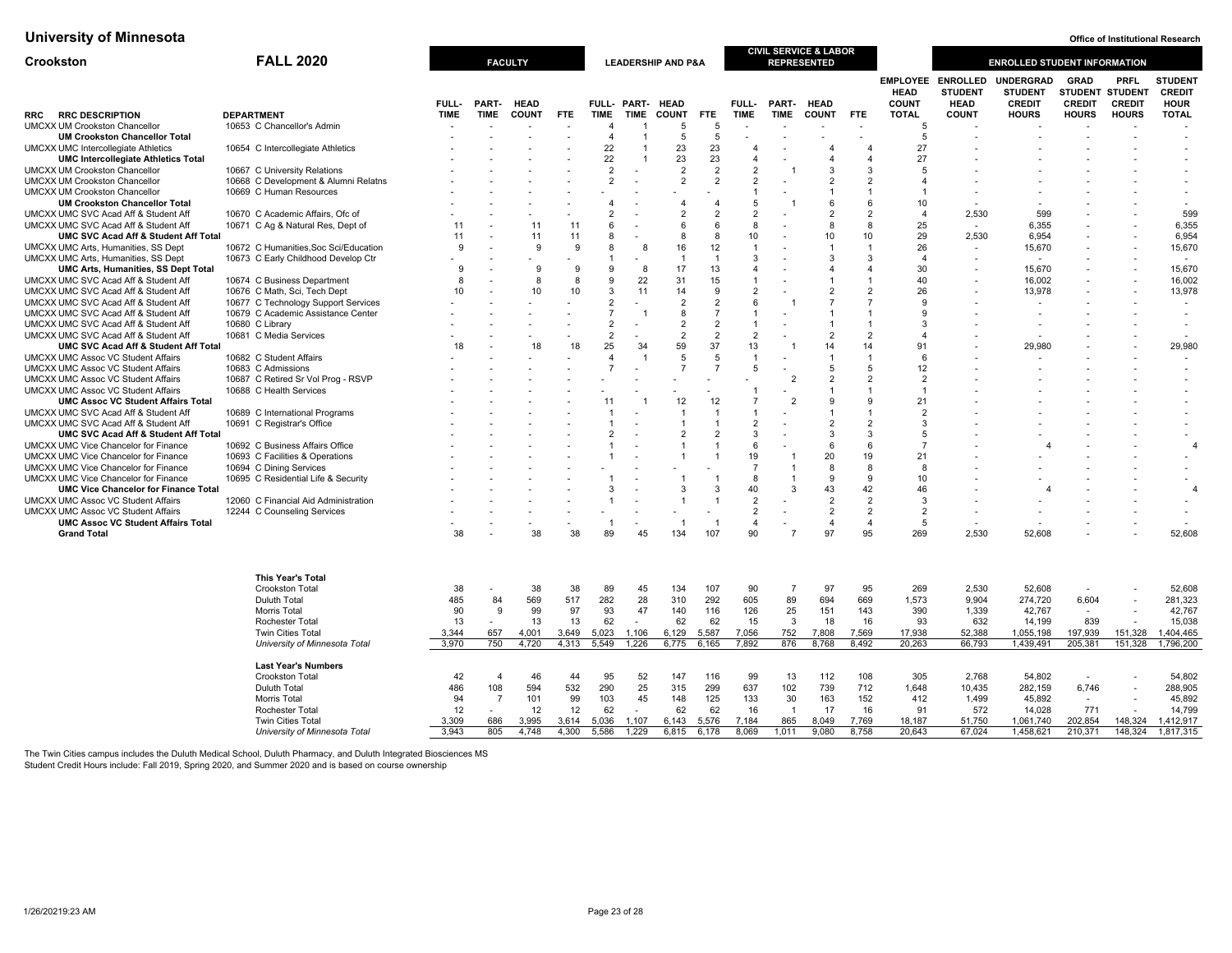| Rochester                                | <b>FALL 2020</b>                     |                          | <b>FACULTY</b>           |             |       |             |                          | <b>LEADERSHIP AND P&amp;A</b> |            |                |                          | <b>CIVIL SERVICE &amp; LABOR</b><br><b>REPRESENTED</b> |                |                                                |                                                  | <b>ENROLLED STUDENT INFORMATION</b>                 |                                                        |                          |                                                |
|------------------------------------------|--------------------------------------|--------------------------|--------------------------|-------------|-------|-------------|--------------------------|-------------------------------|------------|----------------|--------------------------|--------------------------------------------------------|----------------|------------------------------------------------|--------------------------------------------------|-----------------------------------------------------|--------------------------------------------------------|--------------------------|------------------------------------------------|
|                                          |                                      | <b>FULL-</b>             | PART-                    | <b>HEAD</b> |       | FULL- PART- |                          | <b>HEAD</b>                   |            | FULL-          | PART-                    | <b>HEAD</b>                                            |                | <b>EMPLOYEE</b><br><b>HEAD</b><br><b>COUNT</b> | <b>ENROLLED</b><br><b>STUDENT</b><br><b>HEAD</b> | <b>UNDERGRAD</b><br><b>STUDENT</b><br><b>CREDIT</b> | <b>GRAD</b><br><b>STUDENT STUDENT</b><br><b>CREDIT</b> | PRFL<br><b>CREDIT</b>    | <b>STUDENT</b><br><b>CREDIT</b><br><b>HOUR</b> |
| <b>RRC DESCRIPTION</b><br>RRC            | <b>DEPARTMENT</b>                    | <b>TIME</b>              | <b>TIME</b>              | COUNT       | FTE.  | <b>TIME</b> | <b>TIME</b>              | <b>COUNT</b>                  | <b>FTE</b> | <b>TIME</b>    | <b>TIME</b>              | <b>COUNT</b>                                           | FTE.           | <b>TOTAL</b>                                   | <b>COUNT</b>                                     | <b>HOURS</b>                                        | <b>HOURS</b>                                           | <b>HOURS</b>             | <b>TOTAL</b>                                   |
| <b>UMRXX Rochester Administration</b>    | 10696 R Chancellor's Office          | $\overline{\phantom{a}}$ |                          |             |       | 6           |                          |                               | 6          | q              | $\mathcal{P}$            | 11                                                     | 10             | 17                                             | $\overline{\phantom{a}}$                         | $\overline{\phantom{a}}$                            |                                                        | ٠.                       | $\overline{\phantom{a}}$                       |
| <b>UMRXX Rochester Administration</b>    | 10698 R Student Services             |                          |                          |             |       | 19          |                          | 19                            | 19         |                |                          | $\overline{2}$                                         |                | 21                                             |                                                  |                                                     |                                                        |                          | $\overline{\phantom{a}}$                       |
| <b>UMRXX Rochester Administration</b>    | 10700 R Mktg/Communications          |                          |                          |             |       |             |                          |                               |            |                |                          |                                                        |                |                                                |                                                  |                                                     |                                                        |                          |                                                |
| <b>Rochester Administration Total</b>    |                                      |                          |                          |             |       | 26          | $\sim$                   | 26                            | 26         | 11             | 3                        | 14                                                     | 12             |                                                |                                                  |                                                     |                                                        |                          | $\overline{\phantom{a}}$                       |
| <b>UMRXX Rochester Academic Programs</b> | 10703 R Technology                   |                          |                          |             |       |             |                          |                               |            | $\overline{2}$ |                          | $\overline{2}$                                         | $\overline{2}$ |                                                |                                                  |                                                     |                                                        |                          | $\overline{\phantom{a}}$                       |
| <b>UMRXX Rochester Academic Programs</b> | 10710 R Healthsciences               |                          |                          |             |       |             |                          |                               |            |                |                          |                                                        |                |                                                | 614                                              | $\blacksquare$                                      |                                                        | ۰.                       |                                                |
| <b>UMRXX Rochester Academic Programs</b> | 10712 R Bioscience/Biotechnology     | 13                       |                          | 13          | 13    | 35          | $\sim$                   | 35                            | 35         | $\overline{2}$ | $\overline{\phantom{a}}$ | $\overline{2}$                                         |                | 50                                             | $\overline{\phantom{a}}$                         | 14,199                                              | 839                                                    | $\overline{\phantom{a}}$ | 15,038                                         |
| Rochester Academic Programs Total        |                                      | 13                       |                          | 13          | 13    | 36          | $\overline{\phantom{a}}$ | 36                            | 36         | $\overline{4}$ | $\overline{\phantom{a}}$ |                                                        |                | 53                                             | 614                                              | 14,199                                              | 839                                                    |                          | 15,038                                         |
| <b>UMRXX Rochester Administration</b>    | 12076 R Learning Innovation, Ctr for |                          |                          |             |       |             |                          |                               |            |                |                          |                                                        |                |                                                | 18                                               | $\sim$                                              | ۰                                                      | ٠.                       | $\overline{\phantom{a}}$                       |
| <b>Rochester Administration Total</b>    |                                      |                          |                          |             |       |             |                          |                               |            |                |                          |                                                        |                |                                                | 18                                               | $\overline{\phantom{a}}$                            | ۰                                                      |                          |                                                |
| <b>Grand Total</b>                       |                                      | 13                       |                          | 13          | 13    | 62          |                          | 62                            | 62         | 15             |                          | 18                                                     | 16             | 93                                             | 632                                              | 14.199                                              | 839                                                    | ٠.                       | 15,038                                         |
|                                          | <b>This Year's Total</b>             |                          |                          |             |       |             |                          |                               |            |                |                          |                                                        |                |                                                |                                                  |                                                     |                                                        |                          |                                                |
|                                          | <b>Crookston Total</b>               | 38                       |                          | 38          | 38    | 89          | 45                       | 134                           | 107        | 90             |                          | 97                                                     | 95             | 269                                            | 2,530                                            | 52,608                                              |                                                        |                          | 52,608                                         |
|                                          | <b>Duluth Total</b>                  | 485                      | 84                       | 569         | 517   | 282         | 28                       | 310                           | 292        | 605            | 89                       | 694                                                    | 669            | 1,573                                          | 9,904                                            | 274,720                                             | 6,604                                                  | $\overline{\phantom{a}}$ | 281,323                                        |
|                                          | Morris Total                         | 90                       |                          | 99          | 97    | 93          | 47                       | 140                           | 116        | 126            | 25                       | 151                                                    | 143            | 390                                            | 1,339                                            | 42,767                                              | $\overline{\phantom{a}}$                               | $\overline{\phantom{a}}$ | 42,767                                         |
|                                          | <b>Rochester Total</b>               | 13                       | $\overline{\phantom{a}}$ | 13          | 13    | 62          |                          | 62                            | 62         | 15             | 3                        | 18                                                     | 16             | 93                                             | 632                                              | 14,199                                              | 839                                                    |                          | 15,038                                         |
|                                          | <b>Twin Cities Total</b>             | 3,344                    | 657                      | 4,001       | 3,649 | 5,023       | .106                     | 6,129                         | 5.587      | 7,056          | 752                      | 7,808                                                  | 7,569          | 17,938                                         | 52,388                                           | 1,055,198                                           | 197,939                                                | 151,328                  | 404,465                                        |
|                                          | University of Minnesota Total        | 3,970                    | 750                      | 4,720       | 4,313 | 5,549       | 1.226                    | 6,775                         | 6.165      | 7,892          | 876                      | 8.768                                                  | 8.492          | 20,263                                         | 66,793                                           | 1,439,491                                           | 205,381                                                | 151,328                  | 1,796,200                                      |
|                                          |                                      |                          |                          |             |       |             |                          |                               |            |                |                          |                                                        |                |                                                |                                                  |                                                     |                                                        |                          |                                                |
|                                          | <b>Last Year's Numbers</b>           |                          |                          |             |       |             |                          |                               |            |                |                          |                                                        |                |                                                |                                                  |                                                     |                                                        |                          |                                                |
|                                          | <b>Crookston Total</b>               | 42                       |                          | 46          | 44    | 95          | 52                       | 147                           | 116        | 99             | 13                       | 112                                                    | 108            | 305                                            | 2.768                                            | 54.802                                              | $\overline{\phantom{a}}$                               |                          | 54,802                                         |
|                                          | Duluth Total                         | 486                      | 108                      | 594         | 532   | 290         | 25                       | 315                           | 299        | 637            | 102                      | 739                                                    | 712            | 1,648                                          | 10,435                                           | 282,159                                             | 6,746                                                  | $\overline{\phantom{a}}$ | 288,905                                        |
|                                          | Morris Total                         | 94                       |                          | 101         | 99    | 103         | 45                       | 148                           | 125        | 133            | 30                       | 163                                                    | 152            | 412                                            | 1,499                                            | 45,892                                              | $\overline{\phantom{a}}$                               | ٠                        | 45,892                                         |
|                                          | Rochester Total                      | 12                       |                          | 12          | 12    | 62          |                          | 62                            | 62         | 16             |                          | 17                                                     | 16             | 91                                             | 572                                              | 14,028                                              | 771                                                    |                          | 14,799                                         |
|                                          | Twin Cities Total                    | 3,309                    | 686                      | 3,995       | 3,614 | 5,036       | ,107                     | 6,143                         | 5,576      | 7,184          | 865                      | 8,049                                                  | 7,769          | 18,187                                         | 51,750                                           | 1,061,740                                           | 202,854                                                | 148,324                  | 1,412,917                                      |
|                                          | University of Minnesota Total        | 3.943                    | 805                      | 4.748       | 4.300 | 5.586       | 1.229                    | 6.815                         | 6.178      | 8.069          | 1.011                    | 9.080                                                  | 8.758          | 20.643                                         | 67,024                                           | 1,458,621                                           | 210.371                                                | 148,324                  | 1.817.315                                      |

The Twin Cities campus includes the Duluth Medical School, Duluth Pharmacy, and Duluth Integrated Biosciences MS

Student Credit Hours include: Fall 2019, Spring 2020, and Summer 2020 and is based on course ownership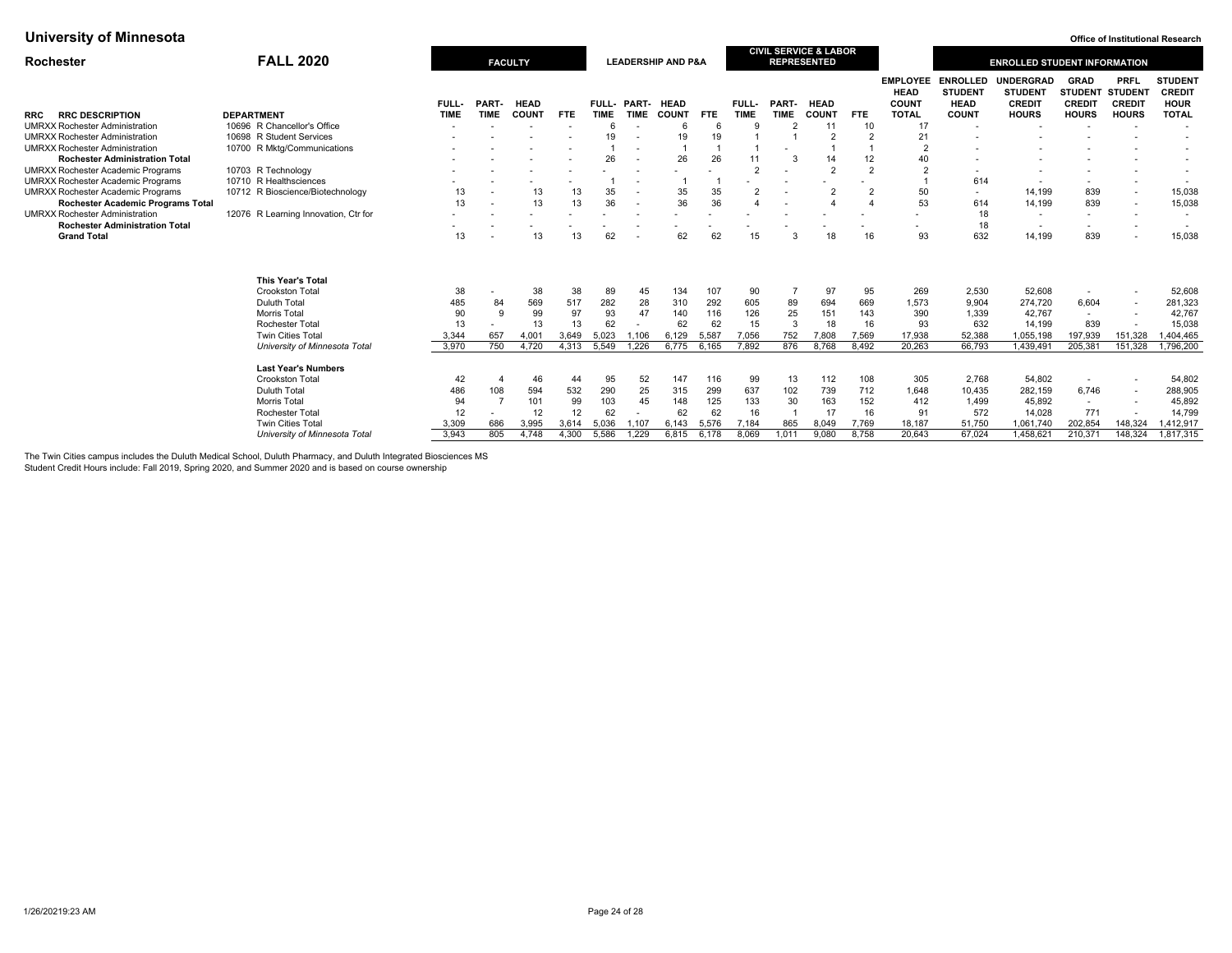# **University of Minnesota**

## **Notes:**

Part-time is anything less then 100% (based on total percent of all jobs) or if on phased retirement

The Twin Cities campus includes the Duluth Medical School and Duluth Pharmacy

count.

Data Source = DWEO, STIX, DWSA Tables, ps\_dw\_deptid\_fiscal\_tree for RRC/College

Student Credit Hour Total for Fall 2019, Spring 2020, and Summer 2020 and is based on course ownership

Enrolled Student Head Count based on deptid in STIX.

Includes only employees paid on payroll period 09 of each year

Excludes student employees and temp/casual employees

# *Reporting Categories:*

Faculty = Includes both tenured, tenure track, and non tenure track employees, but excludes faculty in primarily administrative roles. This includes visiting, clinical, adjunct, and Regent's faculty. [jobcode group= 'FA']

Professional = Examples include Lecturer, Research Associate, and Teaching Specialist [jobcode group= 'AP']

Administrative = Examples include Presidents, Chancellors, Deans, and Directors [jobcode group= 'AA']

Civil Service = Excludes Labor Represented employees [jobcode group= 'CS']

Labor Represented = Examples include AFSCME and Teamsters [jobcode group= 'LR']

 **Office of Institutional Research**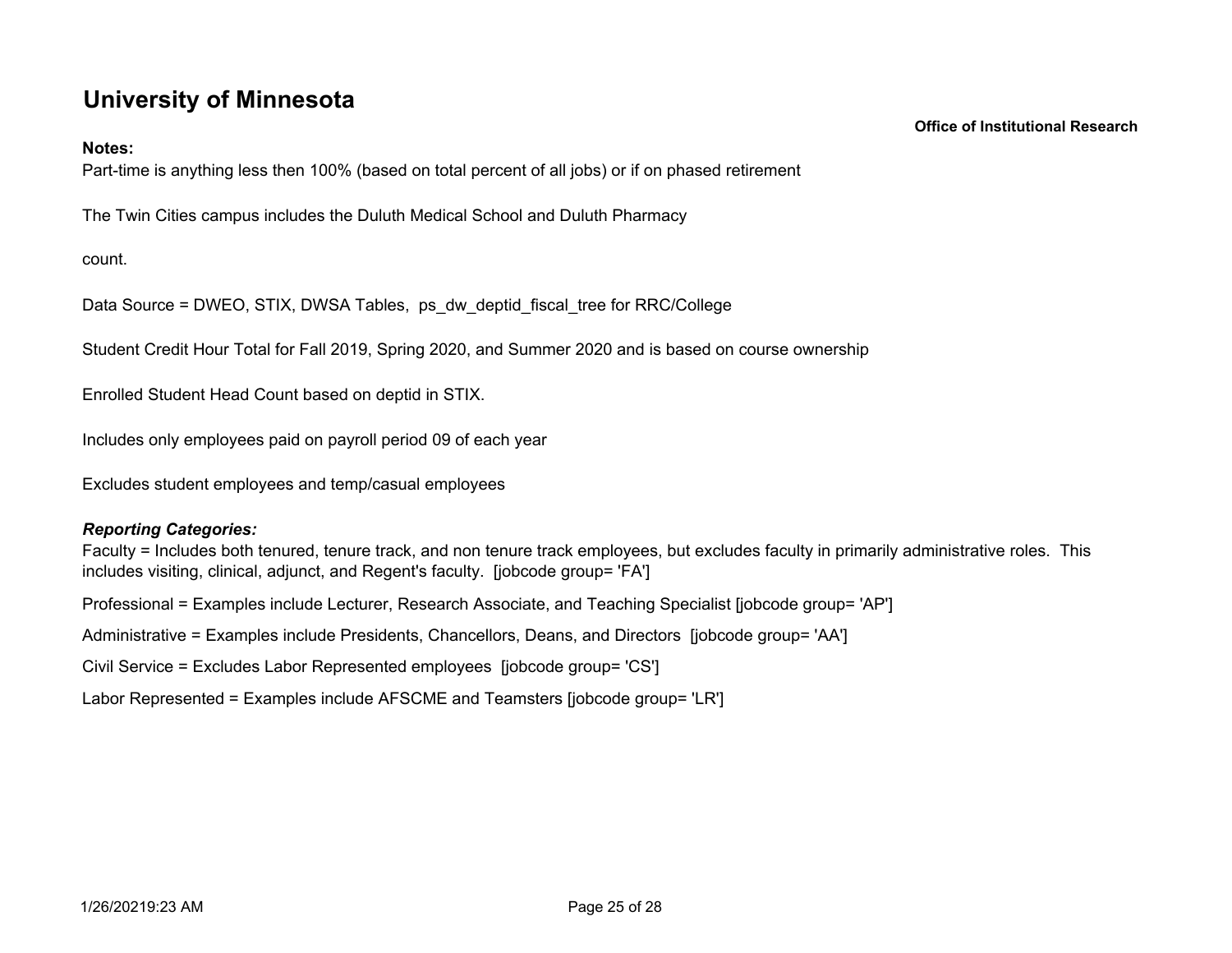#### **University of Minnesota FALL 2020 University Data and Institutional Reporting (UDIR) Summary by Campus and College**

|                                                                              |                              |                                                           |                      |                      | <b>FACULTY</b>       |                      | <b>LEADERSHIP AND P&amp;A</b> |                                  |                          |                  |                       |                     | <b>CIVIL SERVICE &amp; LABOR REPRESENTED</b> |                          | <b>EMPLOYEE ENROLLED</b> |                   | <b>ENROLLED STUDENT INFORMATION</b><br><b>UNDERGRAD</b> | <b>GRAD</b>              | <b>PRFL</b>    | <b>STUDENT</b>       |
|------------------------------------------------------------------------------|------------------------------|-----------------------------------------------------------|----------------------|----------------------|----------------------|----------------------|-------------------------------|----------------------------------|--------------------------|------------------|-----------------------|---------------------|----------------------------------------------|--------------------------|--------------------------|-------------------|---------------------------------------------------------|--------------------------|----------------|----------------------|
|                                                                              |                              |                                                           |                      |                      |                      |                      |                               |                                  |                          |                  |                       |                     |                                              |                          | <b>HEAD</b>              | <b>STUDENT</b>    | <b>STUDENT</b>                                          | <b>STUDENT</b>           | <b>STUDENT</b> | <b>CREDIT</b>        |
|                                                                              |                              |                                                           | FULL-                | PART.                | <b>HEAD</b>          |                      | FULL-                         | PART-                            | <b>HEAD</b>              |                  | FULL-                 | PART-               | <b>HEAD</b>                                  |                          | <b>COUNT</b>             | <b>HEAD</b>       | <b>CREDIT</b>                                           | <b>CREDIT</b>            | <b>CREDIT</b>  | <b>HOUR</b>          |
| Campus                                                                       | <b>RRC/College</b>           |                                                           | <b>TIME</b>          | <b>TIME</b>          | <b>COUNT</b>         | <b>FTE</b>           | <b>TIME</b>                   | <b>TIME</b>                      | <b>COUNT</b>             | <b>FTE</b>       | <b>TIME</b>           | <b>TIME</b>         | <b>COUNT</b>                                 | <b>FTE</b>               | <b>TOTAL</b>             | <b>COUNT</b>      | <b>HOURS</b>                                            | <b>HOURS</b>             | <b>HOURS</b>   | <b>TOTAL</b>         |
| University of Minnesota, Twin Cities                                         | AAPRV                        | Acad Affairs&Provost, Sr VP                               | $\Omega$             |                      | $\Omega$             | $\Omega$             | 84                            | 5                                | 89                       | 87.5             | 63                    | 15                  | 78                                           | 72.09                    | 167                      | $\Omega$          | $\Omega$                                                | $\sqrt{ }$               | $\Omega$       | $\Omega$             |
| University of Minnesota, Twin Cities                                         | AESXX                        | Ag Experiment Station                                     | $\Omega$             | $\Omega$             | $\Omega$             | $\Omega$             | $\mathcal{P}$                 | $\Omega$                         | $\overline{\phantom{a}}$ | 2                | 12                    |                     | 13                                           | 12.9                     | 15                       | $\Omega$          |                                                         | C                        | $\Omega$       | $\Omega$             |
| University of Minnesota, Twin Cities                                         | <b>AHCSH</b>                 | Academic Clinical Affairs, Ofc                            | 14                   | 3                    | 17                   | 14.95                | 153                           | 20                               | 173                      | 167.85           | 312                   | 31                  | 343                                          | 332.69                   | 533                      | 56                | $\Omega$                                                | 1.486                    | C              | 1.486                |
| University of Minnesota, Twin Cities                                         | <b>AHSCI</b>                 | Acad Health Sci, Assoc VP                                 | 18                   | 3                    | 21                   | 19.05                | 19                            | 15                               | 34                       | 26.85            | 16                    | $\Omega$            | 16                                           | 16                       | 71                       | 209               | 3,181                                                   | 3,490                    | $\Omega$       | 6,671                |
| University of Minnesota, Twin Cities                                         | <b>ATHLX</b>                 | Athletics, Dept of Intercolleg                            |                      | $\Omega$             | $\Omega$             | $\Omega$             | 153                           | 29                               | 182                      | 179.1            | 70                    | O                   | 70                                           | 70                       | 252                      | $\Omega$          | $\Omega$                                                | $\Omega$                 |                | $\Omega$             |
| University of Minnesota, Twin Cities                                         | <b>AUDIT</b>                 | Internal Audit, Office of                                 |                      | $\Omega$             | $\Omega$             | $\Omega$             | 8                             | $\overline{1}$                   | -9                       | 8.75             | $\overline{7}$        | $\Omega$            | $\overline{7}$                               | 7                        | 16                       | $\Omega$          | $\Omega$                                                | $\Omega$                 |                | $\Omega$             |
| University of Minnesota, Twin Cities                                         | AUXSV                        | <b>Auxiliary Services</b>                                 |                      | $\Omega$             | $\Omega$             | $\Omega$             | 79                            | $\mathbf{1}$                     | 80                       | 79.7             | 433                   | 72                  | 505                                          | 490.88                   | 585                      | $\Omega$          |                                                         | $\Omega$                 |                | $\Omega$             |
| University of Minnesota, Twin Cities                                         | <b>AVPFN</b>                 | AVP/Asst CFO                                              | $\Omega$             | $\Omega$             | $\Omega$             | $\Omega$             | 86                            | $\overline{2}$                   | 88                       | 87               | 92                    |                     | 93                                           | 92.75                    | 181                      | $\Omega$          | $\Omega$                                                | $\Omega$                 | C              |                      |
| University of Minnesota, Twin Cities                                         | <b>CBSXX</b>                 | Biological Sciences, Col of                               | 102                  | 6                    | 108                  | 105.53               | 99                            | $\overline{7}$                   | 106                      | 103.65           | 106                   | 11                  | 117                                          | 112.5                    | 331                      | 2,542             | 48,645                                                  | 3.765                    | $\Omega$       | 52.410               |
| University of Minnesota, Twin Cities                                         | <b>CCAPS</b>                 | Continuing/Prof Studies, Col of                           | $\Omega$             | 3                    | 3                    | 1.5                  | 71                            | 118                              | 189                      | 132.23           | 58                    | $\overline{2}$      | 60                                           | 59.35                    | 252                      | 6.015             | 81,656                                                  | 2,797                    |                | 84.453               |
| University of Minnesota, Twin Cities                                         | <b>CEHDX</b>                 | Education/Human Dev, Col of                               | 130                  | 21                   | 151                  | 140.6                | 306                           | 183                              | 489                      | 372.26           | 157                   | 28                  | 185                                          | 175.07                   | 825                      | 4.403             | 84,832                                                  | 32,538                   | $\Omega$       | 117,369              |
| University of Minnesota, Twin Cities                                         | <b>CFANS</b>                 | Food, Ag & Nat Res Sci, Col of                            | 234                  | 14                   | 248                  | 240.65               | 231                           | 58                               | 289                      | 263.05           | 429                   | 103                 | 532                                          | 496.1                    | 1,069                    | 2,497             | 52,619                                                  | 7,082                    | $\Omega$       | 59,701               |
| University of Minnesota, Twin Cities                                         | <b>CLAXX</b>                 | Liberal Arts, College of                                  | 490                  | 25                   | 515                  | 501.64               | 391                           | 184                              | 575                      | 473.97           | 215                   | 33                  | 248                                          | 236.48                   | 1,338                    | 14,863            | 350,595                                                 | 21,321                   | $\Omega$       | 371,916              |
| University of Minnesota, Twin Cities                                         | <b>CPPMX</b>                 | Capital Planning & Proj Mgmt                              | $\Omega$             | $\Omega$             | $\Omega$             | $\Omega$             | 17                            | $\mathbf{1}$                     | 18                       | 17.8             | -7                    | $\Omega$            | -7                                           | $\overline{7}$           | 25                       | $\Omega$          | $\Omega$                                                | $\Omega$                 | n              | $\Omega$             |
| University of Minnesota, Twin Cities                                         | <b>CSENG</b>                 | Science & Engineering, Col of                             | 429                  | 42                   | 471                  | 449.09               | 277                           | 77                               | 354                      | 311.62           | 277                   | 25                  | 302                                          | 293.33                   | 1,127                    | 8,014             | 237,903                                                 | 27,323                   | $\Omega$       | 265,226              |
| University of Minnesota, Twin Cities                                         | <b>CSOMX</b>                 | Carlson School of Management                              | 95                   | $\overline{2}$       | 97                   | 96                   | 181                           | 41                               | 222                      | 190.33           | 84                    | $\overline{A}$      | 88                                           | 86.8                     | 407                      | 4,356             | 74,665                                                  | 34,396                   | $\Omega$       | 109,061              |
| University of Minnesota, Twin Cities                                         | <b>DENTX</b>                 | Dentistry, School of                                      | 90                   | 127                  | 217                  | 128.2                | 36                            | 9                                | 45                       | 40.23            | 213                   | 20                  | 233                                          | 227.4                    | 495                      | 638               | 2,232                                                   | 1,557                    | 24,614         | 28,403               |
| University of Minnesota, Twin Cities                                         | <b>DESGN</b>                 | Design, College of                                        | 45                   | 42                   | 87                   | 58.8                 | 48                            | 36                               | 84                       | 64.53            | 24                    | 6                   | 30                                           | 27.3                     | 201                      | 1.596             | 30,247                                                  | 5.144                    | 0              | 35,391               |
| University of Minnesota, Twin Cities                                         | <b>EQDIV</b>                 | Equity & Diversity                                        |                      | $\Omega$             | $\Omega$             | $\Omega$             | 56                            | $\overline{a}$                   | 60                       | 59.2             | 48                    | 6                   | 54                                           | 52.55                    | 114                      | $\Omega$          | $\Omega$                                                | $\Omega$                 | $\Omega$       | $\Omega$             |
| University of Minnesota, Twin Cities                                         | <b>FMXXX</b>                 | <b>Facilities Management</b>                              |                      | $\Omega$             | $\Omega$             | 0                    | 66                            | $\Omega$                         | 66                       | 66               | 952                   |                     | 959                                          | 957.14                   | 1,025                    | 0                 | $\Omega$                                                | $\mathbf 0$              | n              | $\Omega$             |
| University of Minnesota, Twin Cities                                         | <b>GPSTR</b>                 | Global Programs & Strategy                                |                      | $\Omega$             | $\Omega$             | $\Omega$             | 80                            | 14                               | 94                       | 91.41            | 41                    | 3                   | 44                                           | 42.5                     | 138                      | $\Omega$          | 25,224                                                  | 270                      | $\Omega$       | 25,494               |
| University of Minnesota, Twin Cities                                         | <b>GRADX</b>                 | The Graduate School                                       |                      | $\Omega$             | $\Omega$             | $\Omega$             | 20                            | $\Omega$                         | 20                       | 20               | 8                     | $\Omega$            | 8                                            | -8                       | 28                       | $\Omega$          | $\Omega$                                                | 687                      | $\Omega$       | 687                  |
| University of Minnesota, Twin Cities                                         | <b>HHHXX</b>                 | Public Affairs, HHH School of                             | 26                   |                      | 30                   | 28.75                | 32                            | 36                               | 68                       | 43.92            | 33                    | 2                   | 35                                           | 34.55                    | 133                      | 438               | 996                                                     | 8,222                    |                | 9,218                |
| University of Minnesota, Twin Cities                                         | <b>HLSCI</b>                 | <b>Health Sciences Administration</b>                     | $\Omega$             | $\Omega$             | $\Omega$             | $\Omega$             | 19                            | $\overline{2}$                   | 21                       | 20.55            | 18                    |                     | 19                                           | 18.9                     | 40                       | $\Omega$          | $\Omega$                                                | $\Omega$                 | $\Omega$       | $\Omega$             |
| University of Minnesota, Twin Cities                                         | LAWXX                        | Law School                                                | 31                   | 86                   | 117                  | 75                   | 58                            | $\overline{4}$                   | 62                       | 60.55            | 49                    | $\overline{2}$      | 51                                           | 50.18                    | 230                      | 705               | 1,200                                                   | 29                       | 21,901         | 23,130               |
| University of Minnesota, Twin Cities                                         | <b>LIBRX</b>                 | <b>University Libraries</b>                               | $\Omega$             | $\Omega$             | $\Omega$             | $\Omega$             | 141                           | 6                                | 147                      | 145.45           | 149                   | 10                  | 159                                          | 155.58                   | 306                      | $\Omega$          | $\Omega$                                                | $\Omega$                 | $\Omega$       | $\Omega$             |
| University of Minnesota, Twin Cities                                         | <b>MEDXX</b>                 | Medical School                                            | 1221                 | 192                  | 1413                 | 1330.3               | 437                           | 54                               | 491                      | 468.96           | 1120                  | 139                 | 1259                                         | 1215.23                  | 3,163                    | 2,506             | 16,623                                                  | 10.751                   | 59,126         | 86,500               |
| University of Minnesota, Twin Cities                                         | <b>MNEXT</b>                 | <b>MN Extension</b>                                       | $\Omega$             | $\overline{1}$       | $\overline{1}$       | 0.07                 | 282                           | 16                               | 298                      | 294.63           | 195                   | 48                  | 243                                          | 228.41                   | 542                      | $\Omega$          | $\Omega$                                                | $\sqrt{ }$               | $\Omega$       |                      |
| University of Minnesota, Twin Cities                                         | <b>NURSG</b>                 | Nursing, School of                                        | 70                   | 29                   | 99<br>$\Omega$       | 79.75<br>$\Omega$    | 39                            | 11                               | 50                       | 42.96            | 41                    | $\overline{2}$      | 43                                           | 42.65                    | 192                      | 1,249<br>$\Omega$ | 13,928                                                  | 13,868                   |                | 27,796               |
| University of Minnesota, Twin Cities                                         | <b>OGCXX</b><br><b>OHRXX</b> | General Counsel, Office of the                            | $\Omega$             | $\Omega$             |                      | $\Omega$             | 24<br>56                      | $\Omega$                         | 24<br>58                 | 24<br>57.6       | 15                    | $\overline{2}$      | 17<br>56                                     | 16.55<br>55.35           | 41                       |                   | $\Omega$                                                | $\sqrt{ }$<br>$\sqrt{ }$ |                | $\Omega$<br>$\Omega$ |
| University of Minnesota, Twin Cities                                         |                              | Human Resources, Office of                                | $\Omega$<br>$\Omega$ | $\Omega$<br>$\Omega$ | $\Omega$             |                      |                               | $\overline{2}$                   |                          |                  | 54                    | $\overline{2}$      |                                              |                          | 114                      | $\Omega$          |                                                         | $\sqrt{ }$               | C              | $\Omega$             |
| University of Minnesota, Twin Cities                                         | <b>OITXX</b>                 | Information Technology, Ofc of                            |                      |                      | $\Omega$             | $\Omega$             | 246                           | $\overline{1}$                   | 247                      | 246.8            | 229                   | 3                   | 232                                          | 231.4                    | 479                      | $\Omega$          |                                                         |                          |                |                      |
| University of Minnesota, Twin Cities                                         | PHARM                        | Pharmacy, College of                                      | 86                   | 13<br>$\Omega$       | 99                   | 93.02                | 74                            | 9                                | 83                       | 78.6             | 62                    | 14                  | 76                                           | 71.35                    | 258                      | 744               | 8.814                                                   | 2.456                    | 22.621         | 33.891<br>$\Omega$   |
| University of Minnesota, Twin Cities                                         | PRESD                        | President. Office of the                                  |                      |                      | $\Omega$             | $\Omega$<br>$\Omega$ | 11                            | $\mathbf{1}$                     | 12                       | 11.8             | 11                    | $\overline{2}$      | 13                                           | 12.3                     | 25                       | $\Omega$          | - 0                                                     | $\Omega$                 | $\Omega$       |                      |
| University of Minnesota, Twin Cities                                         | <b>PSRXX</b>                 | Planning, Space & Real Estate                             | $\Omega$             | $\Omega$             | $\Omega$             |                      | 10                            | $\Omega$                         | 10                       | 10               | 17                    | $\Omega$            | 17                                           | 17                       | 27                       | $\Omega$          | $\Omega$                                                | C                        | $\Omega$       |                      |
| University of Minnesota, Twin Cities                                         | <b>PUBHL</b>                 | Public Health, School of                                  | 108                  | 19                   | 127                  | 115.96               | 130<br>$\mathcal{P}$          | 49                               | 179<br>$\overline{2}$    | 159.09<br>2      | 121                   | 37<br>5             | 158                                          | 144.68                   | 464                      | 1,009             | 7,068<br>$\Omega$                                       | 19,221<br>$\Omega$       | n              | 26,289               |
| University of Minnesota, Twin Cities                                         | <b>PUBSF</b>                 | <b>Public Safety</b>                                      |                      | $\Omega$             | $\Omega$<br>$\Omega$ | $\Omega$<br>$\Omega$ |                               | $\Omega$<br>$\Omega$             |                          |                  | 103                   |                     | 108                                          | 106.5                    | 110                      | $\Omega$          |                                                         |                          |                | $\Omega$             |
| University of Minnesota, Twin Cities                                         | <b>RGNTS</b>                 | Board of Regents, Office of                               | $\Omega$             | $\Omega$             |                      |                      | $\overline{4}$                |                                  | $\overline{4}$           | $\overline{4}$   |                       |                     | $\overline{2}$                               | 1.75                     | -6                       | $\Omega$          |                                                         | $\Omega$                 |                |                      |
| University of Minnesota, Twin Cities                                         | <b>RSRCH</b>                 | VP for Research, Office of                                | 29<br>$\Omega$       | $\Omega$<br>$\Omega$ | 29<br>$\Omega$       | 29<br>$\Omega$       | 248<br>159                    | 18                               | 266<br>230               | 260.42<br>208.65 | 344                   | 15                  | 359                                          | 354.09                   | 654<br>490               | 13<br>$\Omega$    | $\Omega$                                                | $\Omega$                 |                | $\Omega$<br>$\Omega$ |
| University of Minnesota, Twin Cities                                         | <b>STDAF</b>                 | Student Affairs, Vice Provost                             |                      | $\Omega$             |                      | $\Omega$             |                               | 71<br>$\Omega$                   |                          |                  | 228<br>$\overline{4}$ | 32<br>$\Omega$      | 260                                          | 252.35<br>$\overline{4}$ |                          | $\Omega$          | $\Omega$                                                |                          |                |                      |
| University of Minnesota, Twin Cities                                         | <b>SVPFO</b>                 | SVP Finance /Operations                                   |                      |                      | $\Omega$             |                      | 13                            |                                  | 13                       | 13               |                       |                     | $\overline{4}$                               |                          | 17                       |                   |                                                         | $\Omega$                 |                |                      |
| University of Minnesota, Twin Cities                                         | <b>UEDUC</b>                 | Undergrad Ed. V Provost & Dean                            |                      | -5<br>$\Omega$       | 5<br>$\Omega$        | 1.9<br>$\Omega$      | 242                           | $\overline{7}$<br>$\overline{1}$ | 249                      | 246.34           | 149                   | 25                  | 174<br>44                                    | 162.25                   | 428                      | $\Omega$          | 11,618<br>$\Omega$                                      | 105<br>$\Omega$          | C              | 11,723               |
| University of Minnesota, Twin Cities                                         | <b>UHLSF</b>                 | University Health & Safety                                |                      |                      |                      |                      | 27                            |                                  | 28                       | 27.8             | 41                    | 3<br>$\overline{7}$ |                                              | 42.1                     | 72                       | $\Omega$          |                                                         |                          |                |                      |
| University of Minnesota, Crookston                                           | <b>UMCXX</b><br><b>UMDXX</b> | <b>UM Crookston</b>                                       | 38                   | $\Omega$             | 38                   | 38                   | 89                            | 45                               | 134<br>310               | 107.09<br>292.21 | 90<br>605             |                     | 97<br>694                                    | 94.9<br>668.96           | 269                      | 2,530<br>9.904    | 52,608                                                  | $\Omega$                 | $\Omega$       | 52,608               |
| University of Minnesota, Duluth                                              |                              | <b>UM Duluth</b>                                          | 485                  | 84<br>$\mathbf{q}$   | 569                  | 516.85               | 282                           | 28                               |                          |                  |                       | 89                  |                                              |                          | 1,573                    |                   | 274,720                                                 | 6,604                    |                | 281,323              |
| University of Minnesota, Morris                                              | <b>UMMXX</b><br><b>UMRXX</b> | <b>UM Morris</b><br><b>UM Rochester</b>                   | 90                   | $\Omega$             | 99                   | 96.54                | 93<br>62                      | 47<br>$\Omega$                   | 140<br>62                | 116.37<br>62     | 126                   | 25<br>3             | 151                                          | 142.56                   | 390                      | 1,339             | 42,767                                                  | $\Omega$                 | $\Omega$       | 42,767               |
| University of Minnesota, Rochester                                           |                              |                                                           | 13                   | $\Omega$             | 13<br>$\Omega$       | 13<br>$\Omega$       | 200                           | 3                                | 203                      | 201.93           | 15<br>87              |                     | 18<br>91                                     | 16.48<br>90.03           | 93<br>294                | 632<br>$\Omega$   | 14,199<br>$\Omega$                                      | 839<br>$\Omega$          | C              | 15,038<br>$\Omega$   |
| University of Minnesota, Twin Cities<br>University of Minnesota, Twin Cities | <b>URELX</b><br><b>USERV</b> | <b>University Relations</b><br><b>University Services</b> | $\Omega$             | $\Omega$             | $\Omega$             | $\mathbf 0$          | 42                            | $\mathbf{1}$                     | 43                       | 42.6             | 25                    |                     | 26                                           | 25.75                    | 69                       | $\mathbf 0$       | $\Omega$                                                | $\Omega$                 | $\Omega$       | $\Omega$             |
| University of Minnesota, Twin Cities                                         | <b>VETMD</b>                 | Veterinary Medicine, Col of                               | 126                  | 20                   | 146                  | 138.77               | 64                            | $\alpha$                         | 73                       | 70.35            | 336                   | 34                  | 370                                          | 360.63                   | 589                      | 535               | 3.152                                                   | 1.432                    | 23.067         | 27.651               |
|                                                                              |                              |                                                           | 3.970                | 750                  | 4.720                | 4.313                | 5.549                         | 1.226                            | 6.775                    | 6.165            | 7.892                 | 876                 | 8.768                                        | 8.492                    | 20.263                   | 66.793            | 1.439.491                                               | 205.381                  | 151.328        | 1.796.200            |
|                                                                              |                              |                                                           |                      |                      |                      |                      |                               |                                  |                          |                  |                       |                     |                                              |                          |                          |                   |                                                         |                          |                |                      |

The Twin Cities campus includes the Duluth Medical School, Duluth Pharmacy, and Duluth Integrated Biosciences MS Student Credit Hours include: Fall 2019, Spring 2020, and Summer 2020 and is based on course ownership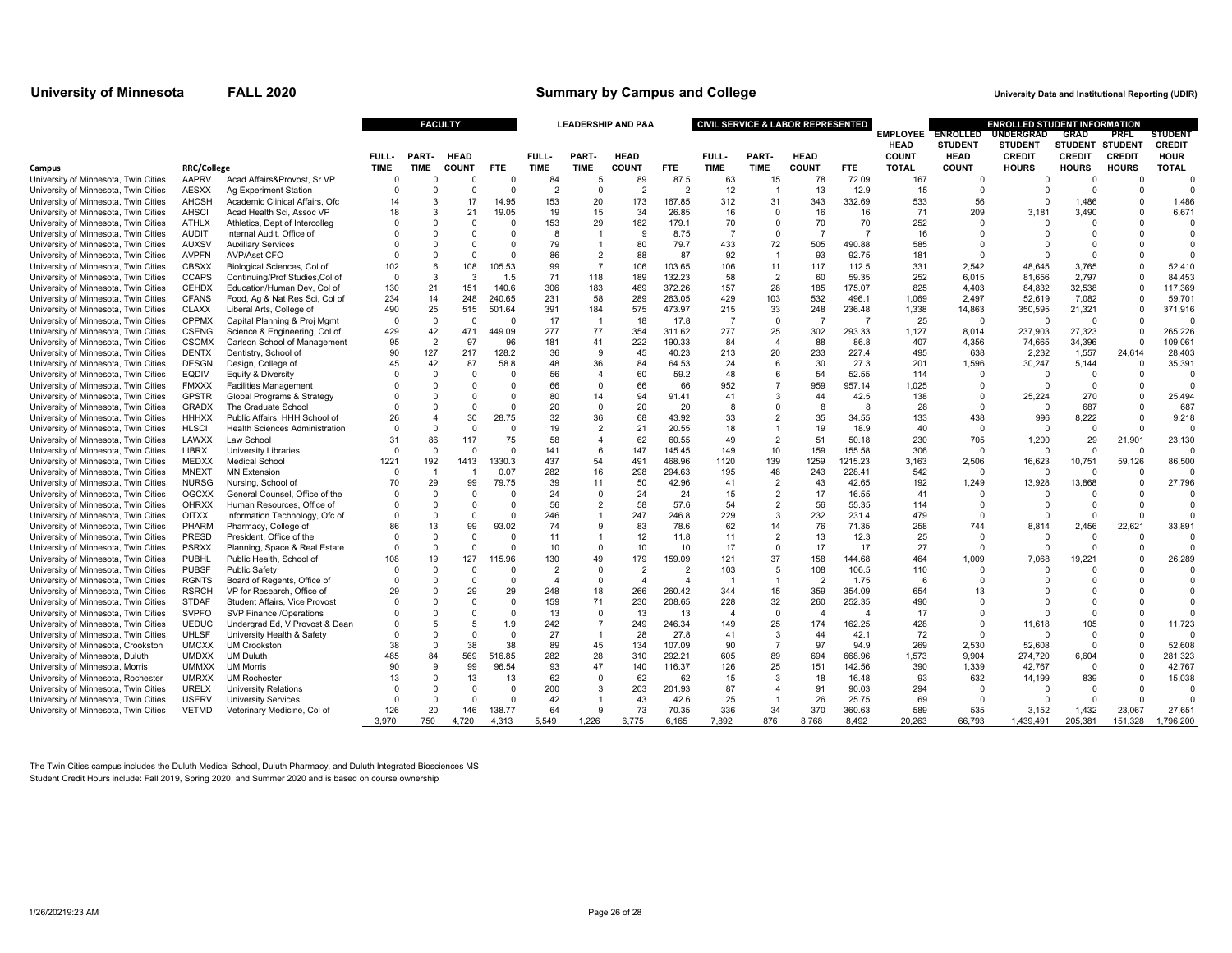|                                                       |                      | <b>FACULTY</b>       |                             |            |                      |                      | <b>LEADERSHIP AND P&amp;A</b> |                |                      |                          | <b>CIVIL SERVICE &amp; LABOR REPRESENTED</b> |                |                                         | <b>ENROLLED STUDENT INFORMATION</b> |                                    |                               |                               |                                 |  |
|-------------------------------------------------------|----------------------|----------------------|-----------------------------|------------|----------------------|----------------------|-------------------------------|----------------|----------------------|--------------------------|----------------------------------------------|----------------|-----------------------------------------|-------------------------------------|------------------------------------|-------------------------------|-------------------------------|---------------------------------|--|
|                                                       |                      |                      |                             |            |                      |                      |                               |                |                      |                          |                                              |                | <b>EMPLOYEE ENROLLED</b><br><b>HEAD</b> | <b>STUDENT</b>                      | <b>UNDERGRAD</b><br><b>STUDENT</b> | <b>GRAD</b><br><b>STUDENT</b> | <b>PRFL</b><br><b>STUDENT</b> | <b>STUDENT</b><br><b>CREDIT</b> |  |
|                                                       | FULL-<br><b>TIME</b> | PART-<br><b>TIME</b> | <b>HEAD</b><br><b>COUNT</b> | <b>FTE</b> | FULL-<br><b>TIME</b> | PART-<br><b>TIME</b> | <b>HEAD</b><br><b>COUNT</b>   | <b>FTE</b>     | FULL-<br><b>TIME</b> | PART-<br><b>TIME</b>     | <b>HEAD</b><br><b>COUNT</b>                  | <b>FTE</b>     | <b>COUNT</b><br><b>TOTAL</b>            | <b>HEAD</b><br><b>COUNT</b>         | <b>CREDIT</b><br><b>HOURS</b>      | <b>CREDIT</b><br><b>HOURS</b> | <b>CREDIT</b><br><b>HOURS</b> | <b>HOUR</b><br><b>TOTAL</b>     |  |
| Fall 2020, Fall 2019 - Summer 2020                    |                      |                      |                             |            |                      |                      |                               |                |                      |                          |                                              |                |                                         |                                     |                                    |                               |                               |                                 |  |
| Crookston Total                                       | 38                   |                      | 38                          | 38         | 89                   | 45                   | 134                           | 107            | 90                   | 7                        | 97                                           | 95             | 269                                     | 2,530                               | 52,608                             |                               |                               | 52,608                          |  |
| Duluth Total<br>Morris Total                          | 485<br>90            | 84<br>9              | 569<br>99                   | 517<br>97  | 282<br>93            | 28<br>47             | 310<br>140                    | 292<br>116     | 605<br>126           | 89<br>25                 | 694<br>151                                   | 669<br>143     | 1,573<br>390                            | 9,904<br>1,339                      | 274,720<br>42,767                  | 6,604                         |                               | 281,323<br>42,767               |  |
| Rochester Total                                       | 13                   |                      | 13                          | 13         | 62                   |                      | 62                            | 62             | 15                   | 3                        | 18                                           | 16             | 93                                      | 632                                 | 14,199                             | 839                           |                               | 15,038                          |  |
| <b>Twin Cities Total</b>                              | 3,344                | 657                  | 4,001                       | 3,649      | 5,023                | 1,106                | 6,129                         | 5,587          | 7,056                | 752                      | 7,808                                        | 7,569          | 17,938                                  | 52,388                              | 1,055,198                          | 197,939                       | 151,328                       | 1,404,465                       |  |
| University of Minnesota Total                         | 3,970                | 750                  | 4,720                       | 4,313      | 5,549                | 1,226                | 6,775                         | 6,165          | 7,892                | 876                      | 8,768                                        | 8,492          | 20,263                                  | 66,793                              | 1,439,491                          | 205,381                       | 151,328                       | 1,796,200                       |  |
| Fall 2019, Fall 2018 - Summer 2019                    |                      |                      |                             |            |                      |                      |                               |                |                      |                          |                                              |                |                                         |                                     |                                    |                               |                               |                                 |  |
| Crookston Total                                       | 42                   | $\overline{4}$       | 46                          | 44         | 95                   | 52                   | 147                           | 116            | 99                   | 13                       | 112                                          | 108            | 305                                     | 2,768                               | 54,802                             |                               |                               | 54,802                          |  |
| Duluth Tota                                           | 486                  | 108                  | 594                         | 532        | 290                  | 25                   | 315                           | 299            | 637                  | 102                      | 739                                          | 712            | 1,648                                   | 10,435                              | 282,159                            | 6,746                         |                               | 288,905                         |  |
| Morris Total                                          | 94                   | -7                   | 101                         | 99         | 103                  | 45                   | 148                           | 125            | 133                  | 30                       | 163                                          | 152            | 412                                     | 1,499                               | 45,892                             |                               |                               | 45,892                          |  |
| Rochester Total                                       | 12                   |                      | 12                          | 12         | 62                   |                      | 62                            | 62             | 16                   | $\overline{1}$           | 17                                           | 16             | 91                                      | 572                                 | 14,028                             | 771                           |                               | 14,799                          |  |
| Twin Cities Total                                     | 3,309                | 686<br>805           | 3,995<br>4,748              | 3,614      | 5,036                | 1,107<br>1,229       | 6,143                         | 5,576<br>6,178 | 7,184                | 865<br>1,011             | 8,049<br>9,080                               | 7,769<br>8,758 | 18,187                                  | 51,750                              | 1,061,755                          | 202,851                       | 148,324                       | 1,412,917                       |  |
| University of Minnesota Total                         | 3,943                |                      |                             | 4,300      | 5,586                |                      | 6,815                         |                | 8,069                |                          |                                              |                | 20,643                                  | 67,024                              | 1,458,636                          | 210,368                       | 148,324                       | 1,817,315                       |  |
| Fall 2018, Fall 2017 - Summer 2018                    |                      |                      |                             |            |                      |                      |                               |                |                      |                          |                                              |                |                                         |                                     |                                    |                               |                               |                                 |  |
| Crookston Total                                       | 42                   | $\overline{4}$       | 46                          | 44         | 99                   | 59                   | 158                           | 122            | 85                   | 25                       | 110                                          | 104            | 314                                     | 2,810                               | 54,325                             |                               |                               | 54,325                          |  |
| Duluth Tota<br>Morris Total                           | 490<br>95            | 111<br>6             | 601<br>101                  | 538<br>100 | 294<br>104           | 31<br>46             | 325<br>150                    | 307<br>126     | 616<br>138           | 119<br>34                | 735<br>172                                   | 706<br>160     | 1,661<br>423                            | 10,641<br>1,554                     | 284,941<br>48,410                  | 6,856<br>$\blacksquare$       |                               | 291,796<br>48,410               |  |
| Rochester Total                                       | 12                   |                      | 12                          | 12         | 61                   | $\overline{4}$       | 65                            | 63             | 15                   |                          | 15                                           | 15             | 92                                      | 533                                 | 12,382                             | 698                           |                               | 13,080                          |  |
| <b>Twin Cities Total</b>                              | 3.296                | 669                  | 3.965                       | 3,592      | 4,882                | 1.139                | 6.021                         | 5.445          | 7,264                | 873                      | 8,137                                        | 7,864          | 18,123                                  | 51.342                              | 1,066,916                          | 206,157                       | 143,899                       | 1,416,971                       |  |
| University of Minnesota Total                         | 3,935                | 790                  | 4,725                       | 4,285      | 5,440                | 1,279                | 6,719                         | 6,062          | 8,118                | 1,051                    | 9,169                                        | 8,848          | 20,613                                  | 66,880                              | 1,466,973                          | 213,711                       | 143,899                       | 1,824,582                       |  |
| Fall 2017, Fall 2016 - Summer 2017                    |                      |                      |                             |            |                      |                      |                               |                |                      |                          |                                              |                |                                         |                                     |                                    |                               |                               |                                 |  |
| <b>Crookston Total</b>                                | 39                   | -5                   | 44                          | 42         | 98                   | 54                   | 152                           | 119            | 101                  | 19                       | 120                                          | 114            | 316                                     | 2.834                               | 54.468                             |                               |                               | 54.468                          |  |
| Duluth Tota                                           | 487                  | 94                   | 581                         | 530        | 278                  | 41                   | 319                           | 299            | 636                  | 122                      | 758                                          | 724            | 1,658                                   | 10,784                              | 281,407                            | 6,484                         |                               | 287,891                         |  |
| Morris Total                                          | 99                   | $\overline{2}$       | 101                         | 101        | 106                  | 46                   | 152                           | 126            | 146                  | 31                       | 177                                          | 166            | 430                                     | 1,627                               | 51,154                             | $\overline{a}$                |                               | 51,154                          |  |
| Rochester Total                                       | 13                   |                      | 13                          | 13         | 54                   | 3                    | 57                            | 56             | 18                   | $\overline{\phantom{a}}$ | 18                                           | 18             | 88                                      | 472                                 | 10,836                             | 481                           |                               | 11,317                          |  |
| Twin Cities Total                                     | 3,238                | 673                  | 3.911                       | 3,534      | 4,783                | 1,066                | 5,849                         | 5,320          | 7,261                | 876                      | 8,137                                        | 7,864          | 17.897                                  | 52,232                              | 1,049,754                          | 203,186                       | 146,039                       | 1,398,979                       |  |
| University of Minnesota Total                         | 3,876                | 774                  | 4,650                       | 4,219      | 5.319                | 1.210                | 6,529                         | 5,919          | 8.162                | 1.048                    | 9,210                                        | 8.886          | 20.389                                  | 67.949                              | 1,447,619                          | 210,151                       | 146.039                       | 1,803,809                       |  |
| Fall 2016, Fall 2015 - Summer 2016                    |                      |                      |                             |            |                      |                      |                               |                |                      |                          |                                              |                |                                         |                                     |                                    |                               |                               |                                 |  |
| Crookston Total                                       | 41                   | 5                    | 46                          | 44         | 93                   | 51                   | 144                           | 113            | 100                  | 15                       | 115                                          | 110            | 305                                     | 2,676                               | 55,965                             |                               |                               | 55,965                          |  |
| Duluth Tota                                           | 505                  | 95                   | 600                         | 544        | 262                  | 45                   | 307                           | 282            | 648                  | 114                      | 762                                          | 731            | 1,669                                   | 10,636                              | 278,110                            | 6,281                         |                               | 284,391                         |  |
| Morris Total<br>Rochester Total                       | 93<br>13             | 3                    | 96<br>13                    | 95<br>13   | 111<br>54            | 55<br>$\overline{1}$ | 166<br>55                     | 136<br>54      | 140<br>21            | 32<br>-1                 | 172<br>22                                    | 161<br>22      | 434<br>90                               | 1,771<br>435                        | 53,219<br>10,766                   | 488                           |                               | 53,219<br>11,254                |  |
| <b>Twin Cities Total</b>                              | 3,136                | 661                  | 3,797                       | 3,436      | 4,720                | 1,044                | 5,764                         | 5,261          | 7,164                | 836                      | 8,000                                        | 7,739          | 17,561                                  | 51,962                              | 1,044,997                          | 197,230                       | 146,932                       | 1,389,158                       |  |
| University of Minnesota Total                         | 3,788                | 764                  | 4,552                       | 4,132      | 5.240                | 1.196                | 6.436                         | 5.846          | 8,073                | 998                      | 9.071                                        | 8.763          | 20,059                                  | 67,480                              | 1,443,057                          | 203,998                       | 146,932                       | 1,793,987                       |  |
| Fall 2015, Fall 2014 - Summer 2015                    |                      |                      |                             |            |                      |                      |                               |                |                      |                          |                                              |                |                                         |                                     |                                    |                               |                               |                                 |  |
| Crookston Total<br>Duluth Tota                        | 41<br>497            | 3<br>95              | 44<br>592                   | 43<br>539  | 94<br>240            | 51<br>39             | 145<br>279                    | 117<br>256     | 96<br>644            | 22<br>120                | 118<br>764                                   | 111<br>729     | 307<br>1,635                            | 2,823<br>10,496                     | 56,973<br>283,201                  | 7,002                         |                               | 56,973<br>290,203               |  |
| Morris Total                                          | 102                  | $\overline{2}$       | 104                         | 103        | 103                  | 49                   | 152                           | 129            | 146                  | 36                       | 182                                          | 169            | 438                                     | 1,856                               | 53,927                             |                               |                               | 53.927                          |  |
| Rochester Total                                       | 13                   |                      | 13                          | 13         | 50                   | 1                    | 51                            | 51             | 28                   | -1                       | 29                                           | 29             | 93                                      | 416                                 | 13,042                             | 547                           |                               | 13,589                          |  |
| <b>Twin Cities Total</b>                              | 3,128                | 676                  | 3.804                       | 3.430      | 4,534                | 1.060                | 5.594                         | 5.094          | 7.022                | 859                      | 7.881                                        | 7.604          | 17,279                                  | 51,060                              | 1,048,268                          | 189,099                       | 146,602                       | 1,383,969                       |  |
| University of Minnesota Total                         | 3.781                | 776                  | 4.557                       | 4.127      | 5.021                | 1.200                | 6.221                         | 5.647          | 7.936                | 1.038                    | 8.974                                        | 8.641          | 19.752                                  | 66.651                              | 1.455.411                          | 196,648                       | 146.602                       | 1,798,661                       |  |
| Fall 2014, Fall 2013 - Summer 2014<br>Crookston Total | 38                   | $\overline{2}$       | 40                          | 40         | 85                   | 28                   | 113                           | 99             | 99                   | 21                       | 120                                          | 113            | 273                                     | 2,850                               | 56,279                             | $\overline{\phantom{a}}$      |                               | 56,279                          |  |
| Duluth Total                                          | 494                  | 110                  | 604                         | 546        | 224                  | 41                   | 265                           | 247            | 646                  | 124                      | 770                                          | 734            | 1,639                                   | 10,708                              | 286,487                            | 8,347                         |                               | 294,834                         |  |
| Morris Total                                          | 98                   | 5                    | 103                         | 101        | 108                  | 41                   | 149                           | 131            | 144                  | 34                       | 178                                          | 165            | 430                                     | 1,899                               | 57,220                             |                               |                               | 57,220                          |  |
| Rochester Total                                       | 13                   |                      | 13                          | 13         | 55                   | $\overline{2}$       | 57                            | 56             | 28                   | 2                        | 30                                           | 29             | 100                                     | 488                                 | 13,507                             | 500                           |                               | 14,007                          |  |
| Twin Cities Total                                     | 3,087                | 622                  | 3,709                       | 3,445      | 4,424                | 1,124                | 5,548                         | 5,058          | 7,036                | 898                      | 7,934                                        | 7,647          | 17,191                                  | 51,532                              | 1,049,562                          | 186,529                       | 148,751                       | 1,384,842                       |  |
| University of Minnesota Total                         | 3,730                | 739                  | 4,469                       | 4,146      | 4,896                | 1,236                | 6,132                         | 5,591          | 7,953                | 1,079                    | 9,032                                        | 8,688          | 19,633                                  | 67,477                              | 1,463,054                          | 195,376                       | 148,751                       | 1,807,181                       |  |
| Fall 2013, Fall 2012 - Summer 2013<br>Crookston Total | 43                   | $\overline{4}$       | 47                          | 47         | 85                   | 23                   | 108                           | 97             | 104                  | 22                       | 126                                          | 118            | 281                                     | 2,839                               | 58,010                             |                               |                               | 58,010                          |  |
| Duluth Total                                          | 491                  | 128                  | 619                         | 550        | 215                  | 42                   | 257                           | 239            | 667                  | 151                      | 818                                          | 778            | 1,694                                   | 10,863                              | 294,618                            | 8,279                         |                               | 302,896                         |  |